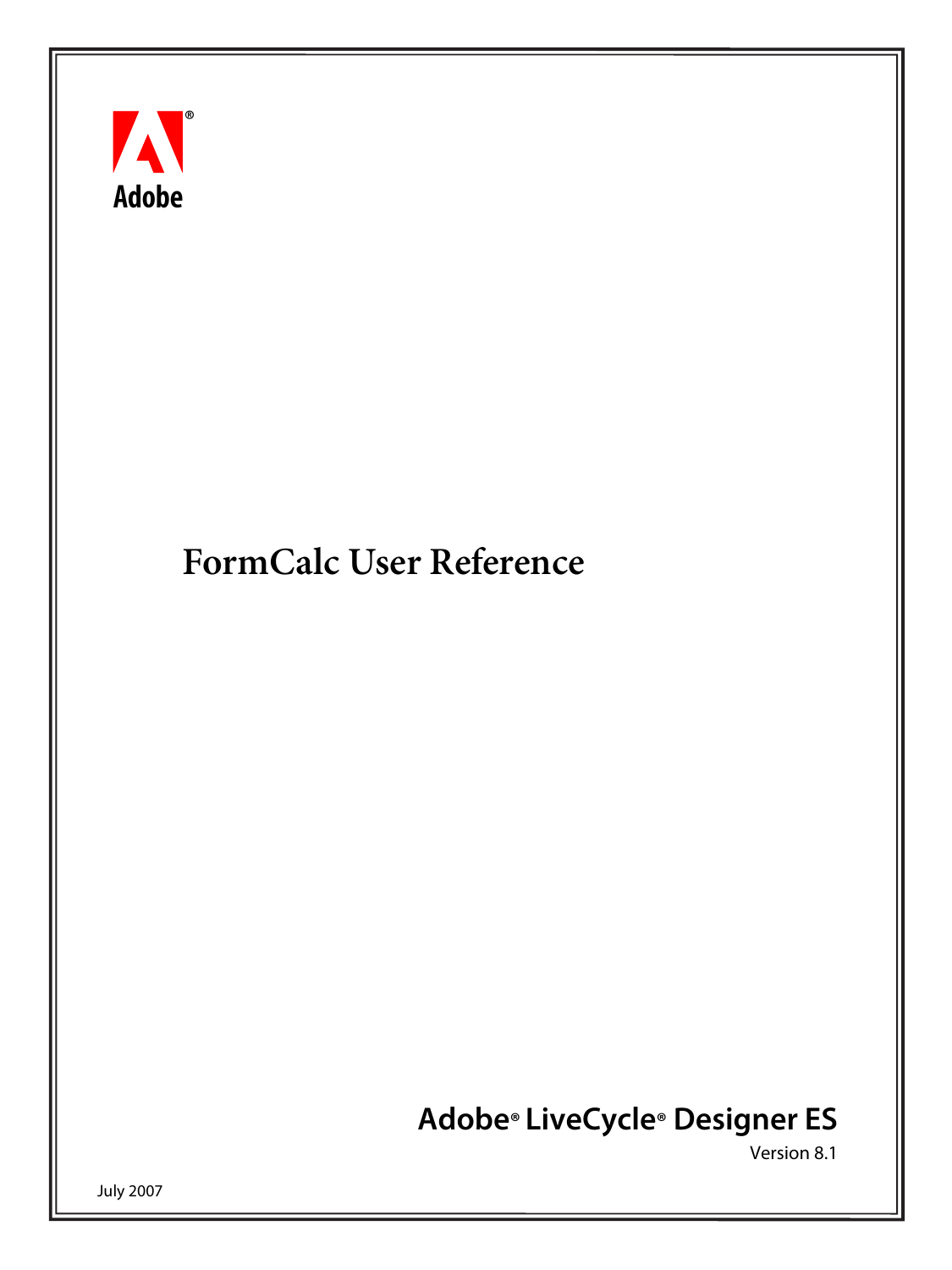© 2007 Adobe Systems Incorporated. All rights reserved.

Adobe® LiveCycle® Designer ES (8.1) FormCalc User Reference for Microsoft® Windows® Edition 3.0, July 2007

If this guide is distributed with software that includes an end user agreement, this guide, as well as the software described in it, is furnished under license and may be used or copied only in accordance with the terms of such license. Except as permitted by any such license, no part of this guide may be reproduced, stored in a retrieval system, or transmitted, in any form or by any means, electronic, mechanical, recording, or otherwise, without the prior written permission of Adobe Systems Incorporated. Please note that the content in this guide is protected under copyright law even if it is not distributed with software that includes an end user license agreement.

The content of this guide is furnished for informational use only, is subject to change without notice, and should not be construed as a commitment by Adobe Systems Incorporated. Adobe Systems Incorporated assumes no responsibility or liability for any errors or inaccuracies that may appear in the informational content contained in this guide.

Please remember that existing artwork or images that you may want to include in your project may be protected under copyright law. The unauthorized incorporation of such material into your new work could be a violation of the rights of the copyright owner. Please be sure to obtain any permission required from the copyright owner.

Any references to company names, company logos and user names in sample material or sample forms included in this documentation and/or software are for demonstration purposes only and are not intended to refer to any actual organization or persons.

Adobe, Adobe logo, Acrobat, LiveCycle, and Reader are either registered trademarks or trademarks of Adobe Systems Incorporated in the United States and/or other countries.

JavaScript is a trademark of Sun Microsystems, Inc. in the United States and other countries.

Microsoft and Windows are either trademarks or registered trademarks of Microsoft Corporation in the United States and/or other countries.

All other trademarks are the property of their respective owners.

This product contains either BISAFE and/or TIPEM software by RSA Data Security, Inc.

This product includes software developed by the Apache Software Foundation (http://www.apache.org/).

This product includes code licensed from RSA Data Security.

This product includes software developed by the JDOM Project (http://www.jdom.org/).

Macromedia Flash 8 video is powered by On2 TrueMotion video technology. © 1992-2005 On2 Technologies, Inc. All Rights Reserved. http://www.on2.com.

This product includes software developed by the OpenSymphony Group (http://www.opensymphony.com/).

Portions of this code are licensed from Nellymoser(www.nellymoser.com).

MPEG Layer-3 audio compression technology licensed by Fraunhofer IIS and THOMSON Multimedia (http://www.iis.fhg.de/amm/).

This product includes software developed by L2FProd.com (http://www.L2FProd.com/).

The JBoss library is licensed under the GNU Library General Public LIcense, a copy of which is included with this software.

The BeanShell library is licensed under the GNU Library General Public License, a copy of which is included with this software.

This product includes software developed by The Werken Company (http://jaxen.werken.com/).

This product includes software developed by the IronSmith Project (http://www.ironsmith.org/).

The OpenOffice.org library is licensed under the GNU Library General Public License, a copy of which is included with this software.

This product includes software developed by Gargoyle Software Inc. (http://www.GargoyleSoftware.com/).

Adobe Systems Incorporated, 345 Park Avenue, San Jose, California 95110, USA.

Notice to U.S. Government End Users. The Software and Documentation are "Commercial Items," as that term is defined at 48 C.F.R. ß2.101, consisting of "Commercial Computer Software" and "Commercial Computer Software Documentation," as such terms are used in 48 C.F.R. ß12.212 or 48 C.F.R. ß227.7202, as applicable. Consistent with 48 C.F.R. ß12.212 or 48 C.F.R. ßß227.7202-1 through 227.7202-4, as applicable, the Commercial Computer Software and Commercial Computer Software Documentation are being licensed to U.S. Government end users (a) only as Commercial Items and (b) with only those rights as are granted to all other end users pursuant to the terms and conditions herein. Unpublished-rights reserved under the copyright laws of the United States. Adobe Systems Incorporated, 345 Park Avenue, San Jose, CA 95110-2704, USA. For U.S. Government End Users, Adobe agrees to comply with all applicable equal opportunity laws including, if appropriate, the provisions of Executive Order 11246, as amended, Section 402 of the Vietnam Era Veterans Readjustment Assistance Act of 1974 (38 USC 4212), and Section 503 of the Rehabilitation Act of 1973, as amended, and the regulations at 41 CFR Parts 60-1 through 60-60, 60-250, and 60-741. The affirmative action clause and regulations contained in the preceding sentence shall be incorporated by reference.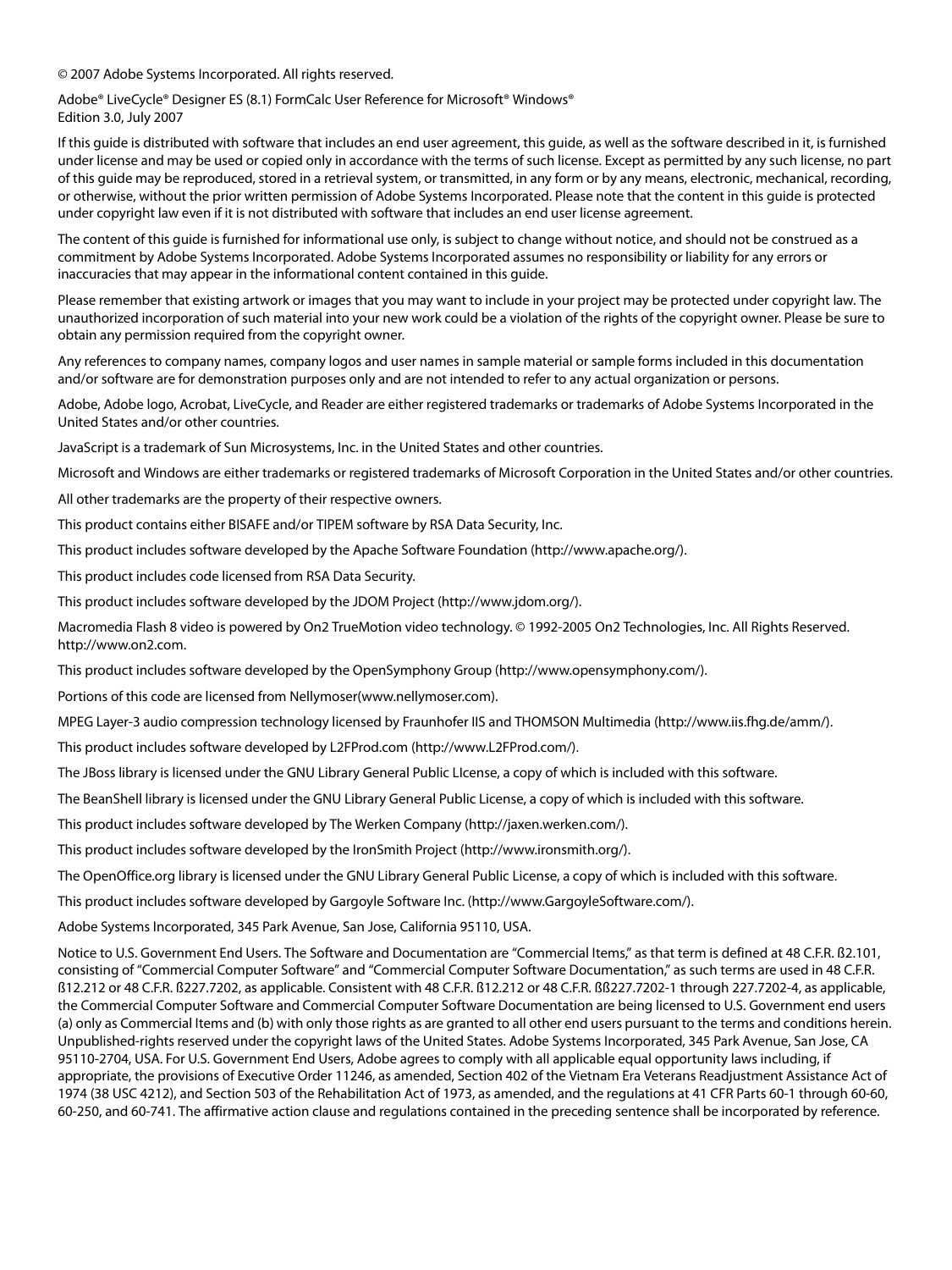# **Contents**

| 1                       |  |
|-------------------------|--|
|                         |  |
| $\overline{\mathbf{2}}$ |  |
|                         |  |
|                         |  |
|                         |  |
|                         |  |
|                         |  |
|                         |  |
|                         |  |
|                         |  |
|                         |  |
|                         |  |
|                         |  |
|                         |  |
|                         |  |
|                         |  |
|                         |  |
|                         |  |
|                         |  |
|                         |  |
|                         |  |
|                         |  |
|                         |  |
|                         |  |
|                         |  |
|                         |  |
|                         |  |
|                         |  |
| 3                       |  |
| 4                       |  |
|                         |  |
|                         |  |
|                         |  |
|                         |  |
|                         |  |
|                         |  |
|                         |  |
|                         |  |
|                         |  |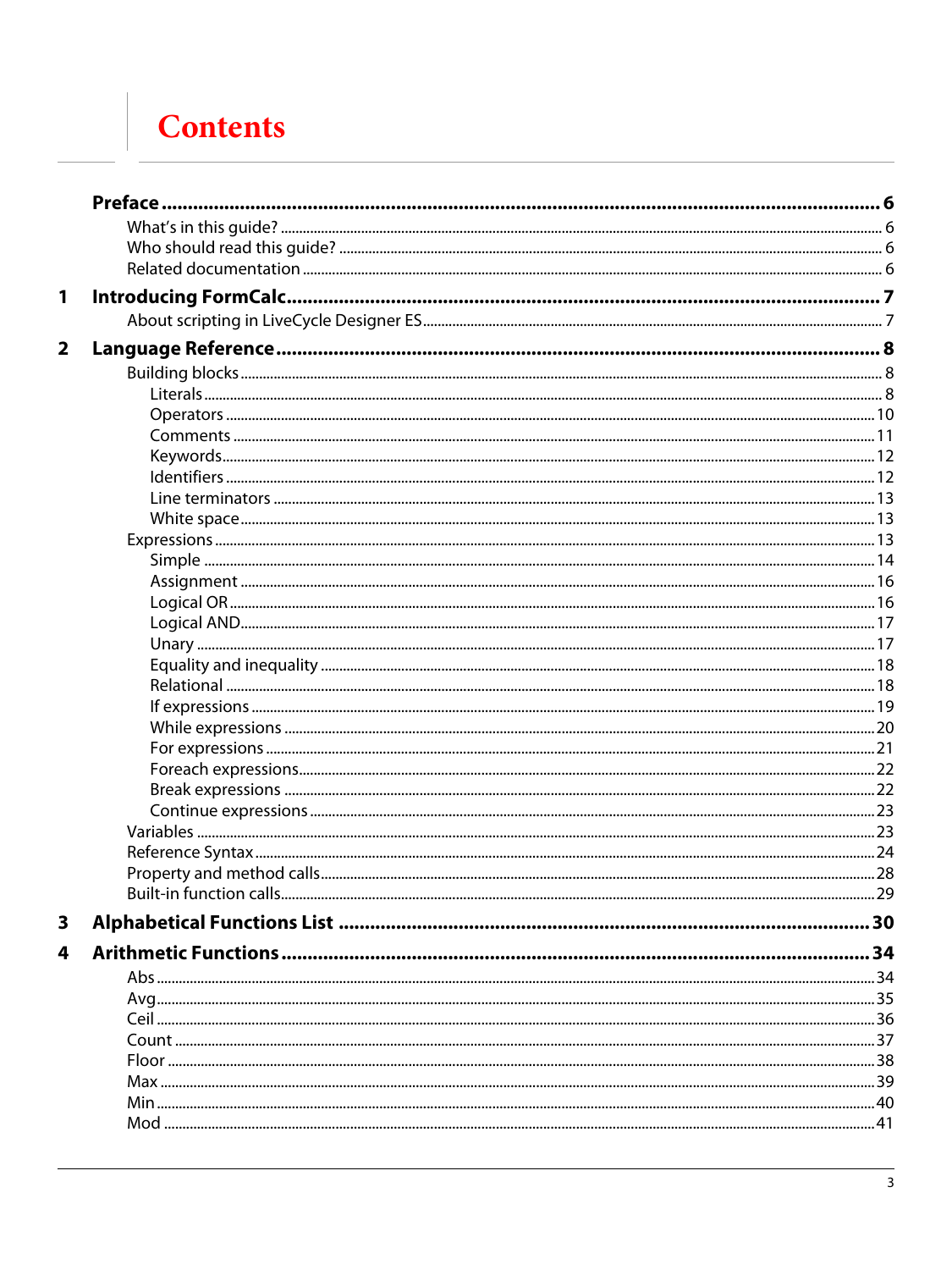| 5 |                                                                                                                | 44 |
|---|----------------------------------------------------------------------------------------------------------------|----|
|   |                                                                                                                |    |
|   |                                                                                                                |    |
|   |                                                                                                                |    |
|   |                                                                                                                |    |
|   |                                                                                                                |    |
|   |                                                                                                                |    |
|   |                                                                                                                |    |
|   |                                                                                                                |    |
|   |                                                                                                                |    |
|   |                                                                                                                |    |
|   |                                                                                                                |    |
|   |                                                                                                                |    |
|   |                                                                                                                |    |
|   |                                                                                                                |    |
|   |                                                                                                                |    |
|   |                                                                                                                |    |
|   |                                                                                                                |    |
|   |                                                                                                                |    |
|   |                                                                                                                |    |
| 6 |                                                                                                                |    |
|   |                                                                                                                |    |
|   |                                                                                                                |    |
|   |                                                                                                                |    |
|   |                                                                                                                |    |
|   |                                                                                                                |    |
|   |                                                                                                                |    |
|   |                                                                                                                |    |
|   |                                                                                                                |    |
|   |                                                                                                                |    |
|   |                                                                                                                |    |
|   |                                                                                                                |    |
| 7 |                                                                                                                |    |
|   |                                                                                                                |    |
|   |                                                                                                                |    |
|   |                                                                                                                |    |
|   |                                                                                                                |    |
|   |                                                                                                                |    |
| 8 |                                                                                                                |    |
|   |                                                                                                                |    |
|   |                                                                                                                |    |
|   |                                                                                                                |    |
|   |                                                                                                                |    |
|   | 00.com/wildows.com/wildows.com/wildows.com/wildows.com/wildows.com/wildows.com/wildows.com/wildows.com/wildows |    |
|   |                                                                                                                |    |
| 9 |                                                                                                                |    |
|   |                                                                                                                |    |
|   |                                                                                                                |    |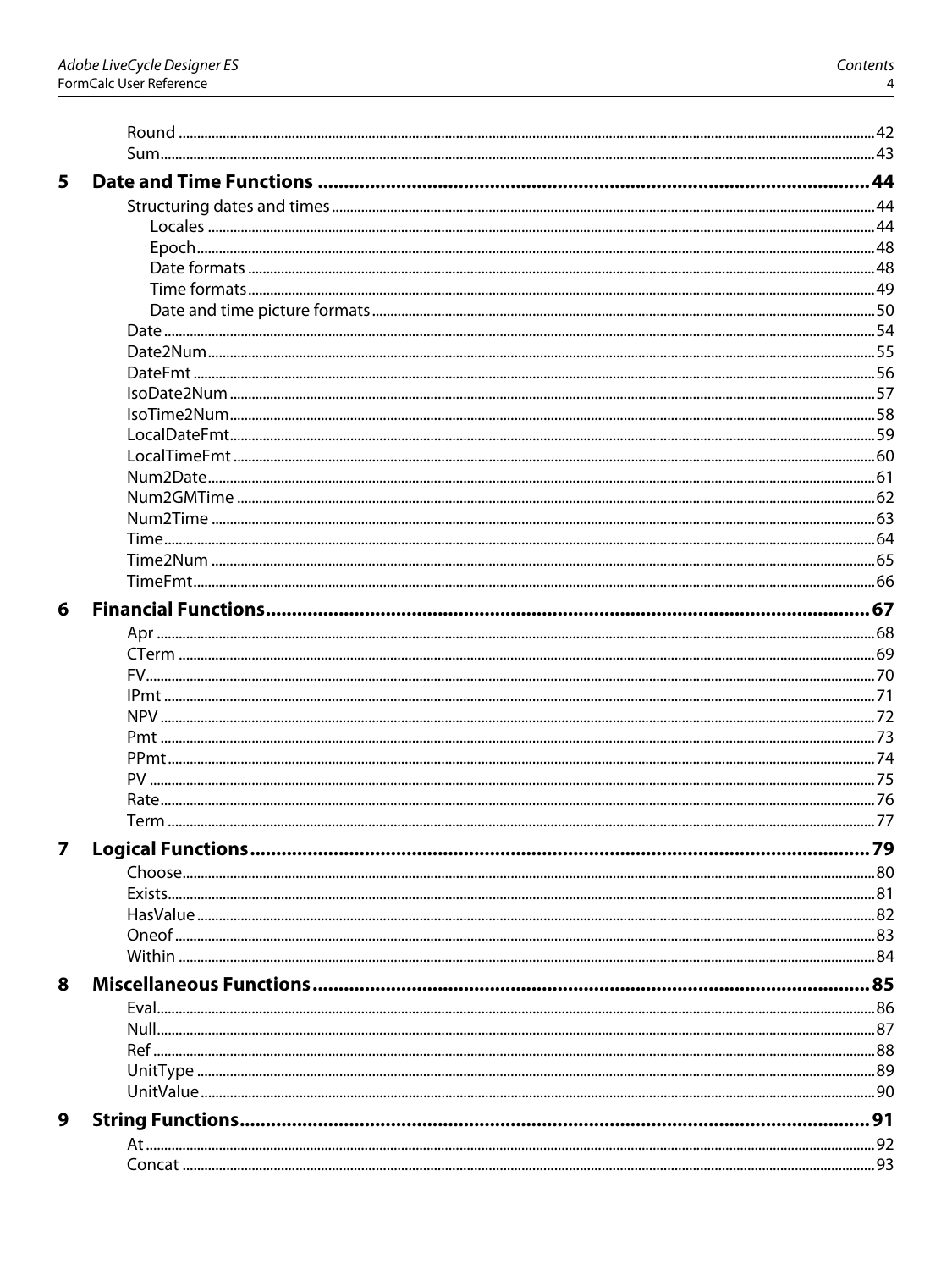10

| Index. | 116 |
|--------|-----|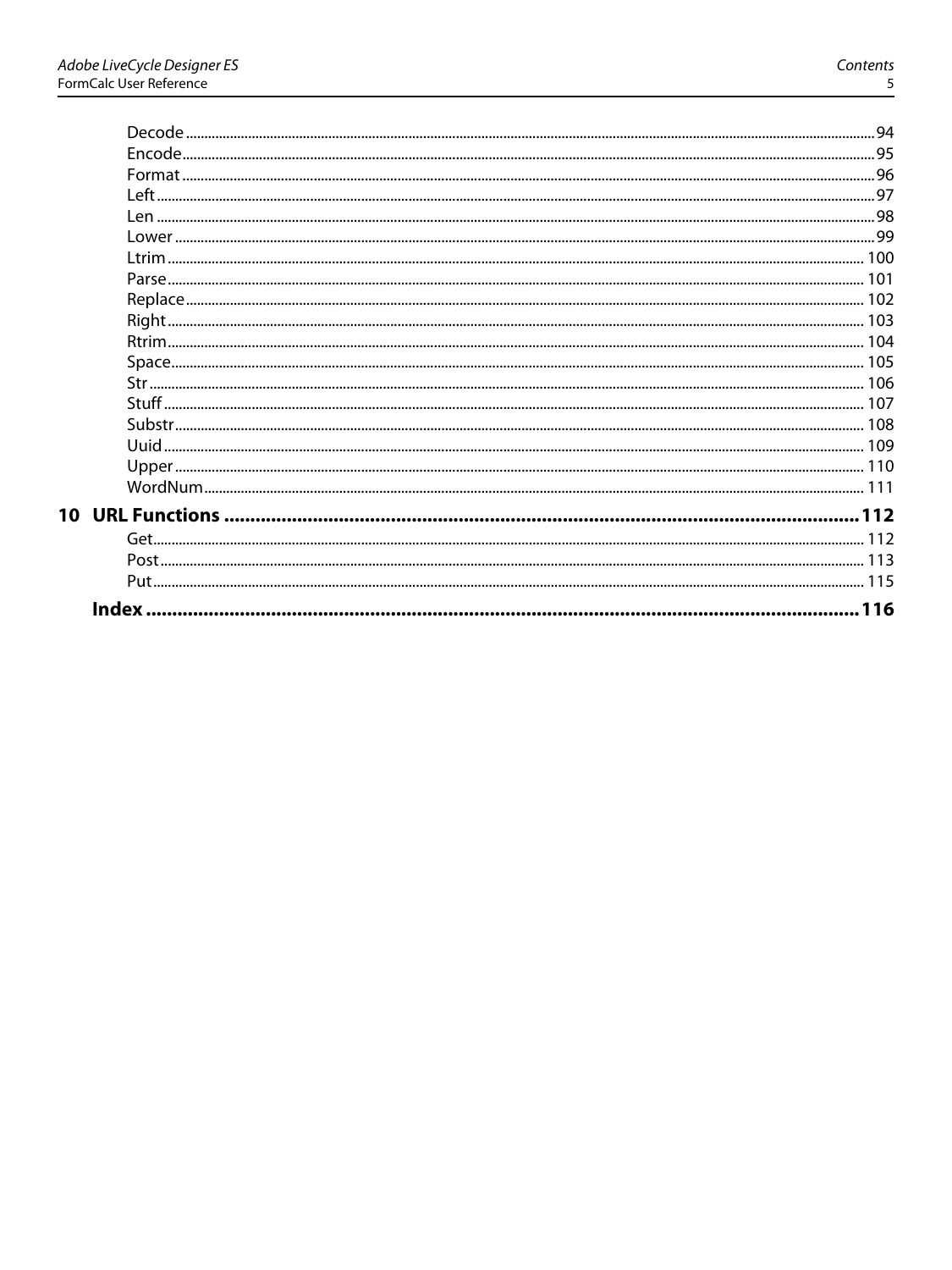# <span id="page-5-0"></span>**Preface**

Adobe® LiveCycle® Designer ES provides a set of tools that enables a form developer to build intelligent business documents. The form developer can incorporate calculations and scripting to create a richer experience for the recipient of the form. For example, you might use simple calculations to automatically update costs on a purchase order, or you might use more advanced scripting to modify the appearance of your form in response to the locale of the user.

To facilitate the creation of calculations, LiveCycle Designer ES provides users with FormCalc. FormCalc is a simple calculation language created by Adobe, and is modeled on common spreadsheet applications. FormCalc is simple and accessible for those with little or no scripting experience. It also follows many rules and conventions common to other scripting languages, so experienced form developers will find their skills relevant to using FormCalc.

# <span id="page-5-1"></span>**What's in this guide?**

This guide is intended for form developers using LiveCycle Designer ES who want to incorporate FormCalc calculations in their forms. The guide provides a reference to the FormCalc functions, which are organized into chapters according to function category. The guide also provides an introduction to the FormCalc language and the building blocks that make up FormCalc expressions.

## <span id="page-5-2"></span>**Who should read this guide?**

This guide provides information to assist form developers interested in using the FormCalc language to create calculations that enhance form designs created in LiveCycle Designer ES.

# <span id="page-5-3"></span>**Related documentation**

For additional information on using FormCalc calculations in your forms, see Creating Calculations and Scripts in LiveCycle Designer Help.

If you require more technical information about FormCalc, refer to the Adobe XML Forms Architecture (XFA) Specification, version 2.4, available from [http://partners.adobe.com/public/developer/xml/index\\_arch.html](http://partners.adobe.com/public/developer/xml/index_arch.html).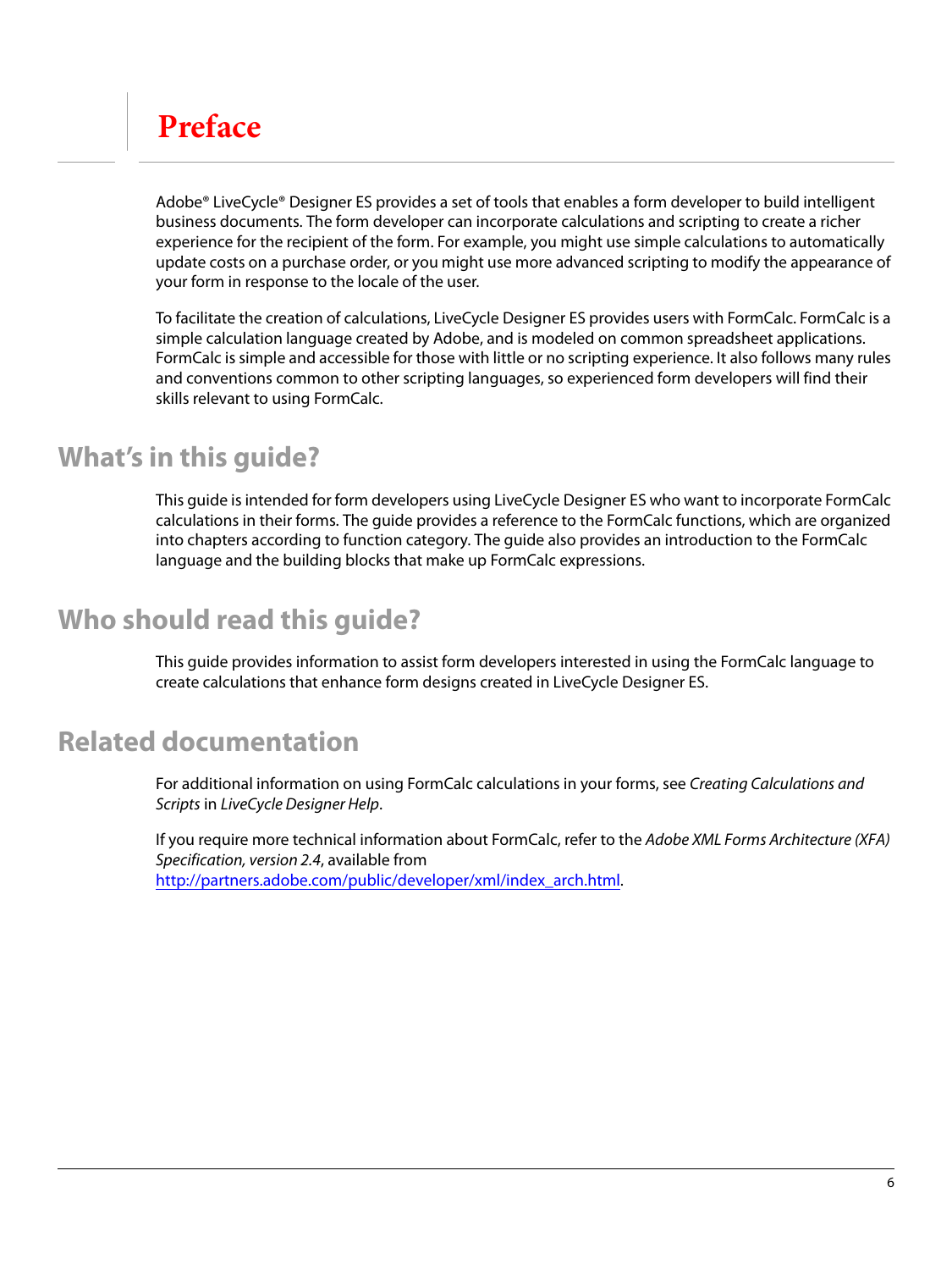<span id="page-6-0"></span>FormCalc is a simple yet powerful calculation language modeled on common spreadsheet software. Its purpose is to facilitate fast and efficient form design without requiring a knowledge of traditional scripting techniques or languages. Users new to FormCalc can expect, with the use of a few built-in functions, to create forms quickly that save end users from performing time-consuming calculations, validations, and other verifications. In this way, a form developer is able to create a basic intelligence around a form at design time that allows the resulting interactive form to react according to the data it encounters.

The built-in functions that make up FormCalc cover a wide range of areas including mathematics, dates and times, strings, finance, logic, and the web. These areas represent the types of data that typically occur in forms, and the functions provide quick and easy manipulation of the data in a useful way.

# <span id="page-6-1"></span>**About scripting in LiveCycle Designer ES**

Within LiveCycle Designer ES, FormCalc is the default scripting language in all scripting locations, with JavaScript™ as the alternative. Scripting takes place on the various events that accompany each form object, and you can use a mixture of FormCalc and JavaScript on interactive forms. However, if you are using a server-based process, such as LiveCycle Forms ES, to create forms for viewing in an internet browser, FormCalc scripts on certain form object events do not render onto the HTML form. This functionality is to prevent Internet browser errors from occurring when users work with the completed form.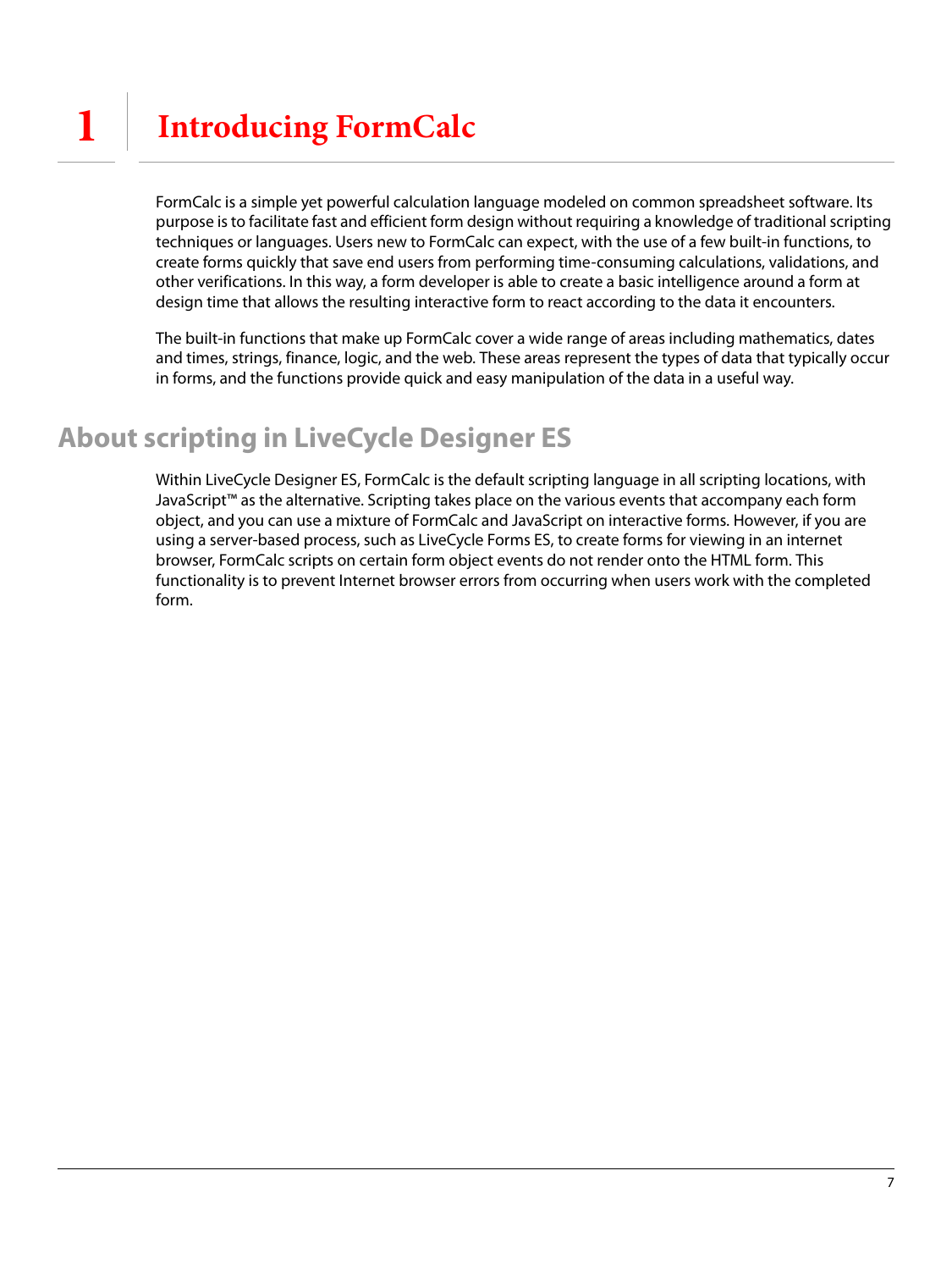# <span id="page-7-0"></span>**2 Language Reference**

# <span id="page-7-1"></span>**Building blocks**

The FormCalc language consists of a number of building blocks that make up FormCalc expressions. Each FormCalc expression is a sequence of some combination of these building blocks.

- ["Literals" on page 8](#page-7-2)
- ["Operators" on page 10](#page-9-0)
- ["Comments" on page 11](#page-10-0)
- ["Keywords" on page 12](#page-11-0)
- ["Identifiers" on page 12](#page-11-1)
- ["Line terminators" on page 13](#page-12-0)
- ["White space" on page 13](#page-12-1)

## <span id="page-7-2"></span>**Literals**

Literals are constant values that form the basis of all values that pass to FormCalc for processing. The two general types of literals are numbers and strings.

#### <span id="page-7-3"></span>**Number literals**

A number literal is a sequence of mostly digits consisting of one or more of the following characters: an integer, a decimal point, a fractional segment, an exponent indicator ("e" or "E"), and an optionally signed exponent value. These are all examples of literal numbers:

- $-12$
- 1.5362
- 0.875
- 5.56e-2
- 1.234E10

It is possible to omit either the integer or fractional segment of a literal number, but not both. In addition, within the fractional segment, you can omit either the decimal point or the exponent value, but not both.

All number literals are internally converted to Institute of Electrical and Electronics Engineers (IEEE) 64-bit binary values. However, IEEE values can only represent a finite quantity of numbers, so certain values do not have a representation as a binary fraction. This is similar to the fact that certain values, such as 1/3, do not have a precise representation as a decimal fraction (the decimal value would need an infinite number of decimal places to be entirely accurate).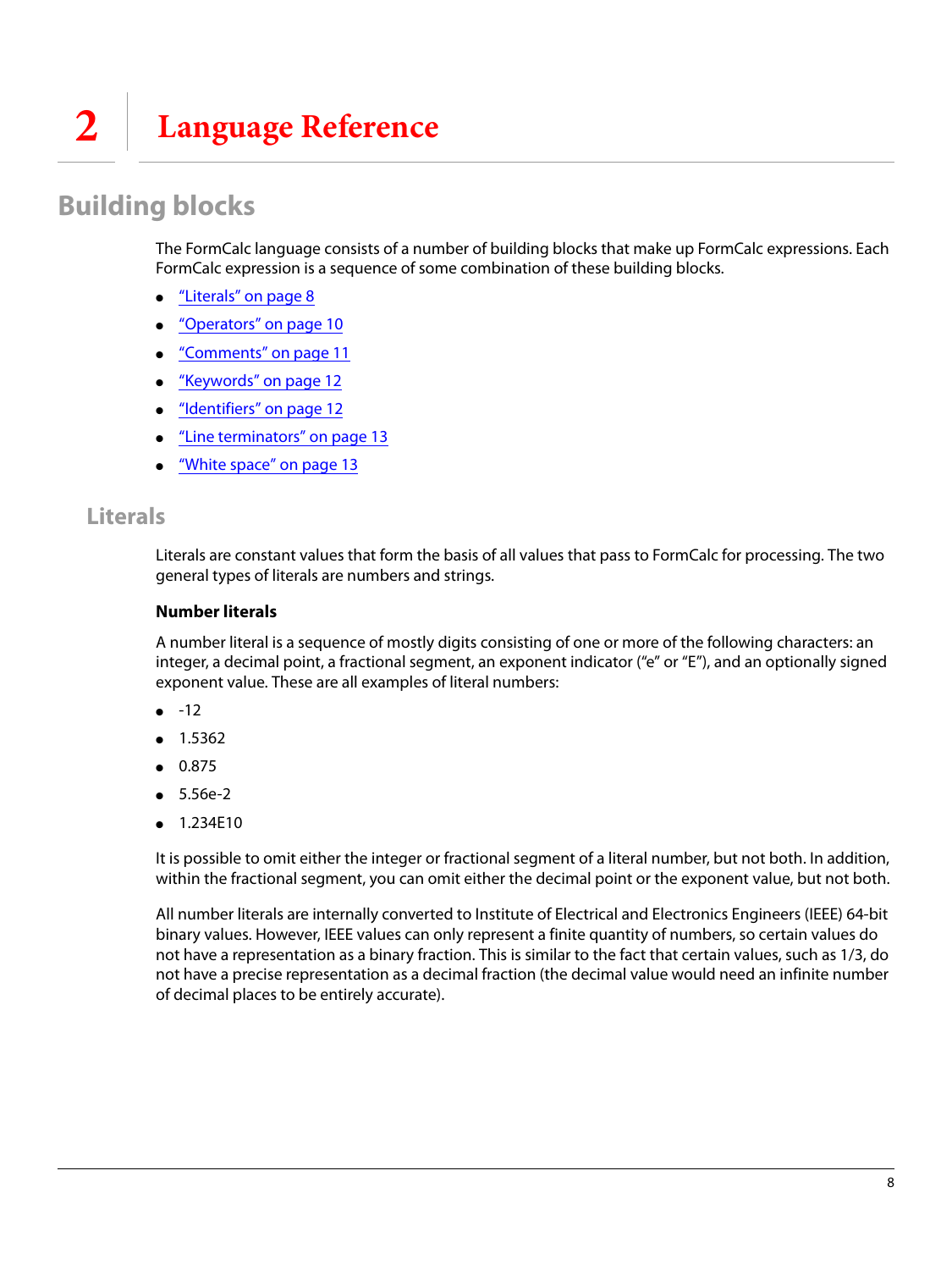The values that do not have a binary fraction equivalent are generally number literals with more than 16 significant digits prior to their exponent. FormCalc rounds these values to the nearest representable IEEE 64-bit value in accordance with the IEEE standard. For example, the value:

```
123456789.012345678
```
rounds to the (nearest) value:

123456789.01234567

However, in a second example, the number literal:

99999999999999999

rounds to the (nearest) value:

100000000000000000

This behavior can sometimes lead to surprising results. FormCalc provides a function, [Round](#page-41-1), which returns a given number rounded to a given number of decimal places. When the given number is exactly halfway between two representable numbers, it is rounded away from zero. That is, the number is rounded up if positive and down if negative. In the following example:

```
Round(0.124, 2)
```
returns 0.12,

and

Round(.125, 2)

returns 0.13.

Given this convention, one might expect that:

```
Round(0.045, 2)
```
returns 0.05.

However, the IEEE 754 standard dictates that the number literal 0.045 be approximated to 0.0449999999999999. This approximation is closer to 0.04 than to 0.05. Therefore,

```
Round(0.045, 2)
```
returns 0.04.

This also conforms to the IEEE 754 standard.

IEEE 64-bit values support representations like NaN (not a number), +Inf (positive infinity), and -Inf (negative infinity). FormCalc does not support these, and expressions that evaluate to NaN, +Inf, or -Inf result in an error exception, which passes to the remainder of the expression.

#### **String literals**

A string literal is a sequence of any Unicode characters within a set of quotation marks. For example:

"The cat jumped over the fence." "Number 15, Main street, California, U.S.A"

The string literal "" defines an empty sequence of text characters called the empty string.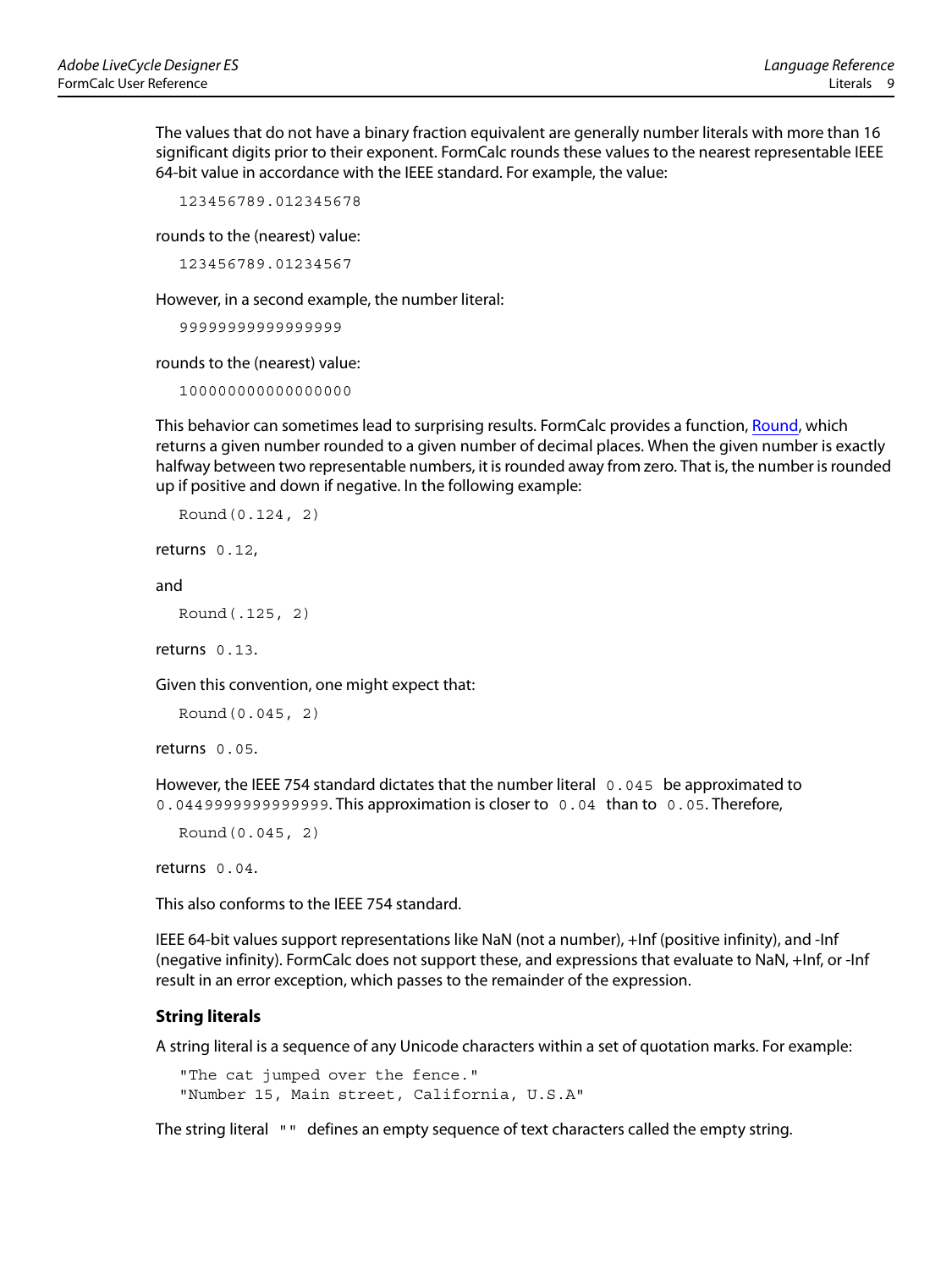To embed a quotation mark (") character within a literal string, you must insert two quotation marks. For example:

"The message reads: ""Warning: Insufficient Memory"""

All Unicode characters have an equivalent 6 character escape sequence consisting of  $\mathcal{U}$  followed by four hexadecimal digits. Within any literal string, it is possible to express any character, including control characters, using their equivalent Unicode escape sequence. For example:

```
"\u0047\u006f\u0066\u0069\u0073\u0068\u0021"
"\u000d" (carriage return)
"\u000a" (newline character)
```
### <span id="page-9-0"></span>**Operators**

FormCalc includes a number of operators: unary, multiplicative, additive, relational, equality, logical, and the assignment operator.

Several of the FormCalc operators have an equivalent mnemonic operator keyword. These keyword operators are useful whenever FormCalc expressions are embedded in HTML and XML source text, where the symbols less than (<), greater than (>), and ampersand (&) have predefined meanings and must be escaped. The following table lists all FormCalc operators, illustrating both the symbolic and mnemonic forms where appropriate.

| <b>Operator type</b> | <b>Representations</b>                                                                                                       |
|----------------------|------------------------------------------------------------------------------------------------------------------------------|
| Addition             | $^{+}$                                                                                                                       |
| Division             | /                                                                                                                            |
| Equality             | eq<br>$==$<br>$\left\langle \right\rangle$<br>ne                                                                             |
| Logical AND          | and<br>&                                                                                                                     |
| Logical OR           | or                                                                                                                           |
| Multiplication       | ⋇                                                                                                                            |
| Relational           | $\langle$ It (less than)<br>$>$ gt (greater than)<br>$\leq$ le (less than or equal to)<br>$>=$ ge (greater than or equal to) |
| Subtraction          | $\overline{\phantom{0}}$                                                                                                     |
| Unary                | -<br>$+$<br>not                                                                                                              |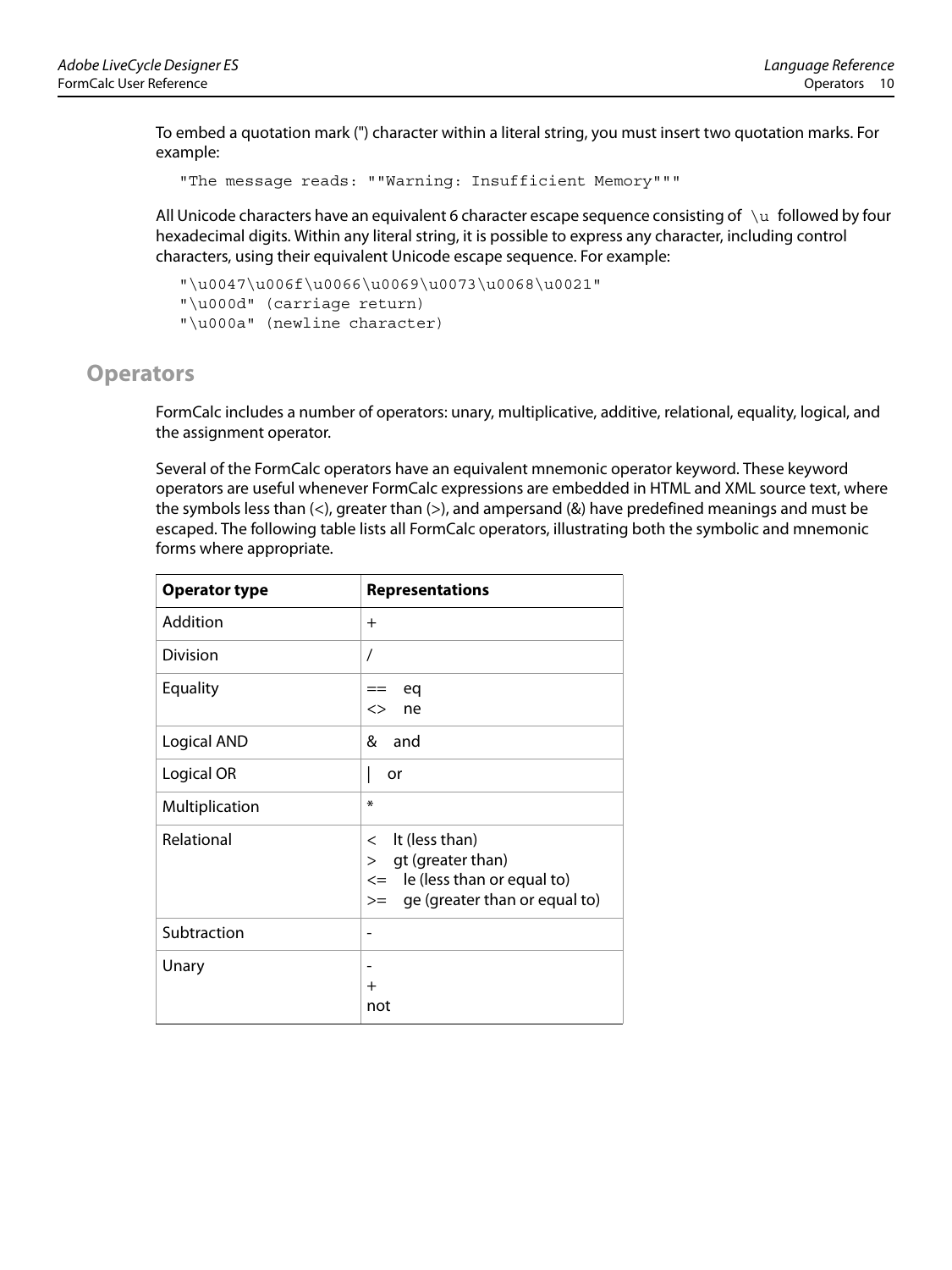## <span id="page-10-0"></span>**Comments**

Comments are sections of code that FormCalc does not execute. Typically comments contain information or instructions that explain the use of a particular fragment of code. FormCalc ignores all information stored in comments at run time.

You can specify a comment by using either a semi-colon (;) or a pair of slashes (//). In FormCalc, a comment extends from its beginning to the next line terminator.

| Character name | <b>Representations</b> |
|----------------|------------------------|
| Comment        |                        |

#### For example:

```
// This is a type of comment
First_Name="Tony"
Initial="C" ;This is another type of comment
Last_Name="Blue"
```
#### **Commenting all FormCalc calculations on an event**

Commenting all of the FormCalc calculations for a particular event generates an error when you preview your form in the Preview PDF tab or when you view the final PDF. Each FormCalc calculation is required to return a value, and FormCalc does not consider comments to be values.

To prevent the commented FormCalc code from returning an error, you must do one of the following actions:

- Remove the commented code from the event
- Add an expression that returns a value to the FormCalc code on the event

To prevent the value of the expression from producing unwanted results on your form, use one of the following types of expressions:

● A simple expression consisting of a single character, as shown in the following example:

```
// First_Name="Tony"
// Initial="C"
// Last_Name="Blue"
//
// The simple expression below sets the value of the event to zero.
\Omega
```
● An assignment expression that retains the value of the object. Use this type of expression if your commented FormCalc code is located on the calculate event to prevent the actual value of the object from being altered, as shown in the following example:

```
// First_Name="Tony"
// Initial="C"
// Last_Name="Blue"
//
// The assignment expression below sets the value of the current
// field equal to itself.
$.rawValue = $.rawValue
```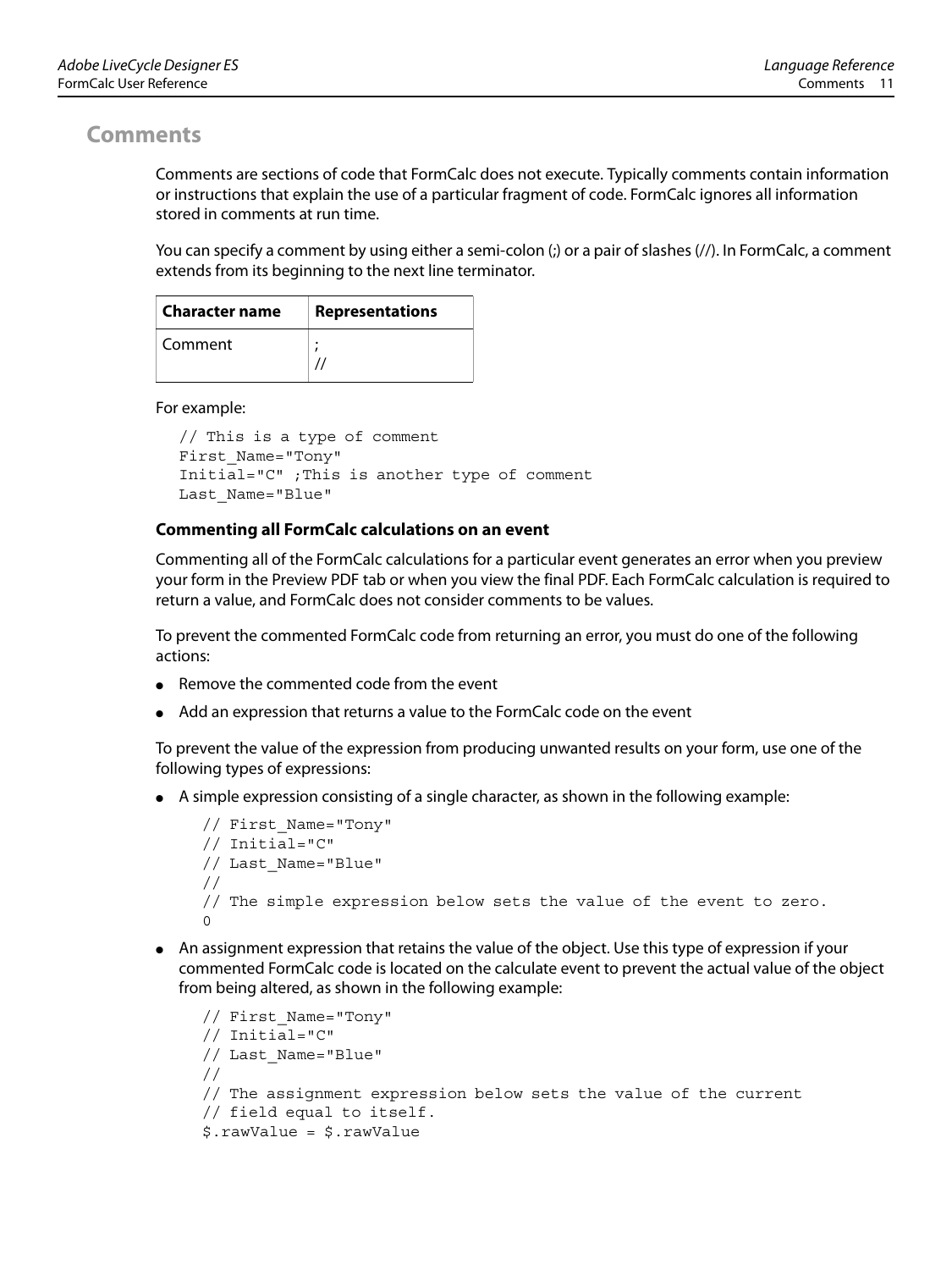## <span id="page-11-0"></span>**Keywords**

Keywords in FormCalc are reserved words and are case-insensitive. Keywords are used as parts of expressions, special number literals, and operators.

The following table lists the FormCalc keywords. Do not use any of these words when naming objects on your form design.

| and      | endif    | in       | step  |
|----------|----------|----------|-------|
| break    | endwhile | infinity | then  |
| continue | eq       | le       | this  |
| do       | exit     | It       | throw |
| downto   | for      | nan      | upto  |
| else     | foreach  | ne       | var   |
| elseif   | func     | not      | while |
| end      | qe       | null     |       |
| endfor   | gt       | or       |       |
| endfunc  | if       | return   |       |

## <span id="page-11-1"></span>**Identifiers**

An identifier is a sequence of characters of unlimited length that denotes either a function or a method name. An identifier always begins with one of the following characters:

- Any alphabetic character (based on the Unicode letter classifications)
- Underscore (\_)
- Dollar sign  $(5)$
- Exclamation mark (!)

FormCalc identifiers are case-sensitive. That is, identifiers whose characters only differ in case are considered distinct.

| <b>Character name</b> | <b>Representations</b> |
|-----------------------|------------------------|
| <b>Identifier</b>     | A.Z.a.x                |

These are examples of valid identifiers:

```
GetAddr
$primary
_item
!dbresult
```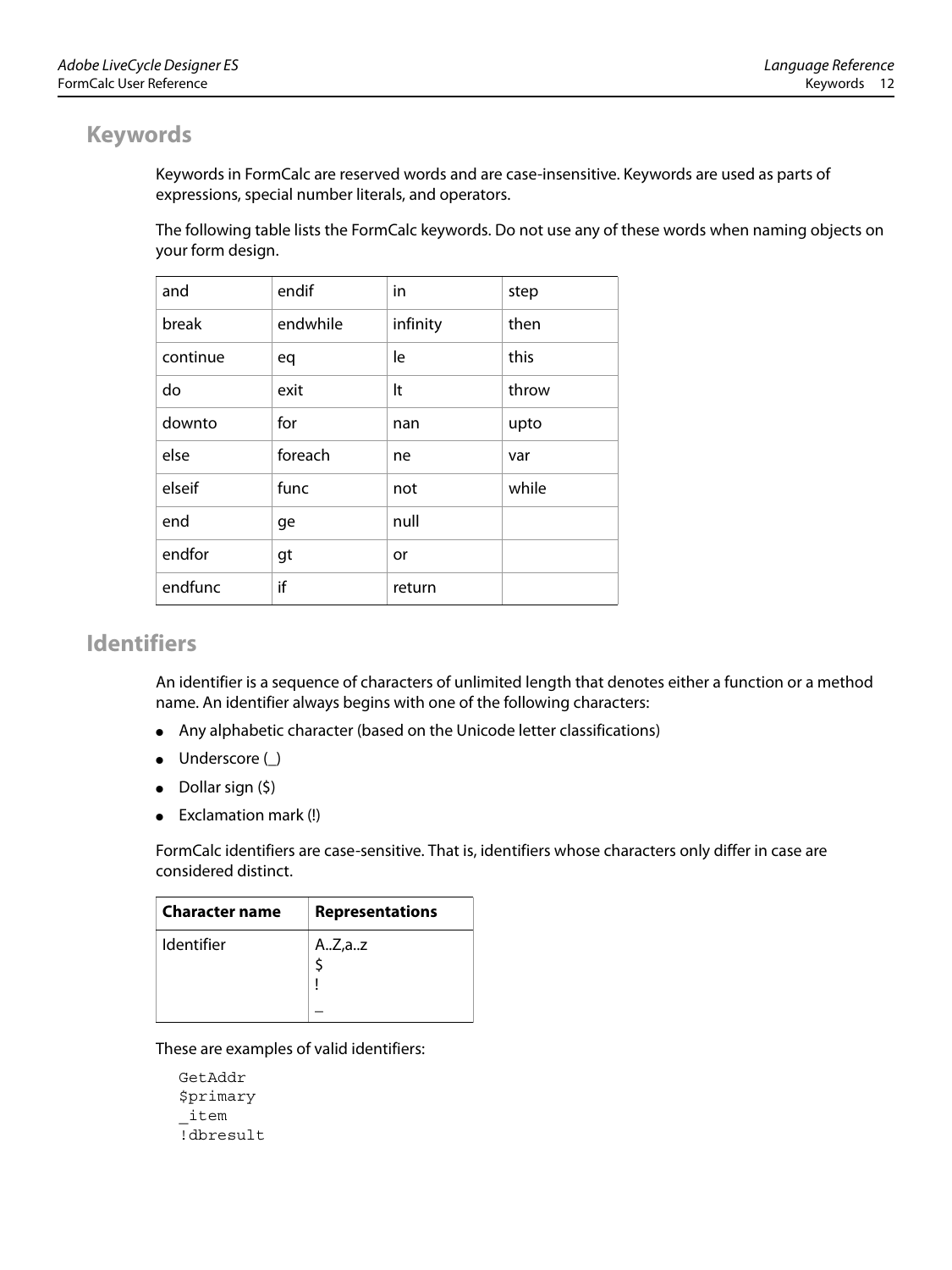## <span id="page-12-0"></span>**Line terminators**

Line terminators are used for separating lines and improving readability.

The following table lists the valid FormCalc line terminators:

| <b>Character name</b> | Unicode characters                        |
|-----------------------|-------------------------------------------|
| Carriage Return       | #xD<br>$U+000D$                           |
| Line Feed             | #xA<br><br>&#D:</td></tr></tbody></table> |

## <span id="page-12-1"></span>**White space**

White space characters separate various objects and mathematical operations from each other. These characters are strictly for improving readability and are irrelevant during FormCalc processing.

| <b>Character name</b> | Unicode character |
|-----------------------|-------------------|
| Form Feed             | #xC               |
| Horizontal Tab        | #x9               |
| Space                 | #x20              |
| <b>Vertical Tab</b>   | #xR               |

## <span id="page-12-2"></span>**Expressions**

Literals, operators, comments, keywords, identifiers, line terminators, and white space come together to form a list of expressions, even if the list only contains a single expression. In general, each expression in the list resolves to a value, and the value of the list as a whole is the value of the last expression in the list.

For example, consider the following scenario of two fields on a form design:

| <b>Field name</b> | <b>Calculations</b>                                   | <b>Returns</b> |
|-------------------|-------------------------------------------------------|----------------|
| Field1            | $5 + Abs(Price)$<br>"Hello World"<br>$10 * 3 + 5 * 4$ | 50             |
| Field2            | $10 * 3 + 5 * 4$                                      | 50             |

The value of both Field1 and Field2 after the evaluation of each field's expression list is 50.

FormCalc divides the various types of expressions that make up an expression list into the following categories:

- ["Simple" on page 14](#page-13-0)
- ["Assignment" on page 16](#page-15-0)
- ["Logical OR" on page 16](#page-15-1)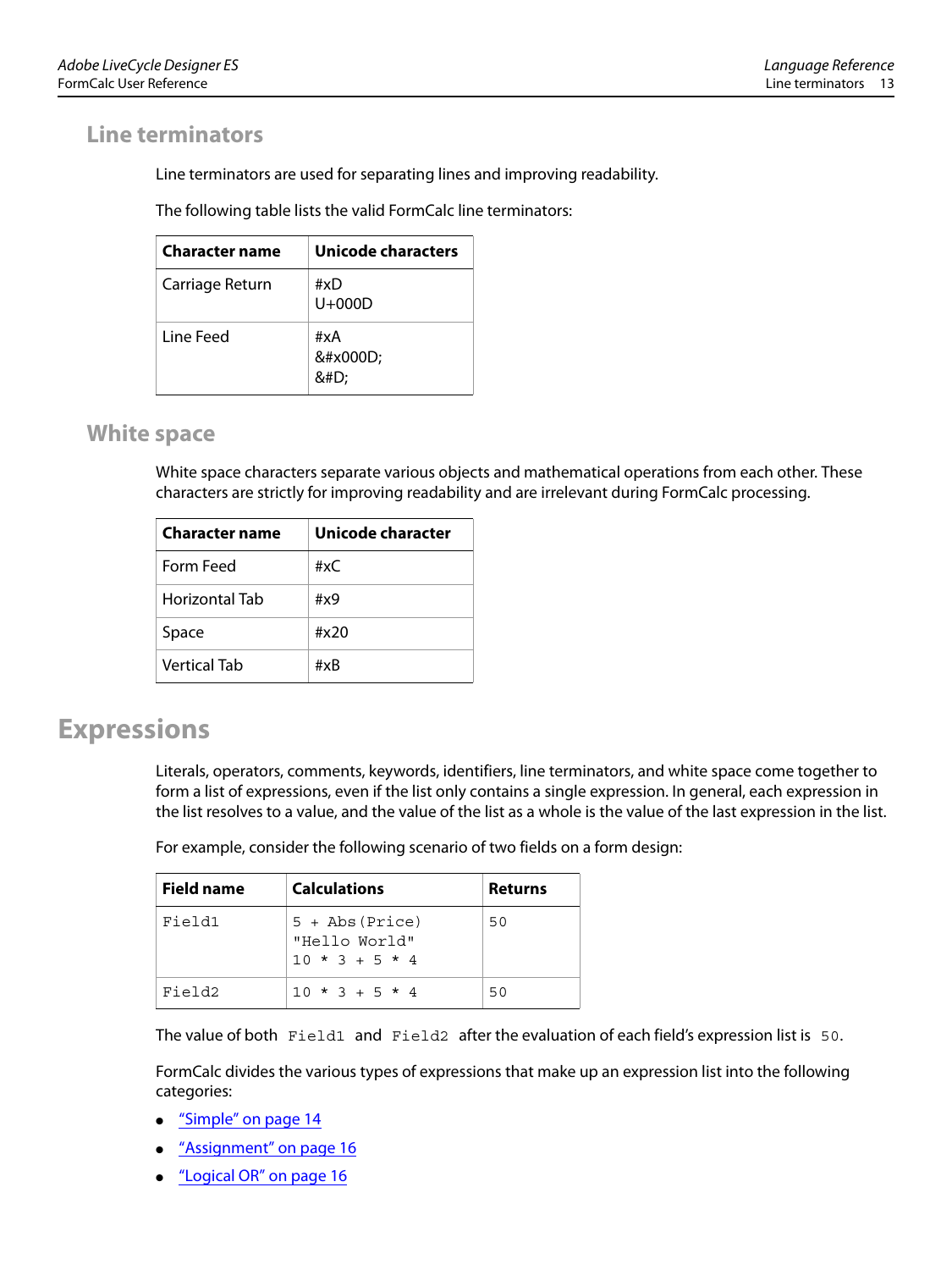- ["Logical AND" on page 17](#page-16-0)
- ["Unary" on page 17](#page-16-1)
- ["Equality and inequality" on page 18](#page-17-0)
- ["Relational" on page 18](#page-17-1)
- ["If expressions" on page 19](#page-18-0)
- ["While expressions" on page 20](#page-19-0)
- ["For expressions" on page 21](#page-20-0)
- ["Foreach expressions" on page 22](#page-21-0)
- ["Break expressions" on page 22](#page-21-1)
- ["Continue expressions" on page 23](#page-22-0)

### <span id="page-13-0"></span>**Simple**

In their most basic form, FormCalc expressions are groups of operators, keywords, and literals strung together in logical ways. For example, these are all simple expressions:

2 "abc"  $2 - 3 * 10 / 2 + 7$ 

Each FormCalc expression resolves to a single value by following a traditional order of operations, even if that order is not always obvious from the expression syntax. For example, the following sets of expressions, when applied to objects on a form design, produce equivalent results:

| <b>Expression</b>    | <b>Equivalent to</b>                            | <b>Returns</b> |
|----------------------|-------------------------------------------------|----------------|
| "abc"                | "abc"                                           | abc            |
| $2 - 3 * 10 / 2 + 7$ | $ 2 - (3 * (10 / 2)) + 7$                       | -6             |
| $10 * 3 + 5 * 4$     | $(10 * 3) + (5 * 4)$                            | 50             |
| 0 and 1 or $2 > 1$   | $(0 \text{ and } 1) \text{ or } (2 \text{ } 2)$ | 1 (true)       |
| $2 < 3$ not $1 == 1$ | $(2 < 3)$ not $(1 == 1)$                        | 0 (false)      |

As the previous table suggests, all FormCalc operators carry a certain precedence when they appear within expressions. The following table illustrates this operator hierarchy:

| <b>Precedence</b> | <b>Operator</b>      |
|-------------------|----------------------|
| Highest           | =                    |
|                   | $(Unary) -$ , +, not |
|                   | $*$ , /              |
|                   | $+$ .                |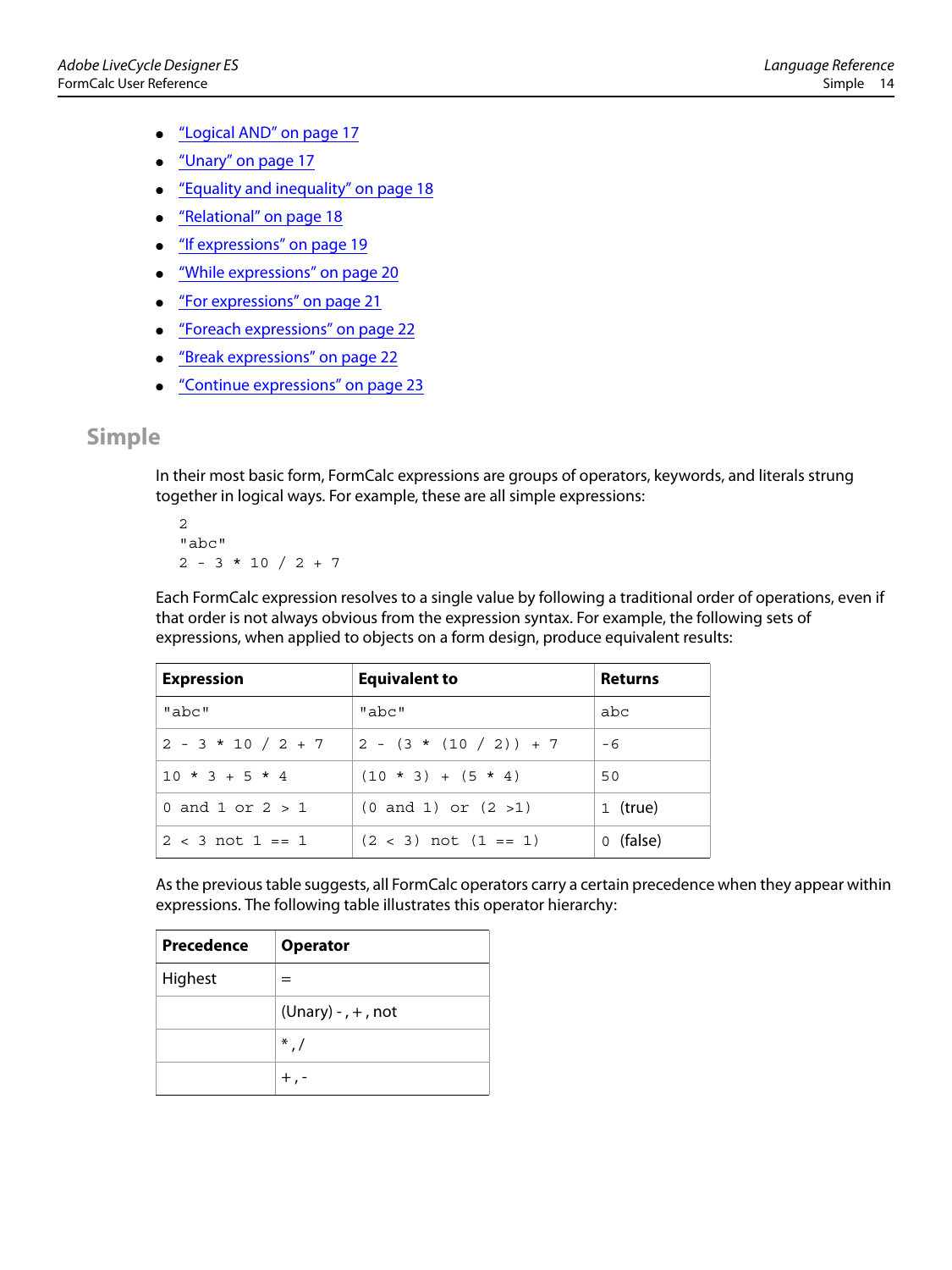| <b>Precedence</b> | <b>Operator</b>                                              |  |
|-------------------|--------------------------------------------------------------|--|
|                   | $\langle , \langle = , \rangle , \rangle =$ , lt, le, gt, ge |  |
|                   | $==$ , $<<$ , eq , ne                                        |  |
|                   | &, and                                                       |  |
| Lowest            | $\vert$ , or                                                 |  |

#### **Promoting operands**

In cases where one or more of the operands within a given operation do not match the expected type for that operation, FormCalc promotes the operands to match the required type. How this promotion occurs depends on the type of operand required by the operation.

#### **Numeric operations**

When performing numeric operations involving non-numeric operands, the non-numeric operands are first promoted to their numeric equivalent. If the non-numeric operand does not successfully convert to a numeric value, its value is 0. When promoting null-valued operands to numbers, their value is always zero.

The following table provides some examples of promoting non-numeric operands:

| <b>Expression</b> | <b>Equivalent to</b> | <b>Returns</b> |
|-------------------|----------------------|----------------|
| $(5 - "abc") * 3$ | $(5 - 0) * 3$        | 15             |
| "100" / 10e1      | 100 / 10e1           |                |
| $5 + null + 3$    | $5 + 0 + 3$          | 8              |

#### **Boolean operations**

When performing Boolean operations on non-Boolean operands, the non-Boolean operands are first promoted to their Boolean equivalent. If the non-Boolean operand does not successfully convert to a nonzero value, its value is true (1); otherwise its value is false (0). When promoting null-valued operands to a Boolean value, that value is always false (0). For example, the expression:

 $"abc" | 2$ 

evaluates to 1. That is, false  $|$  true = true, whereas

```
if ("abc") then
10
else
20
endif
```
evaluates to 20.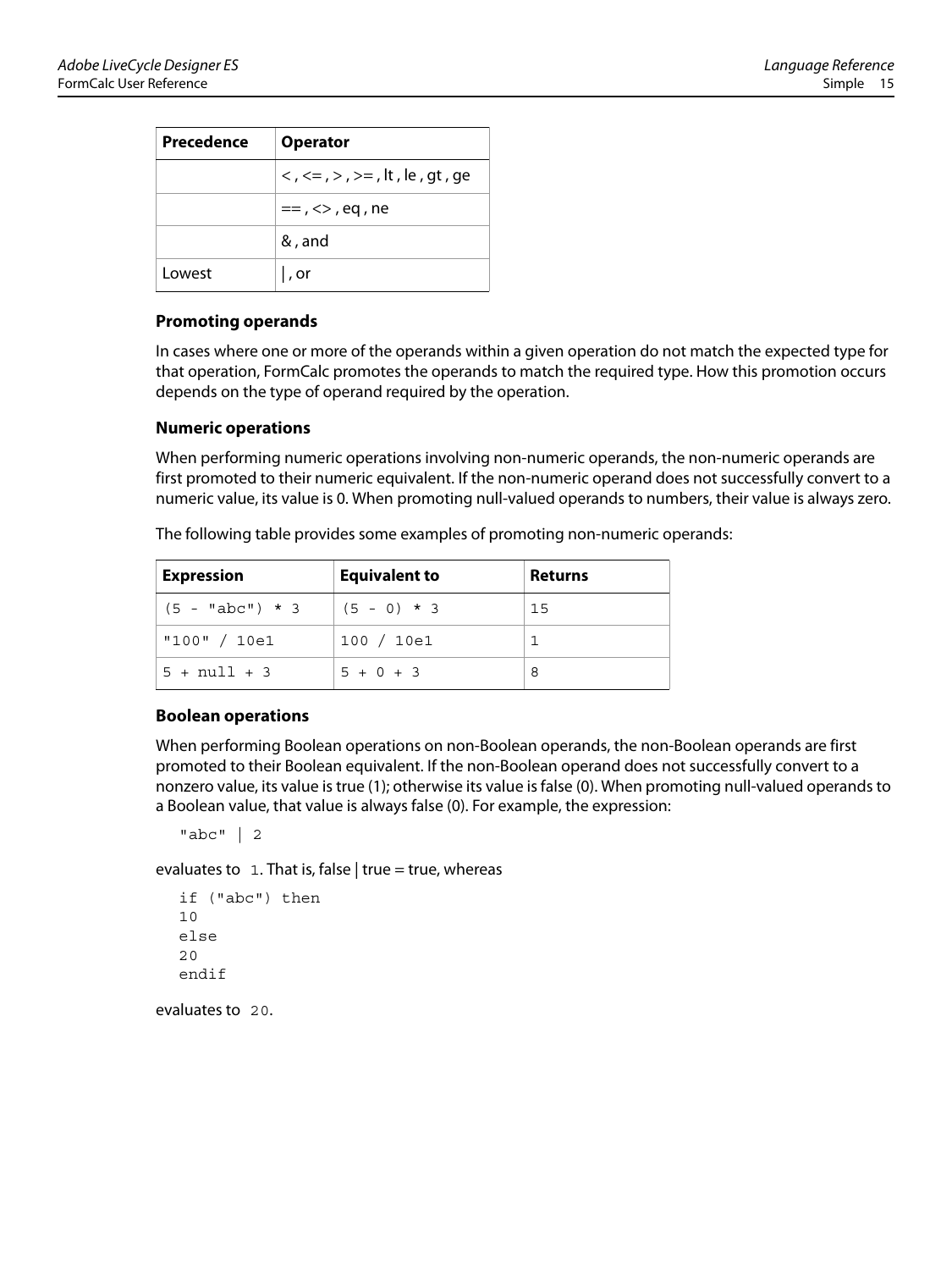#### **String operations**

When performing string operations on nonstring operands, the nonstring operands are first promoted to strings by using their value as a string. When promoting null-valued operands to strings, their value is always the empty string. For example, the expression:

concat("The total is ", 2, " dollars and ", 57, " cents.")

evaluates to "The total is 2 dollars and 57 cents."

**Note:** If during the evaluation of an expression an intermediate step yields NaN, +Inf, or -Inf, FormCalc generates an error exception and propagates that error for the remainder of the expression. As such, the expression's value will always be 0. For example:

3 / 0 + 1

evaluates to 0.

#### <span id="page-15-0"></span>**Assignment**

An assignment expression sets the property identified by a given reference syntax to be the value of a simple expression. For example:

\$template.purchase\_order.name.first = "Tony"

This sets the value of the form design object "first" to Tony.

For more information on using reference syntax, see ["Reference Syntax" on page 24.](#page-23-0)

### <span id="page-15-1"></span>**Logical OR**

A logical OR expression returns either true (1) if at least one of its operands is true (1), or false (0) if both operands are false (0). If both operands are null, the expression returns null.

| Expression | <b>Character representation</b> |
|------------|---------------------------------|
| Logical OR | Ωr                              |

These are examples of using the logical OR expression:

| <b>Expression</b>                      | <b>Returns</b> |
|----------------------------------------|----------------|
| $1$ or $0$                             | $1$ (true)     |
| $0 \mid 0$                             | 0 (false)      |
| $0 \text{ or } 1 \mid 0 \text{ or } 0$ | $1$ (true)     |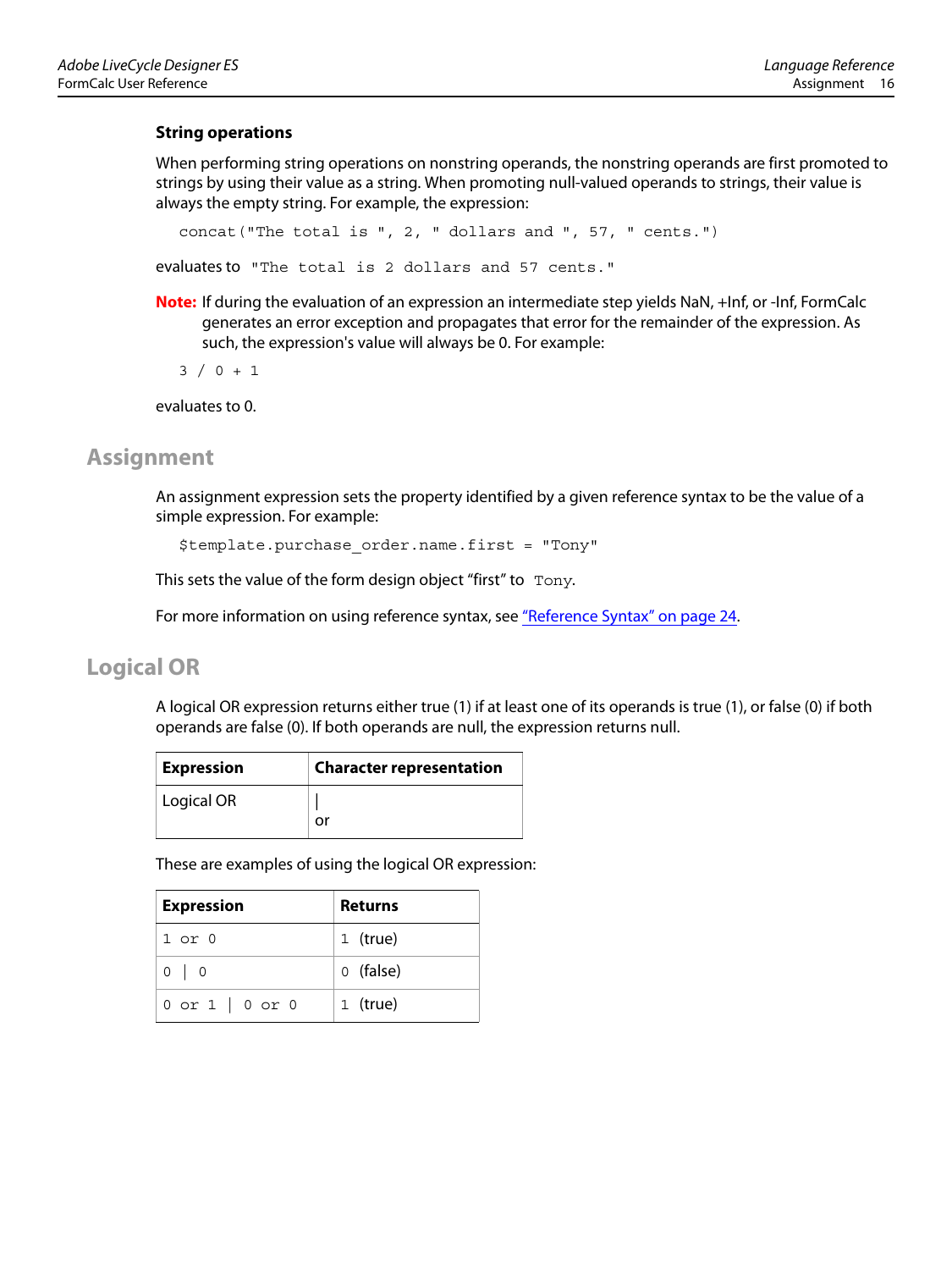## <span id="page-16-0"></span>**Logical AND**

A logical AND expression returns either true (1) if both operands are true (1), or false if at least one of its operands is false (0). If both operands are null, the expression returns null.

| <b>Expression</b> | <b>Character representation</b> |
|-------------------|---------------------------------|
| Logical AND       | &<br>and                        |

These are examples of using the logical AND expression:

| <b>Expression</b>             | <b>Returns</b> |
|-------------------------------|----------------|
| $1$ and $0$                   | 0 (false)      |
| 0 & 0                         | 1 (true)       |
| 0 and 1 & 0 and 0   0 (false) |                |

## <span id="page-16-1"></span>**Unary**

A unary expression returns different results depending on which of the unary operators is used.

| <b>Expression</b> | <b>Character representation</b> | <b>Returns</b>                                                                      |
|-------------------|---------------------------------|-------------------------------------------------------------------------------------|
| Unary             | $\overline{\phantom{a}}$        | The arithmetic negation of the operand, or null if<br>the operand is null.          |
|                   | $^{+}$                          | The arithmetic value of the operand (unchanged),<br>or null if its operand is null. |
|                   | not                             | The logical negation of the operand.                                                |

**Note:** The arithmetic negation of a null operand yields the result null, whereas the logical negation of a null operand yields the Boolean result true. This is justified by the common sense statement: If null means nothing, then "not nothing" should be something.

These are examples of using the unary expression:

| <b>Expression</b> | <b>Returns</b> |
|-------------------|----------------|
| $- (17)$          | $-17$          |
| $-(-17)$          | 17             |
| $+ (17)$          | 17             |
| $+ (-17)$         | $-17$          |
| not ("true")      | $1$ (true)     |
| not(1)            | 0 (false)      |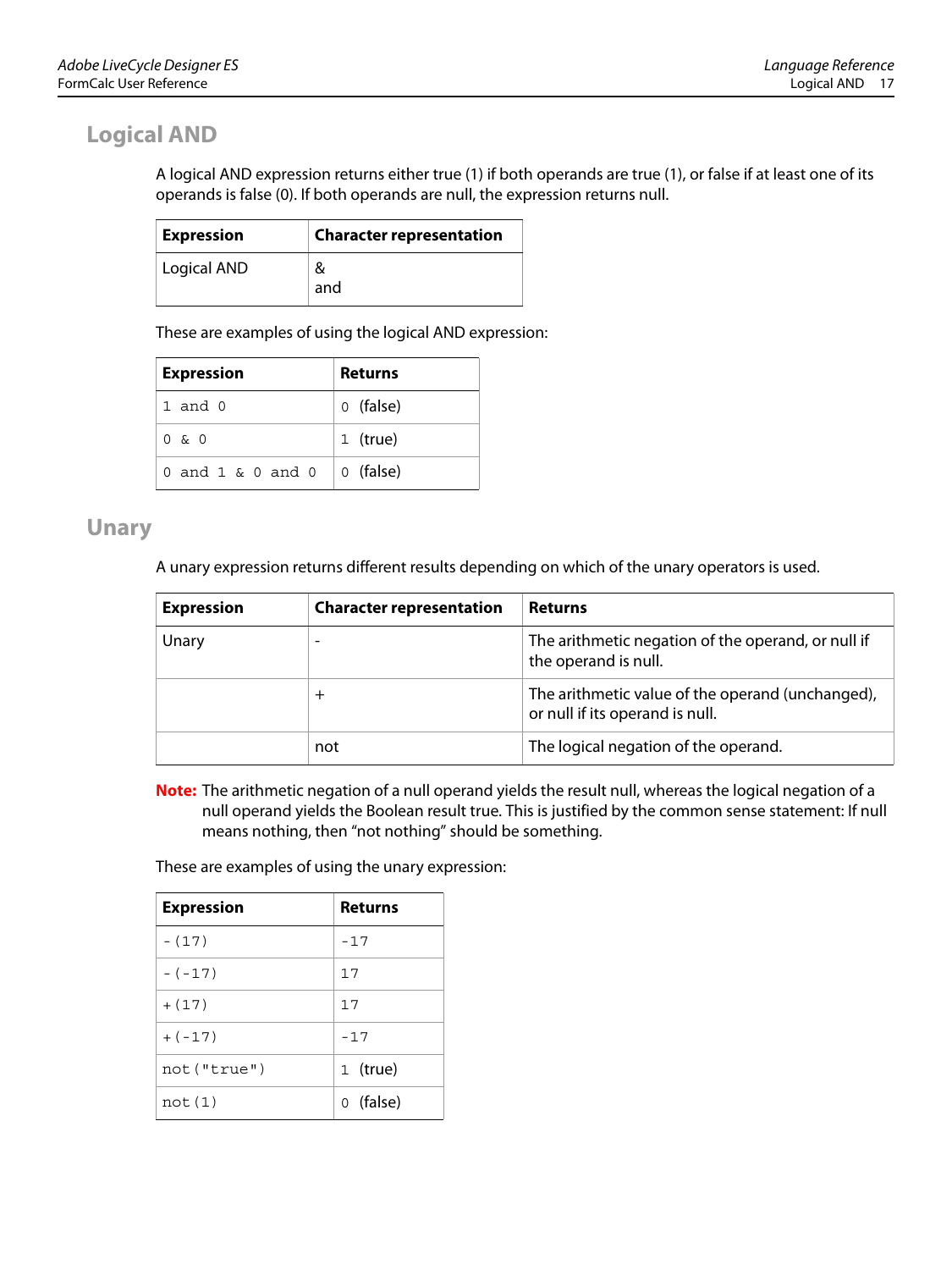## <span id="page-17-0"></span>**Equality and inequality**

| <b>Expression</b> | <b>Character representation</b> | <b>Returns</b>                                                                                        |
|-------------------|---------------------------------|-------------------------------------------------------------------------------------------------------|
| Equality          | eg                              | True (1) when both operands compare identically,<br>and false (0) if they do not compare identically. |
| Inequality        | ne                              | True (1) when both operands do not compare<br>identically, and false (0) if they compare identically. |

Equality and inequality expressions return the result of an equality comparison of its operands.

The following special cases also apply when using equality operators:

- If either operand is null, a null comparison is performed. Null-valued operands compare identically whenever both operands are null, and compare differently whenever one operand is not null.
- If both operands are references, both operands compare identically when they both refer to the same object, and compare differently when they do not refer to the same object.
- If both operands are string valued, a locale-sensitive lexicographic string comparison is performed on the operands. Otherwise, if they are not both null, the operands are promoted to numeric values, and a numeric comparison is performed.

| <b>Expression</b>    | <b>Returns</b> |
|----------------------|----------------|
| $3 == 3$             | 1 (true)       |
| $3 \le 4$            | 1 (true)       |
| "abc" eq "def"       | 0 (false)      |
| "def" ne "abc"       | 1 (true)       |
| $5 + 5 == 10$        | 1 (true)       |
| $5 + 5 <$ $\ge$ "10" | 0 (false)      |

These are examples of using the equality and inequality expressions:

## <span id="page-17-1"></span>**Relational**

A relational expression returns the Boolean result of a relational comparison of its operands.

| <b>Expression</b> | <b>Character representation</b> | <b>Returns</b>                                                                                                                                  |
|-------------------|---------------------------------|-------------------------------------------------------------------------------------------------------------------------------------------------|
| Relational        | - It                            | True (1) when the first operand is less than the<br>second operand, and false (0) when the first<br>operand is larger than the second operand.  |
|                   | gt                              | True (1) when the first operand is greater than the<br>second operand, and false (0) when the first<br>operand is less than the second operand. |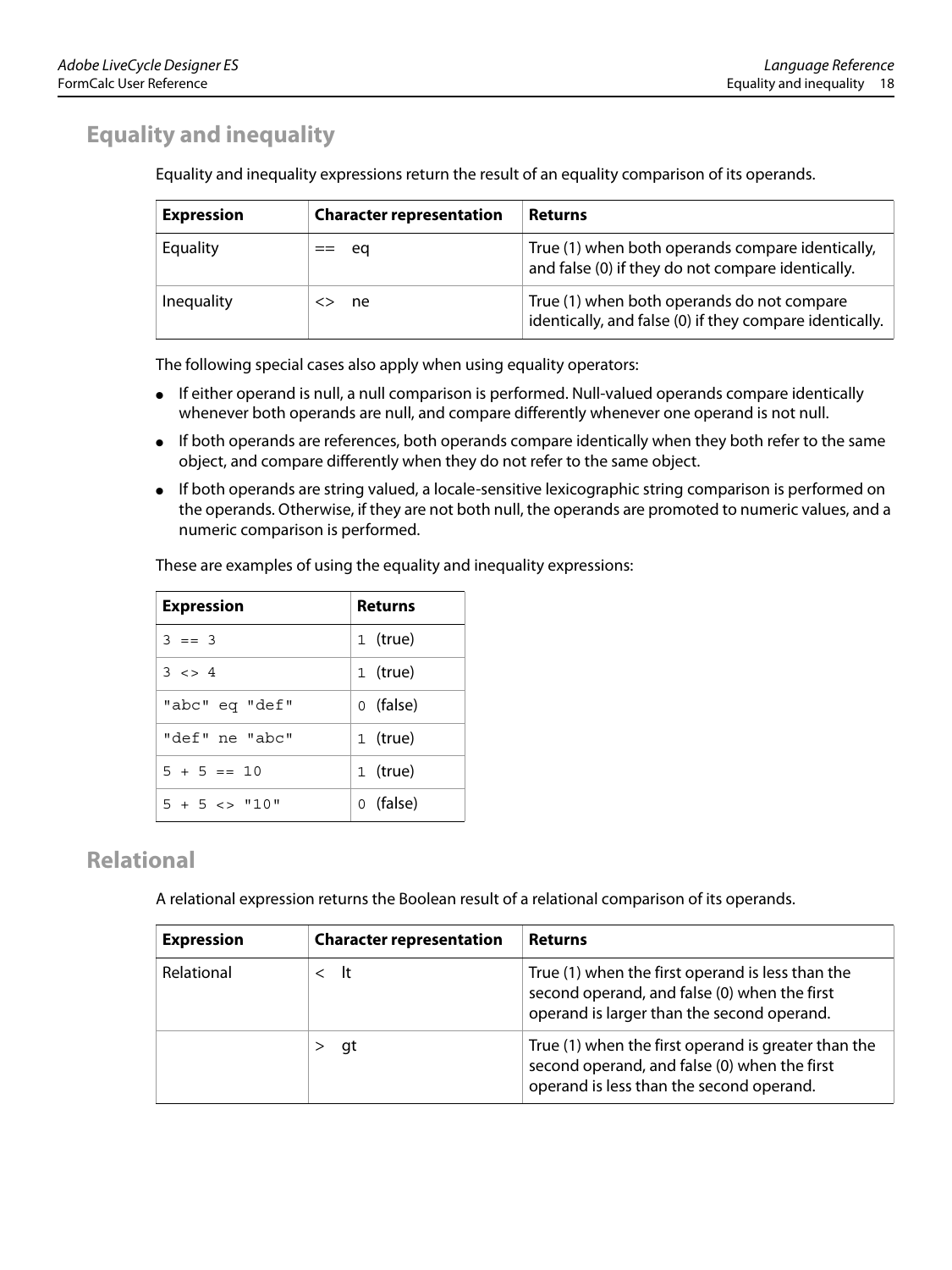| <b>Expression</b> | <b>Character representation</b> | <b>Returns</b>                                                                                                                                              |
|-------------------|---------------------------------|-------------------------------------------------------------------------------------------------------------------------------------------------------------|
|                   | <= le                           | True (1) when the first operand is less than or equal<br>to the second operand, and false (0) when the first<br>operand is greater than the second operand. |
|                   | $>=$ ge                         | True (1) when the first operand is greater than or<br>equal to the second operand, and false (0) when<br>the first operand is less than the second operand. |

The following special cases also apply when using relational operators:

- If either operand is null valued, a null comparison is performed. Null-valued operands compare identically whenever both operands are null and the relational operator is less-than-or-equal or greater than or equal, and compare differently otherwise.
- If both operands are string valued, a locale-sensitive lexicographic string comparison is performed on the operands. Otherwise, if they are not both null, the operands are promoted to numeric values, and a numeric comparison is performed.

These are examples of using the relational expression:

| <b>Expression</b>  | <b>Returns</b> |
|--------------------|----------------|
| 3 < 3              | 0 (false)      |
| 3 > 4              | 0 (false)      |
| "abc" $\leq$ "def" | 1 (true)       |
| "def" > "abc"      | 1 (true)       |
| $12 \ge 12$        | $1$ (true)     |
| "true" < "false"   | 0 (false)      |

## <span id="page-18-0"></span>**If expressions**

An if expression is a conditional statement that evaluates a given simple expression for truth, and then returns the result of a list of expressions that correspond to the truth value. If the initial simple expression evaluates to false (0), FormCalc examines any elseif and else conditions for truth and returns the results of their expression lists if appropriate.

| <b>Expression</b> | <b>Syntax</b>                                                                                                                                          | <b>Returns</b>                                                                                                                                                                                                                                                                                 |
|-------------------|--------------------------------------------------------------------------------------------------------------------------------------------------------|------------------------------------------------------------------------------------------------------------------------------------------------------------------------------------------------------------------------------------------------------------------------------------------------|
| lf                | if (simple expression ) then<br>list of expressions<br>elseif (simple expression ) then<br>list of expressions<br>else<br>list of expressions<br>endif | The result of the list of expressions<br>associated with any valid conditions<br>stated in the if expression.<br><b>Note:</b> You are not required to have any<br>elseif() or else statements as part<br>of your if expression, but you must<br>state the end of the expression<br>with endif. |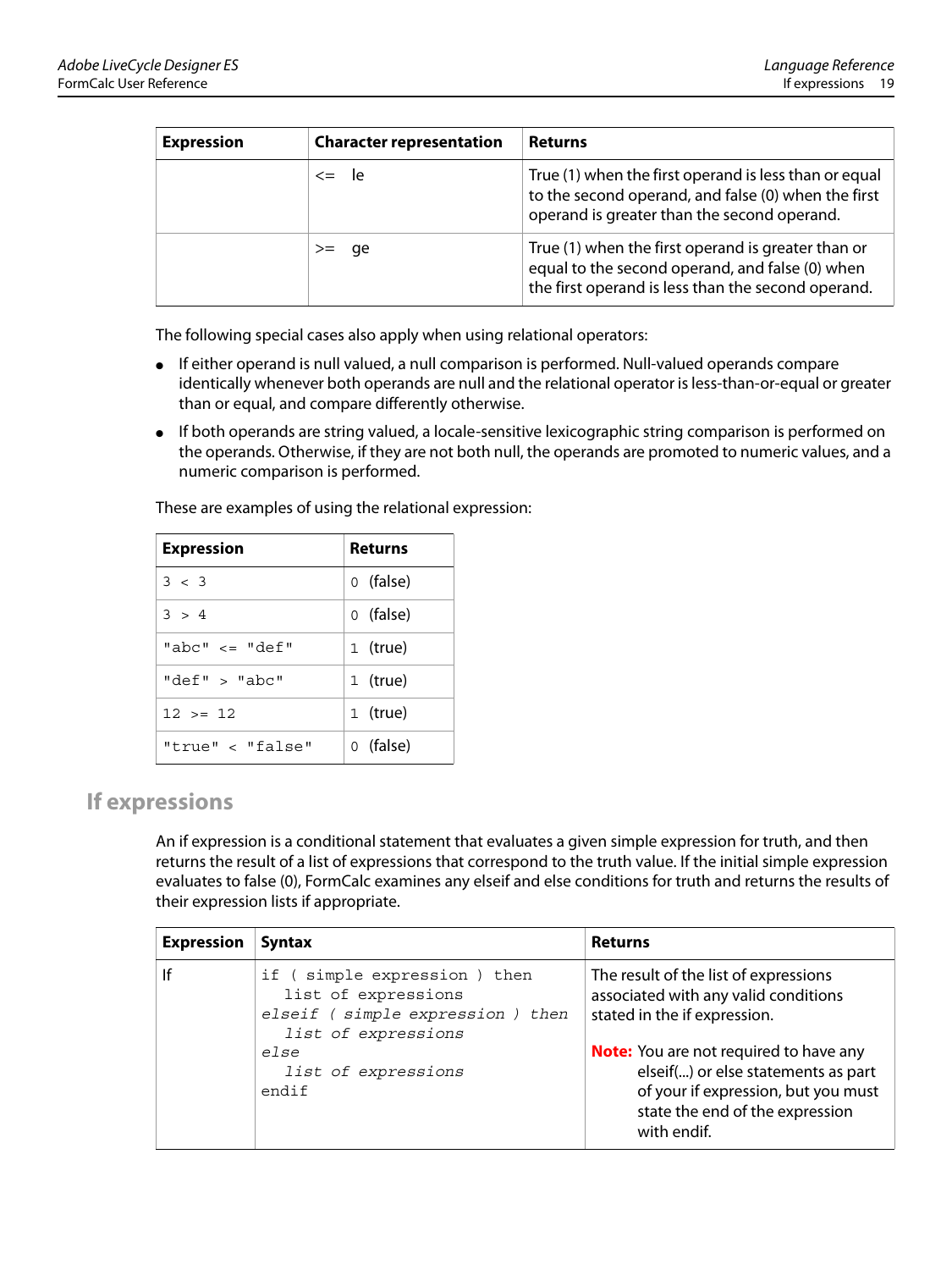These are examples of using the if expression:

| <b>Expression</b>                                                                                                                                              | <b>Returns</b>                                                                                                                                |
|----------------------------------------------------------------------------------------------------------------------------------------------------------------|-----------------------------------------------------------------------------------------------------------------------------------------------|
| if $(1 < 2)$ then<br>$\mathbf{1}$<br>endif                                                                                                                     | 1                                                                                                                                             |
| if $($ "abc" > "def") then<br>1 and 0<br>else<br>$\Omega$<br>endif                                                                                             | 0                                                                                                                                             |
| if ( Field1 < Field2 ) then<br>$Field3 = 0$<br>elseif ( Field1 > Field2 ) then<br>$Field3 = 40$<br>elseif ( $Field1 = Field2$ ) then<br>$Field3 = 10$<br>endif | Varies with the values of $Find 1$ and $Find 2.$ For<br>example, if Field1 is 20 and Field2 is 10, then this<br>expression sets Field3 to 40. |

## <span id="page-19-0"></span>**While expressions**

A while expression is an iterative statement or loop that evaluates a given simple expression. If the result of the evaluation is true (1), FormCalc repeatedly examines the do condition and returns the results of the expression lists. If the result is false (0), then control passes to the next statement.

A while expression is particularly well-suited to situations in which conditional repetition is needed. Conversely, situations in which unconditional repetition is needed are often best dealt with using a for expression.

| <b>Expression</b> Syntax |                                                              | <b>Returns</b>                                                             |
|--------------------------|--------------------------------------------------------------|----------------------------------------------------------------------------|
| While                    | while (simple expression ) do<br>expression list<br>endwhile | The result of the list of expressions<br>associated with the do condition. |

In the following example, the values of the elements are added to a drop-down list from an XML file using the addItem method for all of the XML elements listed under list1 that are not equal to 3:

```
var List = ref(xfa.record.lists.list1)
var i = 0while ( List.nodes.item(i+1).value ne "3")do
$.addItem (List.nodes.item(i).value,List.nodes.item(i+1).value)
i = i + 2endwhile
```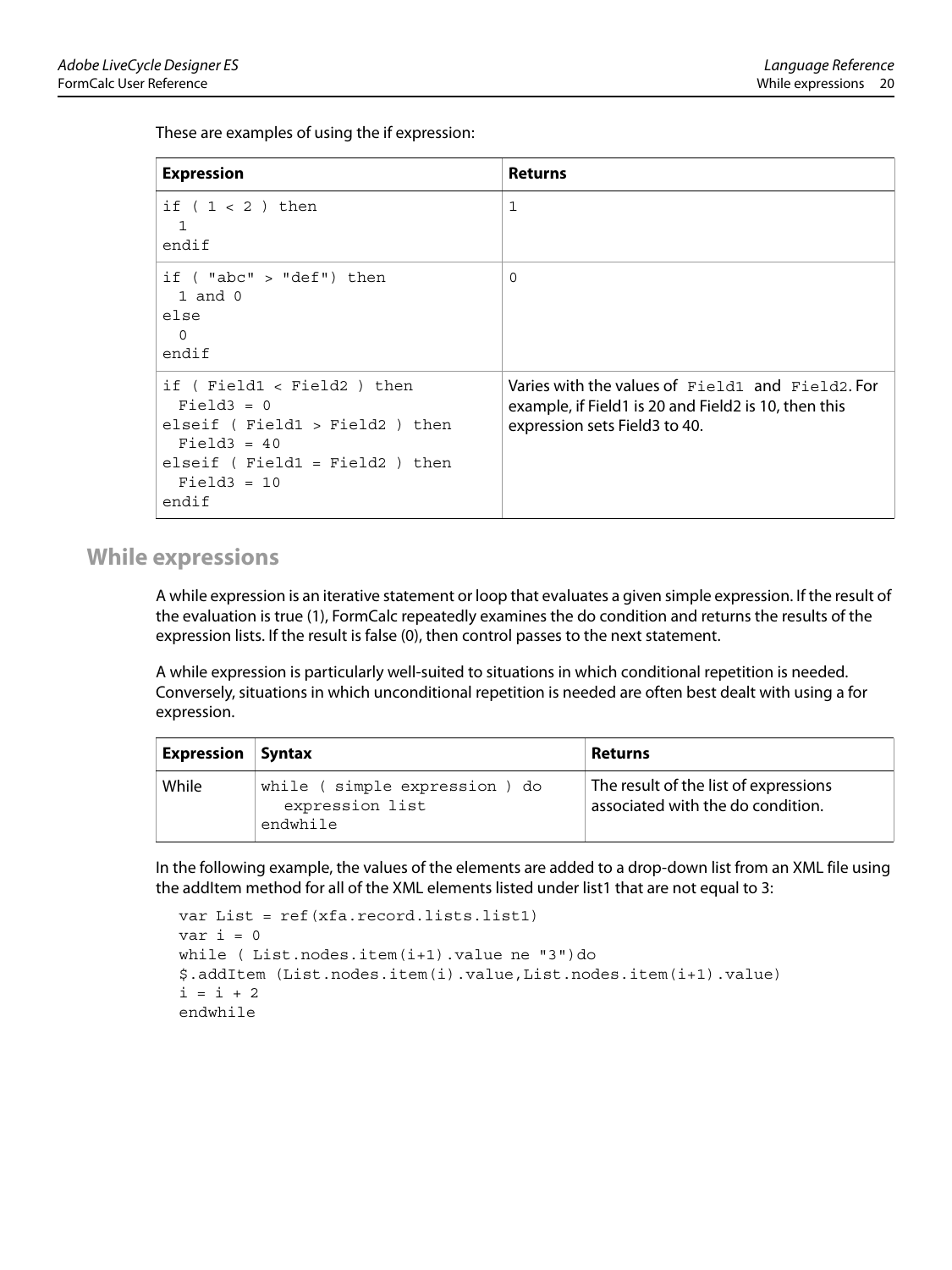## <span id="page-20-0"></span>**For expressions**

A for expression is a conditionally iterative statement or loop.

A for expression is particularly well-suited to looping situations in which unconditional repetition is needed. Conversely, situations in which conditional repetition is needed are often best dealt with using a while expression.

The value of the for expression is the value of the last evaluation list that was evaluated, or false (0).

The for condition initializes a FormCalc variable, which controls the looping action.

In the upto variant, the value of the loop variable will iterate from the start expression to the end expression in step expression increments. If you omit the step expression, the step increment defaults to 1.

In the downto variant, the value of the loop variable iterates from the start expression to the end expression in step expression decrements. If the step expression is omitted, the step decrements defaults to -1.

Iterations of the loop are controlled by the end expression value. Before each iteration, the end expression is evaluated and compared to the loop variable. If the result is true (1), the expression list is evaluated. After each evaluation, the step expression is evaluated and added to the loop variable.

Before each iteration, the end expression is evaluated and compared to the loop variable. In addition, after each evaluation of the do condition, the step expression is evaluated and added to the loop variable.

A for loop terminates when the start expression has surpassed the end expression. The start expression can surpass the end expression in either an upwards direction, if you use upto, or in a downward direction, if you use downto.

| <b>Expression</b> | <b>Syntax</b>                                                                                                                                                                                                  | <b>Returns</b>                                                                |
|-------------------|----------------------------------------------------------------------------------------------------------------------------------------------------------------------------------------------------------------|-------------------------------------------------------------------------------|
| For               | for variable = start expression<br>(upto   downto ) end expression<br>(step step expression ) do<br>expression list<br>endfor<br>Note: The start, end, and step expressions must all<br>be simple expressions. | The result of the list of<br>expressions associated with the<br>do condition. |

In the following example, the values of the elements are added to a drop-down list from an XML file using the addItem method for all of the XML elements listed under list1:

```
var List = ref(xfa.record.lists.list1)
for i=0 upto List.nodes.length - 1 step 2 do
$.addItem (List.nodes.item(i).value,"")
endfor
```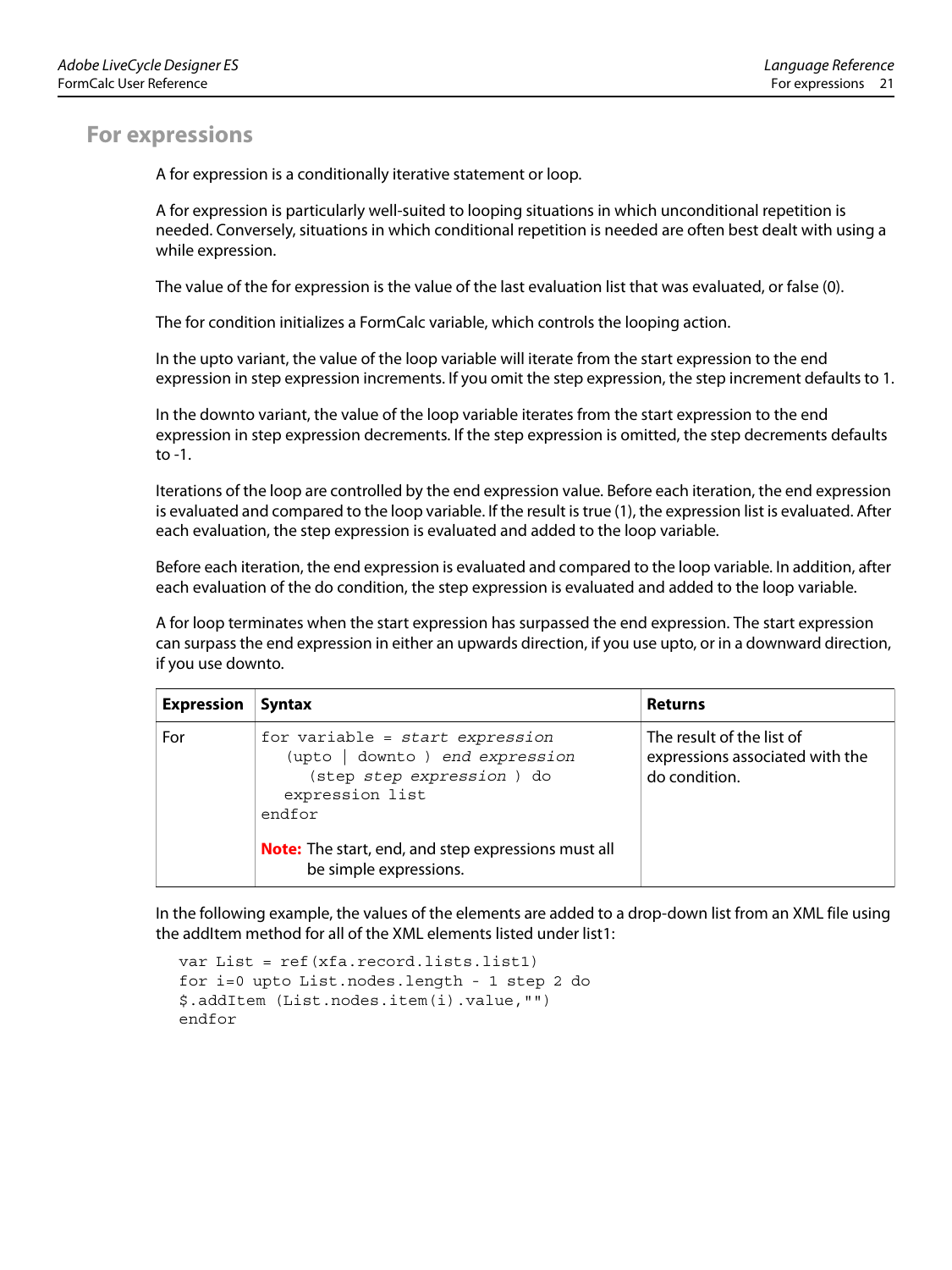## <span id="page-21-0"></span>**Foreach expressions**

A foreach expression iterates over the expression list for each value in its argument list.

The value of the foreach expression is the value of the last expression list that was evaluated, or zero (0), if the loop was never entered.

The in condition, which is executed only once (after the loop variable has been declared) controls the iteration of the loop. Before each iteration, the loop variable is assigned successive values from the argument list. The argument list cannot be empty.

| <b>Expression</b> Syntax |                                                                                                   | <b>Returns</b>                                                                                             |
|--------------------------|---------------------------------------------------------------------------------------------------|------------------------------------------------------------------------------------------------------------|
| Foreach                  | foreach variable in( argument list) do<br>expression list<br>endfor                               | The value of the last expression<br>list that was evaluated, or zero(0),<br>if the loop was never entered. |
|                          | <b>Note:</b> Use a comma (,) to separate more than one<br>simple expression in the argument list. |                                                                                                            |

In the following example, only the values of the "display" XML elements are added to the foreach drop-down list.

```
foreach Item in (xfa.record.lists.list1.display[*]) do
$.addItem(Item,"")
endfor
```
## <span id="page-21-1"></span>**Break expressions**

A break expression causes an immediate exit from the innermost enclosing while, for, or foreach expression loop. Control passes to the expression following the terminated loop.

The value of the break expression is always the value zero (0).

| <b>Expression</b> | <b>Syntax</b> | <b>Returns</b>                                                  |
|-------------------|---------------|-----------------------------------------------------------------|
| <b>Break</b>      | break         | Passes control to the expression following the terminated loop. |

In the following example, an if condition is placed in the while loop to check whether the current value is equal to "Display data for 2". If true, the break executes and stops the loop from continuing.

```
var List = ref(xfa.record.lists.list1)
var i=0
while (List.nodes.item(i+1).value ne "3") do
$.addItem(List.nodes.item(i).value,List.nodes.item(i+1).value)
i = i + 2if (List.nodes.item(i) eq "Display data for 2" then
break
endif
endwhile
```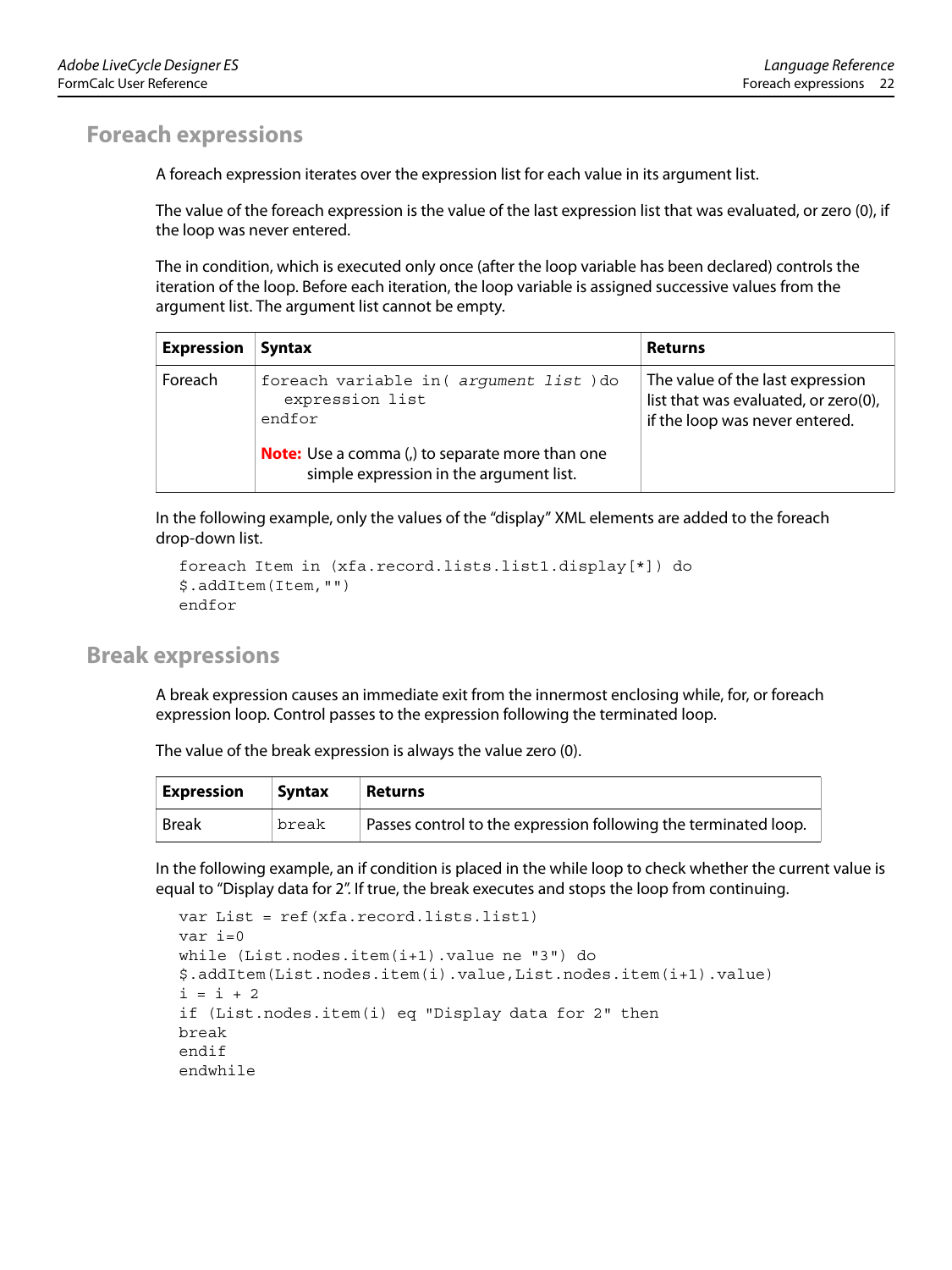## <span id="page-22-0"></span>**Continue expressions**

A continue expression causes the next iteration of the innermost enclosing while, for, or foreach loop.

The value of the continue expression is always the value zero (0).

| <b>Expression</b> | <b>Syntax</b> | <b>Returns</b>                                                                                                                                            |
|-------------------|---------------|-----------------------------------------------------------------------------------------------------------------------------------------------------------|
| Continue          | continue      | When used in a while expression, control is passed to the while<br>condition. When used in a for expression, control is passed to the step<br>expression. |

The object of the following example is to populate the drop-down list with values from the XML file. If the value of the current XML element is "Display data for 3," then the while loop exits via the break expression. If the value of the current XML element is "Display data for 2", then the script adds 2 to the variable  $\pm$ (which is the counter) and immediately the loop moves on to its next cycle. The last two lines are ignored when the value of the current XML element is "Display data for 2".

```
var List = ref(xfa.record.lists.list1)
var i = 0while (List.nodes.item(i+1).value ne "5") do
if (List.nodes.item(i) eq "Display data for 3") then
break
endif
if (List.nodes.item(i) eq "Display data for 2" then
i=i+2continue
endif
$.addItem(List.nodes.item(i).value,List.nodes.item(i+1).value)
i=i+2endwhile
```
## <span id="page-22-1"></span>**Variables**

Within your calculations, FormCalc allows you to create and manipulate variables for storing data. The name you assign to each variable you create must be a unique [identifier.](#page-11-1)

For example, the following FormCalc expressions define the userName variable and set the value of a text field to be the value of userName.

```
var userName = "Tony Blue"
TextField1.rawValue = userName
```
You can reference variables that you define in the Variables tab of the Form Properties dialog box in the same way. The following FormCalc expression uses the Concat function to set the value of the text field using the form variables salutation and name.

```
TextField1.rawValue = Concat(salutation, name)
```
**Note:** A variable you create using FormCalc will supersede a similarly named variable you define in the Variables tab of the Form Properties dialog box.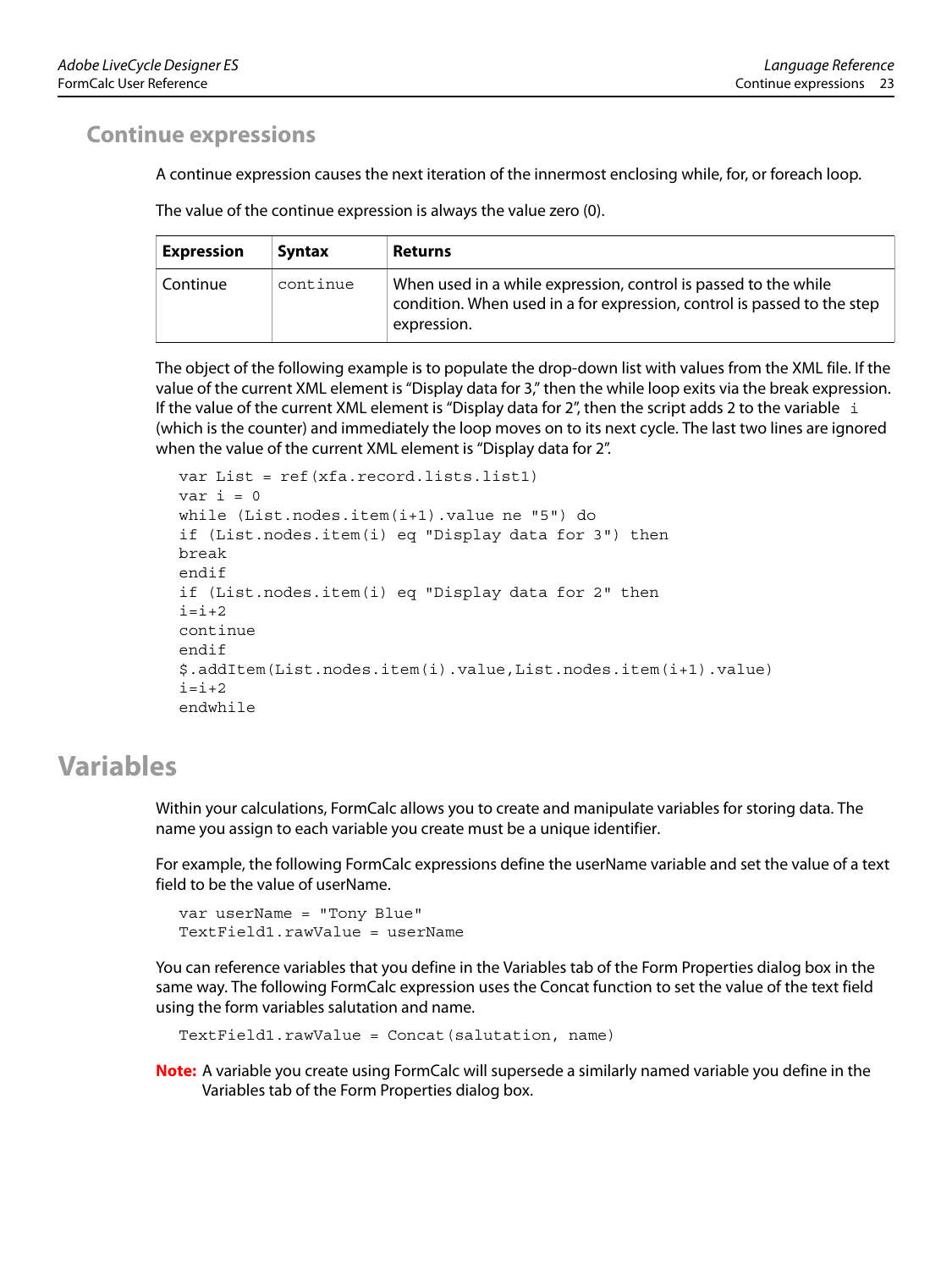# <span id="page-23-0"></span>**Reference Syntax**

FormCalc provides access to form design object properties and values using a reference syntax. The following example demonstrates both assigning and retrieving object values:

```
Invoice_Total.rawValue = Invoice_SubTotal.rawValue * (8 / 100)
```
In this case the reference syntax Invoice\_Total assigns the value of Invoice\_SubTotal \* (8 / 100) to the field Invoice\_Total.

In the context of form design, a fully qualified reference syntax enables access to all the objects on a form design.

To make accessing object properties and values easier, FormCalc includes shortcuts to reduce the effort required to create references. The following table outlines the reference syntax shortcuts for FormCalc.

| <b>Notation</b>       | <b>Description</b>                                                            |
|-----------------------|-------------------------------------------------------------------------------|
| \$                    | Refers to the current field or object, as shown in this example:              |
|                       | $$ = " Tony Blue"$                                                            |
|                       | The above example sets the value of the current field or object to Tony Blue. |
| <i><b>\$data</b></i>  | Represents the root of the data model xfa.datasets.data. For example,         |
|                       | \$data.purchaseOrder.total                                                    |
|                       | is equivalent to                                                              |
|                       | xfa.datasets.data.purchaseOrder.total                                         |
| <i><b>\$event</b></i> | Represents the current form object event. For example,                        |
|                       | \$event.name                                                                  |
|                       | is equivalent to                                                              |
|                       | xfa.event.name                                                                |
| \$form                | Represents the root of the form model xfa. form. For example,                 |
|                       | \$form.purchaseOrder.tax                                                      |
|                       | is equivalent to stating                                                      |
|                       | xfa.form.purchaseOrder.tax                                                    |
| \$host                | Represents the host object. For example,                                      |
|                       | \$host.messageBox("Hello world")                                              |
|                       | is equivalent to                                                              |
|                       | xfa.host.messageBox("Hello world")                                            |
| \$layout              | Represents the root of the layout model xfa. layout. For example,             |
|                       | \$layout.ready                                                                |
|                       | is equivalent to stating                                                      |
|                       | xfa.layout.ready                                                              |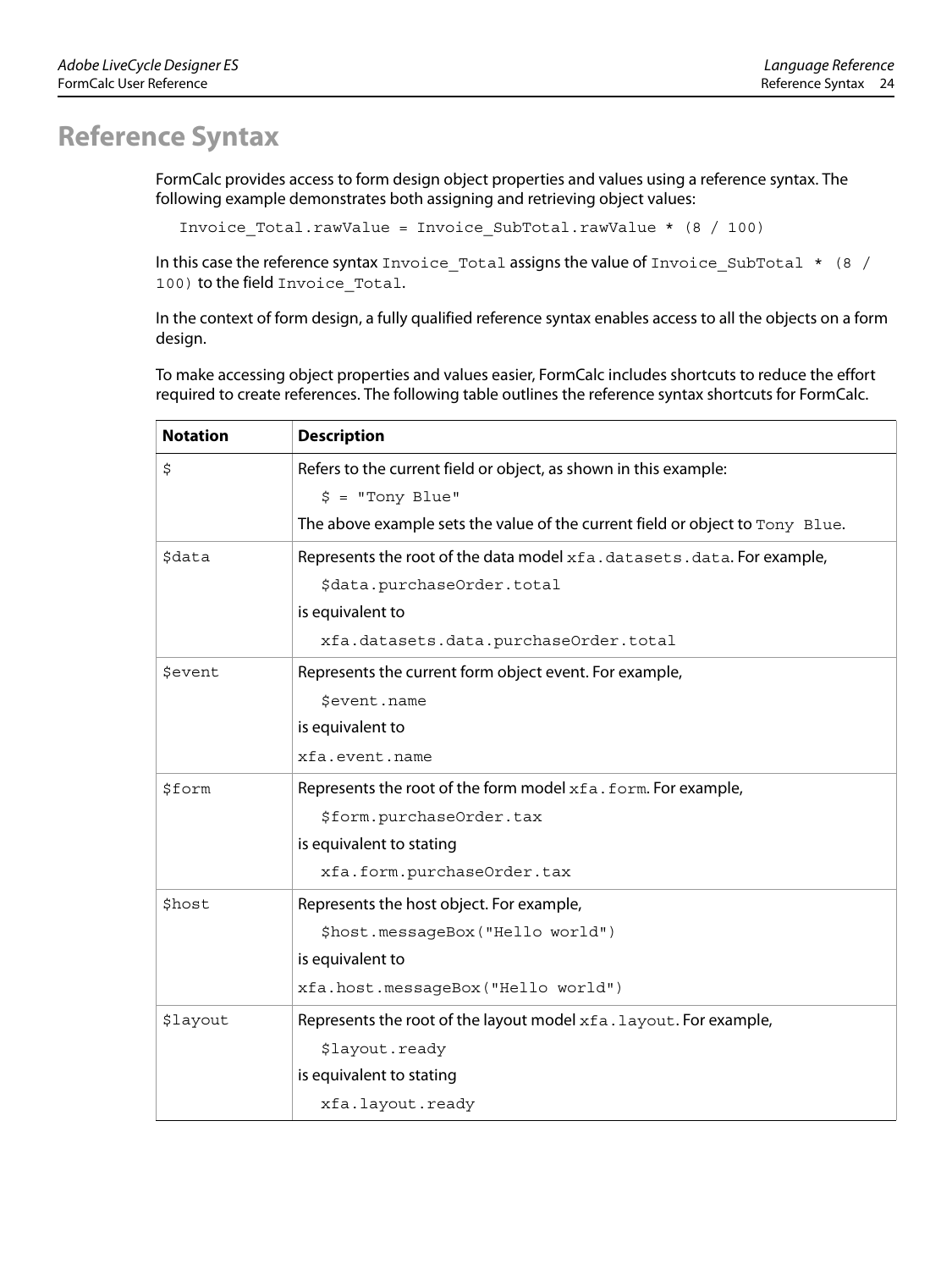| <b>Notation</b>          | <b>Description</b>                                                                                                                                                                                                                                                                                     |
|--------------------------|--------------------------------------------------------------------------------------------------------------------------------------------------------------------------------------------------------------------------------------------------------------------------------------------------------|
| <i><b>\$record</b></i>   | Represents the current record of a collection of data, such as from an XML file. For<br>example,                                                                                                                                                                                                       |
|                          | \$record.header.txtOrderedByCity                                                                                                                                                                                                                                                                       |
|                          | references the txtOrderedByCity node within the header node of the current<br>XML data.                                                                                                                                                                                                                |
| <i><b>\$template</b></i> | Represents the root of the template model xfa. template. For example,                                                                                                                                                                                                                                  |
|                          | \$template.purchaseOrder.item                                                                                                                                                                                                                                                                          |
|                          | is equivalent to                                                                                                                                                                                                                                                                                       |
|                          | xfa.template.purchaseOrder.item                                                                                                                                                                                                                                                                        |
|                          | Represents the root of the data model xfa. datasets. For example,                                                                                                                                                                                                                                      |
|                          | !data                                                                                                                                                                                                                                                                                                  |
|                          | is equivalent to                                                                                                                                                                                                                                                                                       |
|                          | xfa.datasets.data                                                                                                                                                                                                                                                                                      |
| $\star$                  | Selects all form objects within a given container, such as a subform, regardless of<br>name, or selects all objects that have a similar name.                                                                                                                                                          |
|                          | For example, the following expression selects all objects named item on a form:                                                                                                                                                                                                                        |
|                          | xfa.form.form1.item[*]                                                                                                                                                                                                                                                                                 |
|                          | <b>Note:</b> You can use the '*' (asterisk) syntax with JavaScript if it used with the<br>resolveNode method. For more information about the resolveNode<br>method, see LiveCycle Designer Help, or see the XML Form Object Model<br>Reference at http://www.adobe.com/go/learn_lc_scriptingReference. |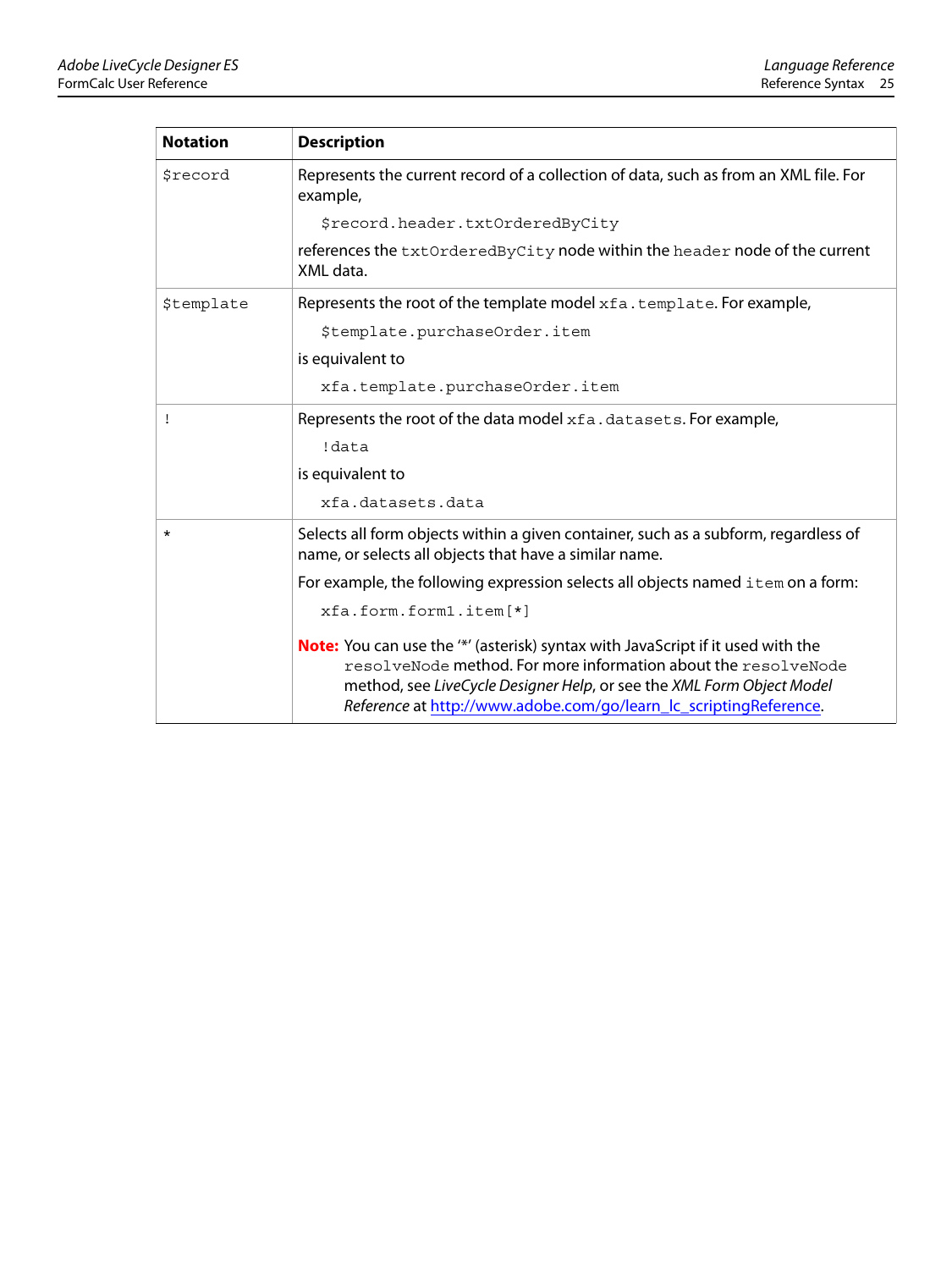| <b>Notation</b> | <b>Description</b>                                                                                                                                                                                                                                                                                                                          |  |
|-----------------|---------------------------------------------------------------------------------------------------------------------------------------------------------------------------------------------------------------------------------------------------------------------------------------------------------------------------------------------|--|
| . .             | You can use two dots at any point in your reference syntax to search for objects that<br>are a part of any subcontainer of the current container object, such as a subform. For<br>example, the expression Subform_Page Subform2 means locate the node<br>Subform Page (as usual) and find a descendant of Subform Page called<br>Subform2. |  |
|                 | Subform_Page                                                                                                                                                                                                                                                                                                                                |  |
|                 |                                                                                                                                                                                                                                                                                                                                             |  |
|                 | Subform2<br>Subform1<br>Subform1                                                                                                                                                                                                                                                                                                            |  |
|                 |                                                                                                                                                                                                                                                                                                                                             |  |
|                 | TextField1<br>Subform3<br>TextField1<br>Subform3<br>NumericField2<br>NumericField2                                                                                                                                                                                                                                                          |  |
|                 |                                                                                                                                                                                                                                                                                                                                             |  |
|                 | TextField2<br>TextField2<br>TextField2<br>TextField2                                                                                                                                                                                                                                                                                        |  |
|                 | Using the example tree above,                                                                                                                                                                                                                                                                                                               |  |
|                 | Subform PageTextField2                                                                                                                                                                                                                                                                                                                      |  |
|                 | is equivalent to                                                                                                                                                                                                                                                                                                                            |  |
|                 | Subform_Page.Subform1[0].Subform3.TextField2[0]                                                                                                                                                                                                                                                                                             |  |
|                 | because TextField2 [0] is in the first Subform1 node that FormCalc encounters<br>on its search. As a second example,                                                                                                                                                                                                                        |  |
|                 | Subform PageSubform3[*]                                                                                                                                                                                                                                                                                                                     |  |
|                 | returns all four TextField2 objects.                                                                                                                                                                                                                                                                                                        |  |
|                 | <b>Note:</b> You can use the ".' (double period) syntax with JavaScript if it used with the<br>resolveNode method. For more information about the resolveNode<br>method, see LiveCycle Designer Help, or see the XML Form Object Model<br>Reference at http://www.adobe.com/go/learn_lc_scriptingReference.                                 |  |
| #               | The number sign (#) notation is used to denote one of the following items in a<br>reference syntax:                                                                                                                                                                                                                                         |  |
|                 | An unnamed object. For example, the following reference syntax accesses an<br>unnamed subform:                                                                                                                                                                                                                                              |  |
|                 | xfa.form.form1.#subform                                                                                                                                                                                                                                                                                                                     |  |
|                 | Specify a property in a reference syntax if a property and an object have the same<br>name. For example, the following reference syntax accesses the name property of<br>a subform if the subform also contains a field named name:                                                                                                         |  |
|                 | xfa.form.form1.#subform.#name                                                                                                                                                                                                                                                                                                               |  |
|                 | <b>Note:</b> You can use the '#' (number sign) syntax with JavaScript if it used with the<br>resolveNode method. For more information about the resolveNode<br>method, see LiveCycle Designer Help, or see XML Form Object Model Reference<br>at http://www.adobe.com/go/learn_lc_scriptingReference.                                       |  |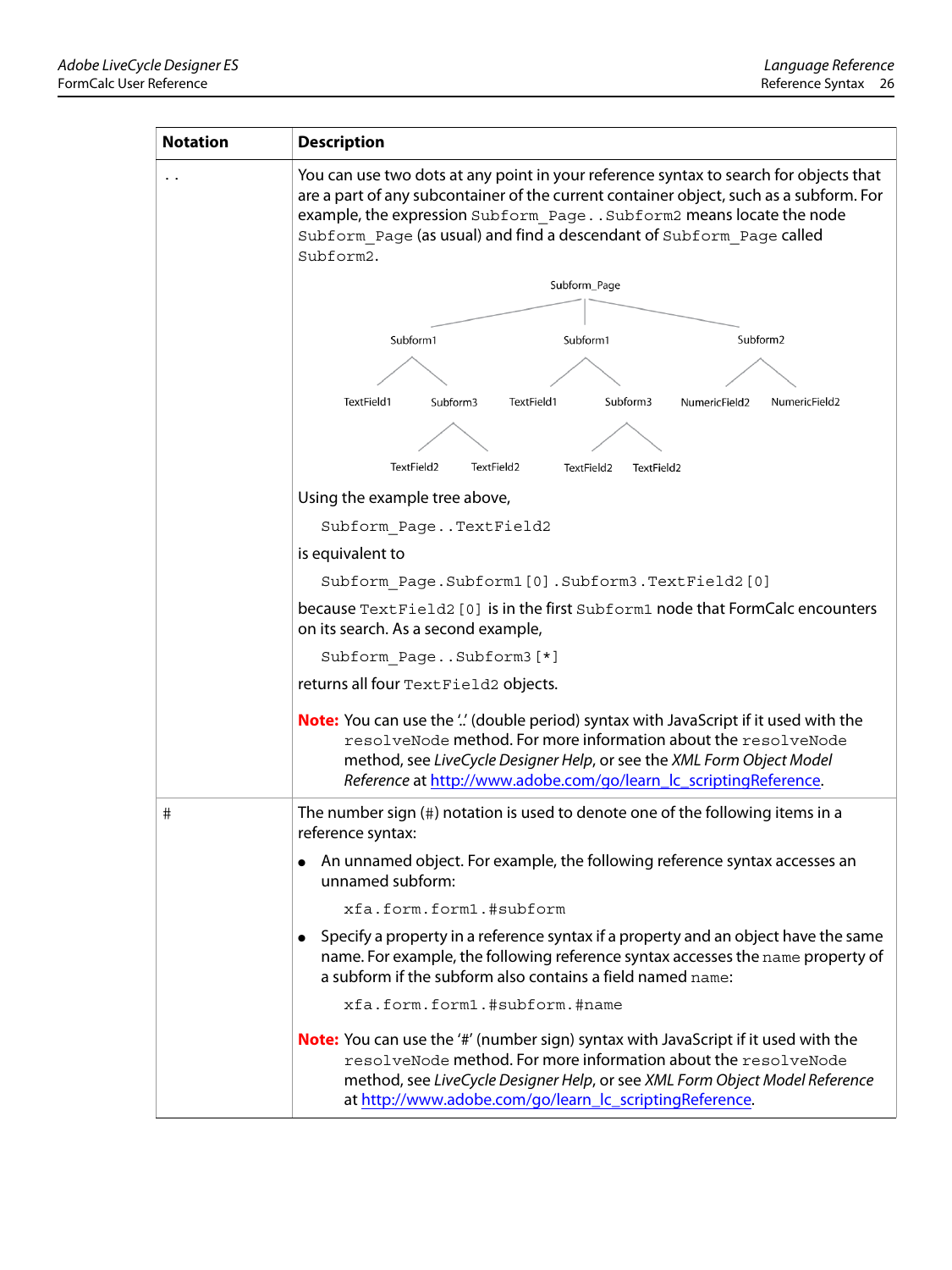| <b>Notation</b> | <b>Description</b>                                                                                                                                                                                                                                                         |
|-----------------|----------------------------------------------------------------------------------------------------------------------------------------------------------------------------------------------------------------------------------------------------------------------------|
| $[ \ ]$         | The square bracket ([ ]) notation denotes the occurrence value of an object. To<br>construct an occurrence value reference, place square brackets ([]]) after an object<br>name, and enclose within the brackets one of the following values:                              |
|                 | $\lceil$ n ], where n is an absolute occurrence index number beginning at 0. An<br>occurrence number that is out of range does not return a value. For example,                                                                                                            |
|                 | xfa.form.form1.#subform.Quantity[3]<br>refers to the fourth occurrence of the Quantity object.                                                                                                                                                                             |
|                 | $\lceil$ +/- n ], where n indicates an occurrence relative to the occurrence of the<br>object making the reference. Positive values yield higher occurrence numbers,<br>and negative values yield lower occurrence numbers. For example,                                   |
|                 | xfa.form.form1.#subform.Quantity[+2]                                                                                                                                                                                                                                       |
|                 | This reference yields the occurrence of Quantity whose occurrence number is<br>two more than the occurrence number of the container making the reference. For<br>example, if this reference was attached to the Quantity [2] object, the<br>reference would be the same as |
|                 | xfa.template.Quantity[4]                                                                                                                                                                                                                                                   |
|                 | If the computed index number is out of range, the reference returns an error.                                                                                                                                                                                              |
|                 | The most common use of this syntax is for locating the previous or next<br>occurrence of a particular object. For example, every occurrence of the<br>Quantity object (except the first) might use Quantity [-1] to get the value of<br>the previous Quantity object.      |
|                 | [*] indicates multiple occurrences of an object. The first named object is found,<br>and objects of the same name that are siblings to the first are returned. Note that<br>using this notation returns a collection of objects. For example,                              |
|                 | xfa.form.form1.#subform.Quantity[*]                                                                                                                                                                                                                                        |
|                 | This expression refers to all objects with a name of Quantity that are siblings to<br>the first occurrence of Quantity found by the reference.                                                                                                                             |
|                 | Note: In language-specific forms for Arabic, Hebrew, Thai, and Vietnamese, the<br>reference syntax is always on the right (even for right-to-left languages).                                                                                                              |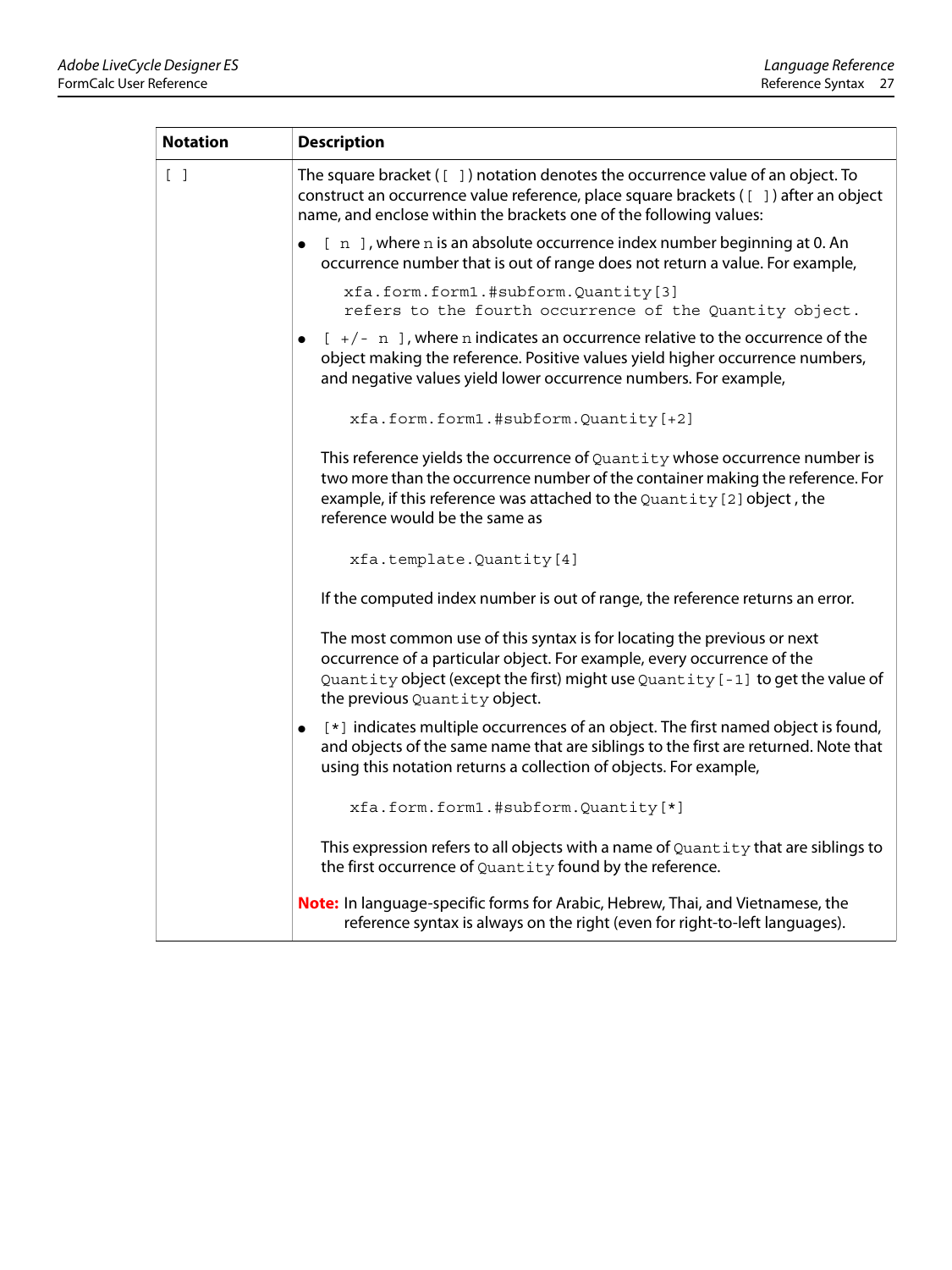| <b>Notation</b> | <b>Description</b>                                                                                                                                                                                                                                                                                        |  |
|-----------------|-----------------------------------------------------------------------------------------------------------------------------------------------------------------------------------------------------------------------------------------------------------------------------------------------------------|--|
| $[\ ]$          | Subform_Page                                                                                                                                                                                                                                                                                              |  |
| (Continued)     |                                                                                                                                                                                                                                                                                                           |  |
|                 | Subform1<br>Subform2<br>Subform1                                                                                                                                                                                                                                                                          |  |
|                 |                                                                                                                                                                                                                                                                                                           |  |
|                 | TextField1<br>TextField1<br>Subform3<br>NumericField2<br>Subform3<br>NumericField2                                                                                                                                                                                                                        |  |
|                 |                                                                                                                                                                                                                                                                                                           |  |
|                 | TextField2<br>TextField2<br>TextField2<br>TextField2                                                                                                                                                                                                                                                      |  |
|                 | Using the tree for reference, these expressions return the following objects:                                                                                                                                                                                                                             |  |
|                 | Subform Page. Subform1 [*] returns both Subform1 objects.                                                                                                                                                                                                                                                 |  |
|                 | Subform Page.Subform1.Subform3.TextField2[*] returnstwo<br>TextField2 objects. Subform Page. Subform1 resolves to the first<br>Subform1 object on the left, and TextField2 [*] evaluates relative to the<br>Subform3 object.                                                                              |  |
|                 | Subform Page.Subform1[*].TextField1returnsboth of the<br>TextField1 instances. Subform Page. Subform1 [*] resolves to both<br>Subform1 objects, and TextField1 evaluates relative to the Subform1<br>objects.                                                                                             |  |
|                 | Subform Page.Subform1[*].Subform3.TextField2[1] returns the<br>second and fourth TextField2 objects from the left.<br>Subform Page. Subform1 [*] resolves to both Subform1 objects, and<br>TextField2 [1] evaluates relative to the Subform3 objects.                                                     |  |
|                 | Subform Page. Subform1 [*]. Subform3 [*] returns both instances of the<br>Subform3 object.                                                                                                                                                                                                                |  |
|                 | Subform_Page.* returns both Subform1 objects and the Subform2 object.<br>$\bullet$                                                                                                                                                                                                                        |  |
|                 | Subform Page. Subform2. * returns the two instances of the<br>$\bullet$<br>NumericField2 object.                                                                                                                                                                                                          |  |
|                 | <b>Note:</b> You can use the '[]' (square bracket) syntax with JavaScript if it used with the<br>resolveNode method. For more information about the resolveNode<br>method, see LiveCycle Designer Help, or see XML Form Object Model Reference<br>at http://www.adobe.com/go/learn_lc_scriptingReference. |  |

# <span id="page-27-0"></span>**Property and method calls**

LiveCycle Designer ES defines a variety of properties and methods for all objects on a form design. FormCalc provides access to these properties and methods and allows you to use them to modify the appearance and behavior of objects on your form. Similar to a function call, you invoke properties and methods by passing arguments to them in a specific order. The number and type of arguments in each property and method are specific to each object type.

**Note:** Different form design objects support different properties and methods. For a complete list of the properties and methods objects support, see the Adobe XML Form Object Model Reference located on the LiveCycle Designer ES Developer Center at [www.adobe.com/devnet/livecycle/designing\\_forms.html](http://www.adobe.com/devnet/livecycle/designing_forms.html).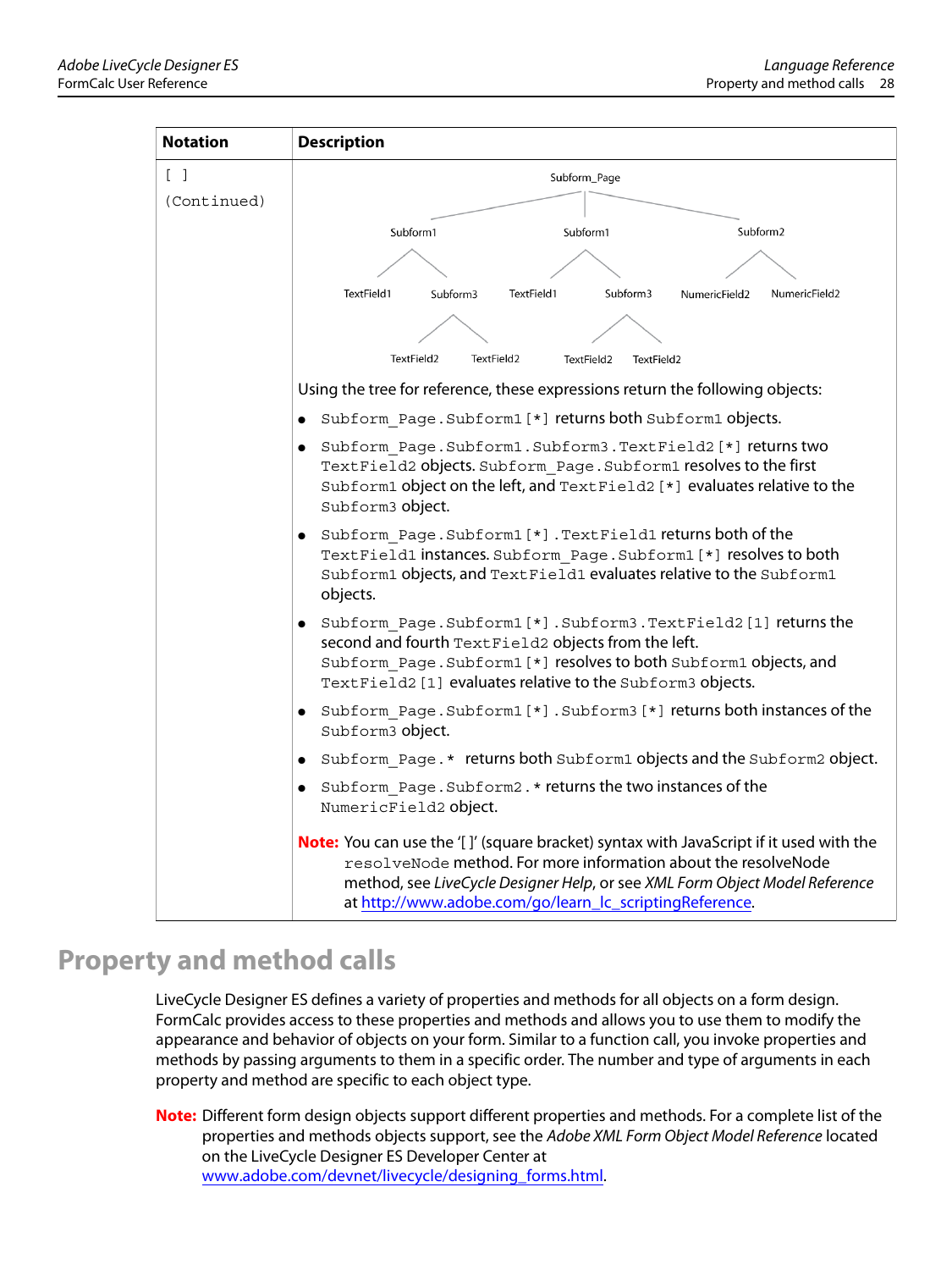# <span id="page-28-0"></span>**Built-in function calls**

FormCalc supports a large set of built-in functions with a wide range of capabilities. The names of the functions are case-insensitive, but unlike keywords, FormCalc does not reserve the names of the functions. This means that calculations on forms with objects whose names coincide with the names of FormCalc functions do not conflict.

Functions may or may not require some set of arguments to execute and return a value. Many functions have arguments that are optional, meaning it is up to you to decide if the argument is necessary for the particular situation.

FormCalc evaluates all function arguments in order, beginning with the lead argument. If an attempt is made to pass less than the required number of arguments to a function, the function generates an error exception.

Each function expects each argument in a particular format, either as a number literal or string literal. If the value of an argument does not match what a function expects, FormCalc converts the value. For example:

Len(35)

The [Len](#page-97-1) function actually expects a literal string. In this case, FormCalc converts the argument from the number 35 to the string "35", and the function evaluates to 2.

However, in the case of a string literal to number literal, the conversion is not so simple. For example:

Abs("abc")

The [Abs](#page-33-2) function expects a number literal. FormCalc converts the value of all string literals as 0. This can cause problems in functions where a 0 value forces an error, such as in the case of the [Apr](#page-67-1) function.

Some function arguments only require integral values; in such cases, the passed arguments are always promoted to integers by truncating the fractional part.

Here is a summary of the key properties of built-in functions:

- Built-in function names are case-insensitive.
- The built-in functions are predefined, but their names are not reserved words. This means that the built-in function [Max](#page-38-1) never conflicts with an object, object property, or object method named Max.
- Many of the built-in functions have a mandatory number of arguments, which can be followed by a optional number of arguments.
- A few built-in functions, [Avg](#page-34-1), [Count](#page-36-1), [Max](#page-38-1), [Min](#page-39-1), [Sum](#page-42-1), and [Concat,](#page-92-1) accept an indefinite number of arguments.

For a complete listing of all the FormCalc functions, see the ["Alphabetical Functions List" on page 30](#page-29-1).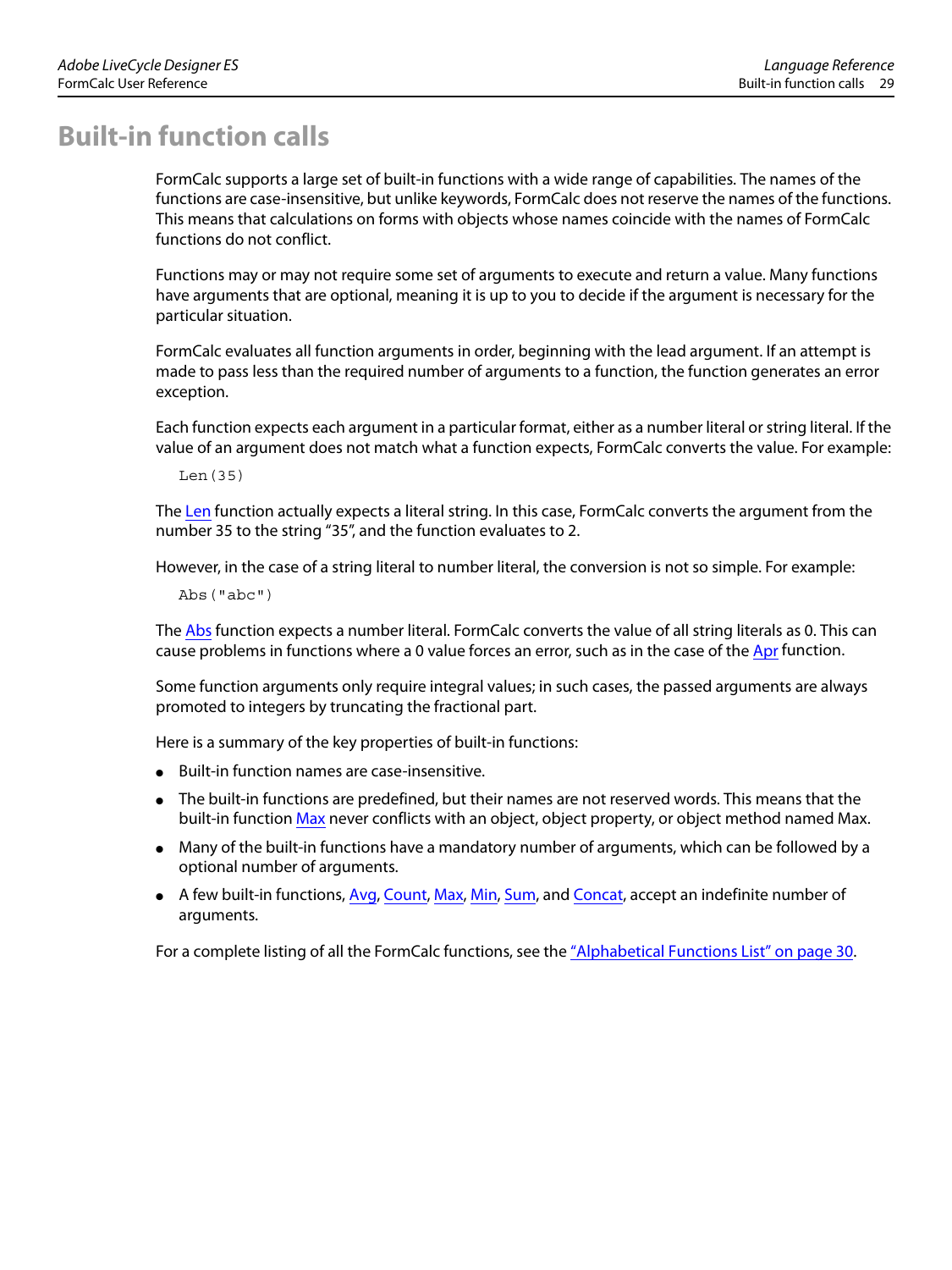# <span id="page-29-1"></span><span id="page-29-0"></span>**3 Alphabetical Functions List**

The following table lists all available FormCalc functions, provides a description of each function, and identifies the category type to which each function belongs.

| <b>Function</b>       | <b>Description</b>                                                                                                                     | <b>Type</b>   |
|-----------------------|----------------------------------------------------------------------------------------------------------------------------------------|---------------|
| "Abs" on page 34      | Returns the absolute value of a numeric value or<br>expression.                                                                        | Arithmetic    |
| "Apr" on page 68      | Returns the annual percentage rate for a loan.                                                                                         | Financial     |
| "At" on page 92       | Locates the starting character position of a string within<br>another string.                                                          | String        |
| "Avg" on page 35      | Evaluates a set of number values and/or expressions and<br>returns the average of the non-null elements contained<br>within that set.  | Arithmetic    |
| "Ceil" on page 36     | Returns the whole number greater than or equal to a<br>given number.                                                                   | Arithmetic    |
| "Choose" on page 80   | Selects a value from a given set of parameters.                                                                                        | Logical       |
| "Concat" on page 93   | Returns the concatenation of two or more strings.                                                                                      | String        |
| "Count" on page 37    | Evaluates a set of values and/or expressions and returns<br>the number of non-null elements contained within the<br>set.               | Arithmetic    |
| "CTerm" on page 69    | Returns the number of periods needed for an<br>investment earning a fixed, but compounded, interest<br>rate to grow to a future value. | Financial     |
| "Date" on page 54     | Returns the current system date as the number of days<br>since the epoch.                                                              | Date and Time |
| "Date2Num" on page 55 | Returns the number of days since the epoch, given a<br>date string.                                                                    | Date and Time |
| "DateFmt" on page 56  | Returns a date format string, given a date format style.                                                                               | Date and Time |
| "Decode" on page 94   | Returns the decoded version of a given string.                                                                                         | String        |
| "Encode" on page 95   | Returns the encoded version of a given string.                                                                                         | String        |
| "Eval" on page 86     | Returns the value of a given form calculation.                                                                                         | Miscellaneous |
| "Exists" on page 81   | Determines whether the given parameter is a reference<br>syntax to an existing object.                                                 | Logical       |
| "Floor" on page 38    | Returns the largest whole number that is less than or<br>equal to the given value.                                                     | Arithmetic    |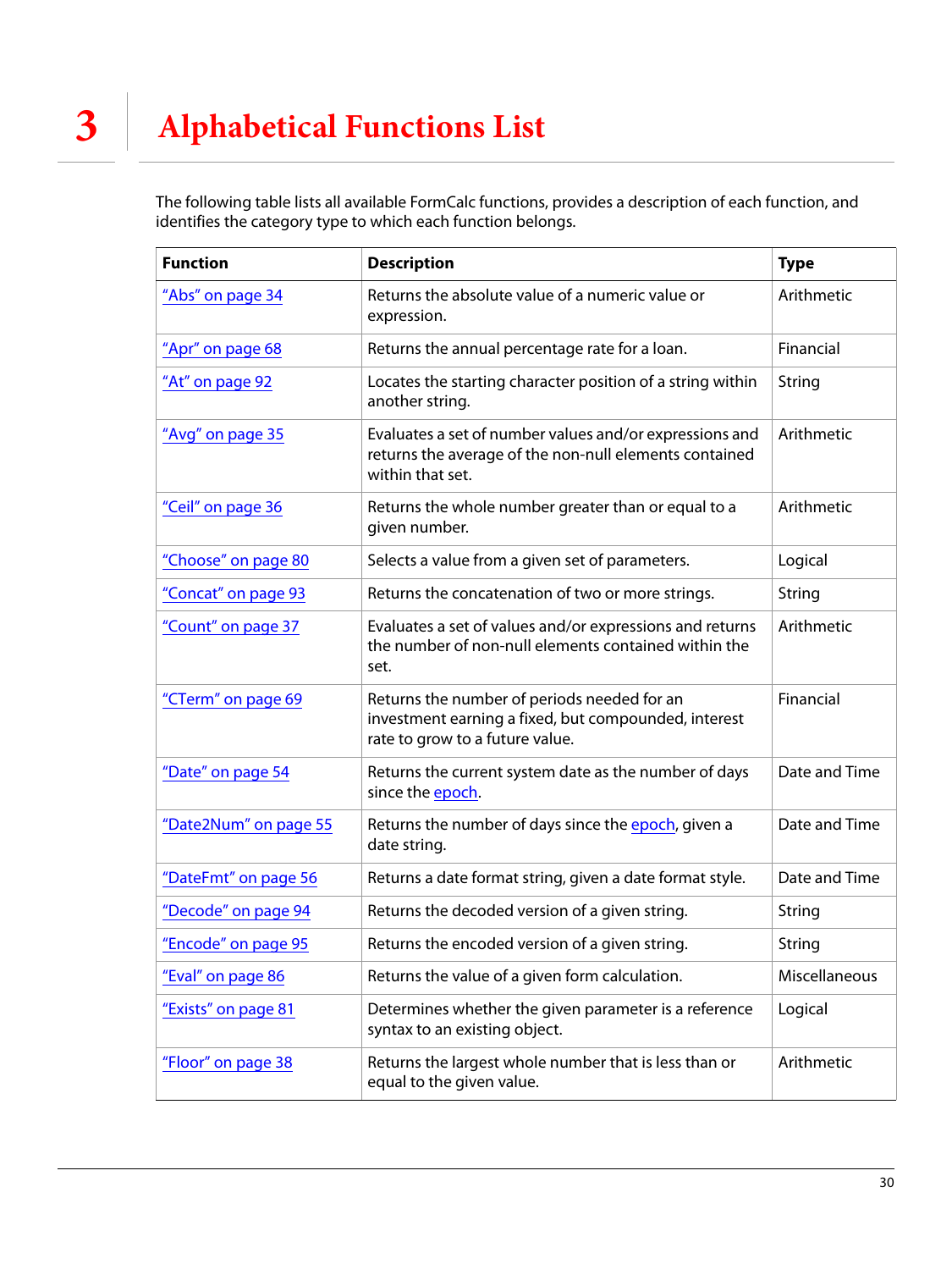| <b>Function</b>              | <b>Description</b>                                                                                                     | <b>Type</b>   |
|------------------------------|------------------------------------------------------------------------------------------------------------------------|---------------|
| "Format" on page 96          | Formats the given data according to the specified<br>picture format string.                                            | String        |
| "FV" on page 70              | Returns the future value of consistent payment amounts<br>made at regular intervals at a constant interest rate.       | Financial     |
| "Get" on page 112            | Downloads the contents of the given URL.                                                                               | <b>URL</b>    |
| "HasValue" on page 82        | Determines whether the given parameter is an accessor<br>with a non-null, non-empty, or non-blank value.               | Logical       |
| "IPmt" on page 71            | Returns the amount of interest paid on a loan over a set<br>period of time.                                            | Financial     |
| "IsoDate2Num" on<br>page 57  | Returns the number of days since the epoch, given an<br>valid date string.                                             | Date and Time |
| "IsoTime2Num" on<br>page 58  | Returns the number of milliseconds since the epoch,<br>given a valid time string.                                      | Date and Time |
| "Left" on page 97            | Extracts a specified number of characters from a string,<br>starting with the first character on the left.             | String        |
| "Len" on page 98             | Returns the number of characters in a given string.                                                                    | String        |
| "LocalDateFmt" on<br>page 59 | Returns a localized date format string, given a date<br>format style.                                                  | Date and Time |
| "LocalTimeFmt" on<br>page 60 | Returns a localized time format string, given a time<br>format style.                                                  | Date and Time |
| "Lower" on page 99           | Converts all uppercase characters within a specified<br>string to lowercase characters.                                | String        |
| "Ltrim" on page 100          | Returns a string with all leading white space characters<br>removed.                                                   | String        |
| "Max" on page 39             | Returns the maximum value of the non-null elements in<br>the given set of numbers.                                     | Arithmetic    |
| "Min" on page 40             | Returns the minimum value of the non-null elements of<br>the given set of numbers.                                     | Arithmetic    |
| "Mod" on page 41             | Returns the modulus of one number divided by another.                                                                  | Arithmetic    |
| "NPV" on page 72             | Returns the net present value of an investment based on<br>a discount rate and a series of periodic future cash flows. | Financial     |
| "Null" on page 87            | Returns the null value. The null value means no value.                                                                 | Miscellaneous |
| "Num2Date" on page 61        | Returns a date string, given a number of days since the<br>epoch.                                                      | Date and Time |
| "Num2GMTime" on<br>page 62   | Returns a GMT time string, given a number of<br>milliseconds from the epoch.                                           | Date and Time |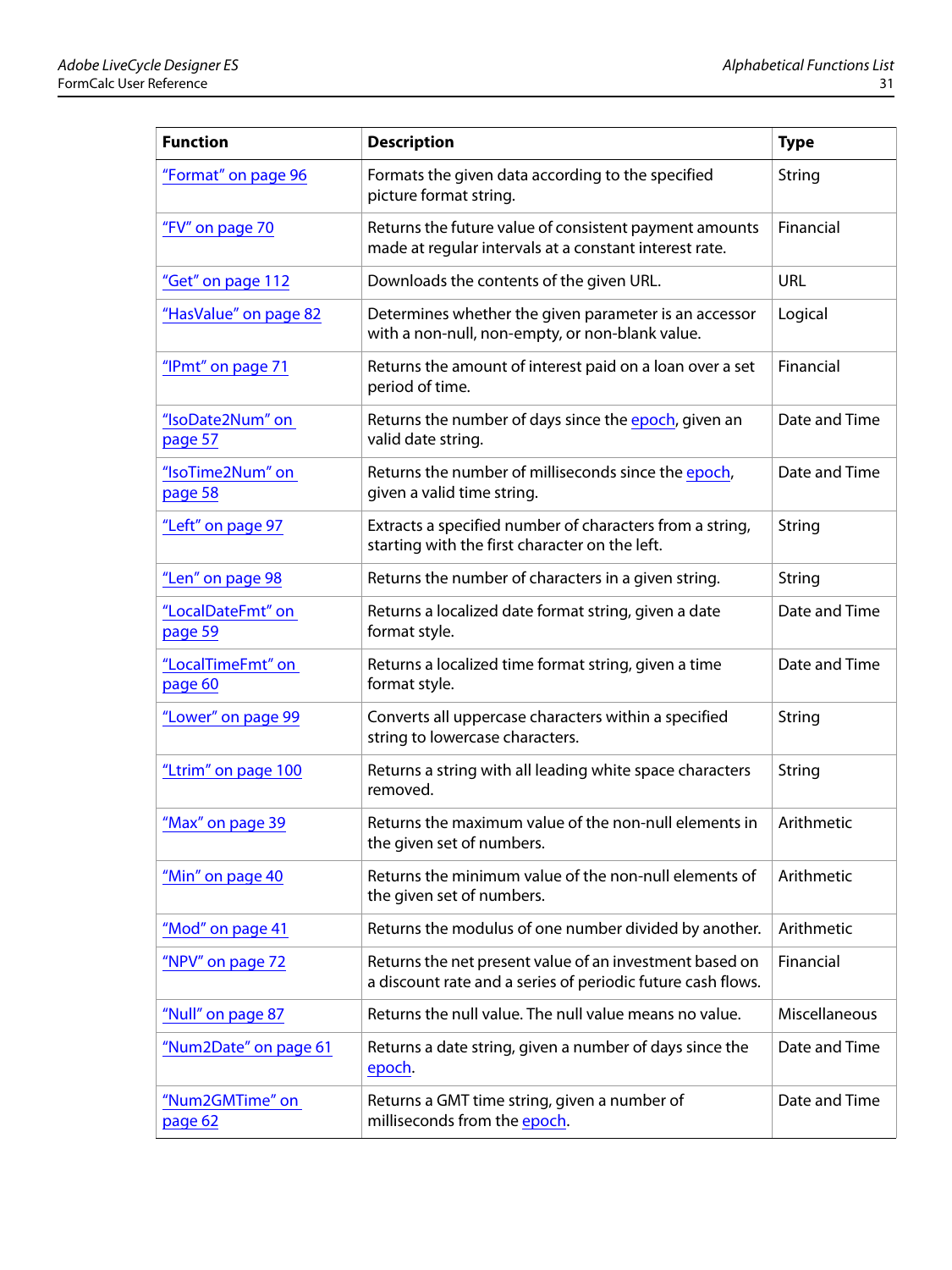| <b>Function</b>       | <b>Description</b>                                                                                                                                      | <b>Type</b>   |
|-----------------------|---------------------------------------------------------------------------------------------------------------------------------------------------------|---------------|
| "Num2Time" on page 63 | Returns a time string, given a number of milliseconds<br>from the epoch.                                                                                | Date and Time |
| "Oneof" on page 83    | Returns true (1) if a value is in a given set, and false (0) if it<br>is not.                                                                           | Logical       |
| "Parse" on page 101   | Analyzes the given data according to the given picture<br>format.                                                                                       | String        |
| "Pmt" on page 73      | Returns the payment for a loan based on constant<br>payments and a constant interest rate.                                                              | Financial     |
| "Post" on page 113    | Posts the given data to the specified URL.                                                                                                              | <b>URL</b>    |
| "PPmt" on page 74     | Returns the amount of principal paid on a loan over a<br>period of time.                                                                                | Financial     |
| "Put" on page 115     | Uploads the given data to the specified URL.                                                                                                            | <b>URL</b>    |
| "PV" on page 75       | Returns the present value of an investment of periodic<br>constant payments at a constant interest rate.                                                | Financial     |
| "Rate" on page 76     | Returns the compound interest rate per period required<br>for an investment to grow from present to future value in<br>a given period.                  | Financial     |
| "Ref" on page 88      | Returns a reference to an existing object.                                                                                                              | Miscellaneous |
| "Replace" on page 102 | Replaces all occurrences of one string with another<br>within a specified string.                                                                       | String        |
| "Right" on page 103   | Extracts a number of characters from a given string,<br>beginning with the last character on the right.                                                 | String        |
| "Round" on page 42    | Evaluates a given numeric value or expression and<br>returns a number rounded to the given number of<br>decimal places.                                 | Arithmetic    |
| "Rtrim" on page 104   | Returns a string with all trailing white space characters<br>removed.                                                                                   | String        |
| "Space" on page 105   | Returns a string consisting of a given number of blank<br>spaces.                                                                                       | String        |
| "Str" on page 106     | Converts a number to a character string. FormCalc<br>formats the result to the specified width and rounds to<br>the specified number of decimal places. | String        |
| "Stuff" on page 107   | Inserts a string into another string.                                                                                                                   | String        |
| "Substr" on page 108  | Extracts a portion of a given string.                                                                                                                   | String        |
| "Sum" on page 43      | Returns the sum of the non-null elements of a given set<br>of numbers.                                                                                  | Arithmetic    |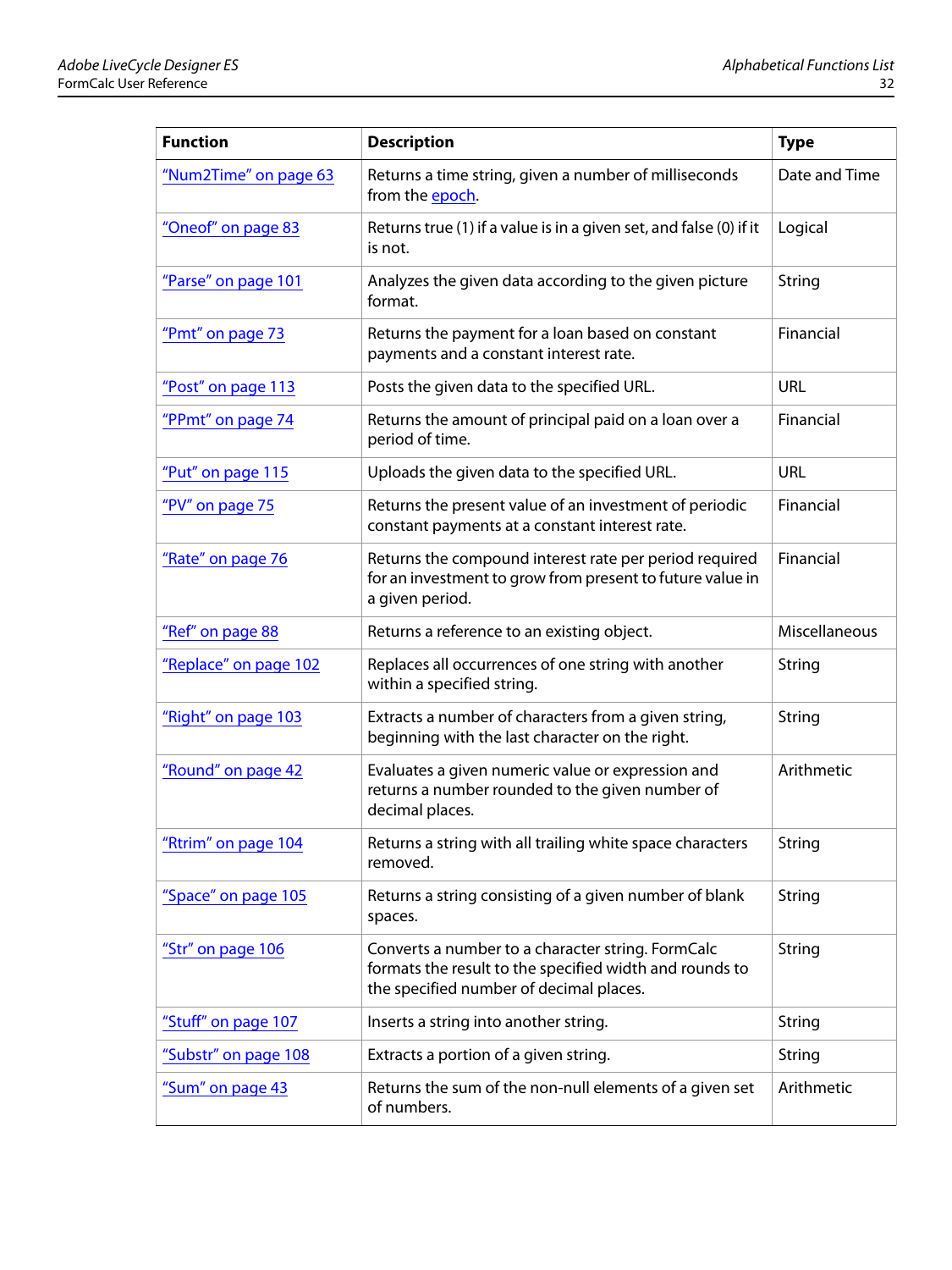| <b>Function</b>        | <b>Description</b>                                                                                                                         | <b>Type</b>   |
|------------------------|--------------------------------------------------------------------------------------------------------------------------------------------|---------------|
| "Term" on page 77      | Returns the number of periods needed to reach a given<br>future value from periodic constant payments into an<br>interest-bearing account. | Financial     |
| "Time" on page 64      | Returns the current system time as the number of<br>milliseconds since the epoch.                                                          | Date and Time |
| "Time2Num" on page 65  | Returns the number of milliseconds since the epoch,<br>given a time string.                                                                | Date and Time |
| "TimeFmt" on page 66   | Returns a time format, given a time format style.                                                                                          | Date and Time |
| "UnitType" on page 89  | Returns the units of a unitspan. A unitspan is a string<br>consisting of a number followed by a unit name.                                 | Miscellaneous |
| "UnitValue" on page 90 | Returns the numeric value of a measurement with its<br>associated unitspan, after an optional unit conversion.                             | Miscellaneous |
| "Upper" on page 110    | Converts all lowercase characters within a string to<br>uppercase.                                                                         | String        |
| "Uuid" on page 109     | Returns a Universally Unique Identifier (UUID) string to<br>use as an identification method.                                               | String        |
| "Within" on page 84    | Returns true (1) if the test value is within a given range,<br>and false (0) if it is not.                                                 | Logical       |
| "WordNum" on page 111  | Returns the English text equivalent of a given number.                                                                                     | String        |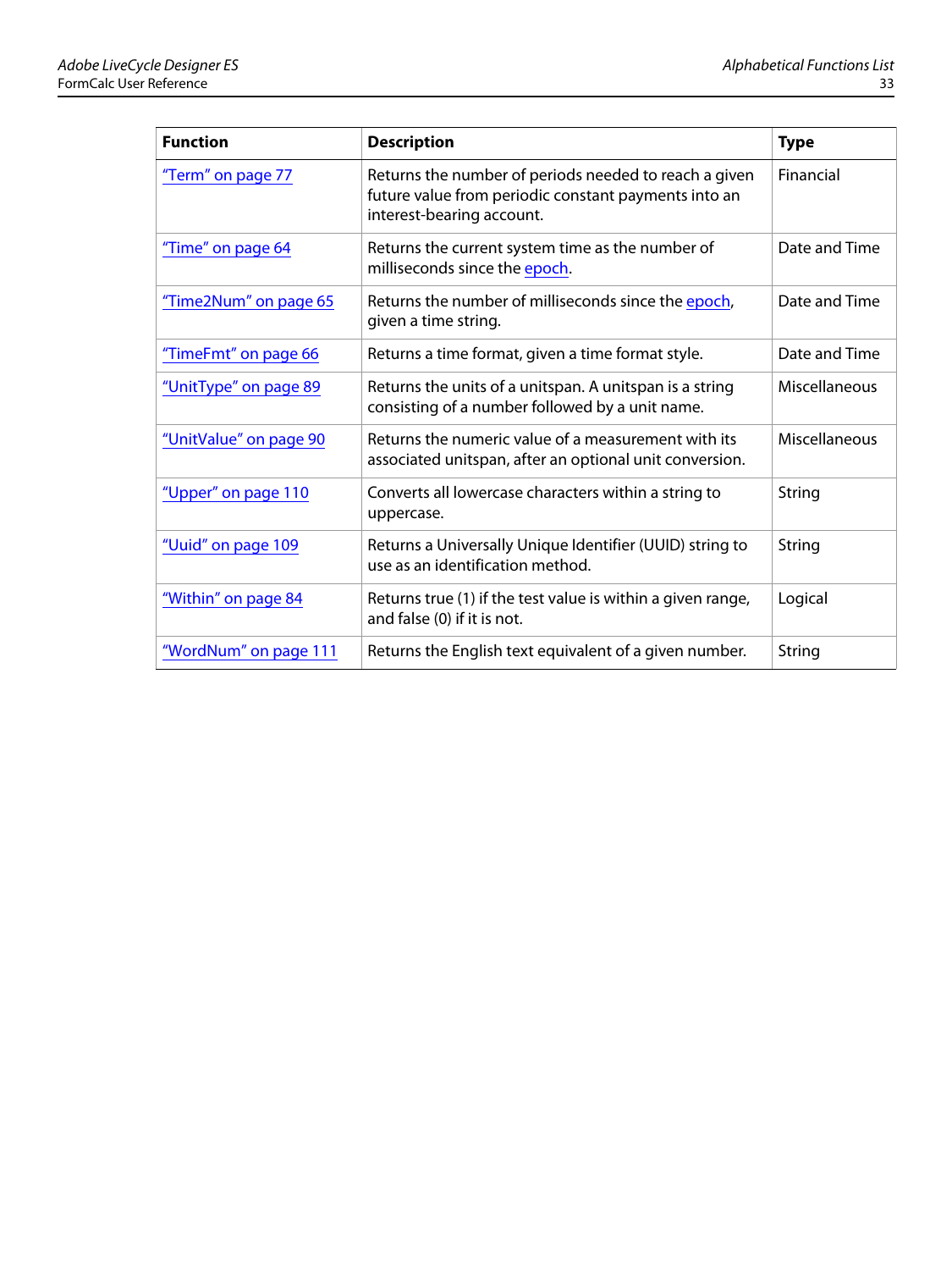# <span id="page-33-0"></span>**4 Arithmetic Functions**

These functions perform a range of mathematical operations.

#### **Functions**

- ["Abs" on page 34](#page-33-1)
- ["Avg" on page 35](#page-34-0)
- ["Ceil" on page 36](#page-35-0)
- ["Count" on page 37](#page-36-0)
- ["Floor" on page 38](#page-37-0)
- ["Max" on page 39](#page-38-0)
- ["Min" on page 40](#page-39-0)
- ["Mod" on page 41](#page-40-0)
- ["Round" on page 42](#page-41-0)
- ["Sum" on page 43](#page-42-0)

## <span id="page-33-2"></span><span id="page-33-1"></span>**Abs**

Returns the absolute value of a numeric value or expression, or returns null if the value or expression is null.

#### **Syntax**

Abs(*n1*)

#### **Parameters**

| <b>Parameter</b> | <b>Description</b>                         |
|------------------|--------------------------------------------|
| $\sim$ 1         | A numeric value or expression to evaluate. |

**Note:** FormCalc follows the IEEE-754 international standard when handling floating point numeric values. For more information, see ["Number literals" on page 8](#page-7-3).

#### **Examples**

The following expressions are examples of using the Abs function:

| <b>Expression</b> | <b>Returns</b> |
|-------------------|----------------|
| Abs(1.03)         | 1.03           |
| $Abs(-1.03)$      | 1.03           |
| $\Delta bs(0)$    | ∩              |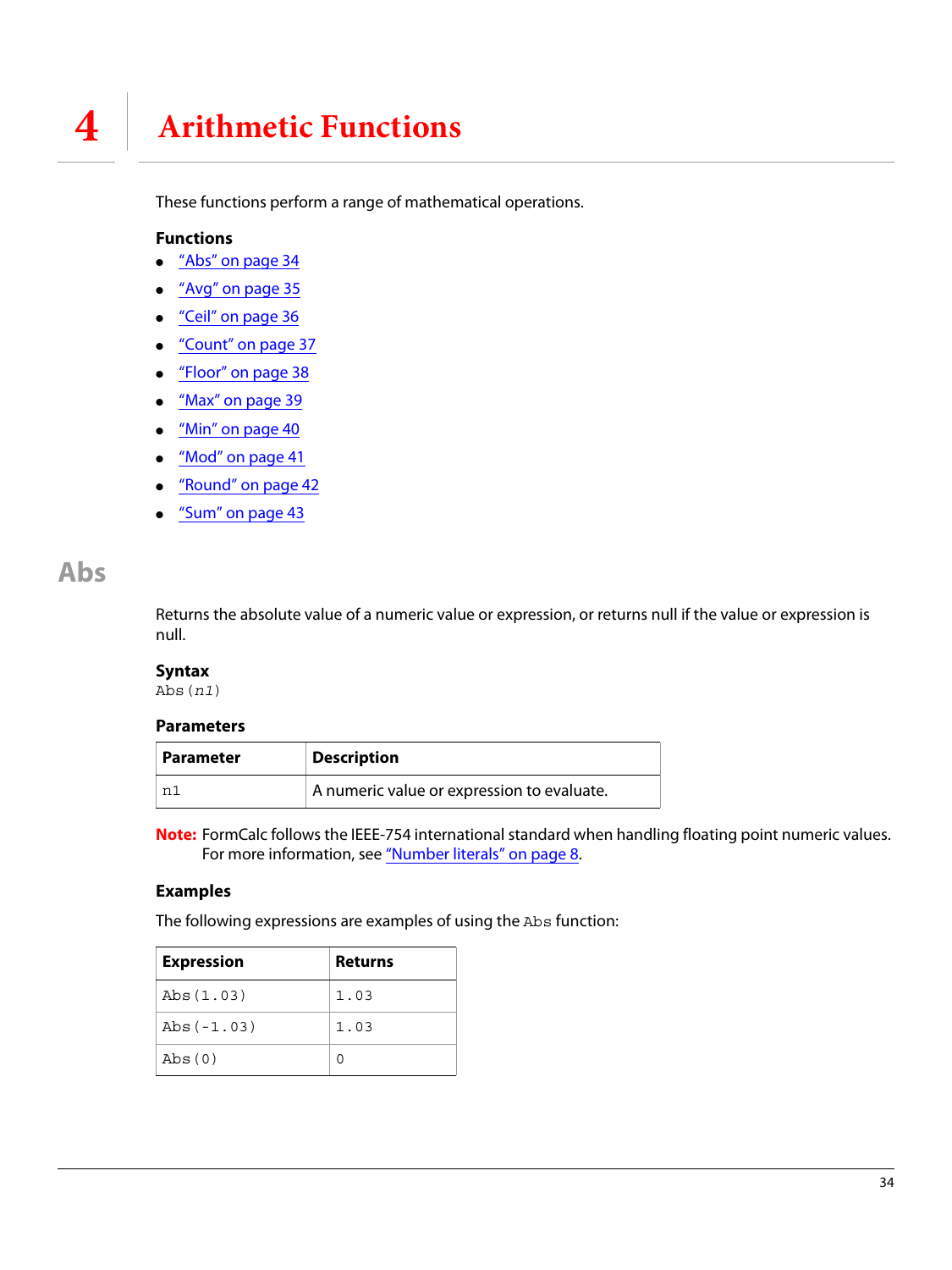## <span id="page-34-1"></span><span id="page-34-0"></span>**Avg**

Evaluates a set of number values and/or expressions and returns the average of the non-null elements contained within that set.

#### **Syntax**

Avg(*n1* [, *n2* ...])

#### **Parameters**

| <b>Parameter</b> | <b>Description</b>                                |
|------------------|---------------------------------------------------|
| n <sub>1</sub>   | The first numeric value or expression of the set. |
| n2 (optional)    | Additional numeric values or expressions.         |

**Note:** FormCalc follows the IEEE-754 international standard when handling floating point numeric values. For more information, see ["Number literals" on page 8](#page-7-3).

#### **Examples**

The following expressions are examples of using the Avg function:

| <b>Expression</b>                           | <b>Returns</b>                                                        |
|---------------------------------------------|-----------------------------------------------------------------------|
| Avg(0, 32, 16)                              | 16                                                                    |
| Avg(2.5, 17, null)                          | 9.75                                                                  |
| Avq(Price[0], Price[1], Price[2], Price[3]) | The average value of the first four<br>non-null occurrences of Price. |
| $Avg(Quantity[*])$                          | The average value of all non-null<br>occurrences of Quantity.         |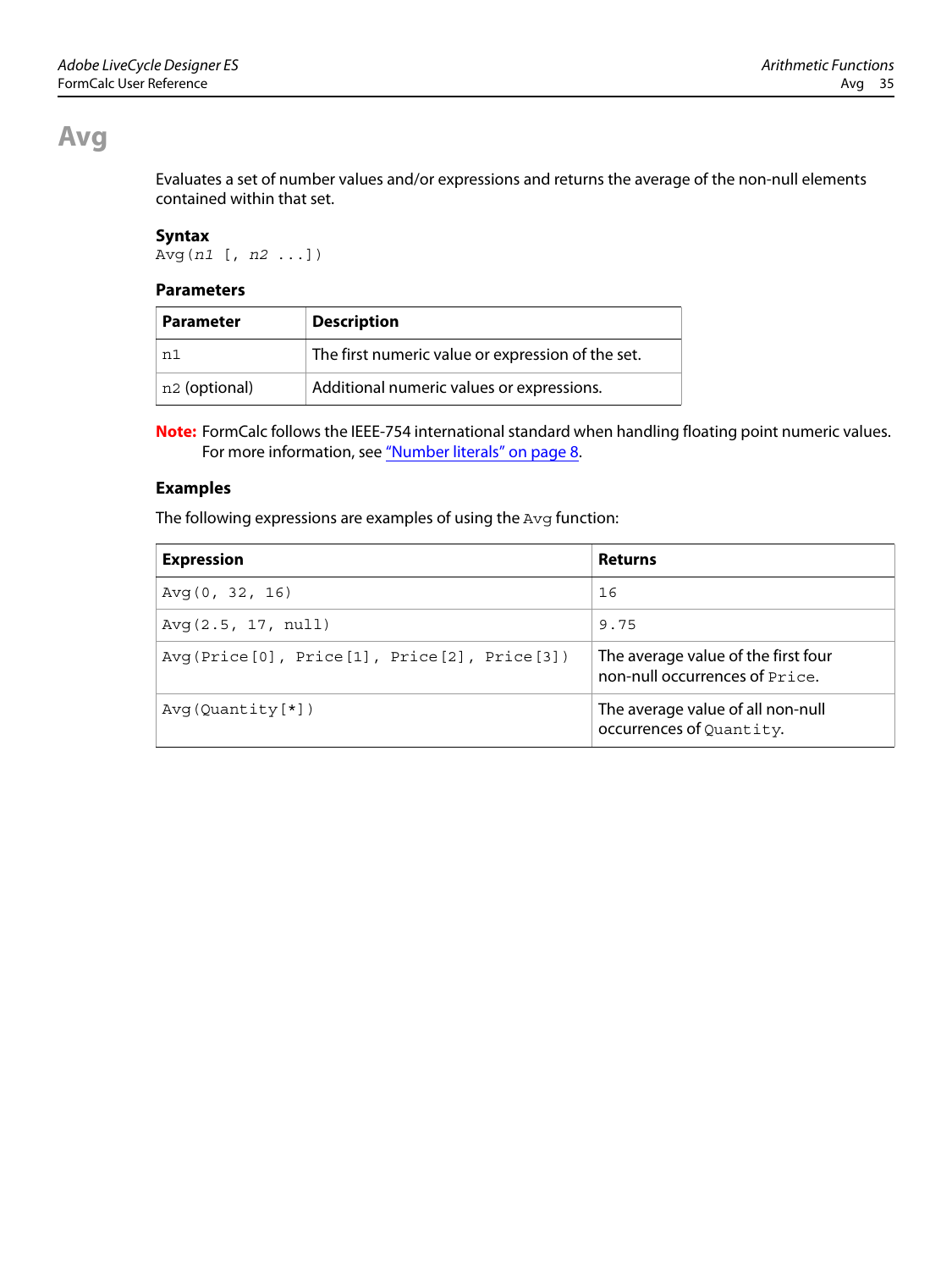# <span id="page-35-1"></span><span id="page-35-0"></span>**Ceil**

Returns the whole number greater than or equal to a given number, or returns null if its parameter is null.

**Syntax**

Ceil(*n*)

#### **Parameters**

| <b>Parameter</b> | <b>Description</b>                                                    |
|------------------|-----------------------------------------------------------------------|
| n                | Any numeric value or expression.                                      |
|                  | The function returns $0$ if $n$ is not a numeric value or expression. |

**Note:** FormCalc follows the IEEE-754 international standard when handling floating point numeric values. For more information, see ["Number literals" on page 8](#page-7-3).

#### **Examples**

The following expressions are examples of using the Ceil function:

| <b>Expression</b> | <b>Returns</b>                    |
|-------------------|-----------------------------------|
| Ceil (2.5875)     | 3                                 |
| $Ceil(-5.9)$      | - 5                               |
| Ceil("abc")       | O                                 |
| Cei1(A)           | 100 if the value of $A$ is 99.999 |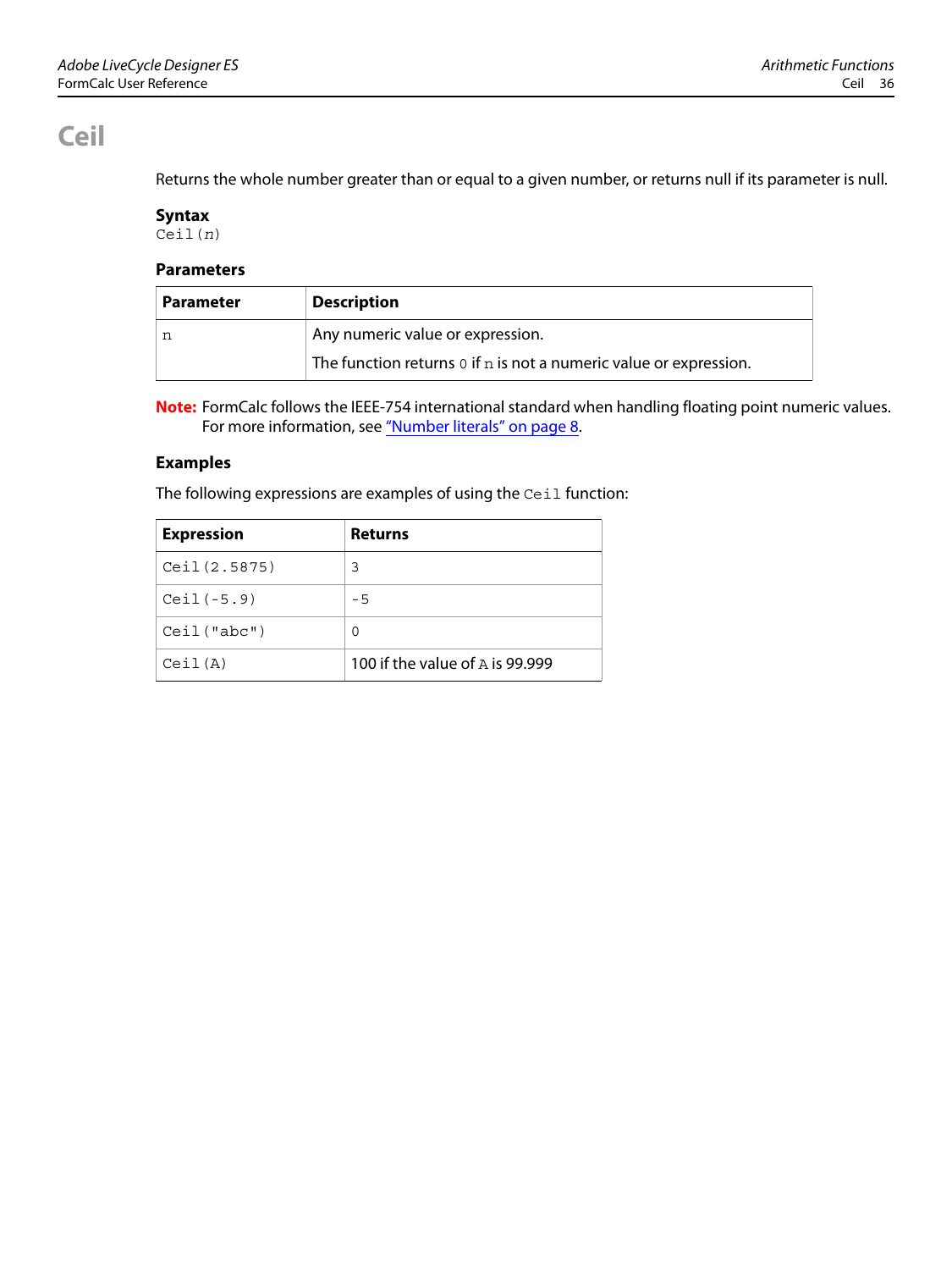# **Count**

Evaluates a set of values and/or expressions and returns the count of non-null elements contained within the given set.

#### **Syntax**

Count(*n1* [, *n2* ...])

#### **Parameters**

| <b>Parameter</b> | <b>Description</b>                            |  |
|------------------|-----------------------------------------------|--|
| n1               | A numeric value or expression.                |  |
| n2 (optional)    | Additional numeric values and/or expressions. |  |

**Note:** FormCalc follows the IEEE-754 international standard when handling floating point numeric values. For more information, see ["Number literals" on page 8](#page-7-0).

#### **Examples**

The following expressions are examples of using the Count function:

| <b>Expression</b>                    | <b>Returns</b>                                               |  |
|--------------------------------------|--------------------------------------------------------------|--|
| Count ("Tony", "Blue", 41)           |                                                              |  |
| Count (Customers [*])                | The number of non-null occurrences of Customers.             |  |
| Count (Coverage [2], "Home", "Auto") | 3, provided the third occurrence of Coverage is<br>non-null. |  |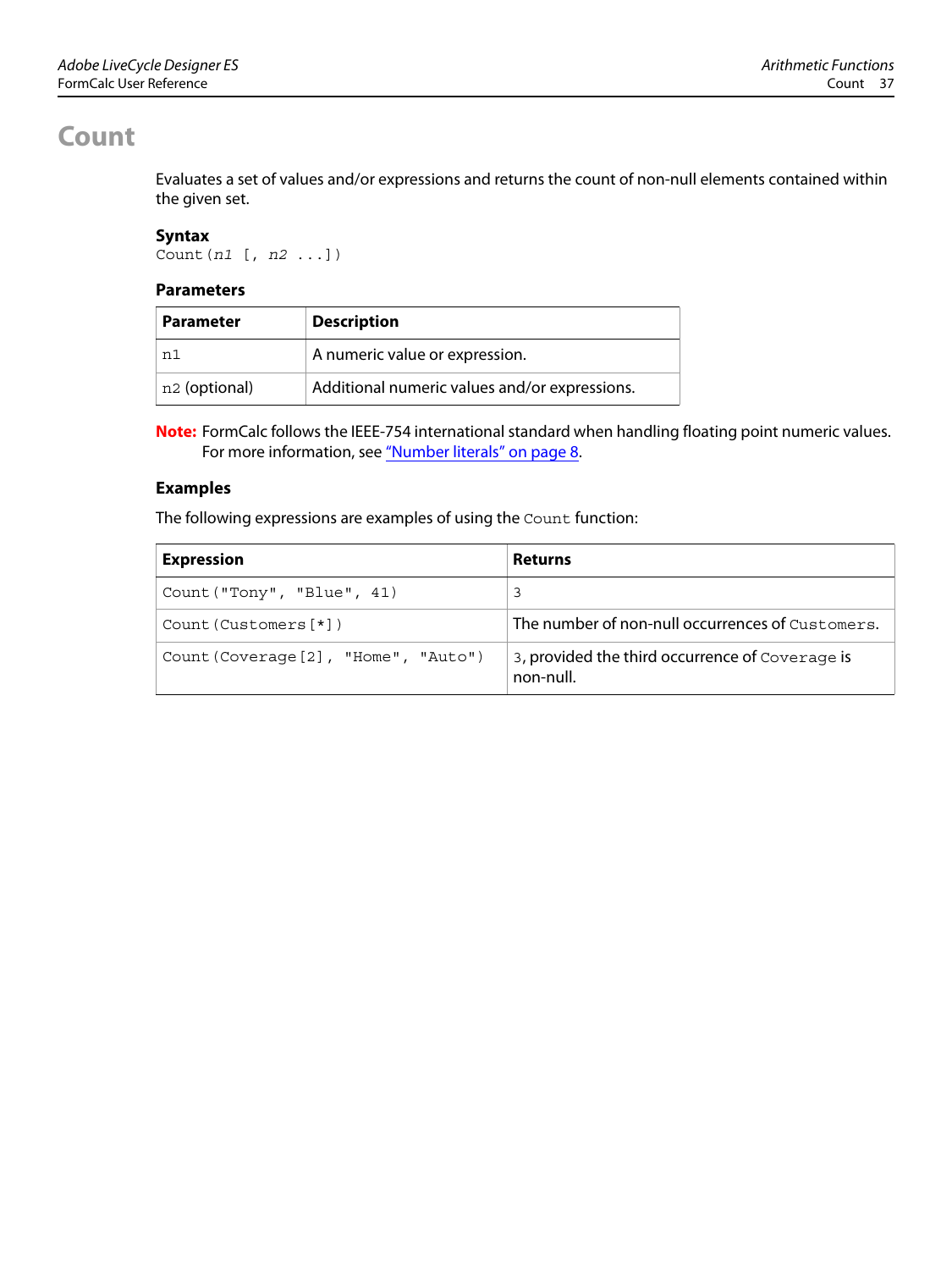### **Floor**

Returns the largest whole number that is less than or equal to the given value.

#### **Syntax**

Floor(*n*)

#### **Parameters**

| <b>Parameter</b> | <b>Description</b>               |
|------------------|----------------------------------|
|                  | Any numeric value or expression. |

**Note:** FormCalc follows the IEEE-754 international standard when handling floating point numeric values. For more information, see ["Number literals" on page 8](#page-7-0).

#### **Examples**

The following expressions are examples of using the Floor function:

| <b>Expression</b>   | <b>Returns</b> |
|---------------------|----------------|
| Floor (21.3409873)  | 2.1            |
| Floor (5.999965342) | 5              |
| $Floor(3.2 * 15)$   | 48             |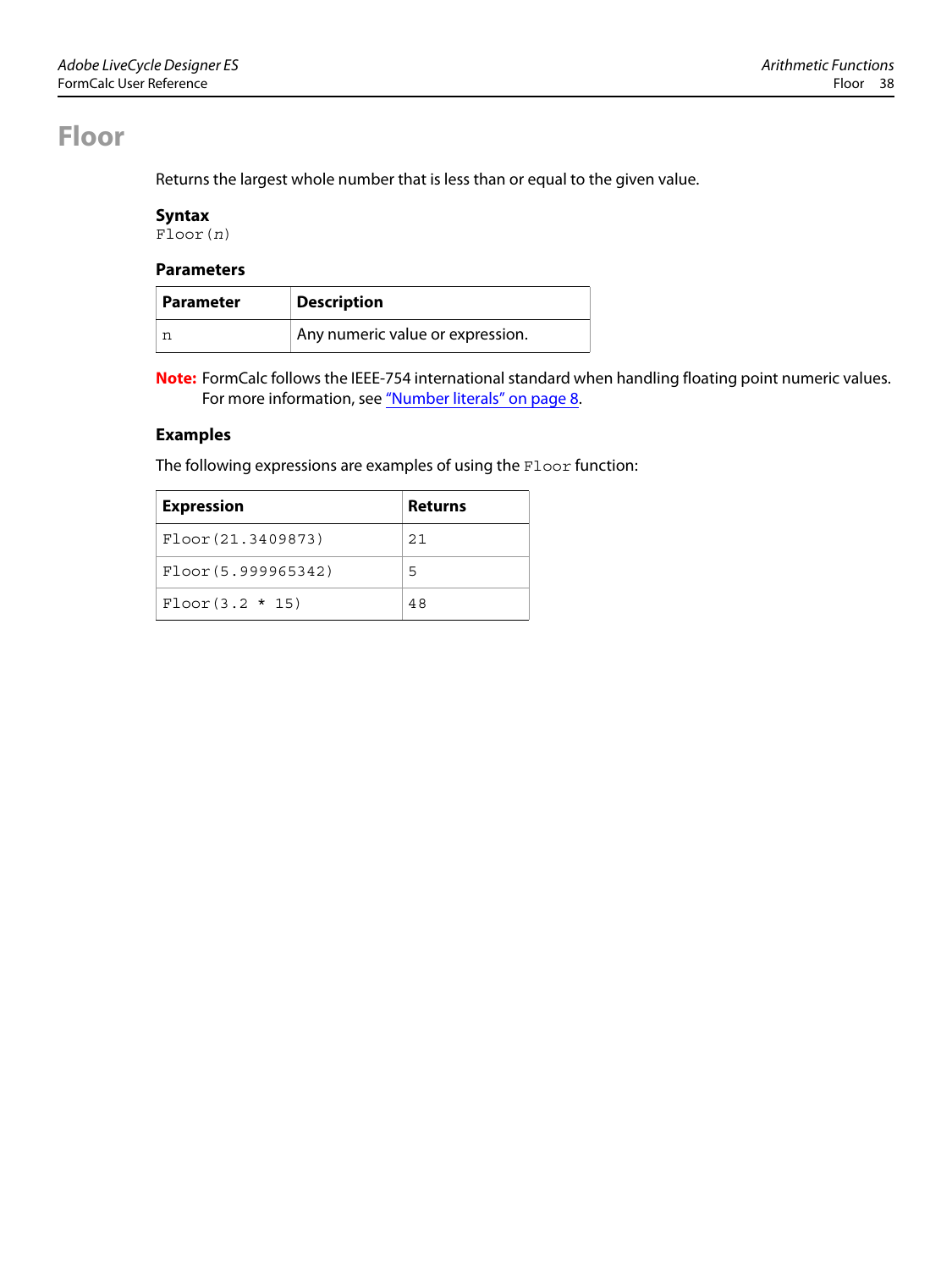### <span id="page-38-0"></span>**Max**

Returns the maximum value of the non-null elements in the given set of numbers.

#### **Syntax**

Max(*n1* [, *n2* ...])

#### **Parameters**

| <b>Parameter</b> | <b>Description</b>                            |  |
|------------------|-----------------------------------------------|--|
| n1               | A numeric value or expression.                |  |
| n2 (optional)    | Additional numeric values and/or expressions. |  |

**Note:** FormCalc follows the IEEE-754 international standard when handling floating point numeric values. For more information, see ["Number literals" on page 8](#page-7-0).

#### **Examples**

The following expressions are examples of using the Max function:

| <b>Expression</b>                                | <b>Returns</b>                                                                                                                                                                                                                                                                                                     |
|--------------------------------------------------|--------------------------------------------------------------------------------------------------------------------------------------------------------------------------------------------------------------------------------------------------------------------------------------------------------------------|
| Max(234, 15, 107)                                | 234                                                                                                                                                                                                                                                                                                                |
| Max("abc", 15, "Tony Blue")                      | 15                                                                                                                                                                                                                                                                                                                 |
| Max("abc")                                       | $\Omega$                                                                                                                                                                                                                                                                                                           |
| $Max(Field1[*], Field2[0])$                      | Evaluates the non-null<br>occurrences of Field1 as well as<br>the first occurrence of Field2,<br>and returns the highest value.                                                                                                                                                                                    |
| Max (Min (Field1[*], Field2[0]), Field3, Field4) | The first expression evaluates the<br>non-null occurrences of Field1<br>as well as the first occurrence of<br>Field <sub>2</sub> , and returns the lowest<br>value. The final result is the<br>maximum of the returned value<br>compared against the values of<br>Field3 and Field4.<br>See also "Min" on page 40. |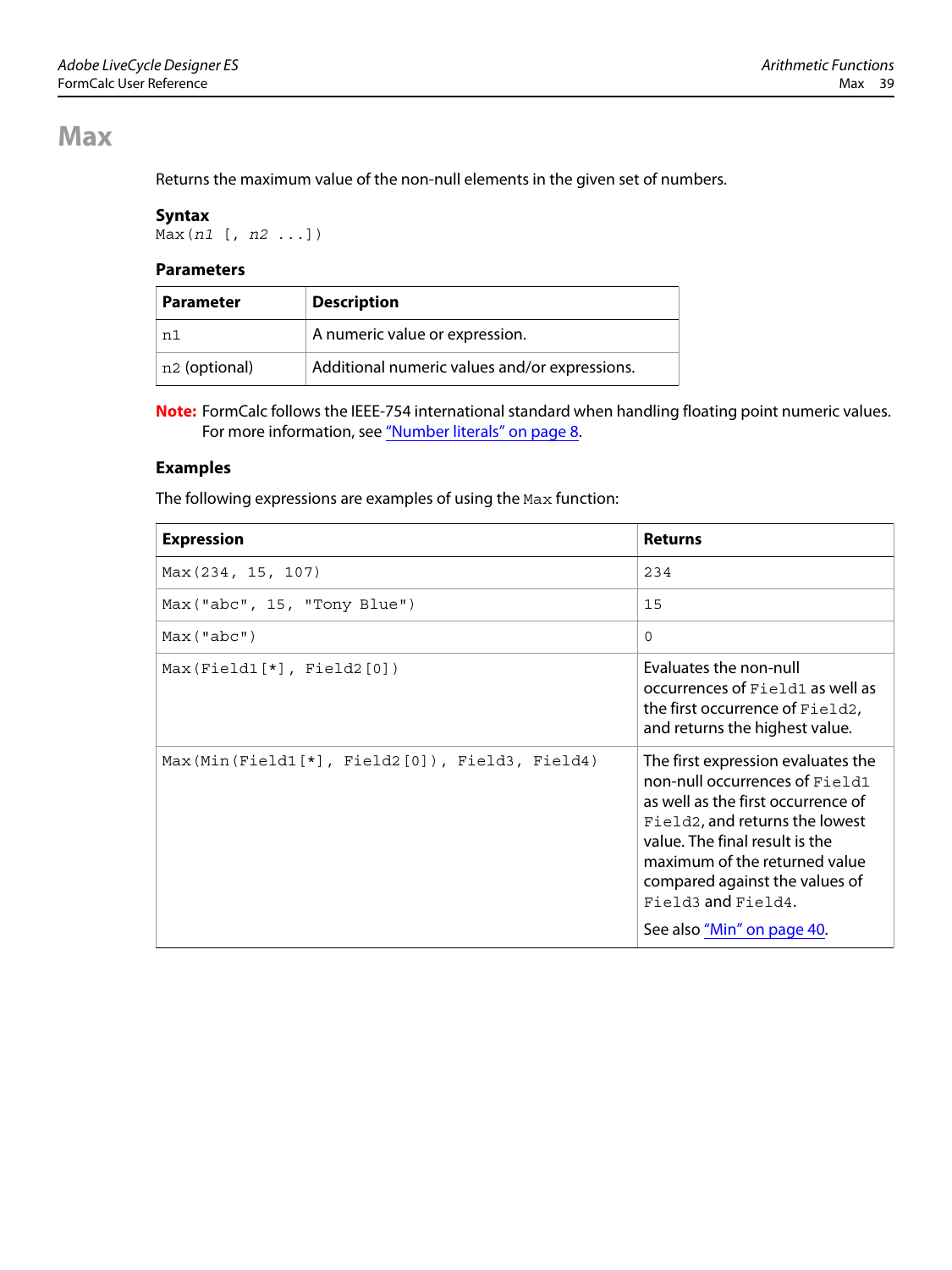## <span id="page-39-0"></span>**Min**

Returns the minimum value of the non-null elements of the given set of numbers.

#### **Syntax**

Min(*n1* [, *n2* ...])

#### **Parameters**

| <b>Parameter</b> | <b>Description</b>                            |  |
|------------------|-----------------------------------------------|--|
| n1               | A numeric value or expression.                |  |
| n2 (optional)    | Additional numeric values and/or expressions. |  |

**Note:** FormCalc follows the IEEE-754 international standard when handling floating point numeric values. For more information, see ["Number literals" on page 8](#page-7-0).

#### **Examples**

The following expressions are examples of using the Min function:

| <b>Expression</b>                              | <b>Returns</b>                                                                                                                                                                                                                                                                                                                  |
|------------------------------------------------|---------------------------------------------------------------------------------------------------------------------------------------------------------------------------------------------------------------------------------------------------------------------------------------------------------------------------------|
| Min(234, 15, 107)                              | 15                                                                                                                                                                                                                                                                                                                              |
| Min("abc", 15, "Tony Blue")                    | 15                                                                                                                                                                                                                                                                                                                              |
| Min("abc")                                     | $\Omega$                                                                                                                                                                                                                                                                                                                        |
| Min(Field1[*], Field2[0])                      | Evaluates the non-null occurrences<br>of Sales July as well as the first<br>occurrence of Sales August,<br>and returns the lowest value.                                                                                                                                                                                        |
| Min(Max(Field1[*], Field2[0]), Field3, Field4) | The first expression evaluates the<br>non-null occurrences of Field1 as<br>well as the first occurrence of<br>Field2, and returns the highest<br>value. The final result is the<br>minimum of the returned value<br>compared against the values of<br>Field <sub>3</sub> and Field <sub>4</sub> .<br>See also "Max" on page 39. |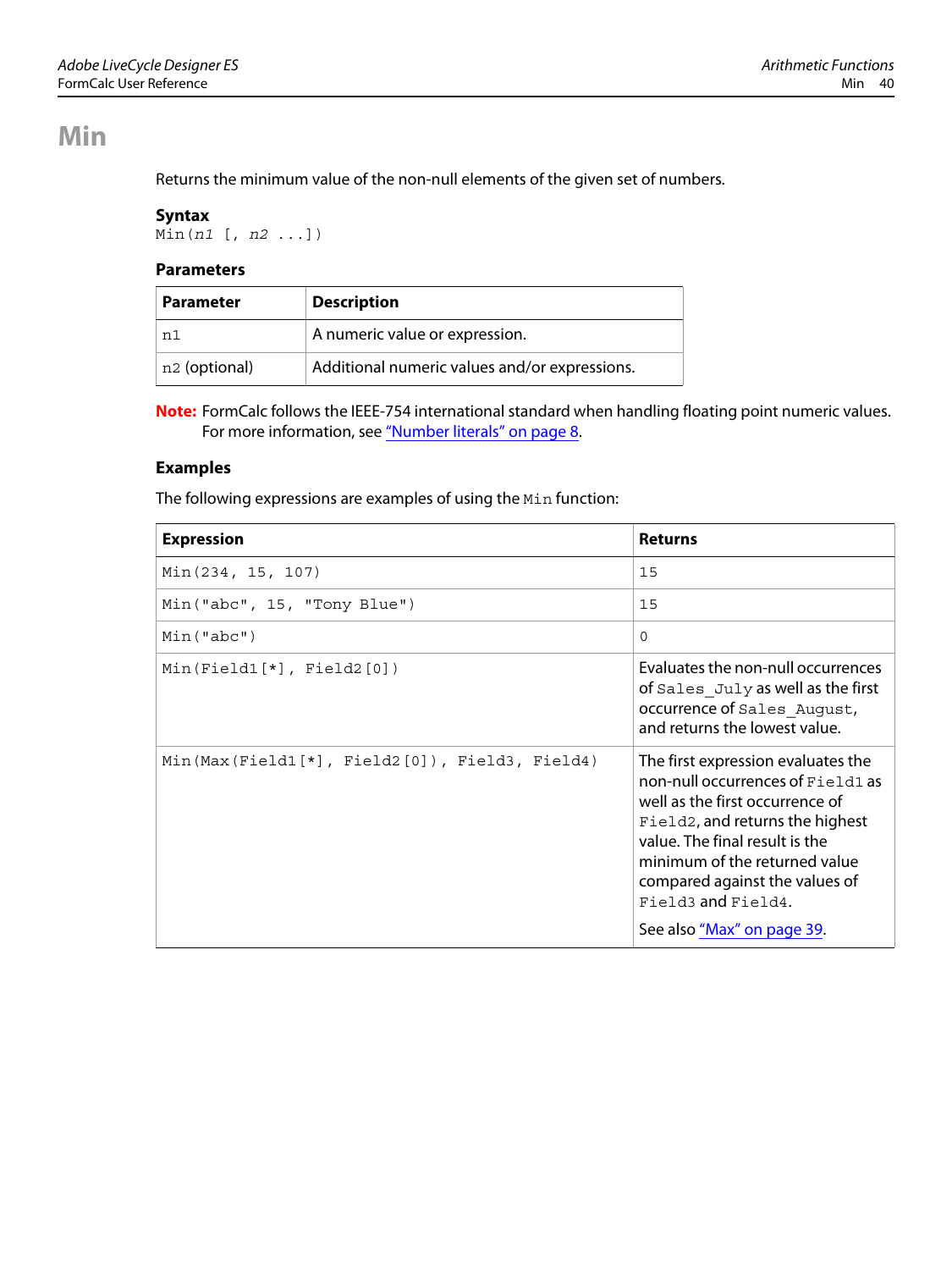### **Mod**

Returns the modulus of one number divided by another. The modulus is the remainder of the division of the dividend by the divisor. The sign of the remainder always equals the sign of the dividend.

**Syntax**

Mod(*n1*, *n2*)

#### **Parameters**

| <b>Parameter</b> | <b>Description</b>                           |  |
|------------------|----------------------------------------------|--|
| n1               | The dividend, a numeric value or expression. |  |
| n <sub>2</sub>   | The divisor, a numeric value or expression.  |  |

If n1 and/or n2 are not numeric values or expressions, the function returns 0.

**Note:** FormCalc follows the IEEE-754 international standard when handling floating point numeric values. For more information, see ["Number literals" on page 8](#page-7-0).

#### **Examples**

The following expressions are examples of using the Mod function:

| <b>Expression</b>                        | <b>Returns</b>                                                                                                                                                                  |
|------------------------------------------|---------------------------------------------------------------------------------------------------------------------------------------------------------------------------------|
| $Mod(64, -3)$                            | $\mathbf{1}$                                                                                                                                                                    |
| $Mod(-13, 3)$                            | $-1$                                                                                                                                                                            |
| Mod("abc", 2)                            | $\Omega$                                                                                                                                                                        |
| Mod(X[0], Y[9])                          | The first occurrence of $x$ is used as the<br>dividend and the tenth occurrence of Y is used<br>as the divisor.                                                                 |
| $Mod(Round(Value[4], 2), Max(Value[*]))$ | The first fifth occurrence of Value rounded to<br>two decimal places is used as the dividend and<br>the highest of all non-null occurrences of<br>Value is used as the divisor. |
|                                          | See also "Max" on page 39 and "Round" on<br>page 42.                                                                                                                            |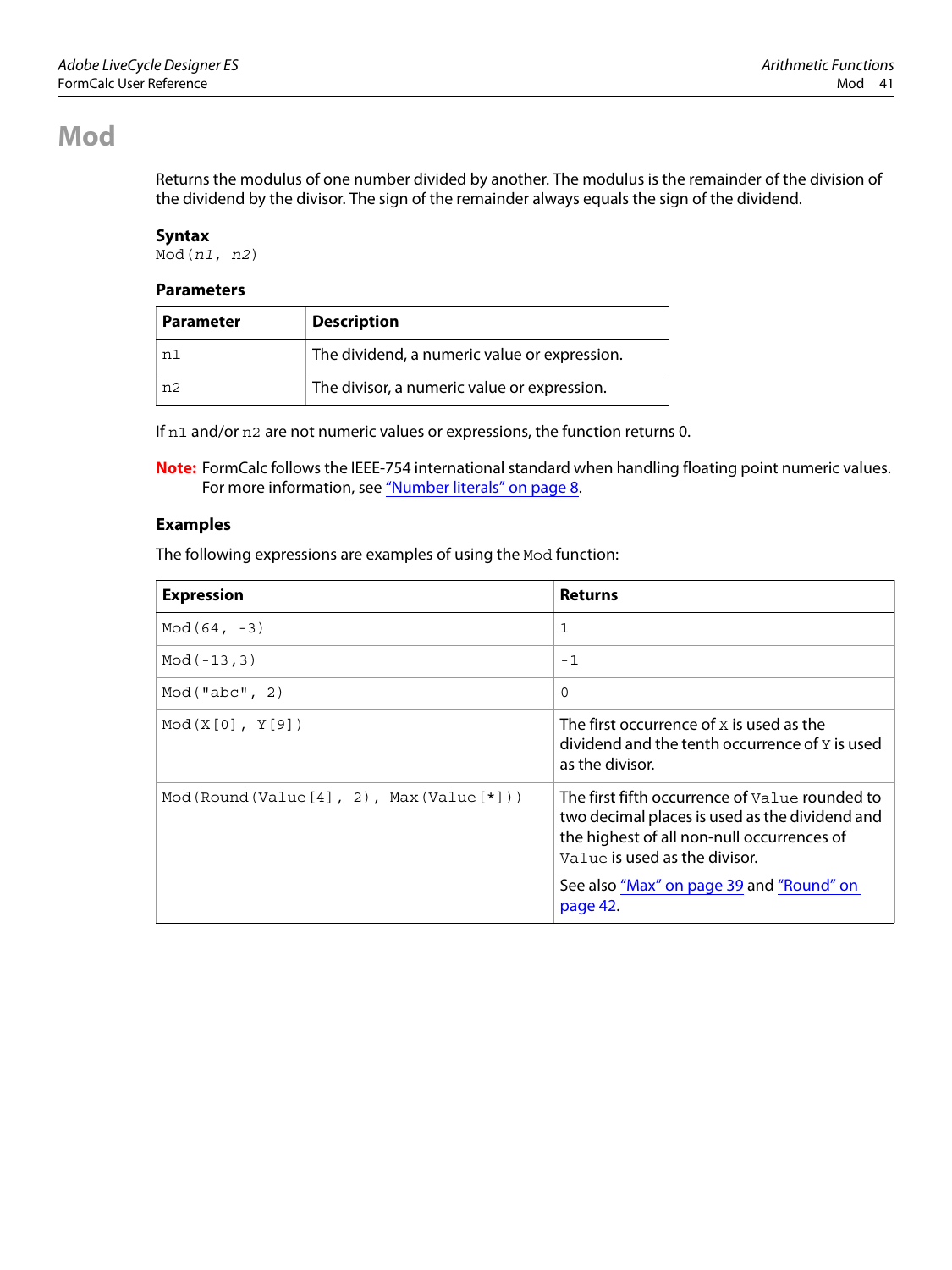# <span id="page-41-0"></span>**Round**

Evaluates a given numeric value or expression and returns a number rounded to a given number of decimal places.

#### **Syntax**

Round(*n1* [, *n2*])

#### **Parameters**

| <b>Parameter</b> | <b>Description</b>                                                                                                                                                                                       |
|------------------|----------------------------------------------------------------------------------------------------------------------------------------------------------------------------------------------------------|
| n1               | A numeric value or expression to be evaluated.                                                                                                                                                           |
| n2 (optional)    | The number of decimal places with which to evaluate n1 to a maximum of 12.<br>If you do not include a value for $n2$ , or if $n2$ is invalid, the function assumes the<br>number of decimal places is 0. |

**Note:** FormCalc follows the IEEE-754 international standard when handling floating point numeric values. For more information, see ["Number literals" on page 8](#page-7-0).

#### **Examples**

The following expressions are examples of using the Round function:

| <b>Expression</b>                         | <b>Returns</b>                                                                                                                       |
|-------------------------------------------|--------------------------------------------------------------------------------------------------------------------------------------|
| Round (12.389764537, 4)                   | 12.3898                                                                                                                              |
| Round $(20/3, 2)$                         | 6.67                                                                                                                                 |
| Round (8.9897, "abc")                     | 9                                                                                                                                    |
| Round (FV (400, $0.10/12$ , $30*12$ ), 2) | 904195.17. This takes the value evaluated using the<br>FV function and rounds it to two decimal places.<br>See also "FV" on page 70. |
| Round (Total Price, 2)                    | Rounds off the value of Total Price to two decimal<br>places.                                                                        |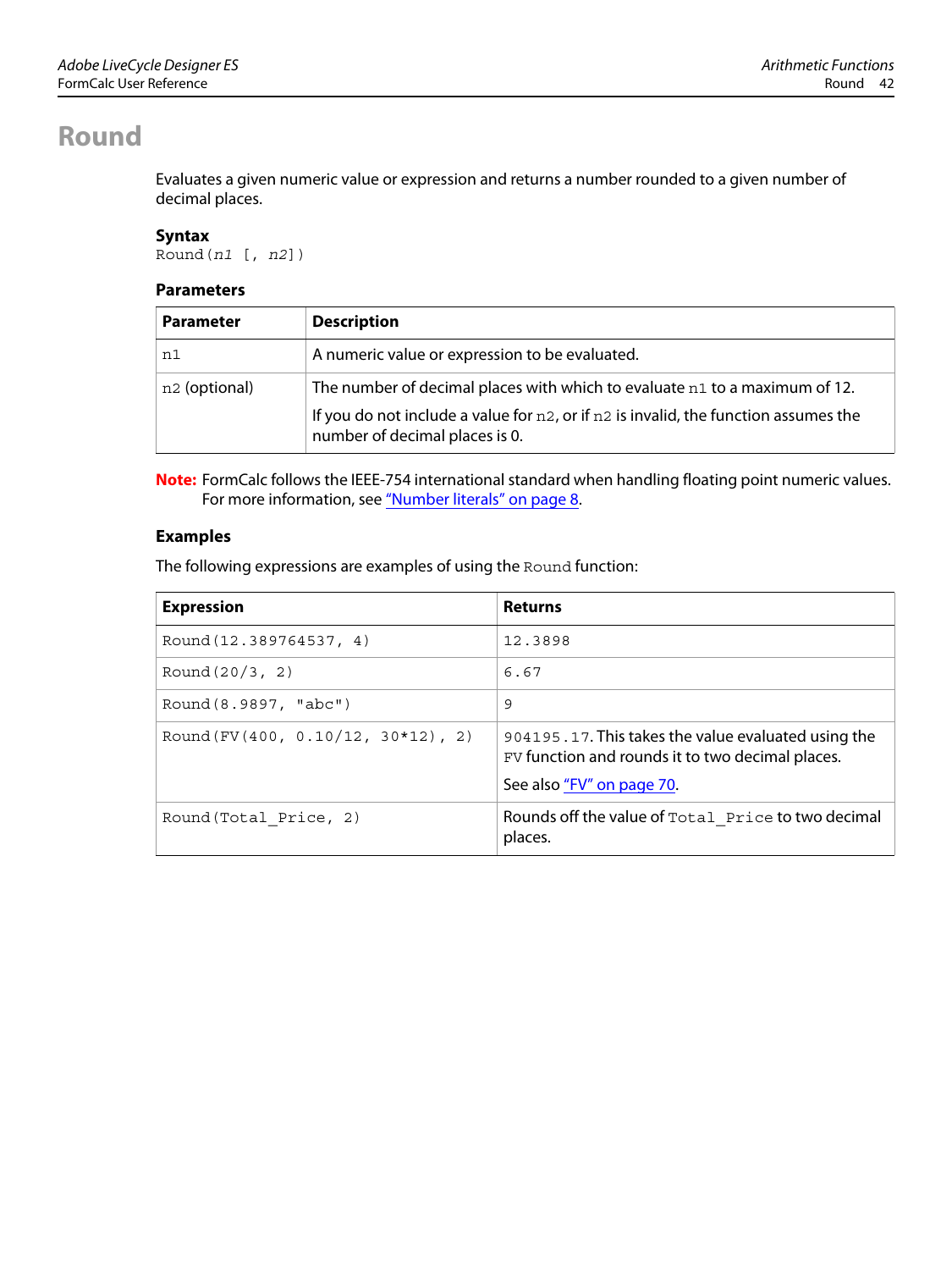### **Sum**

Returns the sum of the non-null elements of a given set of numbers.

#### **Syntax**

Sum(*n1* [, *n2* ...])

#### **Parameters**

| <b>Parameter</b> | <b>Description</b>                            |  |
|------------------|-----------------------------------------------|--|
| n1               | A numeric value or expression.                |  |
| n2 (optional)    | Additional numeric values and/or expressions. |  |

**Note:** FormCalc follows the IEEE-754 international standard when handling floating point numeric values. For more information, see ["Number literals" on page 8](#page-7-0).

#### **Examples**

The following expressions are examples of using the Sum function:

| <b>Expression</b>                                           | <b>Returns</b>                                                                                                                          |
|-------------------------------------------------------------|-----------------------------------------------------------------------------------------------------------------------------------------|
| Sum(2, 4, 6, 8)                                             | 20                                                                                                                                      |
| Sum $(-2, 4, -6, 8)$                                        | 4                                                                                                                                       |
| Sum $(4, 16, "abc", 19)$                                    | 39                                                                                                                                      |
| Sum(Amount[2], Amount[5])                                   | Totals the third and sixth<br>occurrences of Amount.                                                                                    |
| Sum(Round(20/3, 2), Max(Amount $[*]$ ), Min(Amount $[*])$ ) | Totals the value of 20/3<br>rounded to two decimal<br>places, as well as the largest<br>and smallest non-null<br>occurrences of Amount. |
|                                                             | See also "Max" on page 39,<br>"Min" on page 40, and<br>"Round" on page 42.                                                              |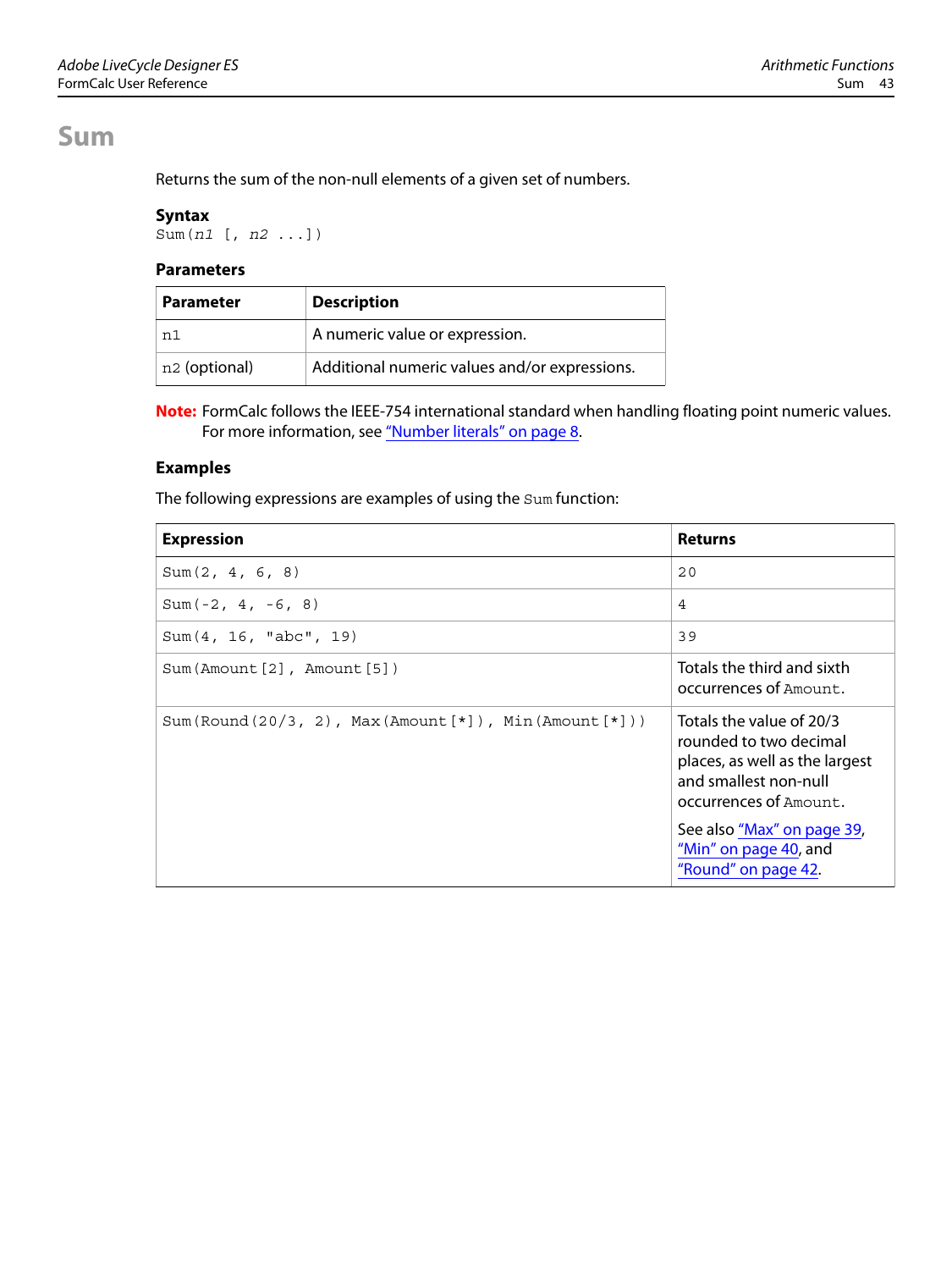# **5 Date and Time Functions**

Functions in this section deal specifically with creating and manipulating date and time values.

#### **Functions**

- ["Date" on page 54](#page-53-0)
- ["Date2Num" on page 55](#page-54-0)
- ["DateFmt" on page 56](#page-55-0)
- ["IsoDate2Num" on page 57](#page-56-0)
- ["IsoTime2Num" on page 58](#page-57-0)
- ["LocalDateFmt" on page 59](#page-58-0)
- ["LocalTimeFmt" on page 60](#page-59-0)
- ["Num2Date" on page 61](#page-60-0)
- ["Num2GMTime" on page 62](#page-61-0)
- ["Num2Time" on page 63](#page-62-0)
- ["Time" on page 64](#page-63-0)
- ["Time2Num" on page 65](#page-64-0)
- ["TimeFmt" on page 66](#page-65-0)

### **Structuring dates and times**

### **Locales**

A locale is a standard term used when developing international standards to identify a particular nation (language, country or region). For the purposes of FormCalc, a locale defines the format of dates, times, numeric, and currency values relevant to a specific nation or region so that users can use the formats they are accustomed to.

Each locale is comprised of a unique string of characters called a locale identifier. The composition of these strings is controlled by the international standards organization (ISO) Internet Engineering Task Force (IETF), a working group of the Internet Society ([www.isoc.org](http://www.isoc.org)).

Locale identifiers consist of a language part, a country or region part, or both. The following table lists valid locales for this release of LiveCycle Designer ES.

| Language | <b>Country or Region</b>       | <b>ISO Code</b> |
|----------|--------------------------------|-----------------|
| Arabic   | <b>United Arabian Emirates</b> | ar_AE           |
| Arabic   | <b>Bahrain</b>                 | ar BH           |
| Arabic   | Algeria                        | ar DZ           |
| Arabic   | Egypt                          | ar_EG           |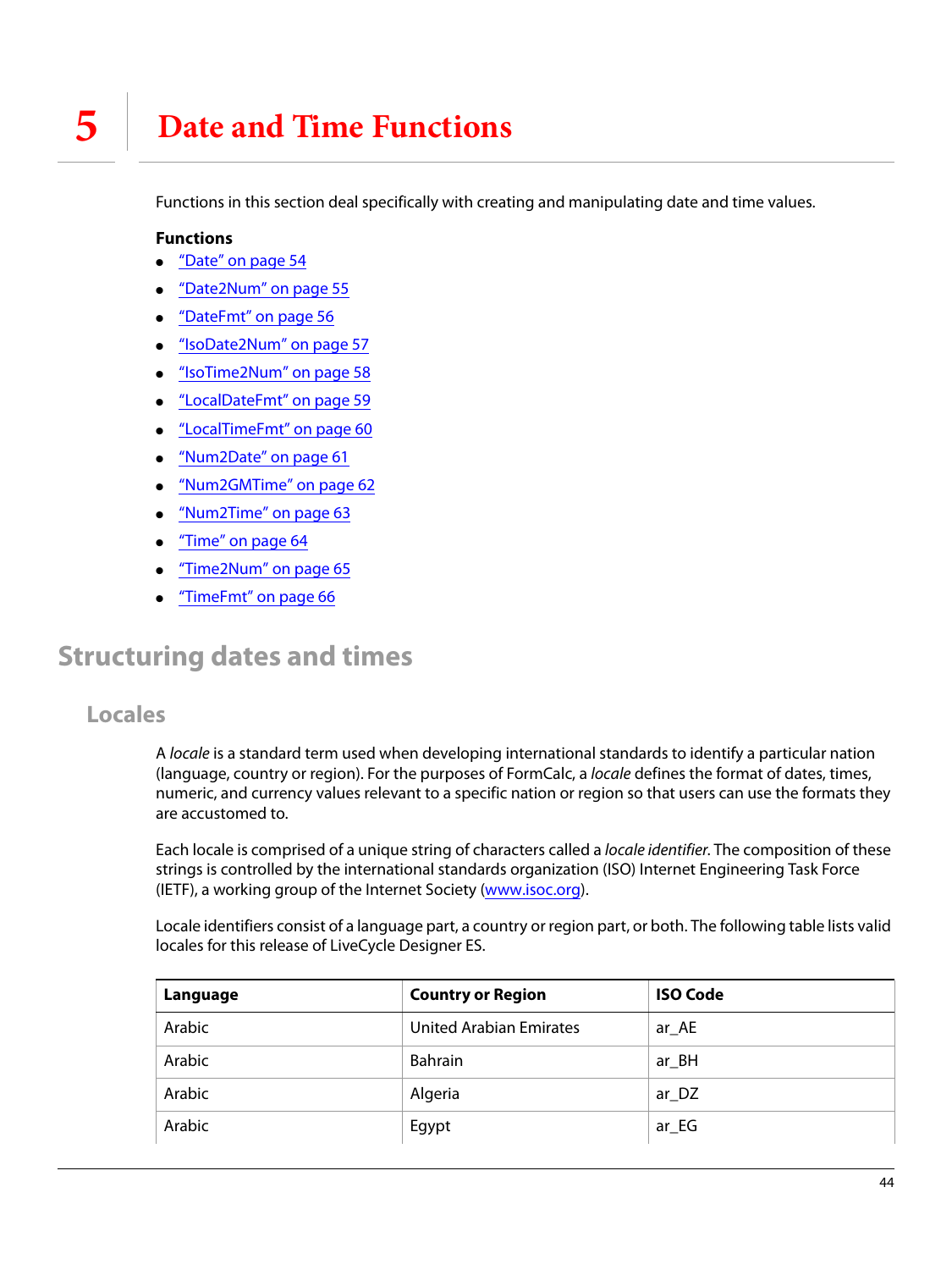| Language         | <b>Country or Region</b>                   | <b>ISO Code</b>                      |
|------------------|--------------------------------------------|--------------------------------------|
| Arabic           | Iraq                                       | ar_IQ                                |
| Arabic           | Jordan                                     | ar_JO                                |
| Arabic           | Kuwait                                     | ar_KW                                |
| Arabic           | Lebanon                                    | $ar_l$ B                             |
| Arabic           | Libya                                      | $ar$ <sub><math>_K</math></sub> $LY$ |
| Arabic           | Morocco                                    | ar_MA                                |
| Arabic           | Oman                                       | ar_OM                                |
| Arabic           | Qatar                                      | ar_QA                                |
| Arabic           | Saudi Arabia                               | $ar\_SA$                             |
| Arabic           | Sudan                                      | ar_SD                                |
| Arabic           | Syria                                      | $ar_SY$                              |
| Arabic           | Tunisia                                    | ar_TN                                |
| Arabic           | Yemen                                      | ar_YE                                |
| <b>Bulgarian</b> | <b>Bulgaria</b>                            | $bg_BG$                              |
| Chinese          | Hong Kong                                  | zh_HK                                |
| Chinese          | People's Republic of China<br>(Simplified) | zh_CN                                |
| Chinese          | Taiwan (Traditional)                       | zh_TW                                |
| Croatian         | Croatia                                    | $hr_HR$                              |
| Czech            | Czech Republic                             | cs_CAZ                               |
| Danish           | Denmark                                    | da_DK                                |
| Dutch            | Belgium                                    | $nl$ $BE$                            |
| Dutch            | Netherlands                                | $nl$ <sub>_NL</sub>                  |
| English          | Australia                                  | en_AU                                |
| English          | Canada                                     | en_CA                                |
| English          | India                                      | en_IN                                |
| English          | Ireland                                    | en_IE                                |
| English          | New Zealand                                | $en_NZ$                              |
| English          | South Africa                               | $en_ZA$                              |
| English          | United Kingdom                             | $en_GB$                              |
| English          | United Kingdom Euro                        | en_GB_EURO                           |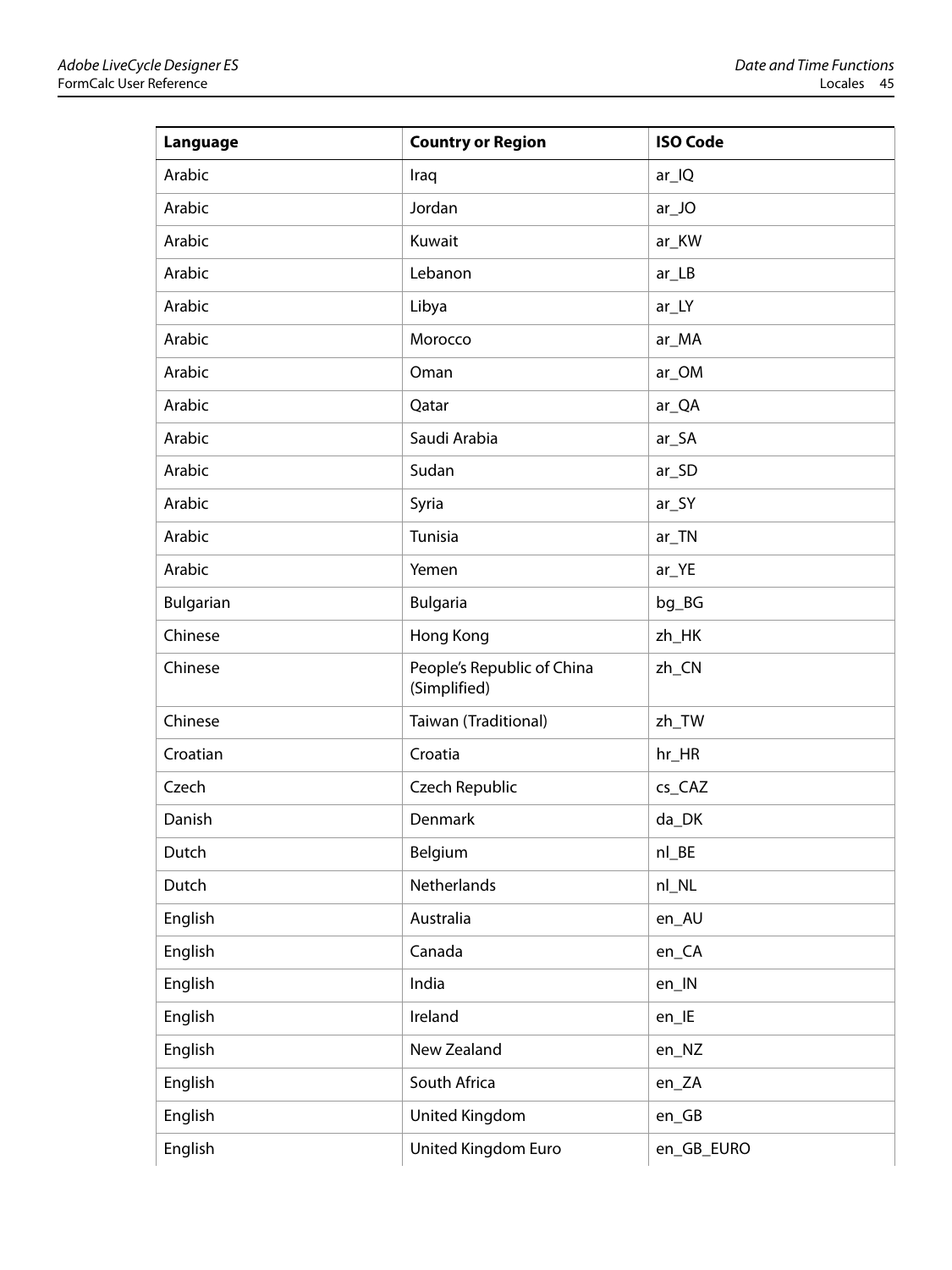| Language            | <b>Country or Region</b>        | <b>ISO Code</b>     |
|---------------------|---------------------------------|---------------------|
| English             | <b>United States of America</b> | en_US               |
| Estonian            | Estonia                         | $et$ $E$            |
| Finnish             | Finland                         | $fi_F$              |
| French              | Belgium                         | $fr$ <sub>_BE</sub> |
| French              | Canada                          | $fr_C A$            |
| French              | France                          | $fr_F$ R            |
| French              | Luxembourg                      | fr_LU               |
| French              | Switzerland                     | fr_CH               |
| German              | Austria                         | de_AT               |
| German              | Germany                         | de_DE               |
| German              | Luxembourg                      | de_LU               |
| German              | Switzerland                     | de_CH               |
| Greek               | Greece                          | $el_GR$             |
| Hebrew              | Israel                          | he_IL               |
| Hungarian           | Hungary                         | hu_HU               |
| Indonesian          | Indonesia                       | id_ID               |
| Italian             | Italy                           | it_IT               |
| Italian             | Switzerland                     | it_CH               |
| Japanese            | Japan                           | ja_JP               |
| Korean              | Republic of Korea               | ko_KR               |
| Korean              | Korea Hanja                     | ko_KR_HANI          |
| Latvian             | Latvia                          | $Iv_LV$             |
| Lithuanian          | Lithuania                       | $It_LIT$            |
| Malay               | Malaysia                        | ms_MY               |
| Norwegian - Bokmal  | Norway                          | nb_NO               |
| Norwegian - Nynorsk | Norway                          | nn_NO               |
| Polish              | Poland                          | pl_PL               |
| Portuguese          | <b>Brazil</b>                   | pt_BR               |
| Portuguese          | Portugal                        | pt_PT               |
| Romanian            | Romania                         | ro_RO               |
| Russian             | Russia                          | ru_RU               |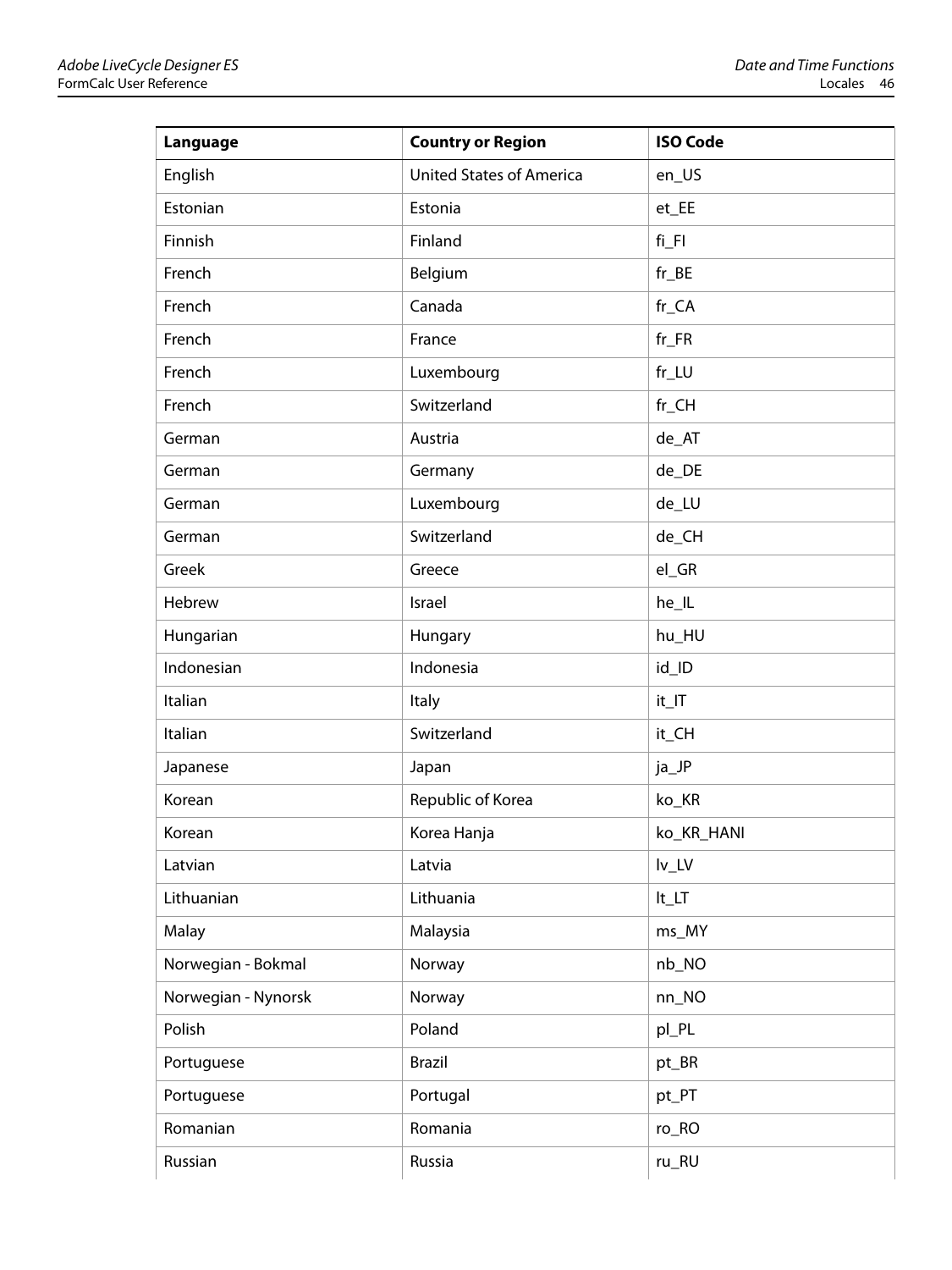| Language       | <b>Country or Region</b>    | <b>ISO Code</b> |
|----------------|-----------------------------|-----------------|
| Serbo-Croatian | Bosnia and Herzegovina      | $sh$ $BA$       |
| Serbo-Croatian | Croatia                     | sh_HR           |
| Serbo-Croatian | Serbia and Montenegro       | $sh_C$ CS       |
| Slovak         | Slovakia                    | sk_SK           |
| Slovenian      | Slovenia                    | $sl_S$          |
| Spanish        | Ecuador                     | es_EC           |
| Spanish        | El Salvador                 | es_SV           |
| Spanish        | Guatemala                   | es_GT           |
| Spanish        | Honduras                    | es_HN           |
| Spanish        | Nicaragua                   | es_NI           |
| Spanish        | Panama                      | es_PA           |
| Spanish        | Paraguay                    | es_PY           |
| Spanish        | Puerto Rico                 | es_PR           |
| Spanish        | Uruguay                     | es_UY           |
| Spanish        | Argentina                   | es_AR           |
| Spanish        | Bolivia                     | es_BO           |
| Spanish        | Chile                       | $es_C$ CL       |
| Spanish        | Columbia                    | es_CO           |
| Spanish        | Costa Rica                  | $es_C$ CR       |
| Spanish        | Dominican Republic          | es_DO           |
| Spanish        | Mexico                      | es_MX           |
| Spanish        | Peru                        | es_PE           |
| Spanish        | Spain                       | es_ES           |
| Spanish        | Venezuela                   | es_VE           |
| Swedish        | Sweden                      | sv_SE           |
| Thai           | Thailand                    | th_TH           |
| Thai           | <b>Thailand Traditional</b> | th_TH_TH        |
| Turkish        | Turkey                      | $tr_T$ TR       |
| Ukrainian      | Ukraine                     | uk_UA           |
| Vietnamese     | Vietnam                     | vi_VN           |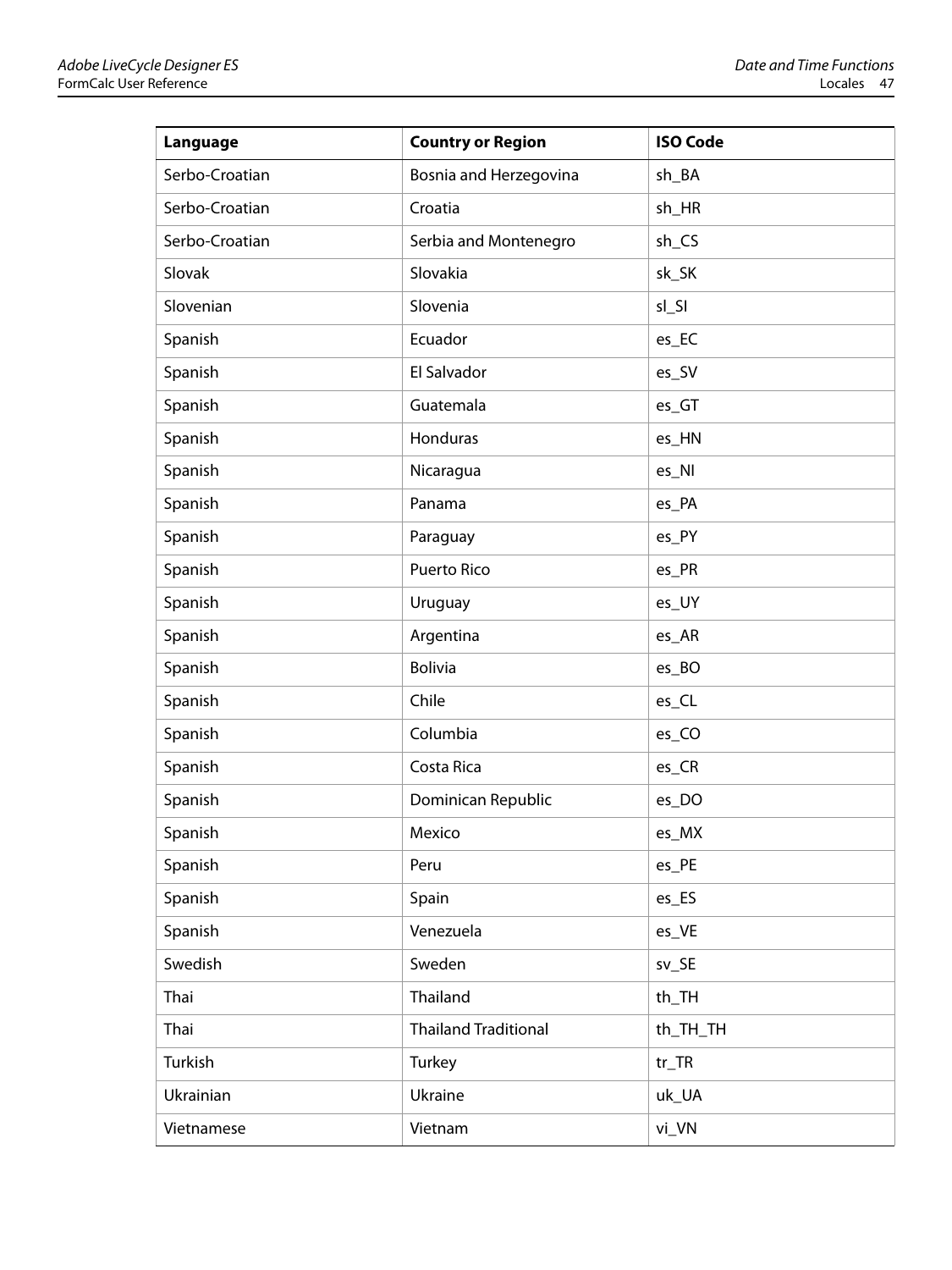Usually, both elements of a locale are important. For example, the names of weekdays and months, in English, for Canada and Great Britain are formatted identically, but dates are formatted differently. Therefore, specifying an English language locale is insufficient. Also, specifying only a country as the locale is insufficient. For example, Canada has different date formats for English and French.

In general, every application operates in an environment where a locale is present. This locale is known as the *ambient locale*. In some circumstances, an application might operate on a system, or within an environment, where a locale is not present. In these rare cases, the ambient locale is set to a default of English United States (en\_US). This locale is known as a default locale.

### **Epoch**

Date values and time values have an associated origin or epoch, which is a moment in time from which time begins. Any date value and any time value prior to its epoch is invalid.

The unit of value for all date functions is the number of days since the epoch. The unit of value for all time functions is the number of milliseconds since the epoch.

LiveCycle Designer ES defines day one for the epoch for all date functions as Jan 1, 1900, and millisecond one for the epoch for all time functions is midnight, 00:00:00, Greenwich Mean Time (GMT). This definition means that negative time values can be returned to users in time zones east of GMT.

### **Date formats**

A date format is a shorthand specification of how a date appears. It consists of various punctuation marks and symbols that represent the formatting that the date must use. The following table lists examples of date formats.

| Date format   | <b>Example</b> |
|---------------|----------------|
| MM/DD/YY      | 11/11/78       |
| DD/MM/YY      | 25/07/85       |
| MMMM DD, YYYY | March 10, 1964 |

The format of dates is governed by an ISO standard. Each country or region specifies its own date formats. The four general categories of date formats are short, medium, long, and full. The following table contains examples of different date formats from different locales for each of the categories.

| <b>Locale identifier and</b><br>description | Date format (Category) | <b>Example</b> |
|---------------------------------------------|------------------------|----------------|
| en GB                                       | DD/MM/YY (Short)       | 08/18/92       |
| English (United Kingdom)                    |                        | 08/04/05       |
| fr CA                                       | YY-MM-DD (Medium)      | $92 - 08 - 18$ |
| French (Canada)                             |                        |                |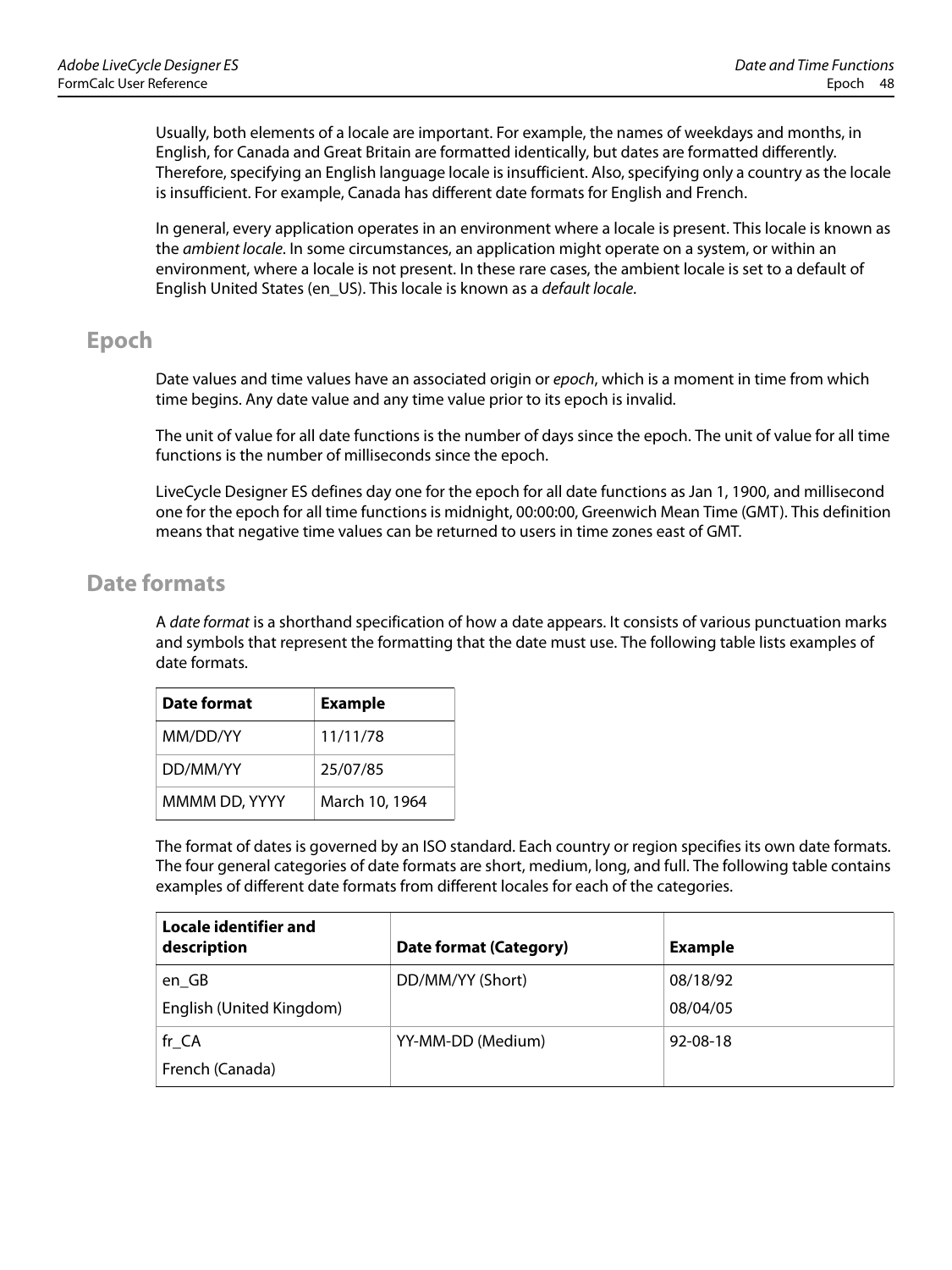| <b>Locale identifier and</b><br>description | Date format (Category)          | <b>Example</b>             |
|---------------------------------------------|---------------------------------|----------------------------|
| de DE                                       | D. MMMM YYYY (Long)             | 17. Juni 1989              |
| German (Germany)                            |                                 |                            |
| fr FR                                       | EEEE, ' le ' D MMMM YYYY (Full) | Lundi, le 29 Octobre, 1990 |
| French (France)                             |                                 |                            |

### **Time formats**

A time format is a shorthand specification to format a time. It consists of punctuations, literals, and pattern symbols. The following table lists examples of time formats.

| Time format            | <b>Example</b>            |
|------------------------|---------------------------|
| h:MM A                 | $7:15$ PM                 |
| HH:MM:SS               | 21:35:26                  |
| HH:MM:SS 'o"clock' A Z | 14:20:10 o'clock PM $EDT$ |

Time formats are governed by an ISO standard. Each nation specifies the form of its default, short, medium, long, and full-time formats. The locale identifies the format of times that conform to the standards of that nation.

The following table contains some examples of different date formats from different locales for each of the categories.

| <b>Locale identifier and description</b> | <b>Time format (Category)</b> | <b>Example</b>    |
|------------------------------------------|-------------------------------|-------------------|
| $en_GB$                                  | HH:MM (Short)                 | 14:13             |
| English (United Kingdom)                 |                               |                   |
| fr_CA                                    | HH:MM:SS (Medium)             | 12:15:50          |
| French (Canada)                          |                               |                   |
| de DE                                    | HH:MM:SS z (Long)             | 14:13:13 -0400    |
| German (Germany)                         |                               |                   |
| $fr_F$ FR                                | HH' h' MM Z (Full)            | 14 h 13 GMT-04:00 |
| French (France)                          |                               |                   |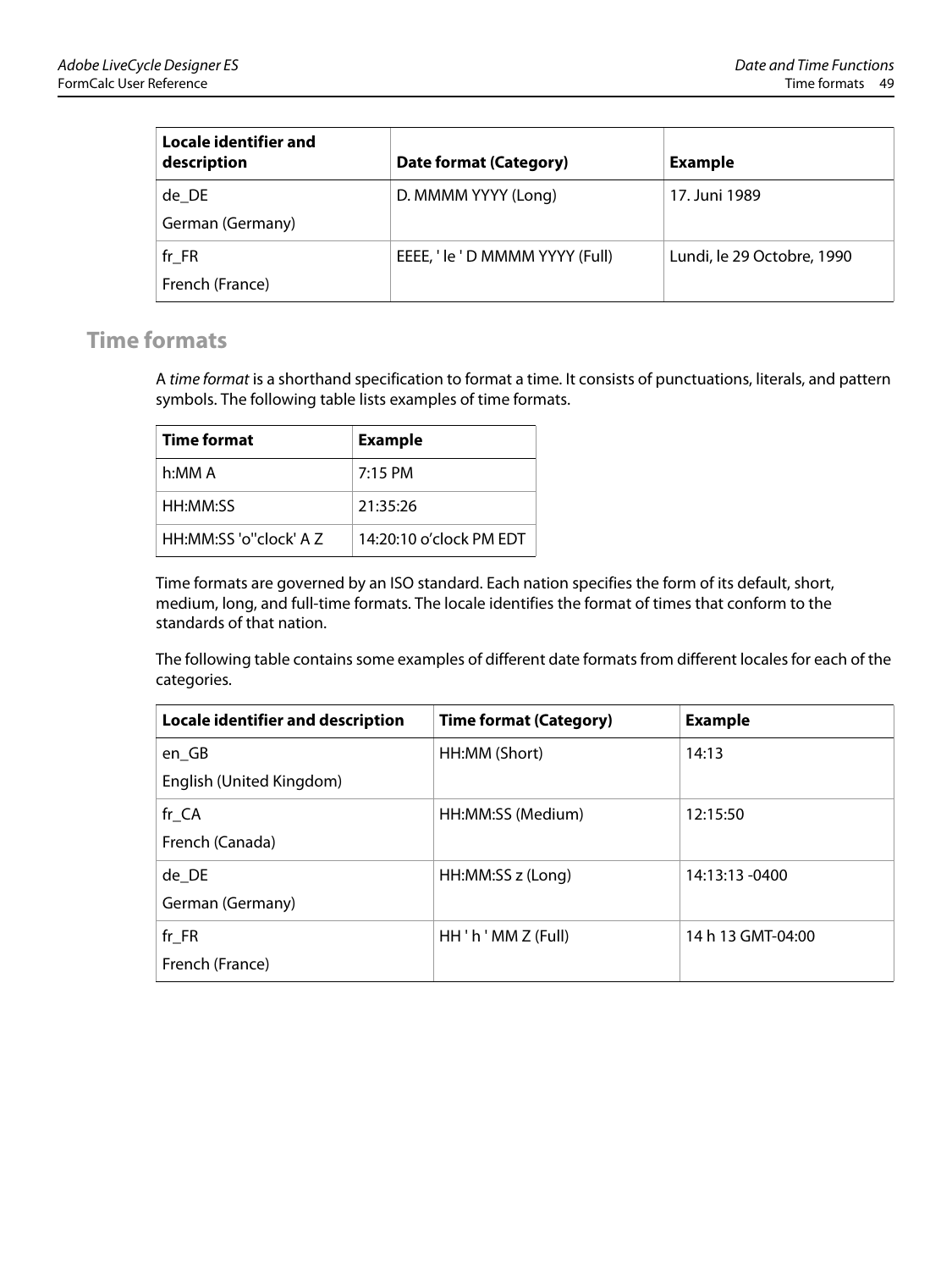### **Date and time picture formats**

The following symbols must be used to create date and time patterns for date/time fields. Certain date symbols are only used in Chinese, Japanese, and Korean locales. These symbols are also specified below.

**Note:** The comma (,), dash (-), colon (:), slash (/), period (.), and space () are treated as literal values and can be included anywhere in a pattern. To include a phrase in a pattern, delimit the text string with single quotation marks ('). For example, 'Your payment is due no later than' MM-DD-YY can be specified as the display pattern.

| Date symbol   | <b>Description</b>                                                                                                                                                                                                      | <b>Formatted value for English (USA) locale</b><br>where the locale-sensitive input value is<br>1/1/08 (which is January 1, 2008) |
|---------------|-------------------------------------------------------------------------------------------------------------------------------------------------------------------------------------------------------------------------|-----------------------------------------------------------------------------------------------------------------------------------|
| $\mathcal{D}$ | 1 or 2 digit (1-31) day of the month                                                                                                                                                                                    | $\mathbf{1}$                                                                                                                      |
| DD            | Zero-padded 2 digit (01-31) day of the<br>month                                                                                                                                                                         | 01                                                                                                                                |
| J             | 1, 2, or 3 digit (1-366) day of the year                                                                                                                                                                                | 1                                                                                                                                 |
| JJJ           | Zero-padded, three-digit (001-366)<br>day of the year                                                                                                                                                                   | 001                                                                                                                               |
| М             | One- or two-digit (1-12) month of the<br>year                                                                                                                                                                           | $\mathbf{1}$                                                                                                                      |
| MM            | Zero-padded, two-digit (01-12) month<br>of the year                                                                                                                                                                     | 01                                                                                                                                |
| <b>MMM</b>    | Abbreviated month name                                                                                                                                                                                                  | Jan                                                                                                                               |
| <b>MMMM</b>   | Full month name                                                                                                                                                                                                         | January                                                                                                                           |
| Ε             | One-digit (1-7) day of the week, where<br>$(1=Sumday)$                                                                                                                                                                  | 3 (because January 1, 2008 is a Tuesday)                                                                                          |
| <b>EEE</b>    | Abbreviated weekday name                                                                                                                                                                                                | Tue (because January 1, 2008 is a Tuesday)                                                                                        |
| <b>EEEE</b>   | Full weekday name                                                                                                                                                                                                       | Tuesday (because January 1, 2008 is a<br>Tuesday)                                                                                 |
| YY            | Two-digit year, where numbers less<br>than 30 are considered to fall after the<br>year 2000 and numbers 30 and higher<br>are considered to occur before 2000.<br>For example, 00=2000, 29=2029,<br>30=1930, and 99=1999 | 08                                                                                                                                |
| YYYY          | Four-digit year                                                                                                                                                                                                         | 2008                                                                                                                              |
| G             | Era name (BC or AD)                                                                                                                                                                                                     | <b>AD</b>                                                                                                                         |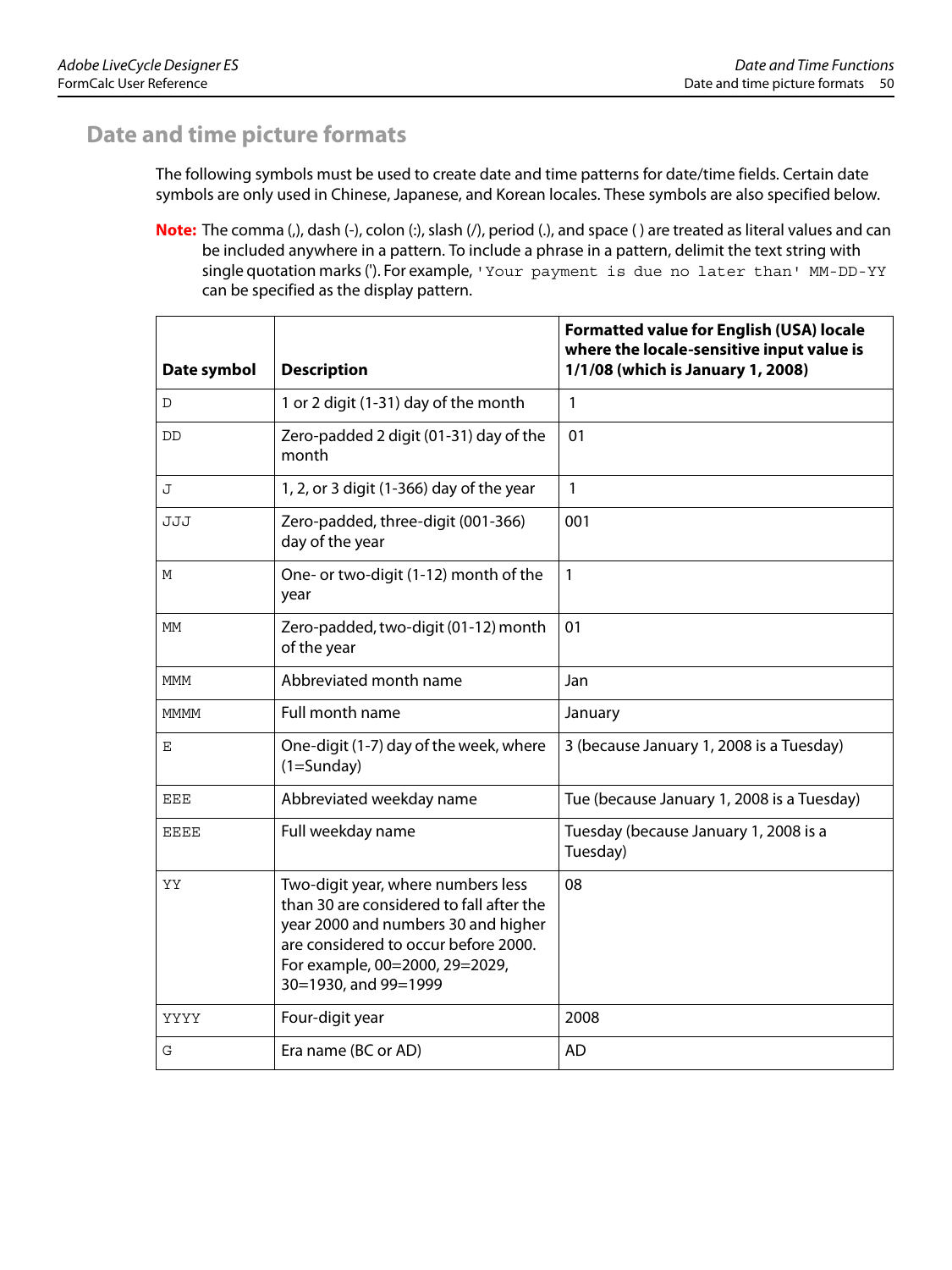| Date symbol | <b>Description</b>                                                                                                     | <b>Formatted value for English (USA) locale</b><br>where the locale-sensitive input value is<br>1/1/08 (which is January 1, 2008) |
|-------------|------------------------------------------------------------------------------------------------------------------------|-----------------------------------------------------------------------------------------------------------------------------------|
| W           | One-digit (0-5) week of the month,<br>where week 1 is the earliest set of four<br>contiguous days ending on a Saturday |                                                                                                                                   |
| МM          | Two-digit (01-53) ISO-8601 week of<br>the year, where week 1 is the week<br>containing January 4                       | 01                                                                                                                                |

Several additional date patterns are available for specifying date patterns in Chinese, Japanese, and Korean locales.

Japanese eras can be represented by several different symbols. The final four era symbols provide alternative symbols to represent Japanese eras.

| <b>CJK</b> date symbol | <b>Description</b>                                                                                                                                                       |
|------------------------|--------------------------------------------------------------------------------------------------------------------------------------------------------------------------|
| <b>DDD</b>             | The locale's ideographic numeric valued day of the month                                                                                                                 |
| <b>DDDD</b>            | The locale's tens rule ideographic numeric valued day of the month                                                                                                       |
| YYY                    | The locale's ideographic numeric valued year                                                                                                                             |
| YYYYY                  | The locale's tens rule ideographic numeric valued year                                                                                                                   |
| g                      | The locale's alternate era name. For the current Japanese era, Heisei, this<br>pattern displays the ASCII letter H (U+48)                                                |
| gg                     | The locale's alternate era name. For the current Japanese era, this pattern<br>displays the ideograph that is represented by the Unicode symbol $(U+5E73)$               |
| ggg                    | The locale's alternate era name. For the current Japanese era, this pattern<br>displays the ideographs that are represented by the Unicode symbols (U+5E73<br>$U + 6210$ |
| q                      | The locale's alternate era name. For the current Japanese era, this pattern<br>displays the full width letter H (U+FF28)                                                 |
| g g                    | The locale's alternate era name. For the current Japanese era, this pattern<br>displays the ideograph that is represented by the Unicode symbol $(U+337B)$               |

| <b>Time</b><br>symbol | <b>Description</b>                                     | Locale-sensitive<br>input value | <b>Formatted value for</b><br><b>English (USA) locale</b> |
|-----------------------|--------------------------------------------------------|---------------------------------|-----------------------------------------------------------|
| h                     | One- or two-digit (1-12) hour of the day<br>(AM/PM)    | 12:08 AM or 2:08 PM             | 12 or 2                                                   |
| hh                    | Zero-padded 2 digit (01-12) hour of the<br>day (AM/PM) | 12:08 AM or 2:08 PM             | 12 or 02                                                  |
| k                     | One- or two-digit (0-11) hour of the day<br>(AM/PM)    | 12:08 AM or 2:08 PM             | $0$ or $2$                                                |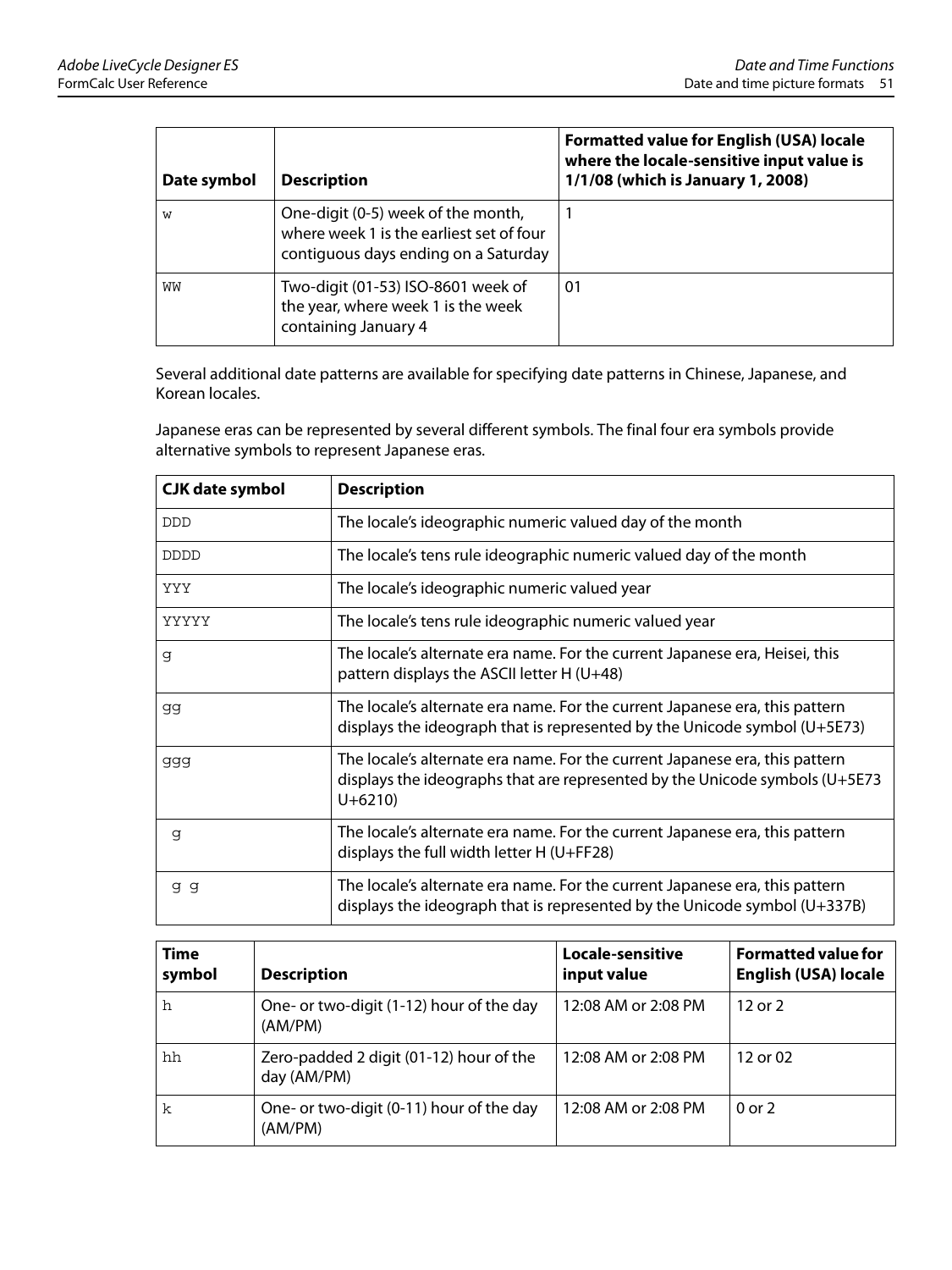| <b>Time</b><br>symbol | <b>Description</b>                                                                         | Locale-sensitive<br>input value | <b>Formatted value for</b><br>English (USA) locale |
|-----------------------|--------------------------------------------------------------------------------------------|---------------------------------|----------------------------------------------------|
| kk                    | Two-digit (00-11) hour of the day<br>(AM/PM)                                               | 12:08 AM or 2:08 PM             | 00 or 02                                           |
| Н                     | One- or two-digit (0-23) hour of the day                                                   | 12:08 AM or 2:08 PM             | 0 or 14                                            |
| ΗH                    | Zero-padded, two-digit (00-23) hour of<br>the day                                          | 12:08 AM or 2:08 PM             | 00 or 14                                           |
| Κ                     | One- or two-digit (1-24) hour of the day                                                   | 12:08 AM or 2:08 PM             | 24 or 14                                           |
| KK                    | Zero-padded, two-digit (01-24) hour of<br>the day                                          | 12:08 AM or 2:08 PM             | 24 or 14                                           |
| М                     | One- or two-digit (0-59) minute of the<br>hour<br>Note: You must use this symbol with an   | 2:08 PM                         | 8                                                  |
|                       | hour symbol.                                                                               |                                 |                                                    |
| MM                    | Zero-padded, two-digit (00-59) minute<br>of the hour                                       | 2:08 PM                         | 08                                                 |
|                       | Note: You must use this symbol with an<br>hour symbol.                                     |                                 |                                                    |
| S                     | One- or two-digit (0-59) second of the<br>minute                                           | 2:08:09 PM                      | 9                                                  |
|                       | Note: You must use this symbol with an<br>hour and minute symbol.                          |                                 |                                                    |
| $_{\rm SS}$           | Zero-padded, two-digit (00-59) second<br>of the minute                                     | 2:08:09 PM                      | 09                                                 |
|                       | Note: You must use this symbol with an<br>hour and minute symbol.                          |                                 |                                                    |
| ${\rm FFF}$           | Three-digit (000-999) thousandth of the<br>second                                          | 2:08:09 PM                      | 09                                                 |
|                       | <b>Note:</b> You must use this symbol with an<br>hour, minute, and seconds<br>symbol.      |                                 |                                                    |
| Α                     | The part of the day that is from midnight<br>to noon (AM) or from noon to midnight<br>(PM) | 2:08:09 PM                      | PM                                                 |
| Ζ                     | ISO-8601 time-zone format (for example,<br>$Z, +0500, -0030, -01, +0100$                   | 2:08:09 PM                      | $-0400$                                            |
|                       | Note: You must use this symbol with an<br>hour symbol.                                     |                                 |                                                    |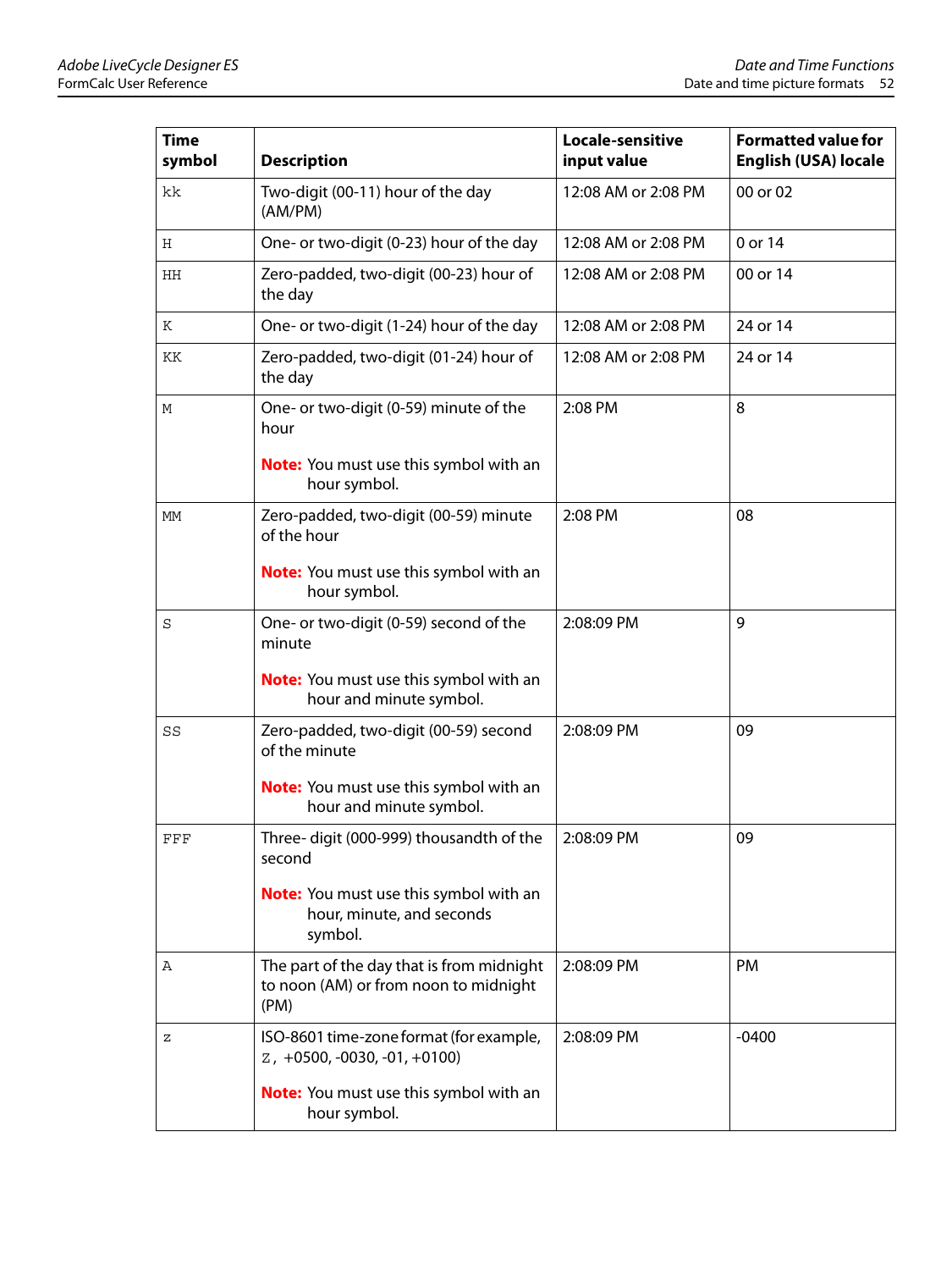| <b>Time</b><br>symbol | <b>Description</b>                                                                                                                                          | Locale-sensitive<br>input value | <b>Formatted value for</b><br><b>English (USA) locale</b> |
|-----------------------|-------------------------------------------------------------------------------------------------------------------------------------------------------------|---------------------------------|-----------------------------------------------------------|
| ZZ                    | Alternative ISO-8601 time-zone format<br>(for example, z, +05:00, -00:30, -01,<br>$+01:00$<br><b>Note:</b> You must use this symbol with an<br>hour symbol. | 2:08:09 PM                      | $-04:00$                                                  |
| $Z_{\rm i}$           | Abbreviated time-zone name (for<br>example, GMT, GMT+05:00, GMT-00:30,<br>EST, PDT)<br><b>Note:</b> You must use this symbol with an<br>hour symbol.        | 2:08:09 PM                      | <b>EDT</b>                                                |

### **Reserved symbols**

The following symbols have special meanings and cannot be used as literal text.

| Symbol  | <b>Description</b>                                                                                                             |
|---------|--------------------------------------------------------------------------------------------------------------------------------|
|         | When submitted, the symbol matches any one character. When merged for display, it<br>becomes a space.                          |
| $\star$ | When submitted, the symbol matches 0 or Unicode white space characters. When<br>merged for display, it becomes a space.        |
|         | When submitted, the symbol matches one or more Unicode white space characters.<br>When merged for display, it becomes a space. |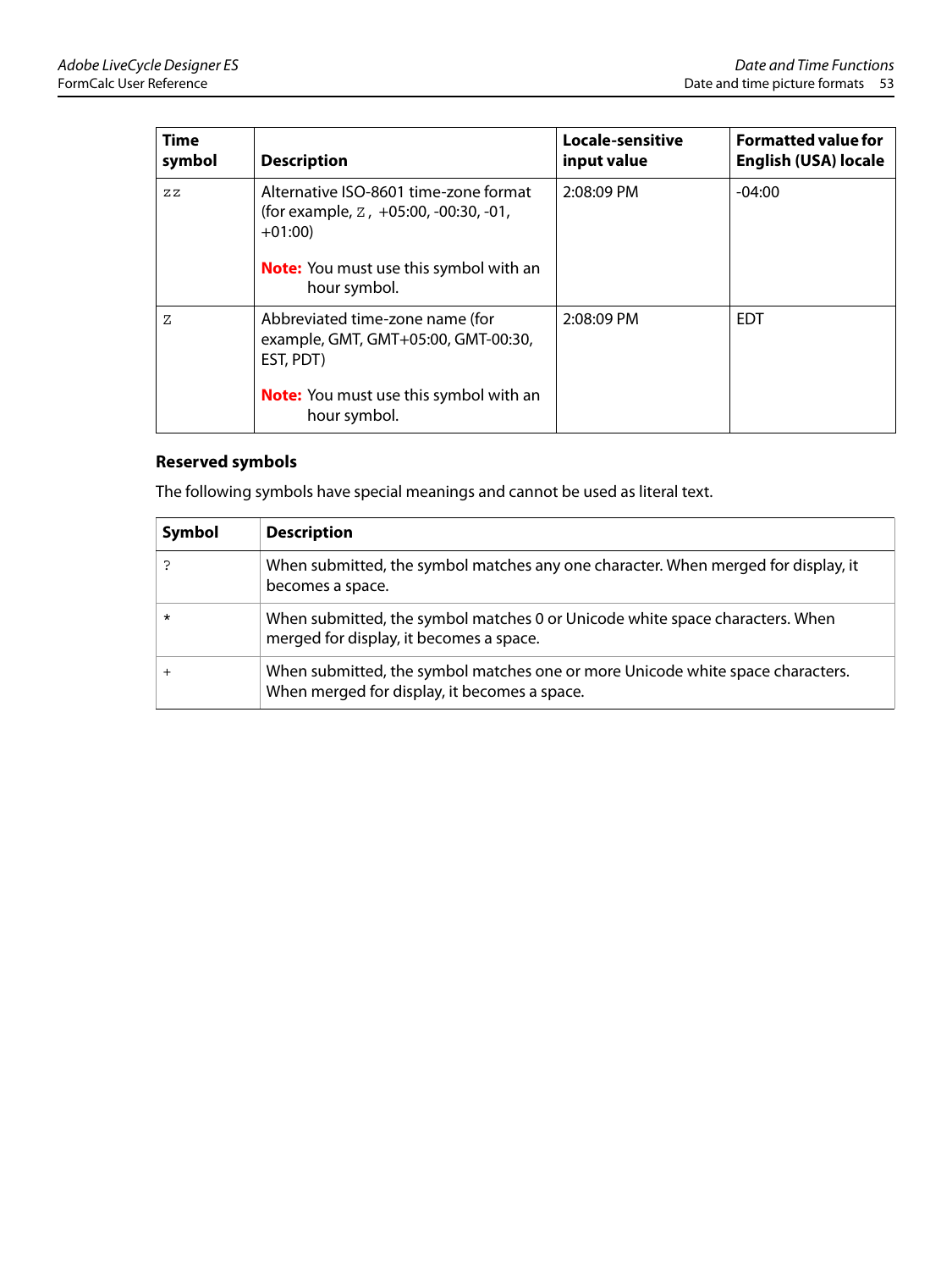### <span id="page-53-0"></span>**Date**

Returns the current system date as the number of days since the epoch.

#### **Syntax**

Date()

#### **Parameters**

None

#### **Examples**

The following expression is an example of using the Date function:

| Expression | <b>Returns</b>                                                  |
|------------|-----------------------------------------------------------------|
| Date (     | 37875 (the number of days from the epoch to September 12, 2003) |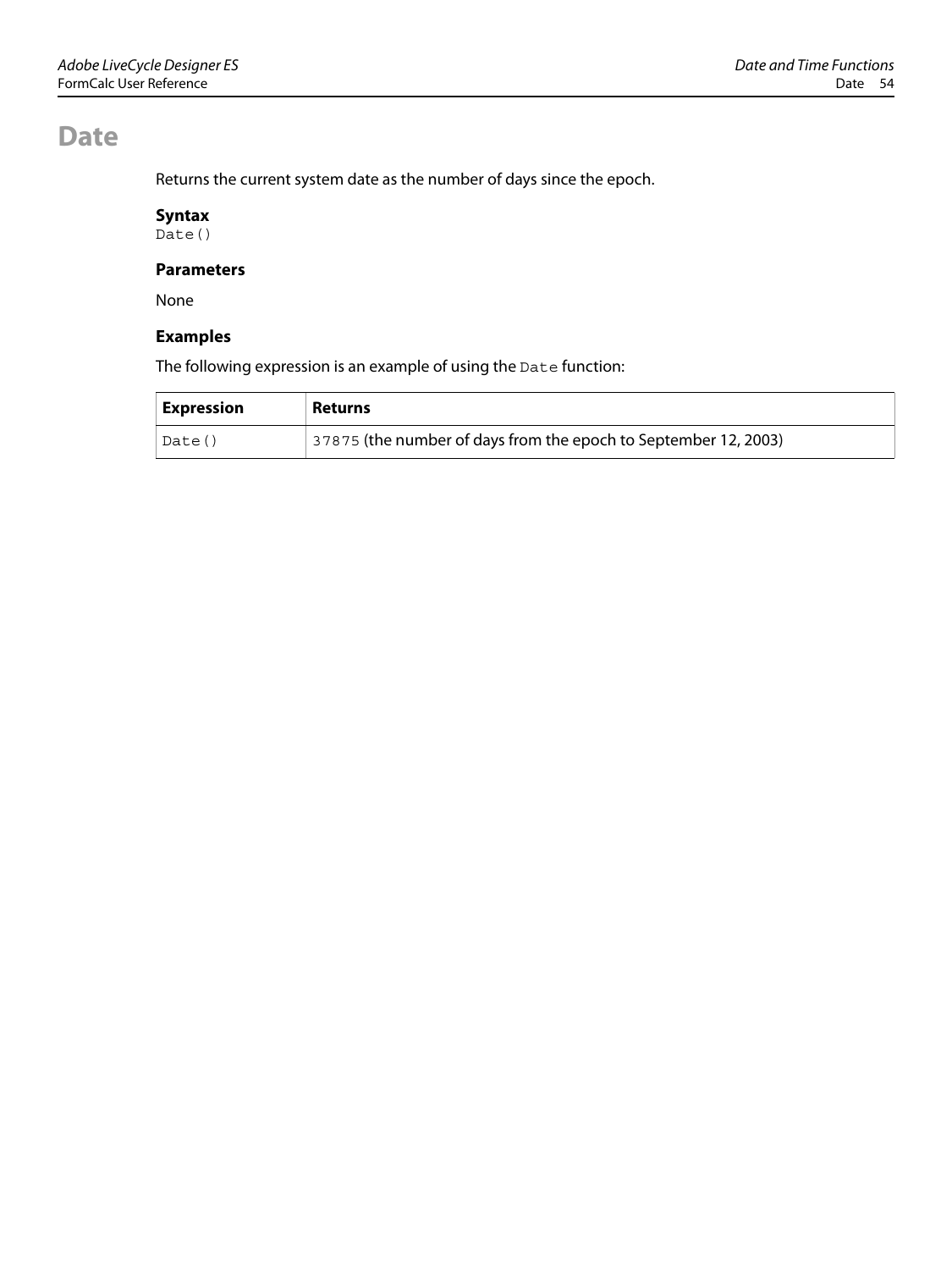### <span id="page-54-0"></span>**Date2Num**

Returns the number of days since the epoch, given a date string.

#### **Syntax**

Date2Num(*d* [, *f* [, *k* ]])

#### **Parameters**

| <b>Parameter</b> | <b>Description</b>                                                                                                                         |
|------------------|--------------------------------------------------------------------------------------------------------------------------------------------|
| d                | A date string in the format supplied by $f$ that also conforms to the locale given by $k$ .                                                |
| (optional)<br>f  | A date format string. If $f$ is omitted, the default date format MMM D, YYYY is used.                                                      |
| k (optional)     | A locale identifier string that conforms to the locale naming standards. If $k$ is omitted<br>(or is invalid), the ambient locale is used. |

The function returns a value of  $\circ$  if any of the following conditions are true:

- The format of the given date does not match the format specified in the function.
- Either the locale or date format supplied in the function is invalid.

Insufficient information is provided to determine a unique day since the epoch (that is, any information regarding the date is missing or incomplete).

#### **Examples**

The following expressions are examples of using the Date2Num function:

| <b>Expression</b><br><b>Returns</b>                         |       |
|-------------------------------------------------------------|-------|
| Date2Num("Mar 15, 1996")                                    | 35138 |
| Date2Num(" $1/1/1900$ ", "D/M/YYYY")                        | 1     |
| Date2Num("03/15/96", "MM/DD/YY")                            | 35138 |
| Date2Num("Aug $1,1996$ ", "MMM D, YYYY")                    | 35277 |
| Date2Num("96-08-20", "YY-MM-DD", "fr FR")                   | 35296 |
| Date2Num("1/3/00", "D/M/YY") - Date2Num("1/2/00", "D/M/YY") | 29    |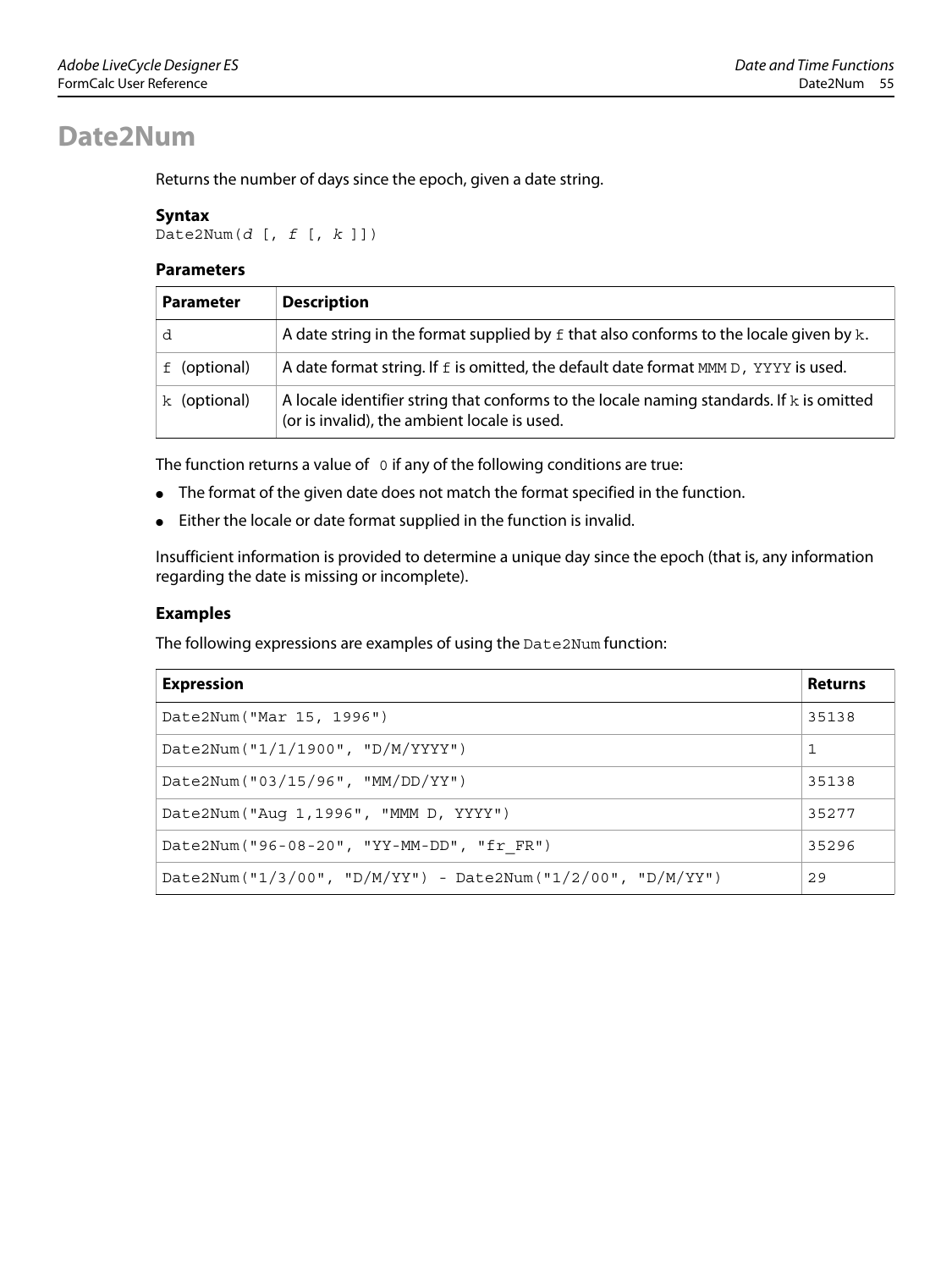# <span id="page-55-0"></span>**DateFmt**

Returns a date format string, given a date format style.

#### **Syntax**

DateFmt([*n* [, *k* ]])

#### **Parameters**

| <b>Parameter</b> | <b>Description</b>                                                                                                                         |
|------------------|--------------------------------------------------------------------------------------------------------------------------------------------|
| (optional)<br>n  | An integer identifying the locale-specific time format style as follows:                                                                   |
|                  | 1 (Short style)<br>$\bullet$                                                                                                               |
|                  | 2 (Medium style)<br>$\bullet$                                                                                                              |
|                  | 3 (Long style)<br>$\bullet$                                                                                                                |
|                  | 4 (Full style)<br>$\bullet$                                                                                                                |
|                  | If $n$ is omitted (or is invalid), the default style value 0 is used.                                                                      |
| k (optional)     | A locale identifier string that conforms to the locale naming standards. If $k$ is<br>omitted (or is invalid), the ambient locale is used. |

#### **Examples**

The following expressions are examples of using the DateFmt function:

| <b>Expression</b>      | <b>Returns</b>                  |
|------------------------|---------------------------------|
| DateFmt(1)             | M/D/YY (if en_US locale is set) |
| DateFmt $(2, "fr CA")$ | YY-MM-DD                        |
| DateFmt $(3, "de DE")$ | D. MMMM YYYY                    |
| DateFmt $(4, "fr Fr")$ | FFFF D' MMMM YYYY               |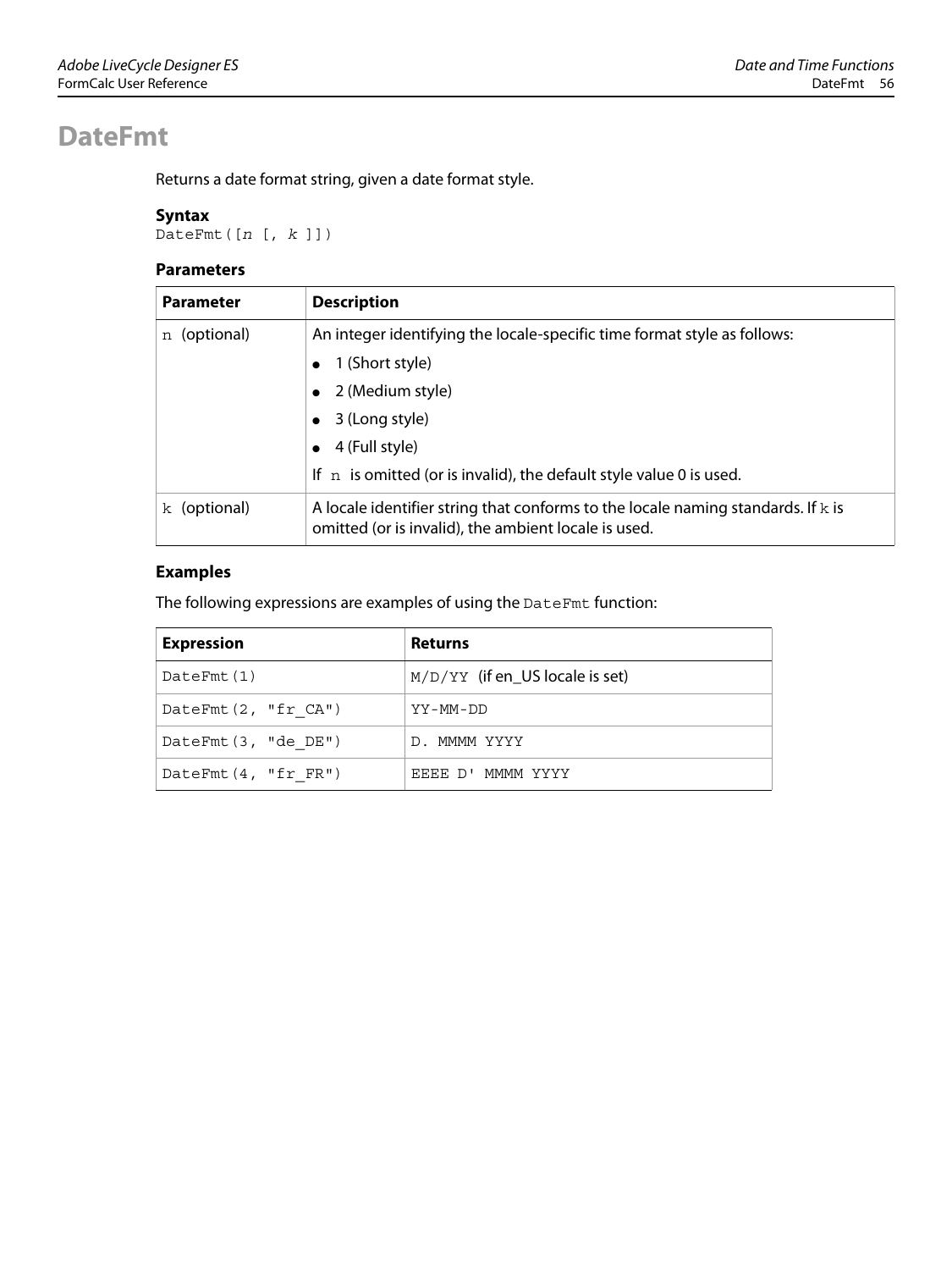### <span id="page-56-0"></span>**IsoDate2Num**

Returns the number of days since the epoch began, given a valid date string.

#### **Syntax**

IsoDate2Num(*d*)

#### **Parameters**

| Parameter | <b>Description</b>   |
|-----------|----------------------|
|           | A valid date string. |

#### **Examples**

The following expressions are examples of using the IsoDate2Num function:

| <b>Expression</b>                                   | <b>Returns</b> |
|-----------------------------------------------------|----------------|
| Isolate2Num('1900")                                 |                |
| $IsoDate2Num('1900-01")$                            | 1              |
| $Isolate2Num('1900-01-01")$                         | 1              |
| IsoDate2Num("19960315T20:20:20")                    | 35138          |
| IsoDate2Num("2000-03-01") - IsoDate2Num("20000201") | 29             |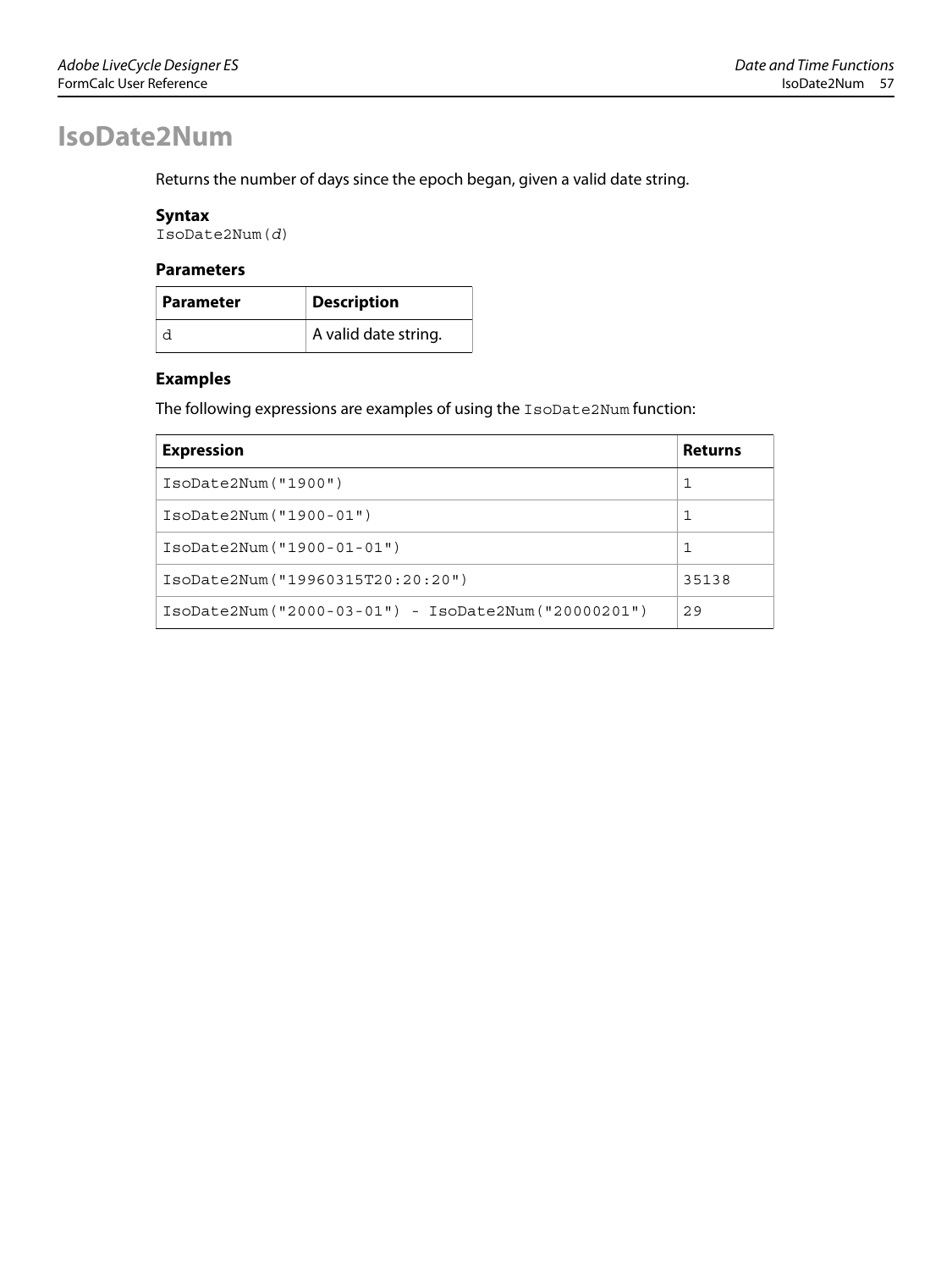# <span id="page-57-0"></span>**IsoTime2Num**

Returns the number of milliseconds since the epoch, given a valid time string.

#### **Syntax**

IsoTime2Num(*d*)

#### **Parameters**

| Parameter | <b>Description</b>   |
|-----------|----------------------|
|           | A valid time string. |

#### **Examples**

The following expressions are examples of using the IsoTime2Num function:

| <b>Expression</b>                  | <b>Returns</b>                                                 |
|------------------------------------|----------------------------------------------------------------|
| IsoTime2Num("00:00:00Z")           | 1, for a user in the Eastern Time (ET) zone.                   |
| Isorime2Num('13")                  | 64800001, for a user located in Boston, U.S.                   |
| IsoTime2Num("13:13:13")            | 76393001, for a user located in California.                    |
| IsoTime2Num("191111111T131313+01") | 43993001, for a user located in the Eastern Time<br>(ET) zone. |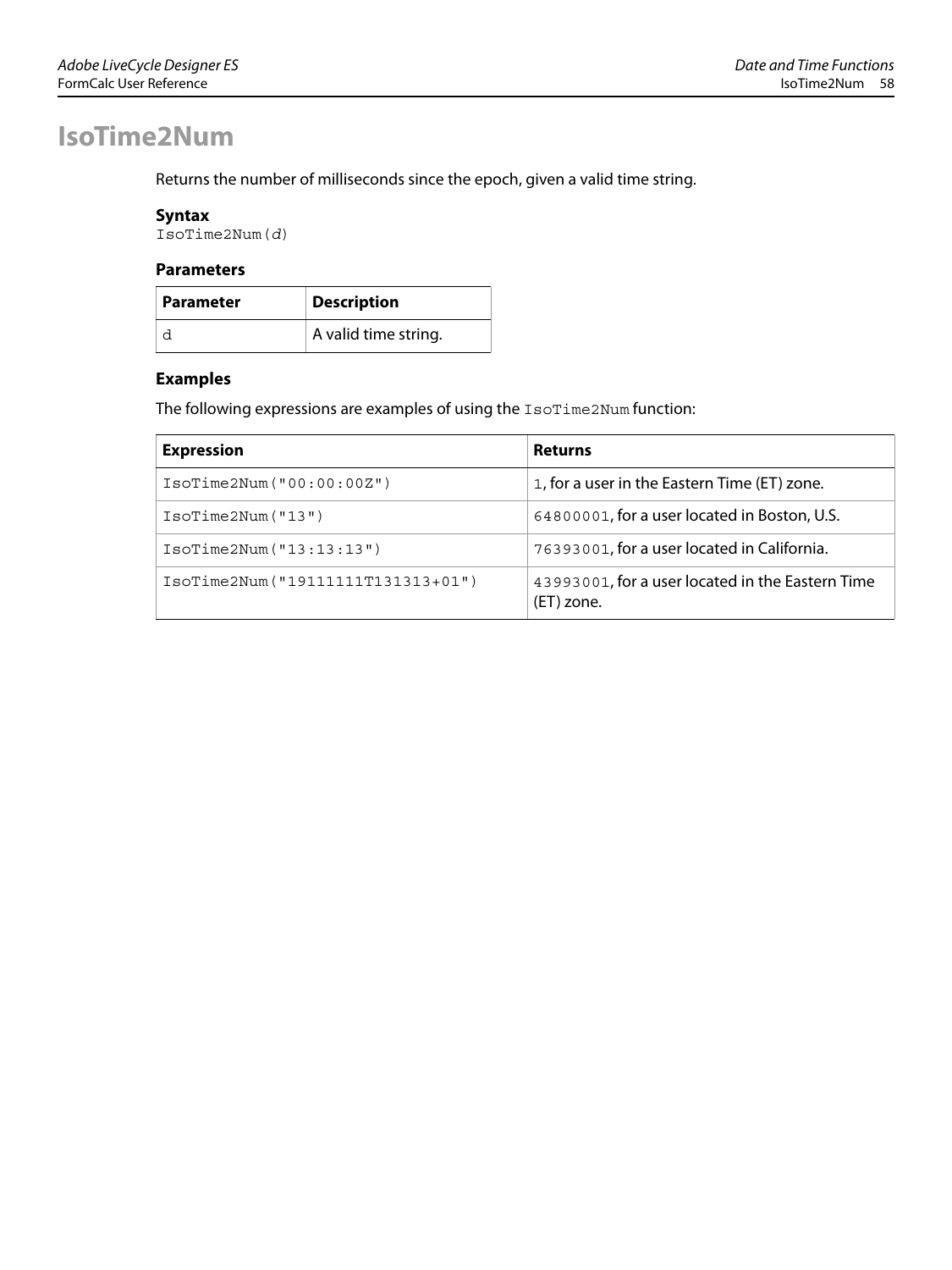## <span id="page-58-0"></span>**LocalDateFmt**

Returns a localized date format string, given a date format style.

#### **Syntax**

LocalDateFmt([*n* [, *k* ]])

#### **Parameters**

| <b>Parameter</b> | <b>Description</b>                                                                                                                         |
|------------------|--------------------------------------------------------------------------------------------------------------------------------------------|
| n (optional)     | An integer identifying the locale-specific date format style as follows:                                                                   |
|                  | 1 (Short style)<br>$\bullet$                                                                                                               |
|                  | 2 (Medium style)<br>$\bullet$                                                                                                              |
|                  | 3 (Long style)<br>$\bullet$                                                                                                                |
|                  | 4 (Full style)<br>$\bullet$                                                                                                                |
|                  | If $n$ is omitted (or is invalid), the default style value 0 is used.                                                                      |
| k (optional)     | A locale identifier string that conforms to the locale naming standards. If $k$ is<br>omitted (or is invalid), the ambient locale is used. |

#### **Examples**

The following expressions are examples of the LocalDateFmt function:

| <b>Expression</b>           | <b>Returns</b>   |
|-----------------------------|------------------|
| LocalDateFmt(1, "de DE")    | tt.MM.uu         |
| LocalDateFmt(2, "fr CA")    | aa-MM-ii         |
| LocalDateFmt(3, "de CH")    | t. MMMM jjjj     |
| LocalDateFmt $(4, "fr FR")$ | EEEE i MMMM aaaa |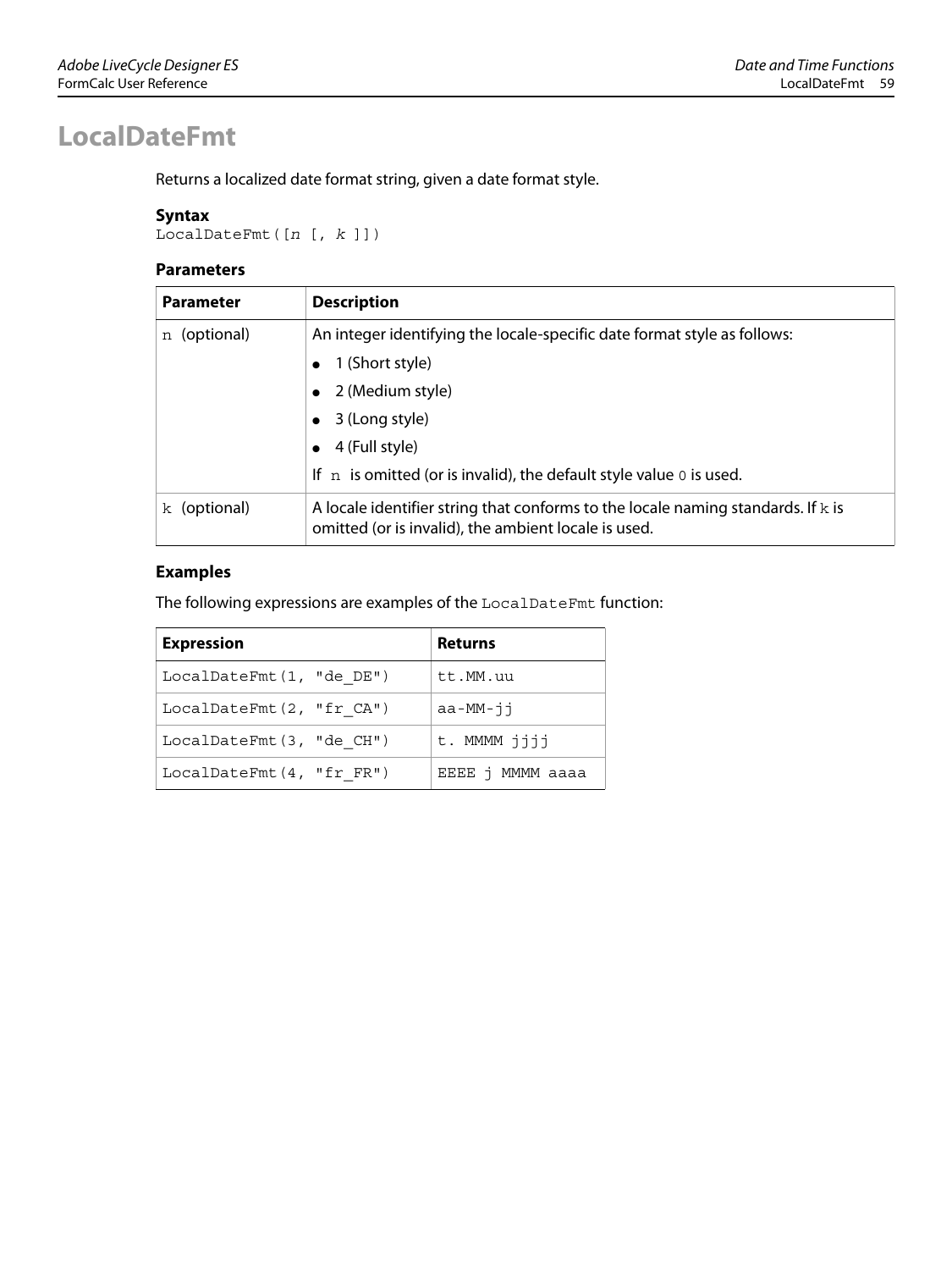# <span id="page-59-0"></span>**LocalTimeFmt**

Returns a localized time format string, given a time format style.

#### **Syntax**

LocalTimeFmt([*n* [, *k* ]])

#### **Parameters**

| <b>Parameter</b> | <b>Description</b>                                                                                                                         |
|------------------|--------------------------------------------------------------------------------------------------------------------------------------------|
| n (Optional)     | An integer identifying the locale-specific time format style as follows:                                                                   |
|                  | 1 (Short style)<br>$\bullet$                                                                                                               |
|                  | 2 (Medium style)<br>$\bullet$                                                                                                              |
|                  | 3 (Long style)<br>$\bullet$                                                                                                                |
|                  | 4 (Full style)<br>$\bullet$                                                                                                                |
|                  | If $n$ is omitted (or is invalid), the default style value 0 is used.                                                                      |
| k (Optional)     | A locale identifier string that conforms to the locale naming standards. If $k$ is<br>omitted (or is invalid), the ambient locale is used. |

#### **Examples**

The following expressions are examples of using the LocalTimeFmt function:

| <b>Expression</b>        | <b>Returns</b> |
|--------------------------|----------------|
| LocalTimeFmt(1, "de DE") | HH:mm          |
| LocalTimeFmt(2, "fr CA") | HH:mm:ss       |
| LocalTimeFmt(3, "de CH") | HH:mm:ss z     |
| LocalTimeFmt(4, "fr FR") | HH'h 'mm z     |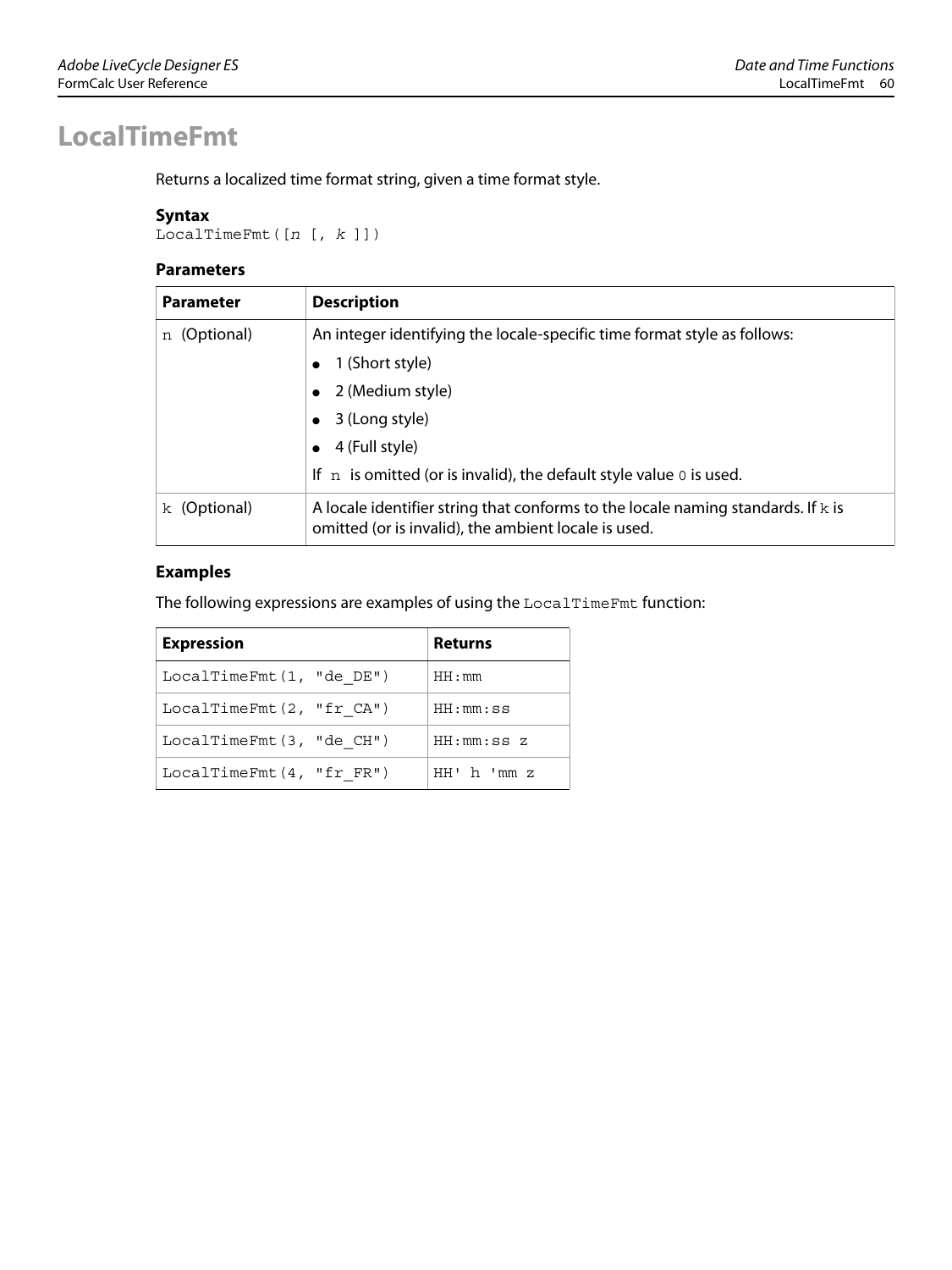### <span id="page-60-0"></span>**Num2Date**

Returns a date string, given a number of days since the epoch.

#### **Syntax**

Num2Date(*n* [,*f* [, *k* ]])

#### **Parameters**

| <b>Parameter</b> | <b>Description</b>                                                                                                                                                              |
|------------------|---------------------------------------------------------------------------------------------------------------------------------------------------------------------------------|
| n                | An integer representing the number of days.                                                                                                                                     |
|                  | If $n$ is invalid, the function returns an error.                                                                                                                               |
| f (Optional)     | A date format string. If you do not include a value for f, the function uses the<br>default date format MMM D, YYYY.                                                            |
| k (Optional)     | A locale identifier string that conforms to the locale naming standards. If you do<br>not include a value for $k$ , or if $k$ is invalid, the function uses the ambient locale. |

The function returns a value of  $0$  if any of the following conditions are true:

- The format of the given date does not match the format specified in the function.
- Either the locale or date format supplied in the function is invalid.

Insufficient information is provided to determine a unique day since the epoch (that is, any information regarding the date is missing or incomplete.

#### **Examples**

The following expressions are examples of using the Num2Date function:

| <b>Expression</b>                                                                 | <b>Returns</b> |
|-----------------------------------------------------------------------------------|----------------|
| Num2Date $(1, "DD/MM/YYYY")$                                                      | 01/01/1900     |
| Num2Date(35139, "DD-MMM-YYYY", "de DE")                                           | 16-Mrz-1996    |
| Num2Date(Date2Num("Mar 15, 2000") -<br>Date2Num("98-03-15", "YY-MM-DD", "fr CA")) | Jan 1, 1902    |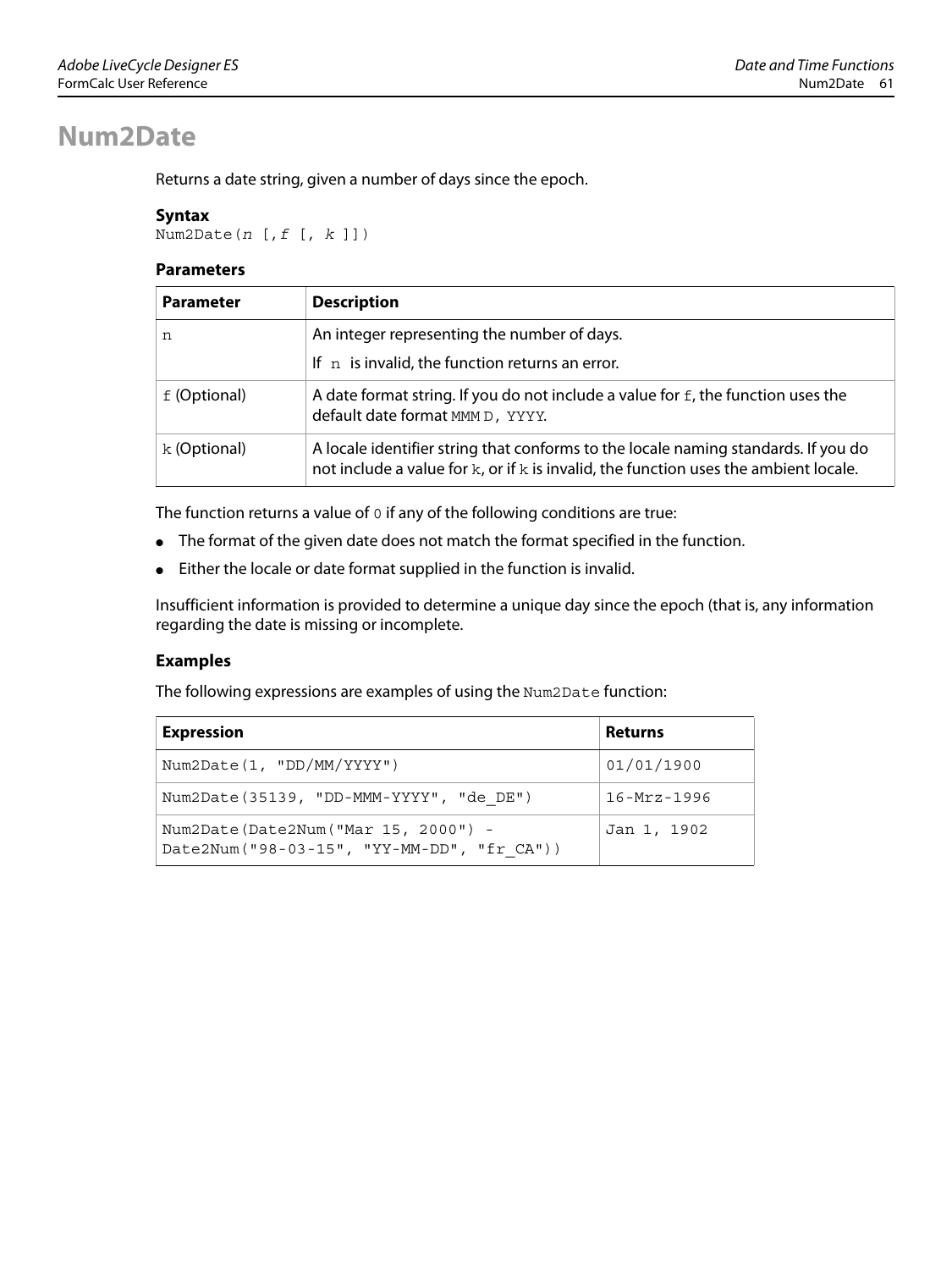### <span id="page-61-0"></span>**Num2GMTime**

Returns a GMT time string, given a number of milliseconds from the epoch.

#### **Syntax**

Num2GMTime(*n* [,*f* [, *k* ]])

#### **Parameters**

| <b>Parameter</b> | <b>Description</b>                                                                                                                                                              |
|------------------|---------------------------------------------------------------------------------------------------------------------------------------------------------------------------------|
| n                | An integer representing the number of milliseconds.                                                                                                                             |
|                  | If n is invalid, the function returns an error.                                                                                                                                 |
| f (Optional)     | A time format string. If you do not include a value for f, the function uses the<br>default time format $H:MM:SS$ A.                                                            |
| k (Optional)     | A locale identifier string that conforms to the locale naming standards. If you do<br>not include a value for $k$ , or if $k$ is invalid, the function uses the ambient locale. |

The function returns a value of  $0$  if any of the following conditions are true:

- The format of the given time does not match the format specified in the function.
- Either the locale or time format supplied in the function is invalid.

Insufficient information is provided to determine a unique time since the epoch (that is, any information regarding the time is missing or incomplete.

#### **Examples**

The following expressions illustrate using the Num2GMTime function:

| <b>Expression</b>                                  | Returns        |
|----------------------------------------------------|----------------|
| Num2GMTime(1, "HH:MM:SS")                          | 00:00:00       |
| Num2GMTime $(65593001, "HH:MM:SS Z")$              | $18:13:13$ GMT |
| Num2GMTime(43993001, TimeFmt(4, "de DE"), "de DE") | 12.13 Uhr GMT  |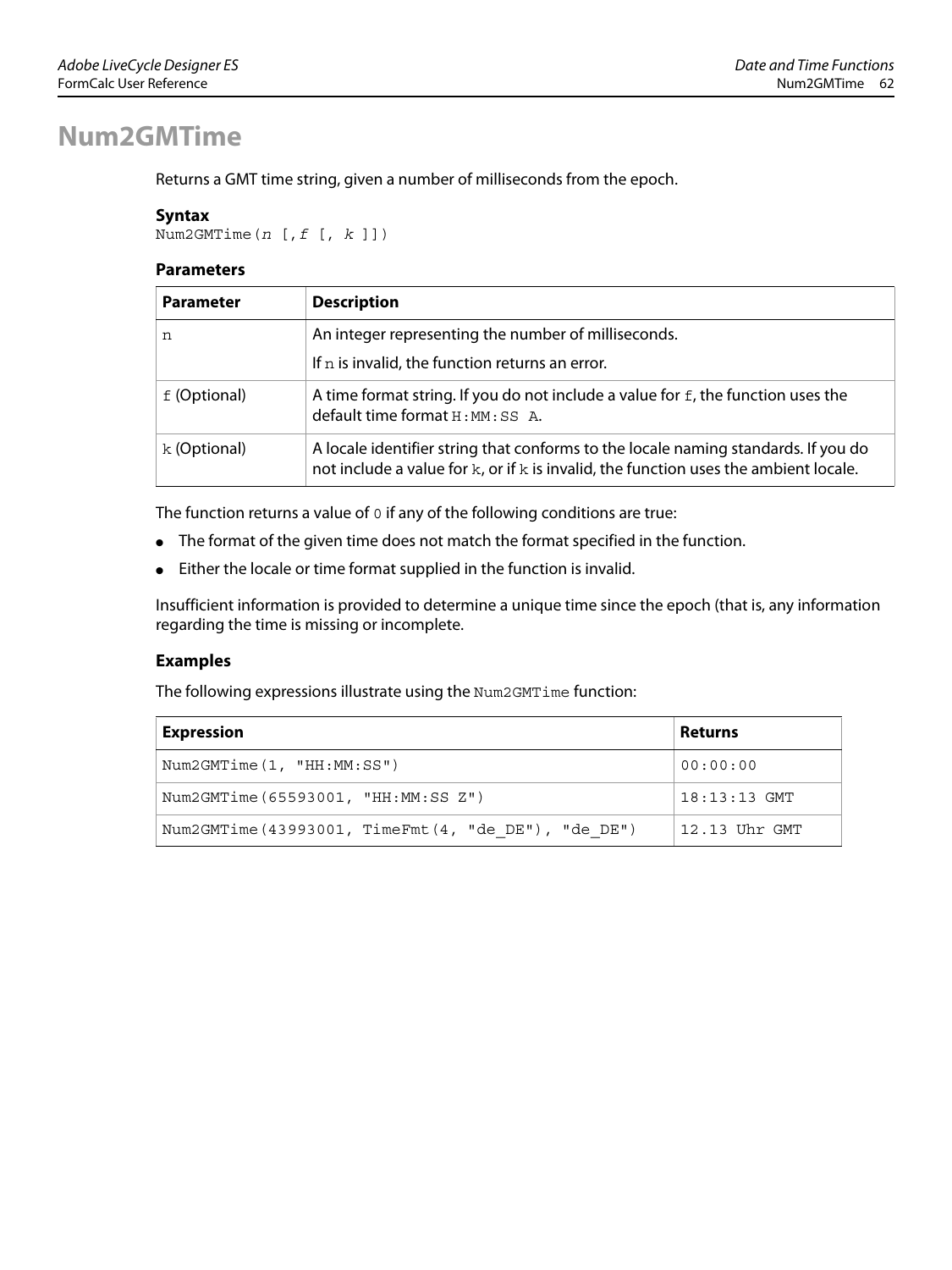# <span id="page-62-0"></span>**Num2Time**

Returns a time string, given a number of milliseconds from the epoch.

#### **Syntax**

Num2Time(*n* [,*f* [, *k* ]])

#### **Parameters**

| <b>Parameter</b> | <b>Description</b>                                                                                                                                                              |
|------------------|---------------------------------------------------------------------------------------------------------------------------------------------------------------------------------|
| n                | An integer representing the number of milliseconds.                                                                                                                             |
|                  | If n is invalid, the function returns an error.                                                                                                                                 |
| f (Optional)     | A time format string. If you do not include a value for f, the function uses the<br>default time format $H:MM:SSA$ .                                                            |
| k (Optional)     | A locale identifier string that conforms to the locale naming standards. If you do<br>not include a value for $k$ , or if $k$ is invalid, the function uses the ambient locale. |

The function returns a value of  $0$  if any of the following conditions are true:

- The format of the given time does not match the format specified in the function.
- Either the locale or time format supplied in the function is invalid.

Insufficient information is provided to determine a unique time since the epoch (that is, any information regarding the time is missing or incomplete.

#### **Examples**

The following expressions illustrate using the Num2Time function:

| <b>Expression</b>                                | <b>Returns</b>                                                 |
|--------------------------------------------------|----------------------------------------------------------------|
| Num2Time(1, "HH:MM:SS")                          | 00:00:00 in Greenwich, England<br>and 09:00:00 in Tokyo.       |
| Num2Time (65593001, "HH:MM:SS Z")                | $13:13:13$ EST in Boston, U.S.                                 |
| Num2Time(65593001, "HH:MM:SS Z", "de DE")        | $13:13:13$ GMT-05:00 to a<br>German-Swiss user in Boston, U.S. |
| Num2Time(43993001, TimeFmt(4, "de DE"), "de DE") | 13.13 Uhr GMT+01:00 to a<br>user in Zurich, Austria.           |
| Num2Time $(43993001, "HH:MM:SSzz")$              | $13:13+01:00$ to a user in Zurich,<br>Austria.                 |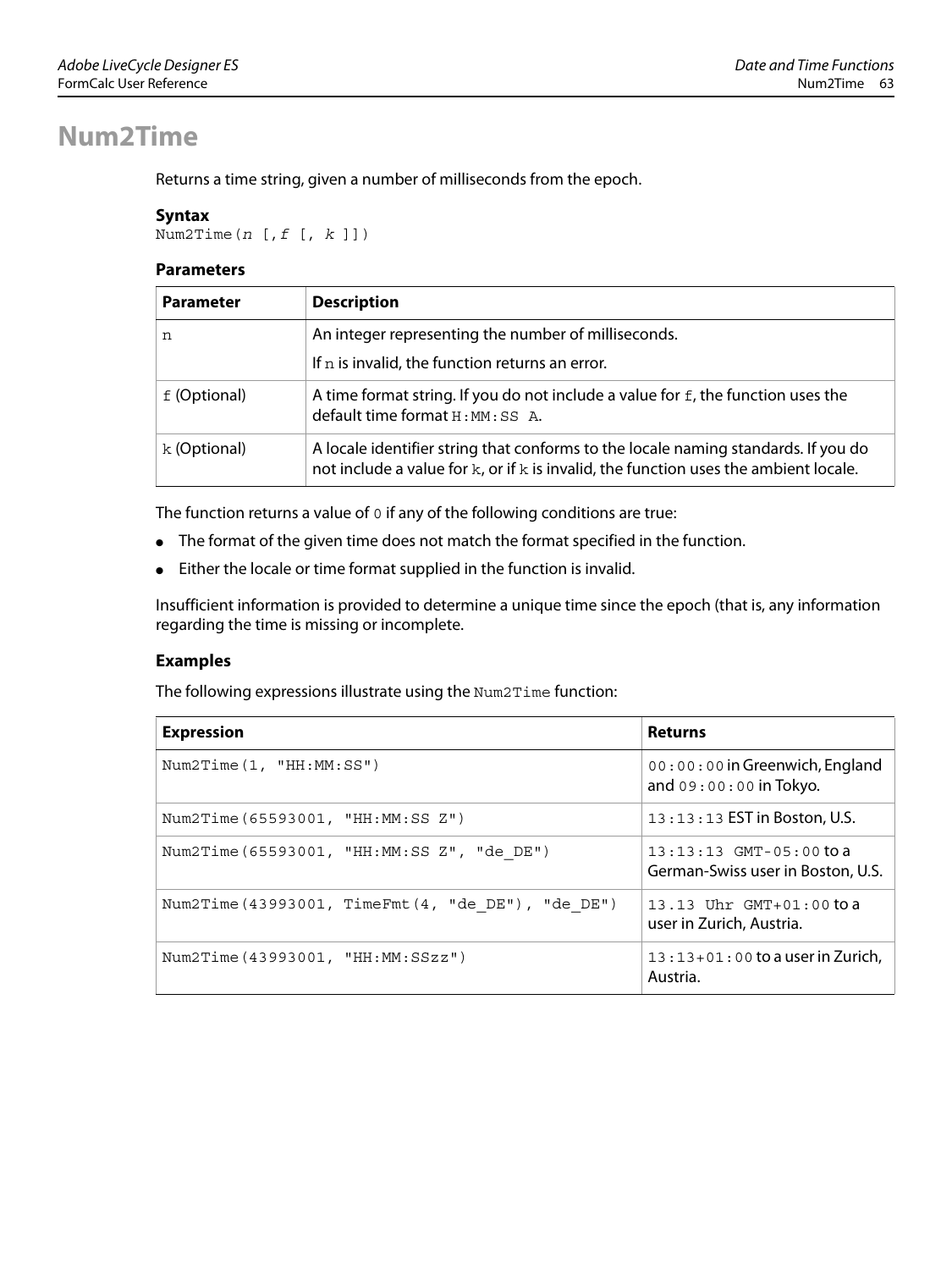### <span id="page-63-0"></span>**Time**

Returns the current system time as the number of milliseconds since the epoch.

#### **Syntax**

Time()

#### **Parameters**

None

#### **Examples**

The following expression is an example of using the Time function:

| Expression | <b>Returns</b>                                                                                                                 |
|------------|--------------------------------------------------------------------------------------------------------------------------------|
| Time()     | $\frac{1}{2}$ 71533235 at precisely 3:52:15 P.M. on September 15th, 2003 to a user in the<br>Eastern Standard Time (EST) zone. |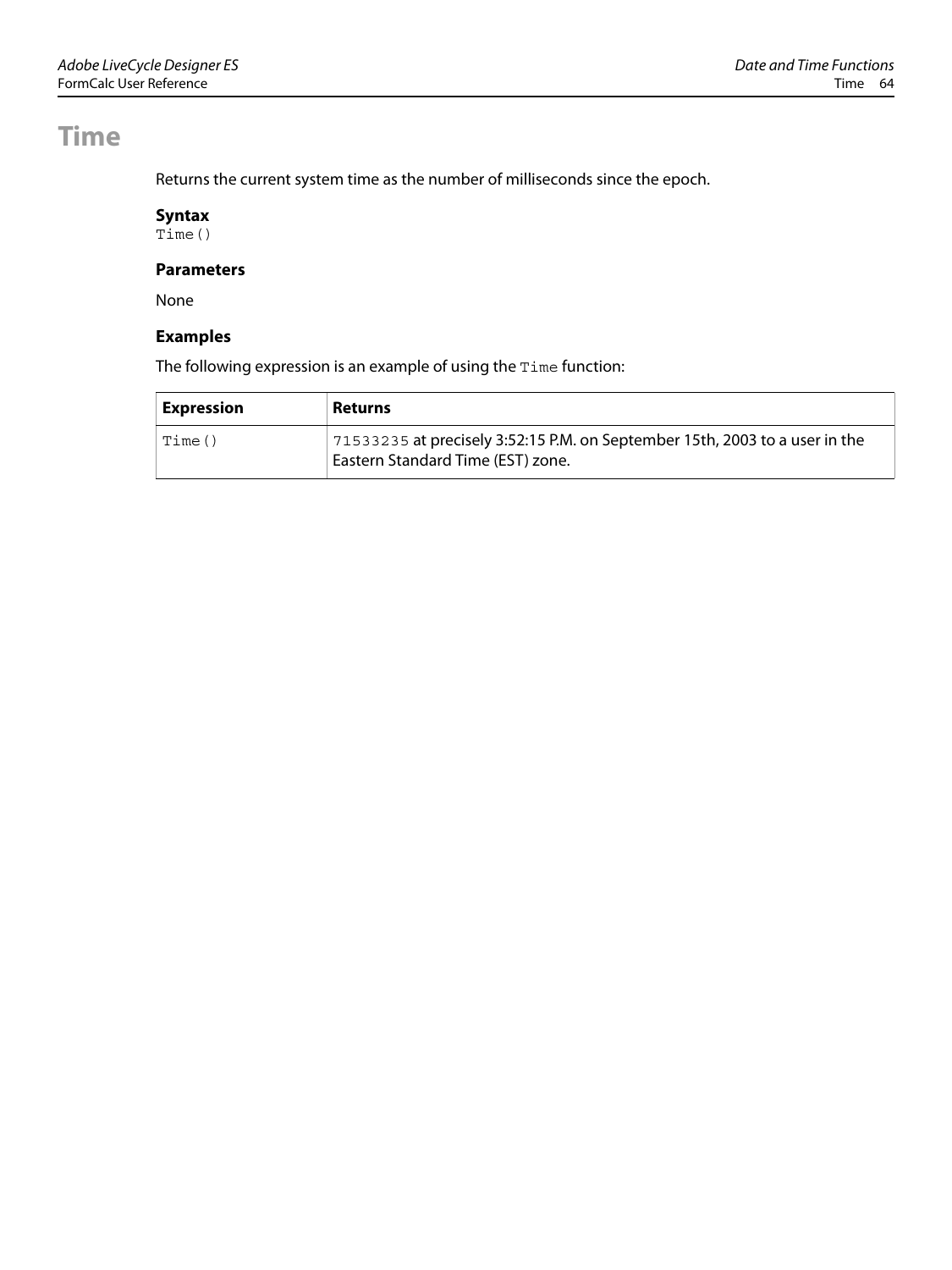### <span id="page-64-0"></span>**Time2Num**

Returns the number of milliseconds since the epoch, given a time string.

#### **Syntax**

Time2Num(*d* [, *f* [, *k* ]])

#### **Parameters**

| <b>Parameter</b> | <b>Description</b>                                                                                                                                                              |
|------------------|---------------------------------------------------------------------------------------------------------------------------------------------------------------------------------|
|                  | A time string in the format supplied by $f$ that also conforms to the locale given by $k$ .                                                                                     |
| f (Optional)     | A time format string. If you do not include a value for f, the function uses the default<br>time format H: MM: SS A.                                                            |
| k (Optional)     | A locale identifier string that conforms to the locale naming standards. If you do not<br>include a value for $k$ , or if $k$ is invalid, the function uses the ambient locale. |

The function returns a value of  $0$  if any of the following conditions are true:

- The format of the given time does not match the format specified in the function.
- Either the locale or time format supplied in the function is invalid.

Insufficient information is provided to determine a unique time since the epoch (that is, any information regarding the time is missing or incomplete.

#### **Examples**

The following expressions illustrate using the Time2Num function:

| <b>Expression</b>                                                                                            | <b>Returns</b>                                                                                                                                                 |
|--------------------------------------------------------------------------------------------------------------|----------------------------------------------------------------------------------------------------------------------------------------------------------------|
| $Time2Num("00:00:00 GMT", "HH:MM:SS Z")$                                                                     | 1                                                                                                                                                              |
| Time2Num("1:13:13 PM")                                                                                       | 76393001 to a user in California<br>on Pacific Standard Time, and<br>76033001 when that same user is<br>on Pacific Daylight Savings Time.                      |
| $Time2Num("13:13:13", "HH:MM:SS") -$<br>Time2Num("13:13:13 GMT", "HH:MM:SS Z")) / (60 $\star$<br>$60 * 1000$ | 8 to a user in Vancouver and 5 to a<br>user in Ottawa when on Standard<br>Time. On Daylight Savings Time,<br>the returned values are 7 and 4,<br>respectively. |
| Time2Num("13:13:13 GMT", "HH:MM:SS Z", "fr FR")                                                              | 47593001                                                                                                                                                       |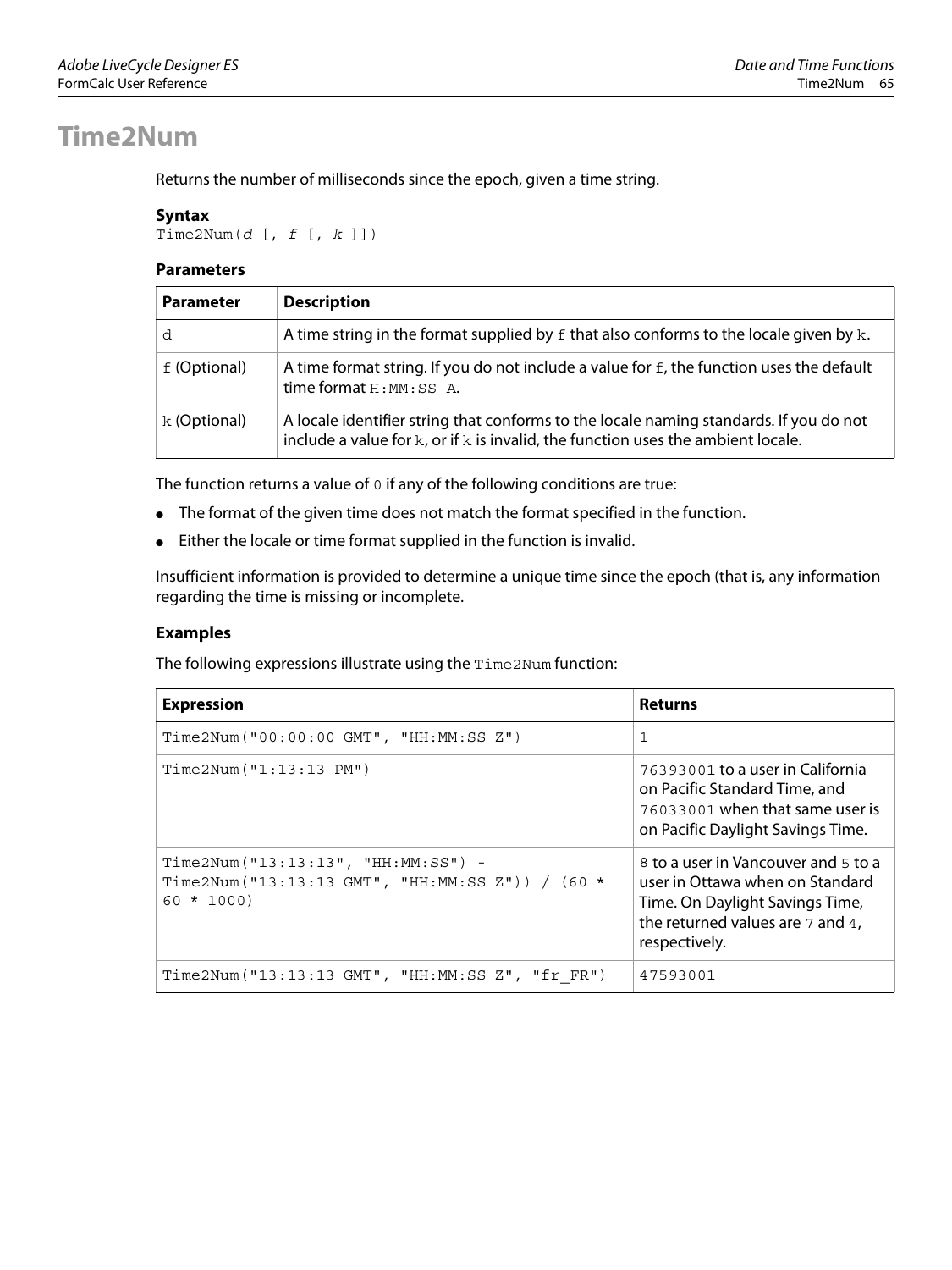# <span id="page-65-0"></span>**TimeFmt**

Returns a time format, given a time format style.

#### **Syntax**

TimeFmt([*n* [, *k* ]])

#### **Parameters**

| <b>Parameter</b> | <b>Description</b>                                                                                                                         |  |
|------------------|--------------------------------------------------------------------------------------------------------------------------------------------|--|
| n (Optional)     | An integer identifying the locale-specific time format style as follows:                                                                   |  |
|                  | 1 (Short style)                                                                                                                            |  |
|                  | 2 (Medium style)                                                                                                                           |  |
|                  | 3 (Long style)                                                                                                                             |  |
|                  | 4 (Full style)                                                                                                                             |  |
|                  | If you do not include a value for $n$ , or if $n$ is invalid, the function uses the default<br>style value.                                |  |
| k (Optional)     | A locale identifier string that conforms to the locale naming standards. If $k$ is<br>omitted (or is invalid), the ambient locale is used. |  |

#### **Examples**

The following expressions are examples of using the TimeFmt function:

| <b>Expression</b>      | <b>Returns</b>                      |
|------------------------|-------------------------------------|
| TimeFmt(1)             | $h : MM A$ (if en US locale is set) |
| TimeFmt(2, "fr CA")    | HH:MM:SS                            |
| TimeFmt(3, "fr FR")    | HH:MM:SS Z                          |
| TimeFmt $(4, "de DE")$ | H.MM' Uhr 'Z                        |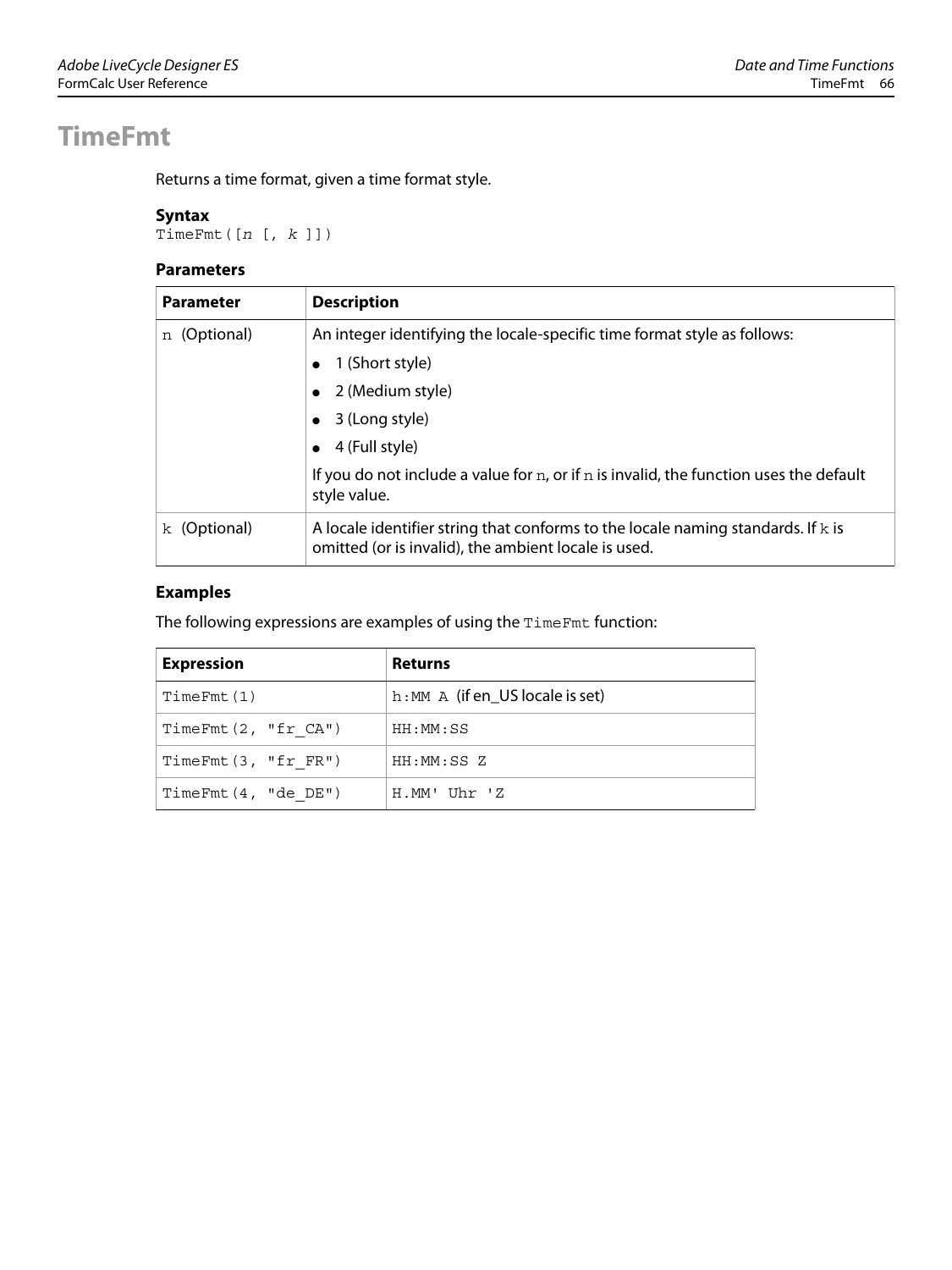These functions perform a variety of interest, principal, and evaluation calculations related to the financial sector.

#### **Functions**

- ["Apr" on page 68](#page-67-0)
- ["CTerm" on page 69](#page-68-0)
- <u>["FV" on page 70](#page-69-1)</u>
- <u>["IPmt" on page 71](#page-70-0)</u>
- ["NPV" on page 72](#page-71-0)
- <u>["Pmt" on page 73](#page-72-0)</u>
- <u>["PPmt" on page 74](#page-73-0)</u>
- ["PV" on page 75](#page-74-0)
- ["Rate" on page 76](#page-75-0)
- <u>["Term" on page 77](#page-76-0)</u>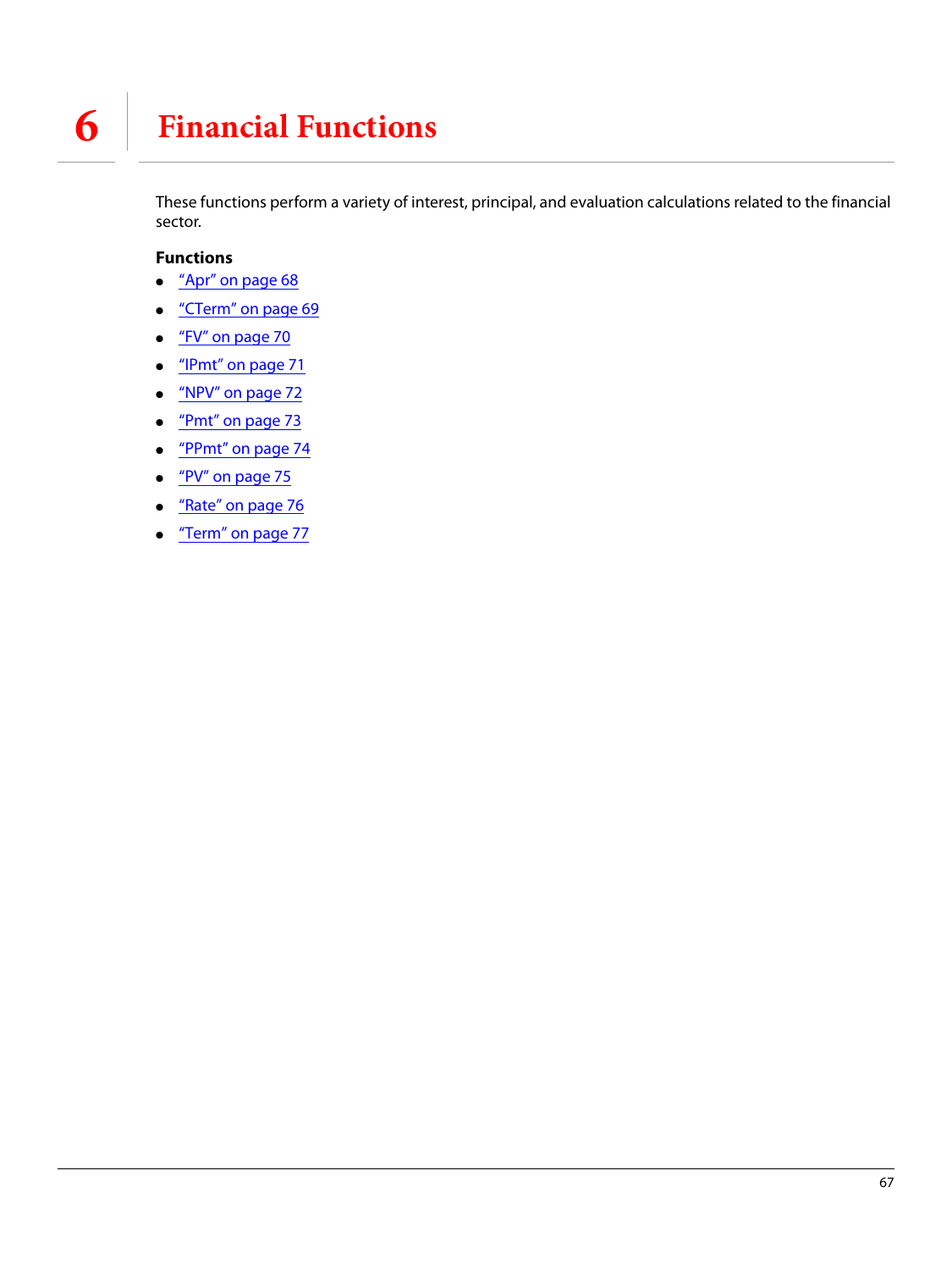### <span id="page-67-0"></span>**Apr**

Returns the annual percentage rate for a loan.

**Note:** Interest rate calculation methods differ from country to country. This function calculates an interest rate based on U.S. interest rate standards.

#### **Syntax**

Apr(*n1*, *n2*, *n3*)

#### **Parameters**

| <b>Parameter</b> | <b>Description</b>                                                                          |
|------------------|---------------------------------------------------------------------------------------------|
| n1               | A numeric value or expression representing the principal amount of the loan.                |
| n2               | A numeric value or expression representing the payment amount on the loan.                  |
| n3               | A numeric value or expression representing the number of periods in the loan's<br>duration. |

If any parameter is null, the function returns null. If any parameter is negative or 0, the function returns an error.

**Note:** FormCalc follows the IEEE-754 international standard when handling floating point numeric values. For more information, see ["Number literals" on page 8](#page-7-0).

#### **Examples**

The following expressions are examples of using the Apr function:

| <b>Expression</b>                      | <b>Returns</b>                                                                   |
|----------------------------------------|----------------------------------------------------------------------------------|
| Apr(35000, 269.50, 360)                | 0.08515404566 for a \$35,000 loan repaid<br>at \$269.50 a month for 30 years.    |
| Apr(210000 * 0.75, 850 + 110, 25 * 26) | 0.07161332404                                                                    |
| $Apr(-20000, 250, 120)$                | Error                                                                            |
| Apr (P Value, Payment, Time)           | This example uses variables in place of actual<br>numeric values or expressions. |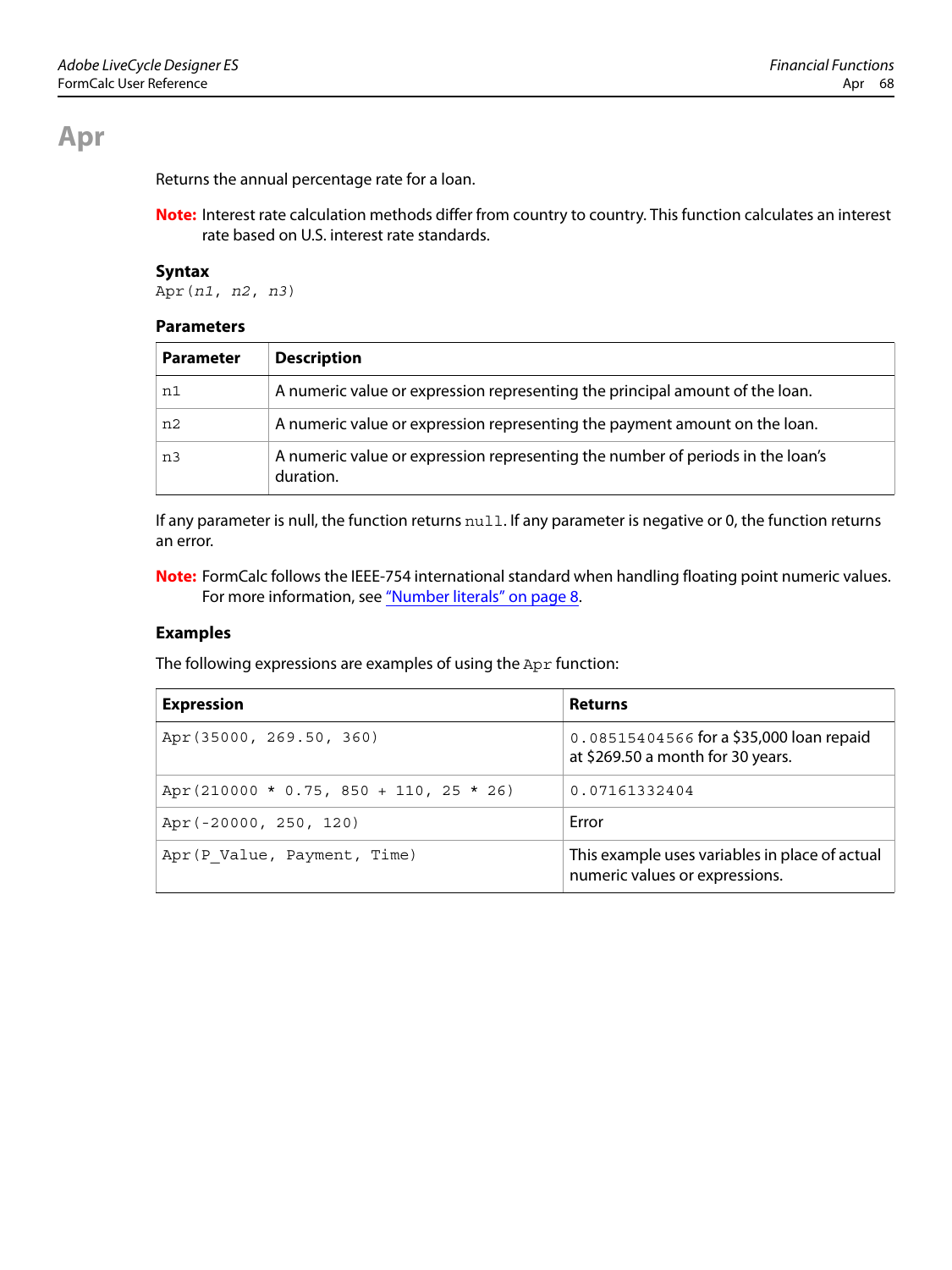### <span id="page-68-0"></span>**CTerm**

Returns the number of periods needed for an investment earning a fixed, but compounded, interest rate to grow to a future value.

**Note:** Interest rate calculation methods differ from country to country. This function calculates an interest rate based on U.S. interest rate standards.

#### **Syntax**

CTerm(*n1*, *n2*, *n3*)

#### **Parameters**

| <b>Parameter</b> | <b>Description</b>                                                               |
|------------------|----------------------------------------------------------------------------------|
| n1               | A numeric value or expression representing the interest rate per period.         |
| n2               | A numeric value or expression representing the future value of the investment.   |
| n <sub>3</sub>   | A numeric value or expression representing the amount of the initial investment. |

If any parameter is null, the function returns null. If any parameter is negative or 0, the function returns an error.

**Note:** FormCalc follows the IEEE-754 international standard when handling floating point numeric values. For more information, see ["Number literals" on page 8](#page-7-0).

#### **Examples**

The following expressions are examples of using the CTerm function:

| <b>Expression</b>                               | <b>Returns</b>                                                                      |
|-------------------------------------------------|-------------------------------------------------------------------------------------|
| CTerm(0.02, 1000, 100)                          | 116.2767474515                                                                      |
| CTerm(0.10, 500000, 12000)                      | 39.13224648502                                                                      |
| $CTerm(0.0275 + 0.0025, 1000000, 55000 * 0.10)$ | 176.02226044975                                                                     |
| CTerm(Int Rate, Target Amount, P Value)         | This example uses variables in place<br>of actual numeric values or<br>expressions. |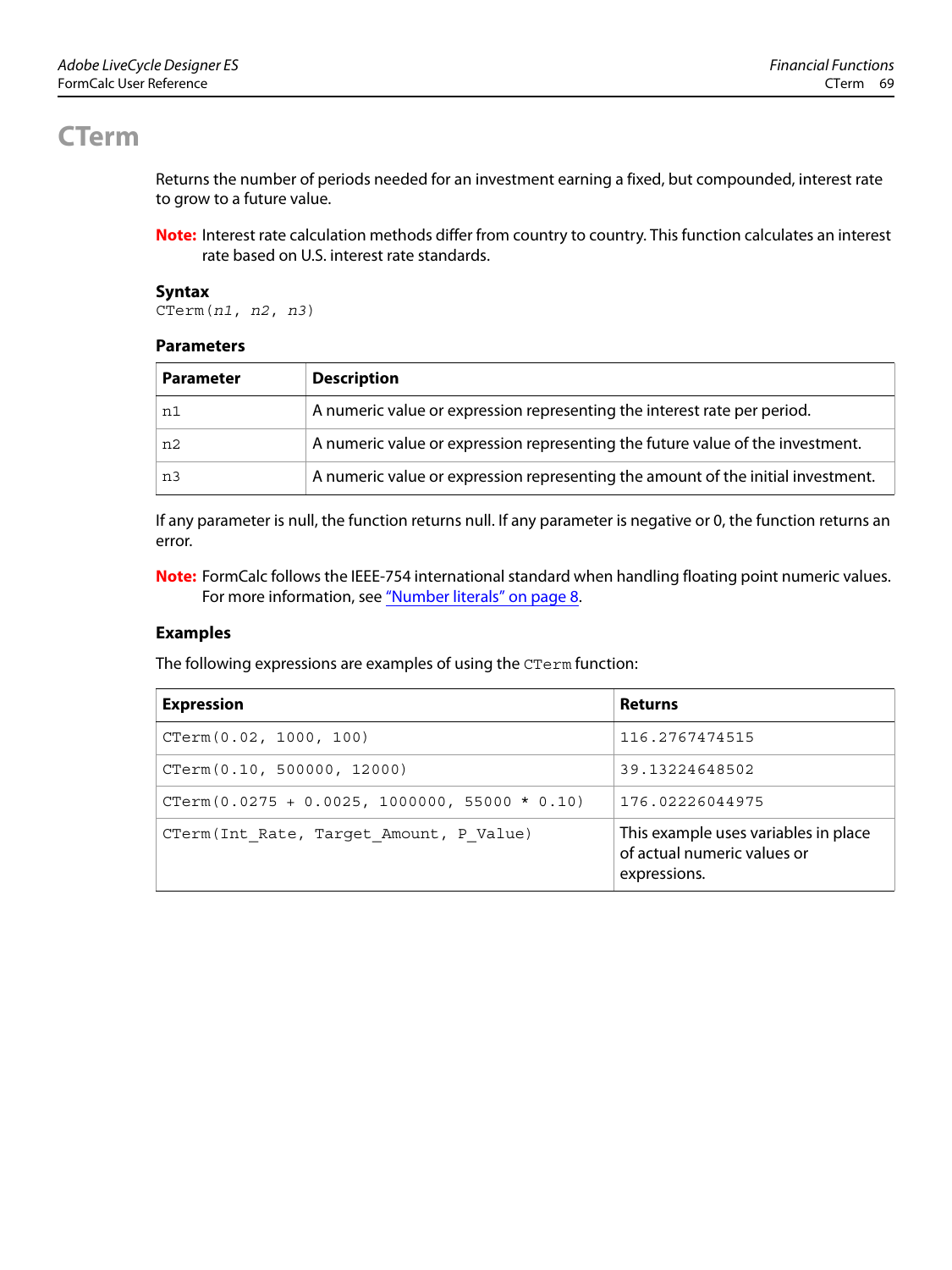### <span id="page-69-1"></span><span id="page-69-0"></span>**FV**

Returns the future value of consistent payment amounts made at regular intervals at a constant interest rate.

**Note:** Interest rate calculation methods differ from country to country. This function calculates an interest rate based on U.S. interest rate standards.

#### **Syntax**

FV(*n1*, *n2*, *n3*)

#### **Parameters**

| <b>Parameter</b> | <b>Description</b>                                                                    |
|------------------|---------------------------------------------------------------------------------------|
| n1               | A numeric value or expression representing the payment amount.                        |
| n2               | A numeric value or expression representing the interest per period of the investment. |
| n3               | A numeric value or expression representing the total number of payment periods.       |

The function returns an error if either of the following conditions are true:

- Either of n1 or n3 are negative or 0.
- n2 is negative.

If any of the parameters are null, the function returns null.

**Note:** FormCalc follows the IEEE-754 international standard when handling floating point numeric values. For more information, see ["Number literals" on page 8](#page-7-0).

#### **Examples**

The following expressions are examples of the FV function:

| <b>Expression</b>                  | <b>Returns</b>                                                                                                        |
|------------------------------------|-----------------------------------------------------------------------------------------------------------------------|
| $FV(400, 0.10 / 12, 30 * 12)$      | 904195.16991842445. This is the value, after<br>30 years, of a \$400 a month investment growing<br>at 10% annually.   |
| $FV(1000, 0.075 / 4, 10 * 4)$      | 58791.96145535981. This is the value, after 10<br>years, of a \$1000 a month investment growing at<br>7.5% a quarter. |
| FV(Payment[0], Int Rate / 4, Time) | This example uses variables in place of actual<br>numeric values or expressions.                                      |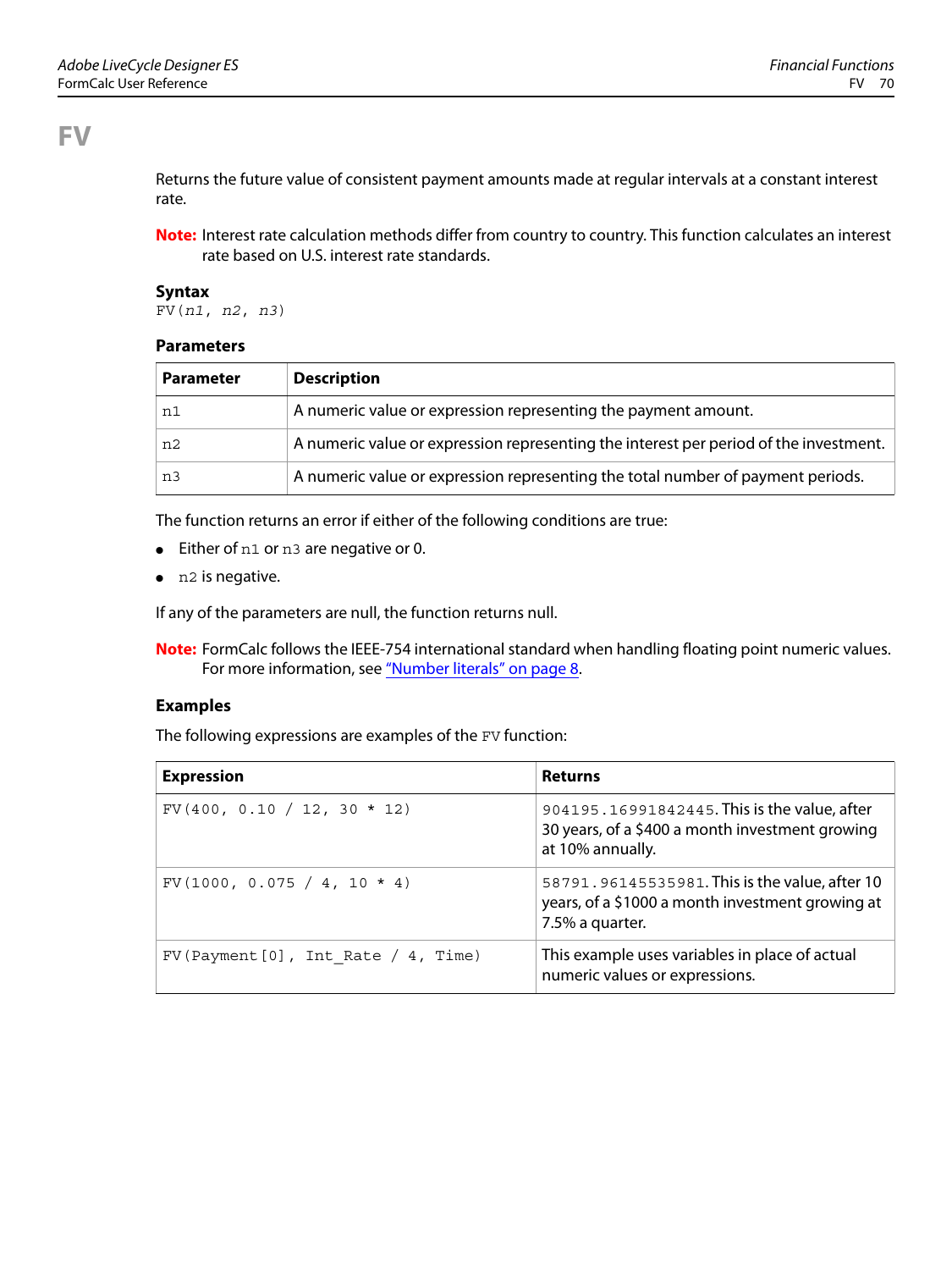### <span id="page-70-0"></span>**IPmt**

Returns the amount of interest paid on a loan over a set period of time.

**Note:** Interest rate calculation methods differ from country to country. This function calculates an interest rate based on U.S. interest rate standards.

#### **Syntax**

IPmt(*n1*, *n2*, *n3*, *n4*, *n5*)

#### **Parameters**

| <b>Parameter</b> | <b>Description</b>                                                                             |
|------------------|------------------------------------------------------------------------------------------------|
| n1               | A numeric value or expression representing the principal amount of the loan.                   |
| n2               | A numeric value or expression representing the annual interest rate of the investment.         |
| n3               | A numeric value or expression representing the monthly payment amount.                         |
| n4               | A numeric value or expression representing the first month in which a payment will be<br>made. |
| n5               | A numeric value or expression representing the number of months for which to<br>calculate.     |

The function returns an error if either of the following conditions are true:

- n1, n2, or n3 are negative or 0.
- Either n4 or n5 are negative.

If any parameter is null, the function returns null. If the payment amount  $(n3)$  is less than the monthly interest load, the function returns 0.

**Note:** FormCalc follows the IEEE-754 international standard when handling floating point numeric values. For more information, see ["Number literals" on page 8](#page-7-0).

#### **Examples**

The following expressions are examples of using the IPmt function:

| <b>Expression</b>                  | <b>Returns</b>                                                                                                                                                          |
|------------------------------------|-------------------------------------------------------------------------------------------------------------------------------------------------------------------------|
| IPmt (30000, 0.085, 295.50, 7, 3)  | 624.8839283142. The amount of interest repaid<br>on a \$30000 loan at 8.5% for the three months<br>between the seventh month and the tenth month<br>of the loan's term. |
| IPmt (160000, 0.0475, 980, 24, 12) | 7103.80833569485. The amount of interest<br>repaid during the third year of the loan.                                                                                   |
| IPmt (15000, 0.065, 65.50, 15, 1)  | 0, because the monthly payment is less than the<br>interest the loan accrues during the month.                                                                          |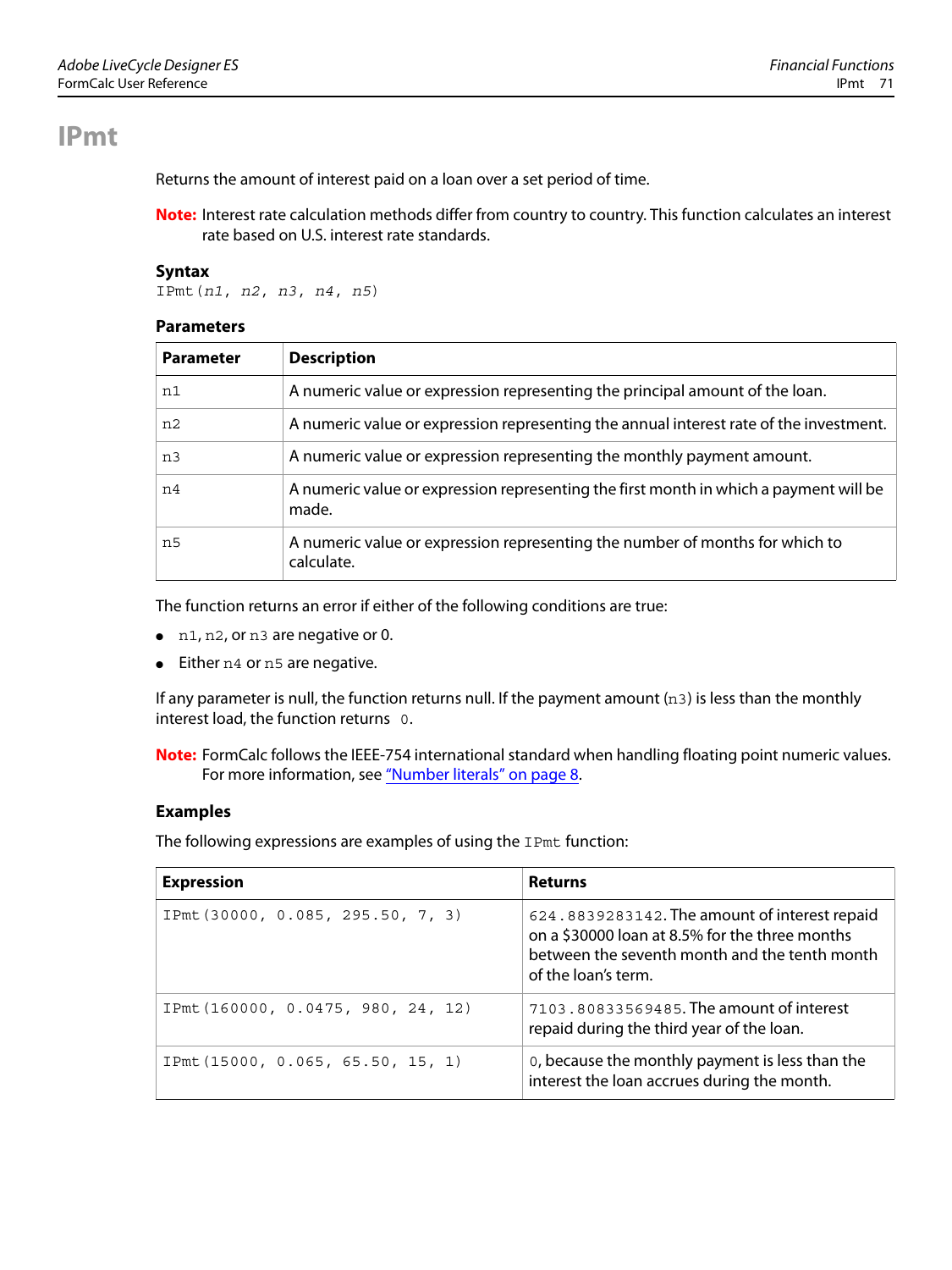### <span id="page-71-0"></span>**NPV**

Returns the net present value of an investment based on a discount rate and a series of periodic future cash flows.

**Note:** Interest rate calculation methods differ from country to country. This function calculates an interest rate based on U.S. interest rate standards.

#### **Syntax**

NPV(*n1*, *n2* [, ...])

#### **Parameters**

| <b>Parameter</b> | <b>Description</b>                                                                                                                                                                                      |
|------------------|---------------------------------------------------------------------------------------------------------------------------------------------------------------------------------------------------------|
| n1               | A numeric value or expression representing the discount rate over a single period.                                                                                                                      |
| n2               | A numeric value or expression representing a cash flow value, which must occur at<br>the end of a period. It is important that the values specified in $n^2$ and beyond are<br>in the correct sequence. |

The function returns an error if  $n1$  is negative or 0. If any of the parameters are null, the function returns null.

**Note:** FormCalc follows the IEEE-754 international standard when handling floating point numeric values. For more information, see ["Number literals" on page 8](#page-7-0).

#### **Examples**

The following expressions are examples of using the NPV function:

| <b>Expression</b>                        | <b>Returns</b>                                                                                                                                                                        |
|------------------------------------------|---------------------------------------------------------------------------------------------------------------------------------------------------------------------------------------|
| NPV (0.065, 5000)                        | 4694.83568075117, which is the net present<br>value of an investment earning 6.5% per year<br>that will generate \$5000.                                                              |
| NPV (0.10, 500, 1500, 4000, 10000)       | 11529.60863329007, which is the net<br>present value of an investment earning 10% a<br>year that will generate \$500, \$1500, \$4000, and<br>\$10,000 in each of the next four years. |
| NPV $(0.0275 / 12, 50, 60, 40, 100, 25)$ | 273.14193838457, which is the net present<br>value of an investment earning 2.75% year that<br>will generate \$50, \$60, \$40, \$100, and \$25 in<br>each of the next five months.    |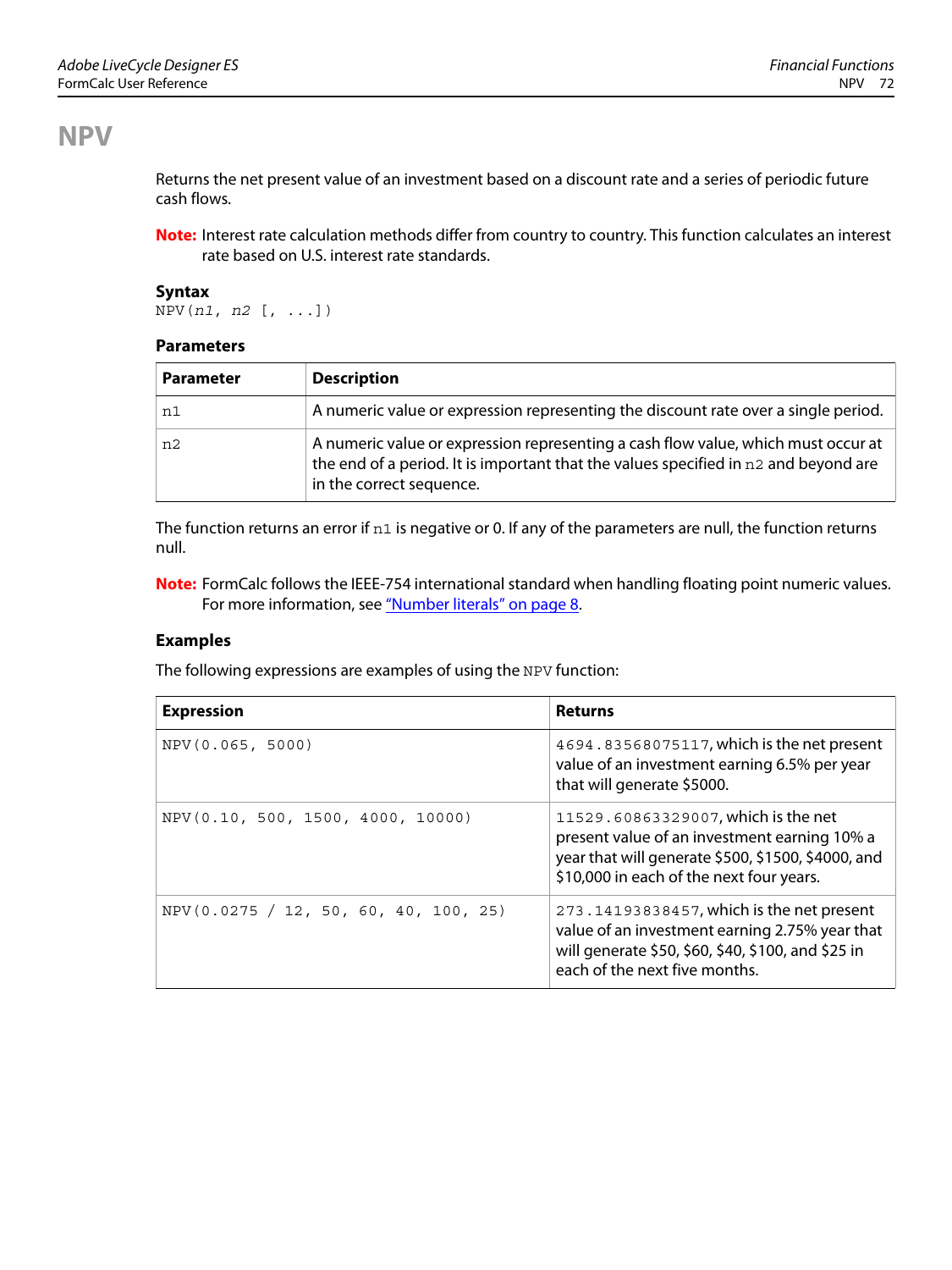### **Pmt**

Returns the payment for a loan based on constant payments and a constant interest rate.

**Note:** Interest rate calculation methods differ from country to country. This function calculates an interest rate based on U.S. interest rate standards.

#### **Syntax**

Pmt(*n1*, *n2*, *n3*)

#### **Parameters**

| <b>Parameter</b> | <b>Description</b>                                                                            |
|------------------|-----------------------------------------------------------------------------------------------|
| n1               | A numeric value or expression representing the principal amount of the loan.                  |
| n2               | A numeric value or expression representing the interest rate per period of the<br>investment. |
| n <sub>3</sub>   | A numeric value or expression representing the total number of payment periods.               |

The function returns an error if any parameter is negative or 0. If any parameter is null, the function returns null.

**Note:** FormCalc follows the IEEE-754 international standard when handling floating point numeric values. For more information, see ["Number literals" on page 8](#page-7-0).

#### **Examples**

The following expressions are examples of using the Pmt function:

| <b>Expression</b>                    | <b>Returns</b>                                                                                                             |
|--------------------------------------|----------------------------------------------------------------------------------------------------------------------------|
| Pmt (150000, 0.0475 / 12, 25 $*$ 12) | 855.17604207164, which is the monthly<br>payment on a \$150,000 loan at 4.75% annual<br>interest, repayable over 25 years. |
| Pmt $(25000, 0.085, 12)$             | 3403.82145169876, which is the annual<br>payment on a \$25,000 loan at 8.5% annual<br>interest, repayable over 12 years.   |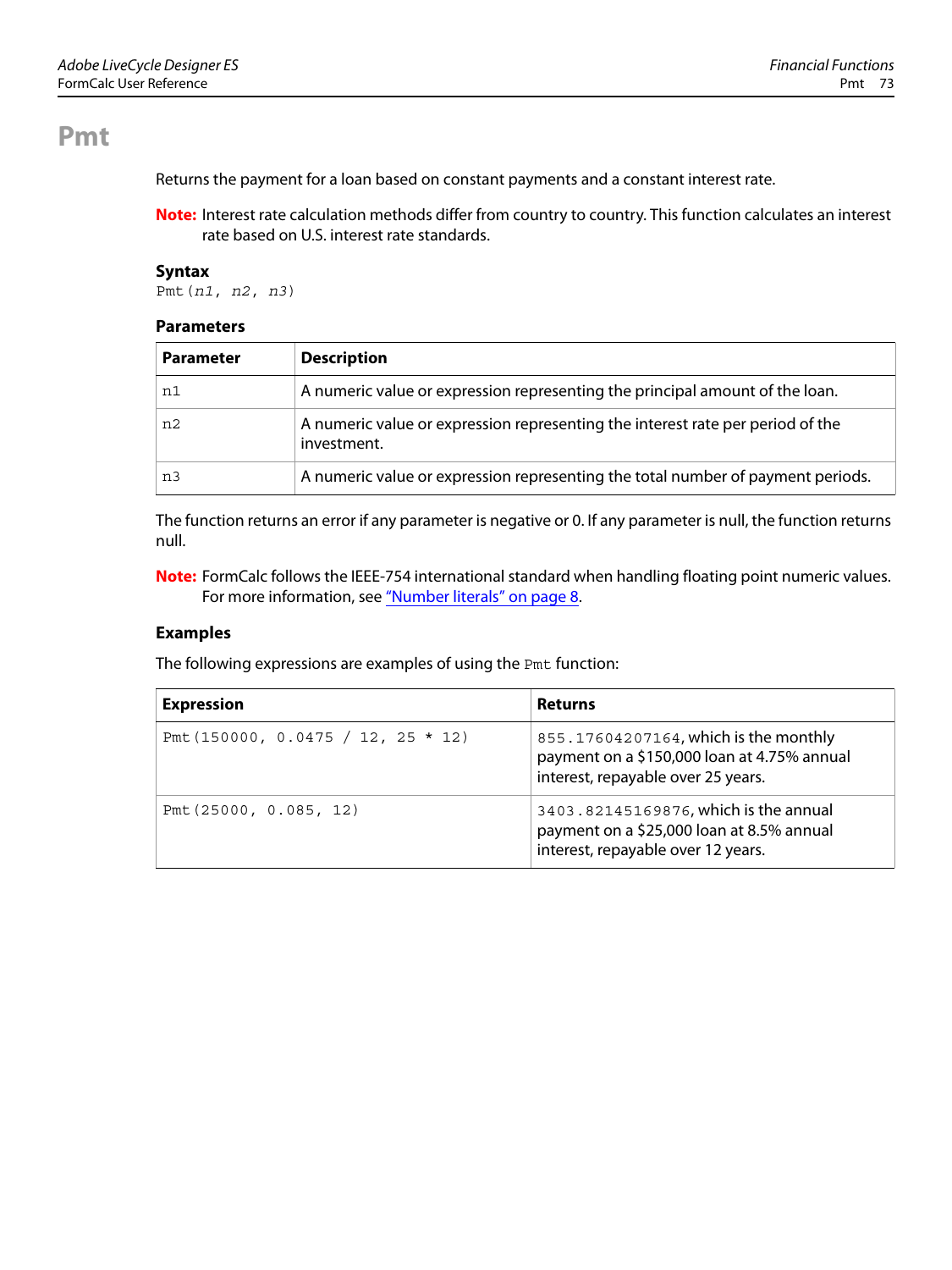### **PPmt**

Returns the amount of principal paid on a loan over a period of time.

**Note:** Interest rate calculation methods differ from country to country. This function calculates an interest rate based on US interest rate standards.

#### **Syntax**

PPmt(*n1*, *n2*, *n3*, *n4*, *n5*)

#### **Parameters**

| <b>Parameter</b> | <b>Description</b>                                                                             |
|------------------|------------------------------------------------------------------------------------------------|
| n1               | A numeric value or expression representing the principal amount of the loan.                   |
| n2               | A numeric value or expression representing the annual interest rate.                           |
| n3               | A numeric value or expression representing the amount of the monthly payment.                  |
| n4               | A numeric value or expression representing the first month in which a payment<br>will be made. |
| n5               | A numeric value or expression representing the number of months for which to<br>calculate.     |

The function returns an error if either of the following conditions are true:

- n1, n2, or n3 are negative or 0.
- $\bullet$  Either n4 or n5 is negative.

If any parameter is null, the function returns null. If the payment amount  $(n3)$  is less than the monthly interest load, the function returns 0.

**Note:** FormCalc follows the IEEE-754 international standard when handling floating point numeric values. For more information, see ["Number literals" on page 8](#page-7-0).

#### **Examples**

The following expressions are examples of using the PPmt function:

| <b>Expression</b>                  | <b>Returns</b>                                                                                                                                                                     |
|------------------------------------|------------------------------------------------------------------------------------------------------------------------------------------------------------------------------------|
| PPmt (30000, 0.085, 295.50, 7, 3)  | 261.6160716858, which is the amount of<br>principal repaid on a \$30,000 loan at 8.5% for the<br>three months between the seventh month and<br>the tenth month of the loan's term. |
| PPmt (160000, 0.0475, 980, 24, 12) | 4656.19166430515, which is the amount of<br>principal repaid during the third year of the loan.                                                                                    |
| PPmt (15000, 0.065, 65.50, 15, 1)  | 0, because in this case the monthly payment is less<br>than the interest the loan accrues during the<br>month, therefore, no part of the principal is repaid.                      |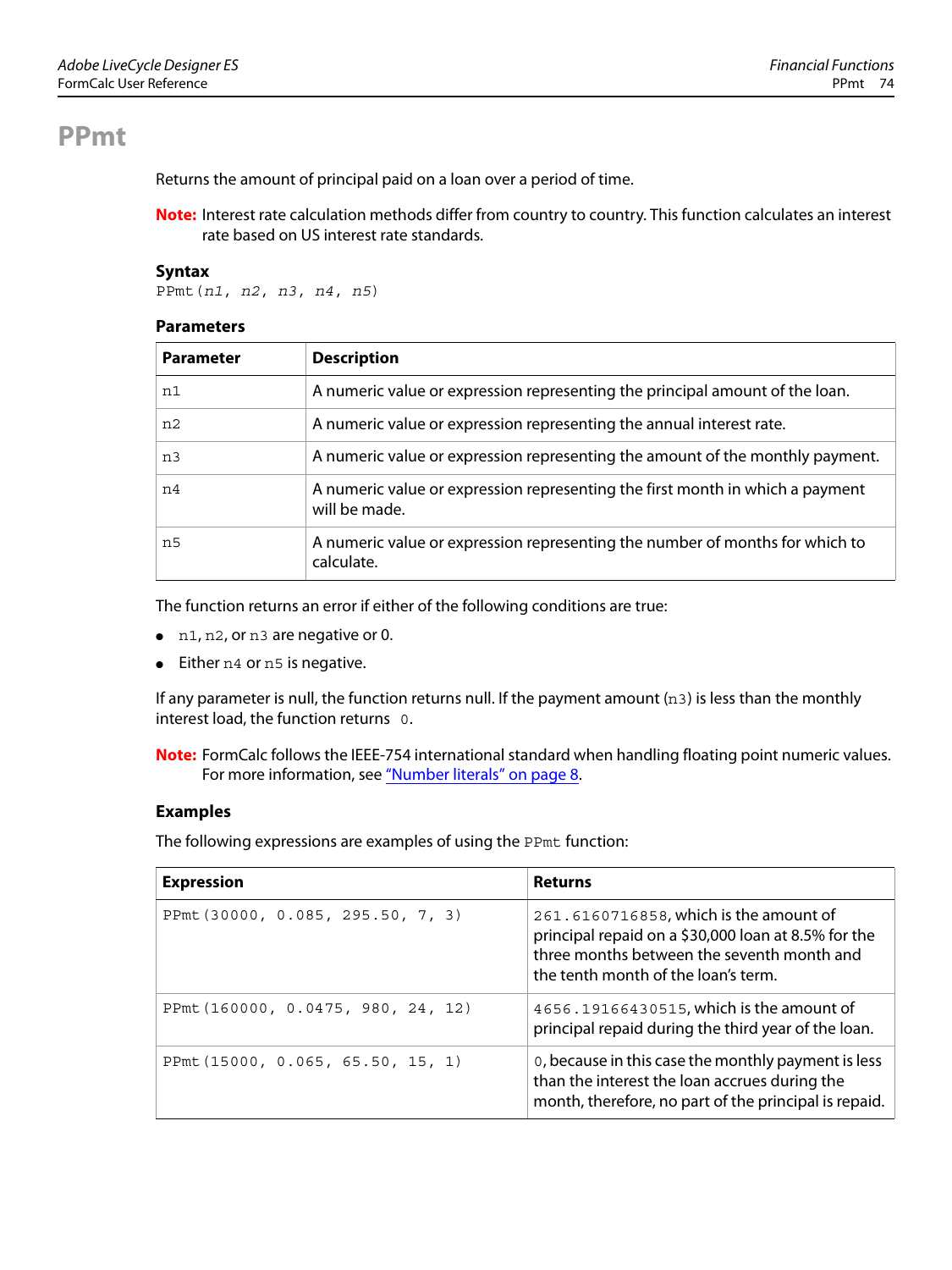### **PV**

Returns the present value of an investment of periodic constant payments at a constant interest rate.

**Note:** Interest rate calculation methods differ from country to country. This function calculates an interest rate based on U.S. interest rate standards.

#### **Syntax**

PV(*n1*, *n2*, *n3*)

#### **Parameters**

| <b>Parameter</b> | <b>Description</b>                                                                       |
|------------------|------------------------------------------------------------------------------------------|
| n1               | A numeric value or expression representing the payment amount.                           |
| n2               | A numeric value or expression representing the interest per period of the<br>investment. |
| n3               | A numeric value or expression representing the total number of payment periods.          |

The function returns an error if either  $n1$  or  $n3$  is negative or 0. If any parameter is null, the function returns null.

**Note:** FormCalc follows the IEEE-754 international standard when handling floating point numeric values. For more information, see ["Number literals" on page 8](#page-7-0).

#### **Examples**

The following expressions are examples of using the PV function:

| <b>Expression</b>                       | <b>Returns</b>                                                                                                       |
|-----------------------------------------|----------------------------------------------------------------------------------------------------------------------|
| $PV(400, 0.10 / 12, 30 * 12)$           | 45580.32799074439. This is the value after<br>30 years, of a \$400 a month investment<br>growing at 10% annually.    |
| $PV(1000, 0.075 / 4, 10 * 4)$           | 58791.96145535981. This is the value after<br>ten years of a \$1000 a month investment<br>growing at 7.5% a quarter. |
| PV (Payment $[0]$ , Int Rate / 4, Time) | This example uses variables in place of actual<br>numeric values or expressions.                                     |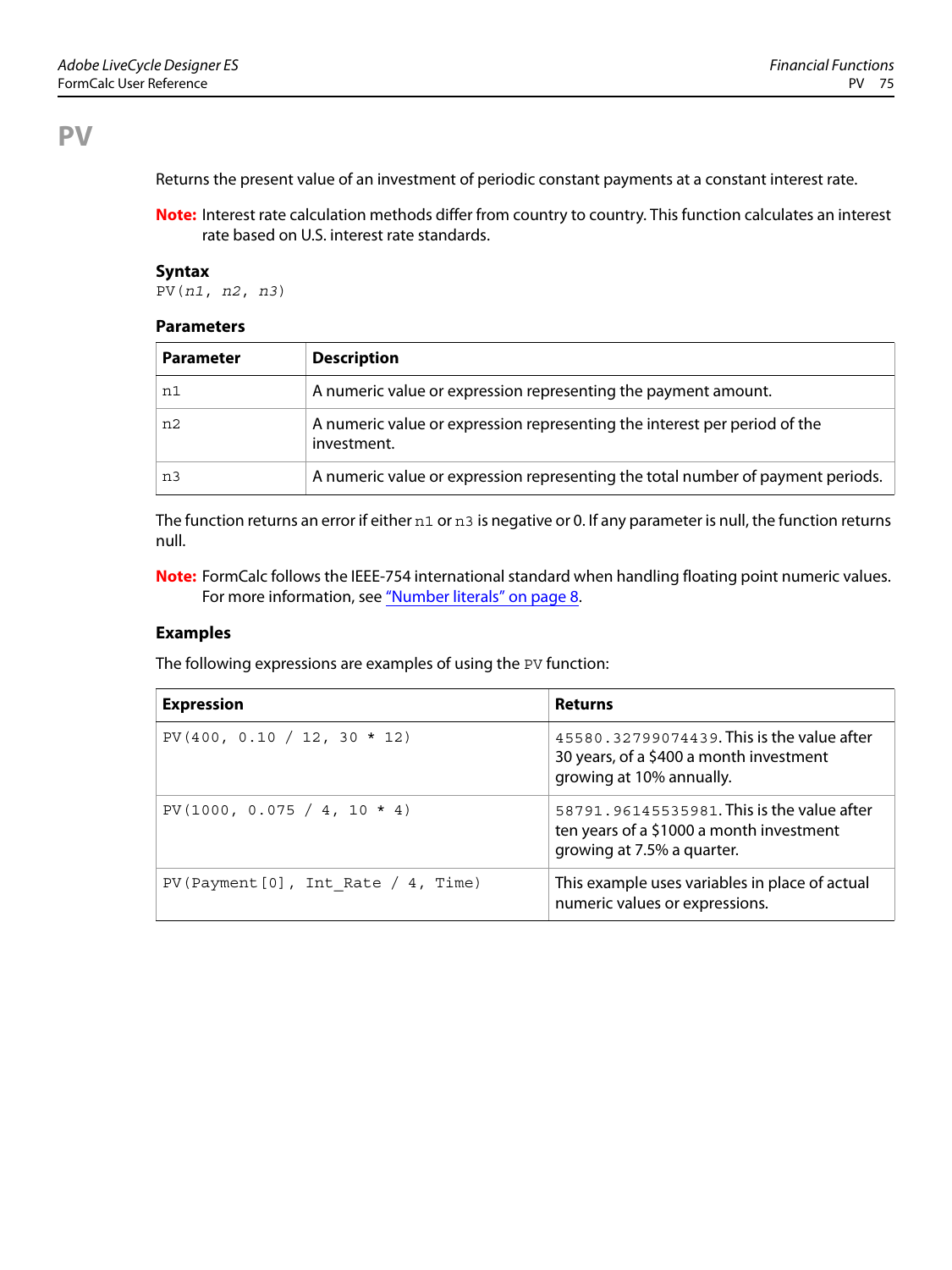### **Rate**

Returns the compound interest rate per period required for an investment to grow from present to future value in a given period.

**Note:** Interest rate calculation methods differ from country to country. This function calculates an interest rate based on U.S. interest rate standards.

#### **Syntax**

Rate(*n1*, *n2*, *n3*)

#### **Parameters**

| <b>Parameter</b> | <b>Description</b>                                                                 |
|------------------|------------------------------------------------------------------------------------|
| n1               | A numeric value or expression representing the future value of the investment.     |
| n2               | A numeric value or expression representing the present value of the investment.    |
| n3               | A numeric value or expression representing the total number of investment periods. |

The function returns an error if any parameter is negative or 0. If any parameter is null, the function returns null.

**Note:** FormCalc follows the IEEE-754 international standard when handling floating point numeric values. For more information, see ["Number literals" on page 8](#page-7-0).

#### **Examples**

The following expressions are examples of using the Rate function:

| <b>Expression</b>                            | <b>Returns</b>                                                                                                                                  |
|----------------------------------------------|-------------------------------------------------------------------------------------------------------------------------------------------------|
| Rate (12000, 8000, 5)                        | 0.0844717712 (or 8.45%), which is<br>the interest rate per period needed for<br>an \$8000 present value to grow to<br>\$12,000 in five periods. |
| Rate(10000, 0.25 $*$ 5000, 4 $*$ 12)         | 0.04427378243 (or 4.43%), which is<br>the interest rate per month needed for<br>the present value to grow to \$10,000 in<br>four years.         |
| Rate(Target Value, Pres Value[*], Term * 12) | This example uses variables in place of<br>actual numeric values or expressions.                                                                |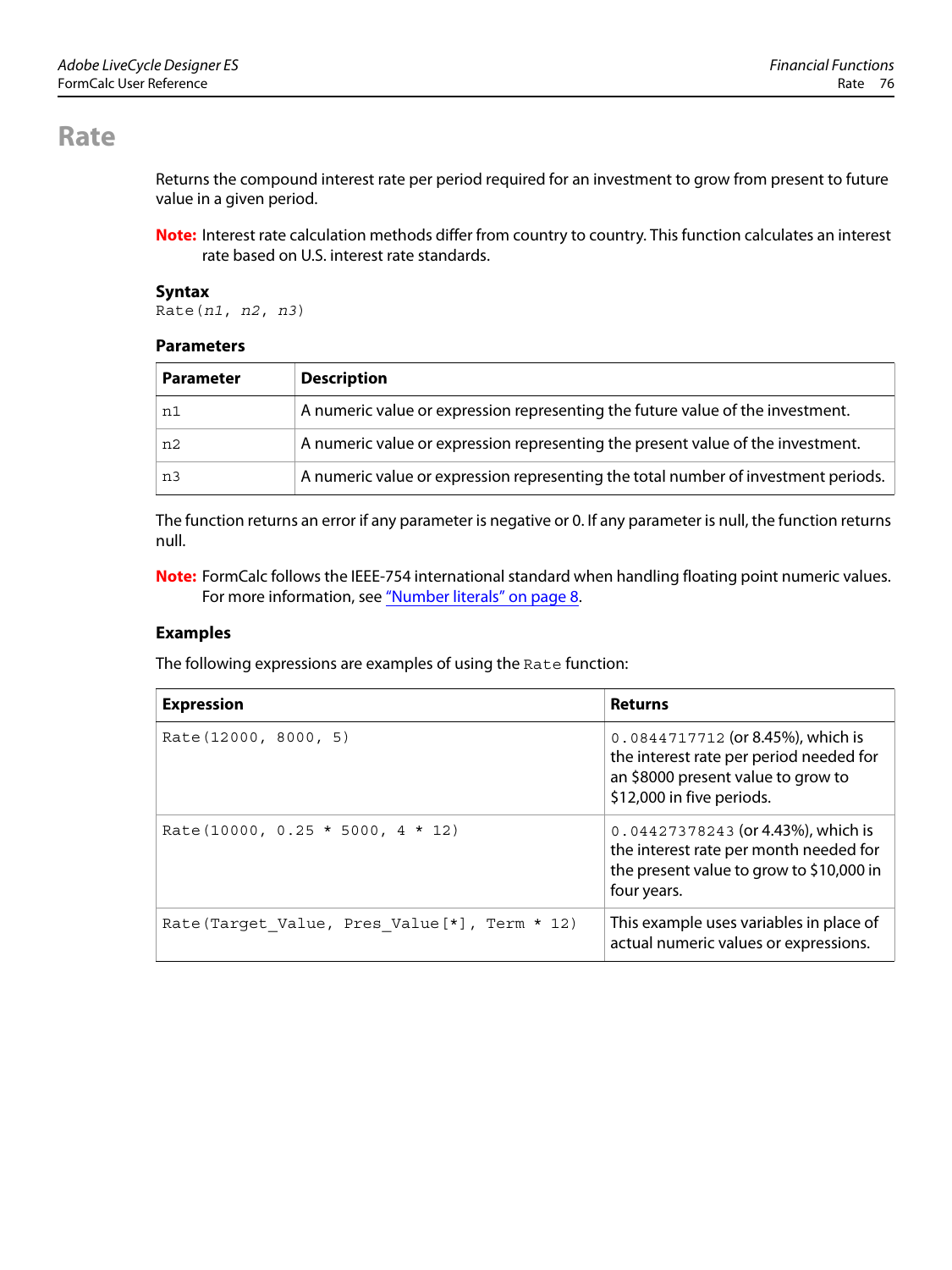### **Term**

Returns the number of periods needed to reach a given future value from periodic constant payments into an interest bearing account.

**Note:** Interest rate calculation methods differ from country to country. This function calculates an interest rate based on U.S. interest rate standards.

#### **Syntax**

Term(*n1*, *n2*, *n3*)

#### **Parameters**

| <b>Parameter</b> | <b>Description</b>                                                                               |
|------------------|--------------------------------------------------------------------------------------------------|
| n1               | A numeric value or expression representing the payment amount made at the end of<br>each period. |
| n2               | A numeric value or expression representing the interest rate per period of the<br>investment.    |
| n3               | A numeric value or expression representing the future value of the investment.                   |

The function returns an error if any parameter is negative or 0. If any parameter is null, the function returns null.

**Note:** FormCalc follows the IEEE-754 international standard when handling floating point numeric values. For more information, see ["Number literals" on page 8](#page-7-0).

#### **Examples**

The following expressions are examples of using the Term function:

| <b>Expression</b>    | <b>Returns</b>                                                                                                                                                     |
|----------------------|--------------------------------------------------------------------------------------------------------------------------------------------------------------------|
| Term(475, .05, 1500) | 3.00477517728 (or roughly<br>3), which is the number of<br>periods needed to grow a<br>payment of \$475 into \$1500,<br>with an interest rate of 5% per<br>period. |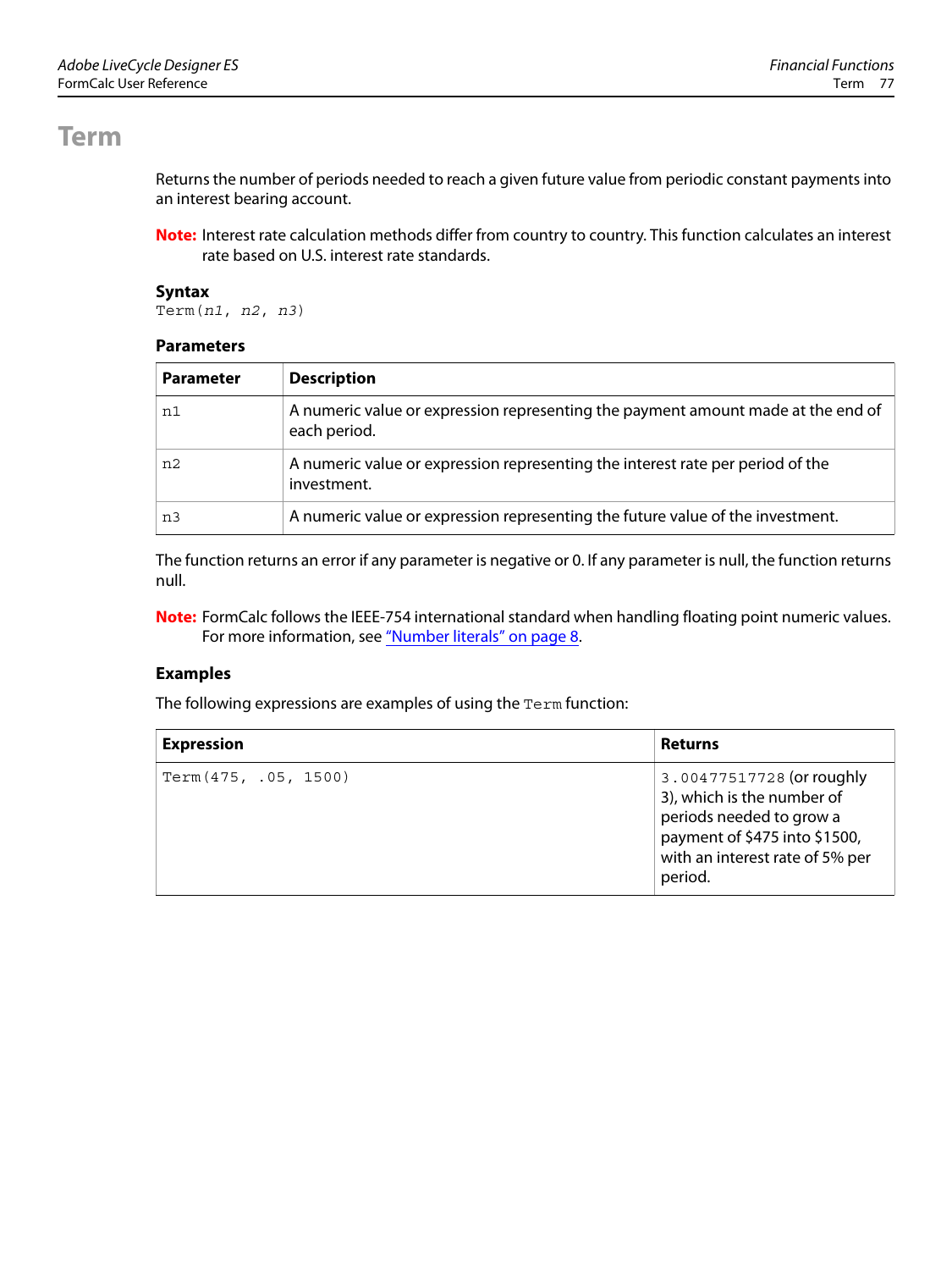| <b>Expression</b>                                     | <b>Returns</b>                                                                                                                                                                                                                                                                                                                                                                 |
|-------------------------------------------------------|--------------------------------------------------------------------------------------------------------------------------------------------------------------------------------------------------------------------------------------------------------------------------------------------------------------------------------------------------------------------------------|
| $Term(2500, 0.0275 + 0.0025, 5000)$                   | 1.97128786369, which is the<br>number of periods needed to<br>grow payments of \$2500 into<br>\$5000, with an interest rate of<br>3% per period.                                                                                                                                                                                                                               |
| Rate (Inv Value [0], Int Rate + 0.0050, Target Value) | This example uses variables in<br>place of actual numeric values<br>or expressions. In this case, the<br>first occurrence of the variable<br>Inv Value is used as the<br>payment amount, half a<br>percentage point is added to<br>the variable Int Rate to use<br>as the interest rate, and the<br>variable Target Value is<br>used as the future value of the<br>investment. |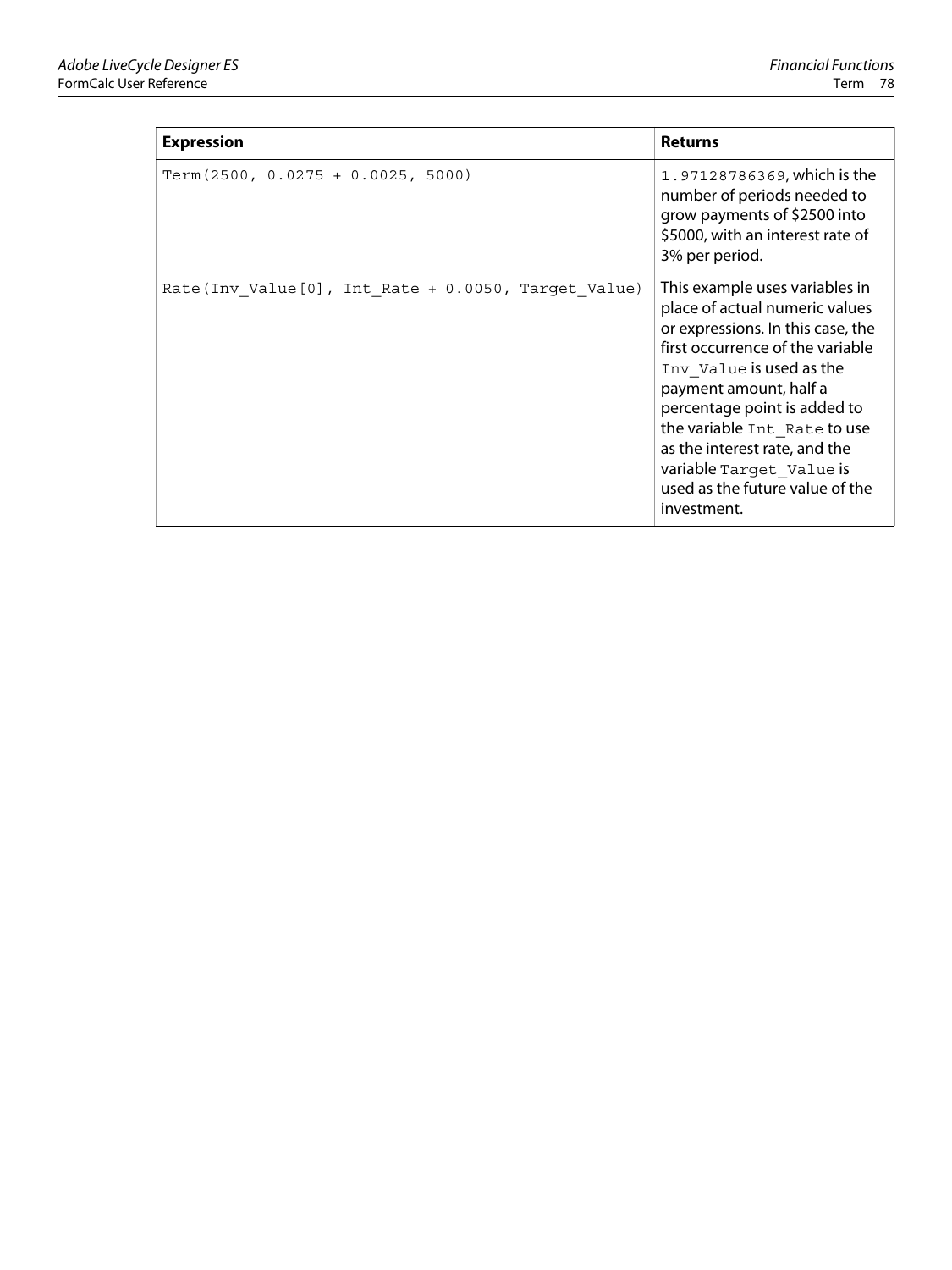# **7 Logical Functions**

These functions are useful for testing and/or analyzing information to obtain a true or false result.

#### **Functions**

- ["Choose" on page 80](#page-79-0)
- <u>["Exists" on page 81](#page-80-0)</u>
- ["HasValue" on page 82](#page-81-0)
- ["Oneof" on page 83](#page-82-0)
- ["Within" on page 84](#page-83-0)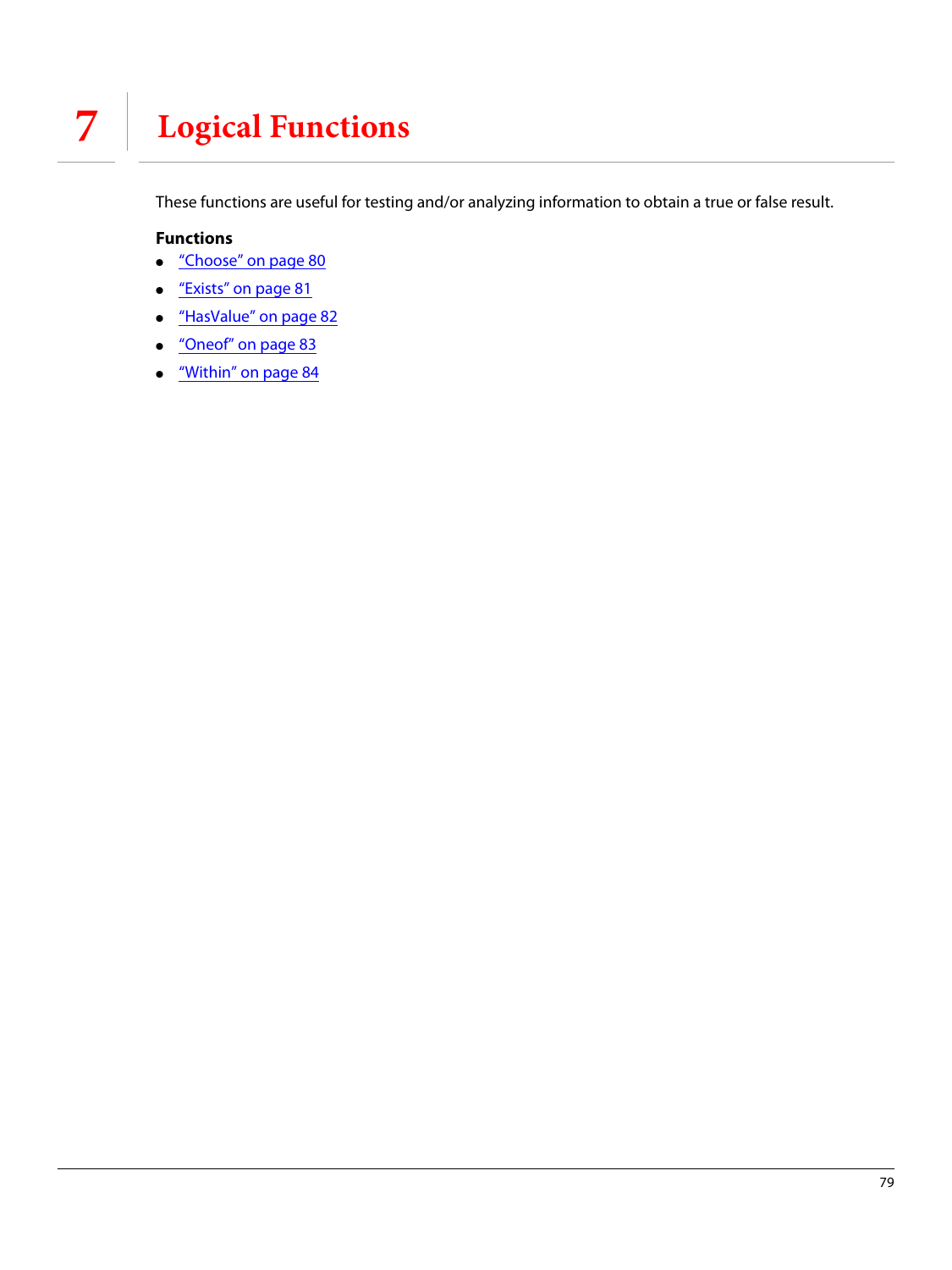# <span id="page-79-0"></span>**Choose**

Selects a value from a given set of parameters.

#### **Syntax**

Choose(*n*, *s1* [, *s2* ...])

#### **Parameters**

| <b>Parameter</b> | <b>Description</b>                                                                                                                                            |
|------------------|---------------------------------------------------------------------------------------------------------------------------------------------------------------|
| n                | The position of the value you want to select within the set. If this value is not a<br>whole number, the function rounds $n$ down to the nearest whole value. |
|                  | The function returns an empty string if either of the following conditions is true:                                                                           |
|                  | $\bullet$ n is less than 1.                                                                                                                                   |
|                  | $\bullet$ n is greater than the number of items in the set.                                                                                                   |
|                  | If $n$ is null, the function returns null.                                                                                                                    |
| s1               | The first value in the set of values.                                                                                                                         |
| (Optional)<br>s2 | Additional values in the set.                                                                                                                                 |

#### **Examples**

The following expressions are examples of using the Choose function:

| <b>Expression</b>                                       | <b>Returns</b>                                                                                                                   |
|---------------------------------------------------------|----------------------------------------------------------------------------------------------------------------------------------|
| Choose (3, "Taxes", "Price", "Person", "Teller")        | Person                                                                                                                           |
| Choose $(2, 10, 9, 8, 7, 6, 5, 4, 3, 2, 1)$             | 9                                                                                                                                |
| Choose (Item Num $[0]$ , Items $[*]$ )                  | Returns the value within<br>the set Thems that<br>corresponds to the position<br>defined by the first<br>occurrence of Item Num. |
| Choose $(20/3, "A", "B", "C", "D", "E", "F", "G", "H")$ | F                                                                                                                                |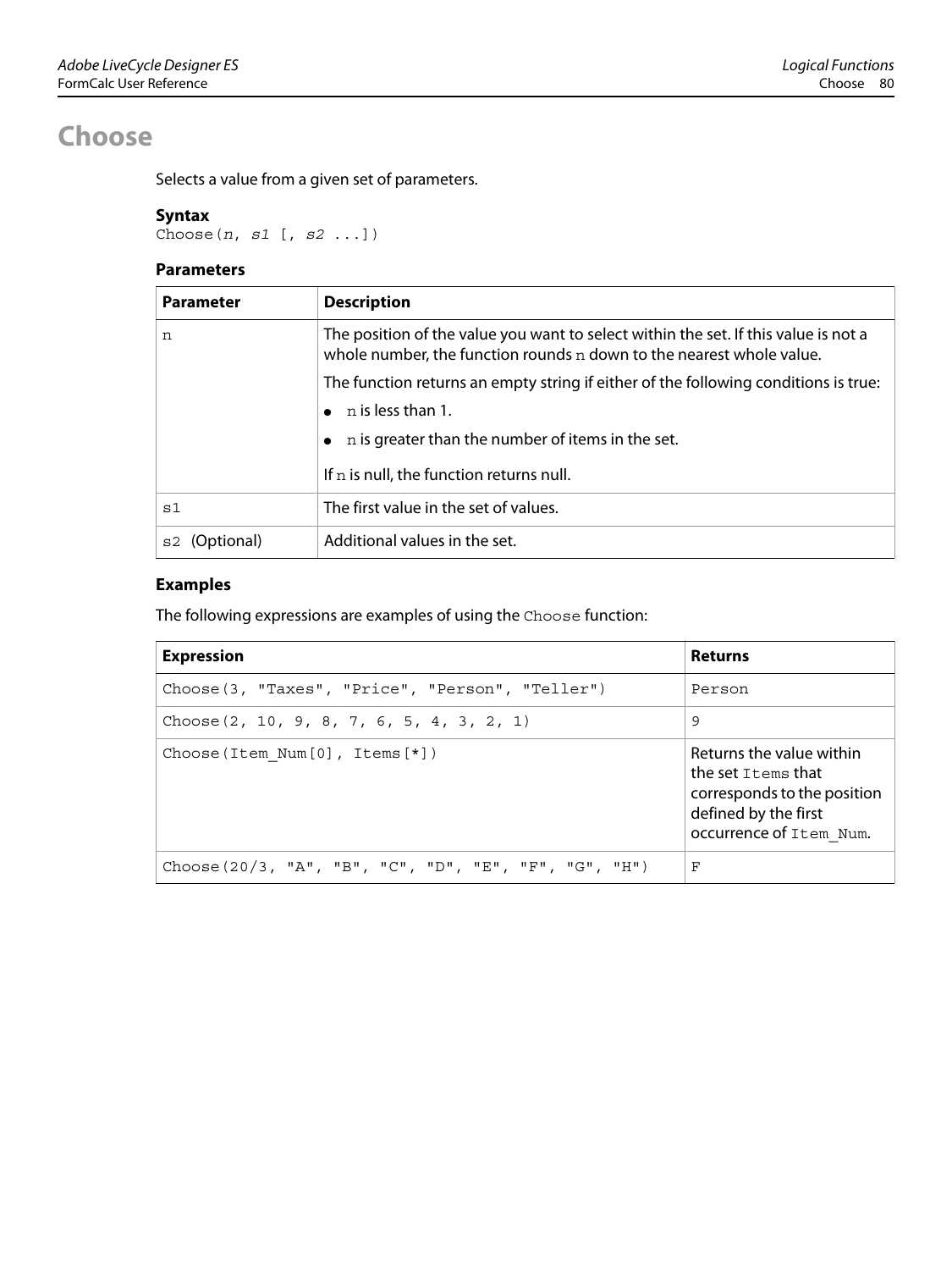### <span id="page-80-0"></span>**Exists**

Determines whether the given parameter is a reference syntax to an existing object.

#### **Syntax**

Exists(*v*)

#### **Parameters**

| <b>Parameter</b> | <b>Description</b>                                                |  |
|------------------|-------------------------------------------------------------------|--|
|                  | A valid reference syntax expression.                              |  |
|                  | If $v$ is not a reference syntax, the function returns false (0). |  |

#### **Examples**

The following expressions are examples of using the Exists function:

| <b>Expression</b>                     | <b>Returns</b>                                                                                                                                                                                           |
|---------------------------------------|----------------------------------------------------------------------------------------------------------------------------------------------------------------------------------------------------------|
| Exists (Item)                         | True $(1)$ if the object $I$ tem exists and false $(0)$<br>otherwise.                                                                                                                                    |
| Exists ("hello world")                | False (0). The string is not a reference syntax.                                                                                                                                                         |
| Exists (Invoice.Border.Edge[1].Color) | True $(1)$ if the object Invoice exists and has a<br>Border property, which in turn has at least one<br>Edge property, which in turn has a Color<br>property. Otherwise, the function returns false (0). |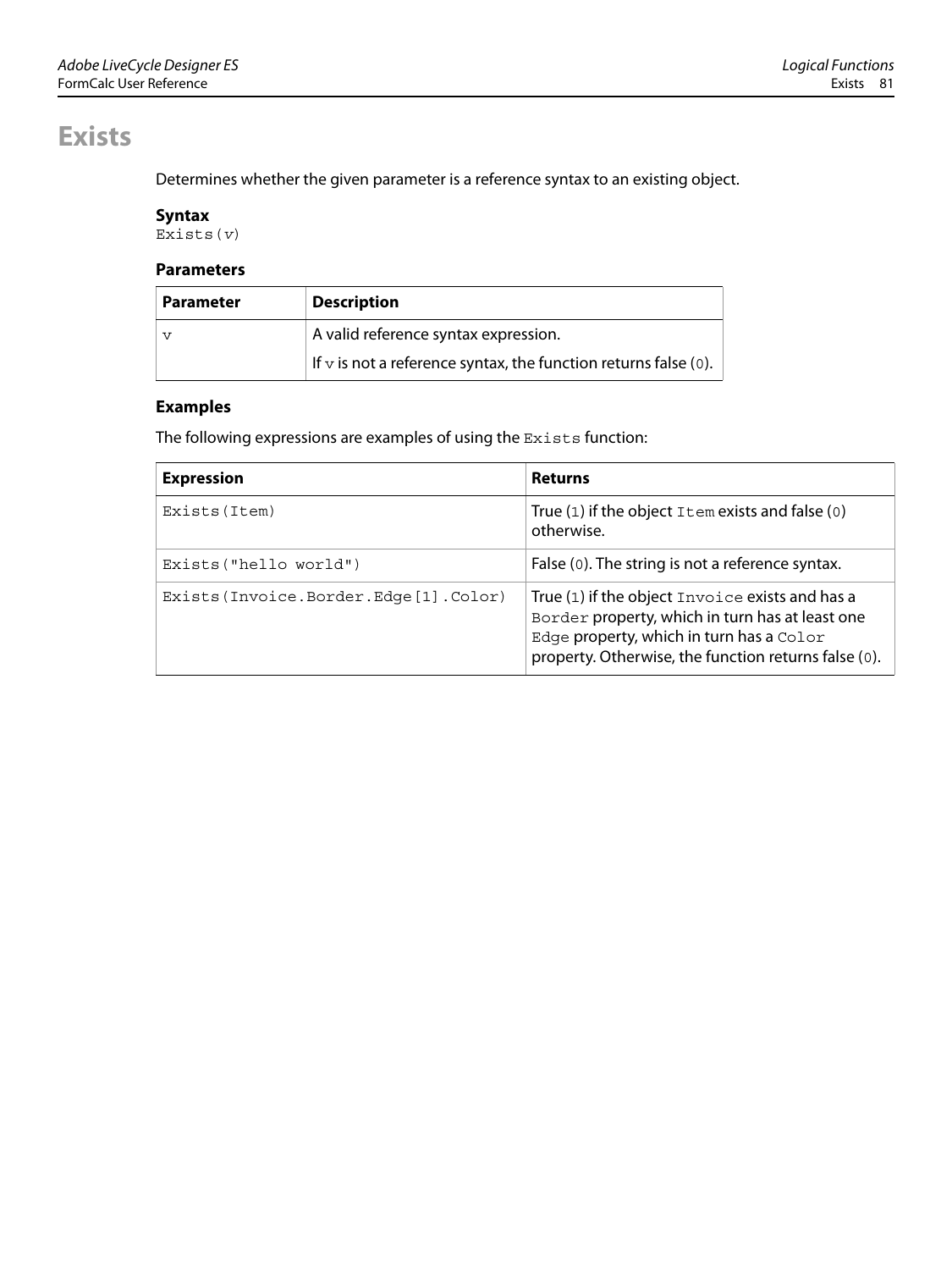# <span id="page-81-0"></span>**HasValue**

Determines whether the given parameter is a reference syntax with a non-null, non-empty, or non-blank value.

#### **Syntax**

HasValue(*v*)

#### **Parameters**

| <b>Parameter</b> | <b>Description</b>                                                |  |
|------------------|-------------------------------------------------------------------|--|
|                  | A valid reference syntax expression.                              |  |
|                  | If $v$ is not a reference syntax, the function returns false (0). |  |

#### **Examples**

The following expressions are examples of using the HasValue function.

| <b>Expression</b>     | <b>Returns</b>                                                                                                           |
|-----------------------|--------------------------------------------------------------------------------------------------------------------------|
| HasValue(2)           | True $(1)$                                                                                                               |
| HasValue("")          | False $(0)$                                                                                                              |
| HasValue (Amount [*]) | Error                                                                                                                    |
| HasValue (Amount [0]) | Evaluates the first occurrence of $Amount$ and returns true $(1)$ if it is a<br>non-null, non-empty, or non-blank value. |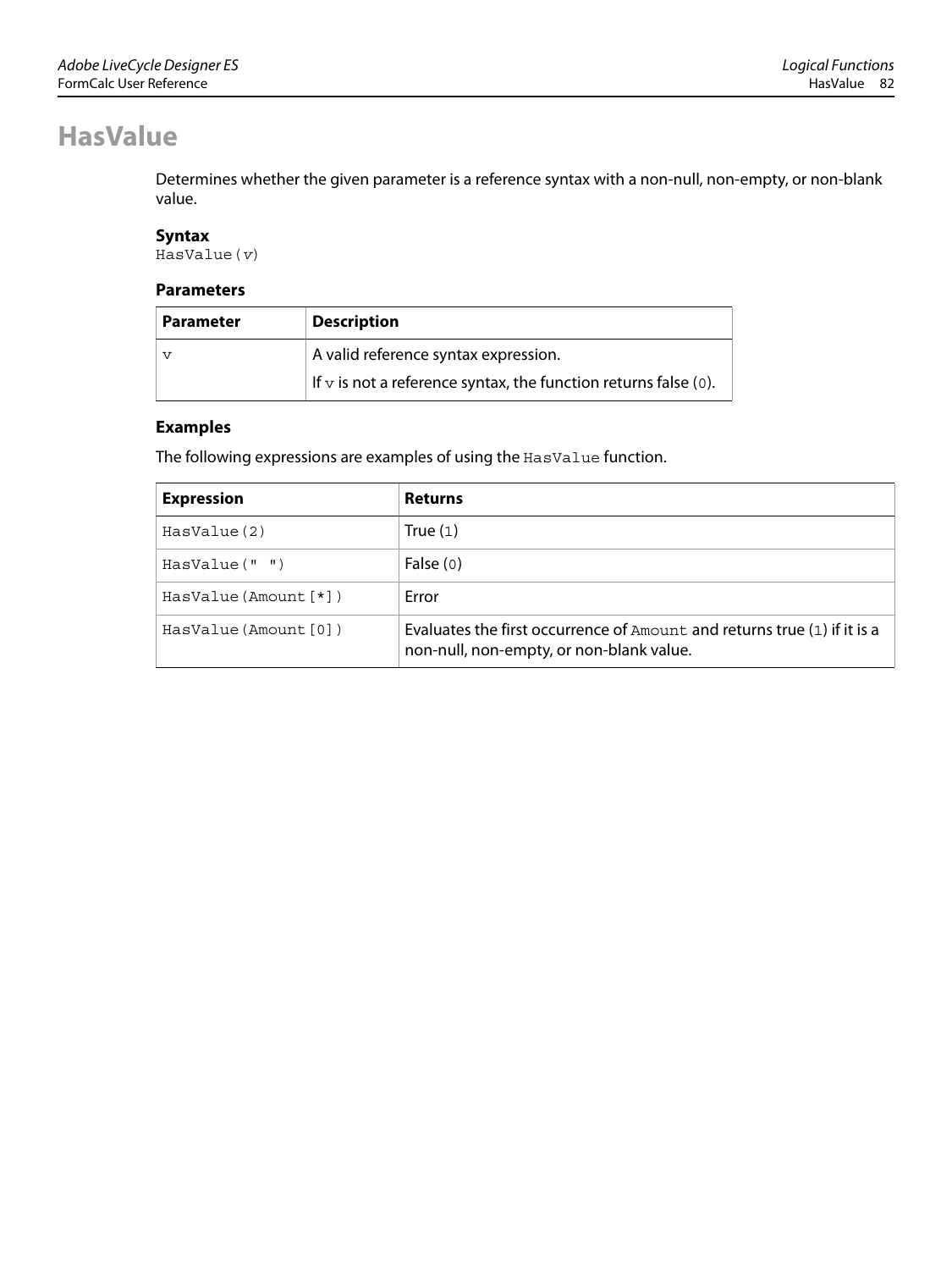### <span id="page-82-0"></span>**Oneof**

Determines whether the given value is within a set.

#### **Syntax**

Oneof(*s1*, *s2* [, *s3* ...])

#### **Parameters**

| <b>Parameter</b> | <b>Description</b>                                                                                                                                           |
|------------------|--------------------------------------------------------------------------------------------------------------------------------------------------------------|
| s1               | The position of the value you want to select within the set. If this value is not a<br>whole number, the function rounds s1 down to the nearest whole value. |
| s2               | The first value in the set of values.                                                                                                                        |
| s3 (Optional)    | Additional values in the set.                                                                                                                                |

#### **Examples**

The following expressions are examples of using the Oneof function:

| <b>Expression</b>                                      | <b>Returns</b>                                                       |
|--------------------------------------------------------|----------------------------------------------------------------------|
| Oneof $(3, 10, 9, 8, 7, 6, 5, 4, 3, 2, 1)$             | True $(1)$                                                           |
| Oneof ("John", "Bill", "Gary", "Joan", "John", "Lisa") | True $(1)$                                                           |
| Oneof (3, 1, 25)                                       | False(0)                                                             |
| $Oneof('Ioan', Fields[*])$                             | Verifies whether any<br>occurrence of Fields has<br>a value of loan. |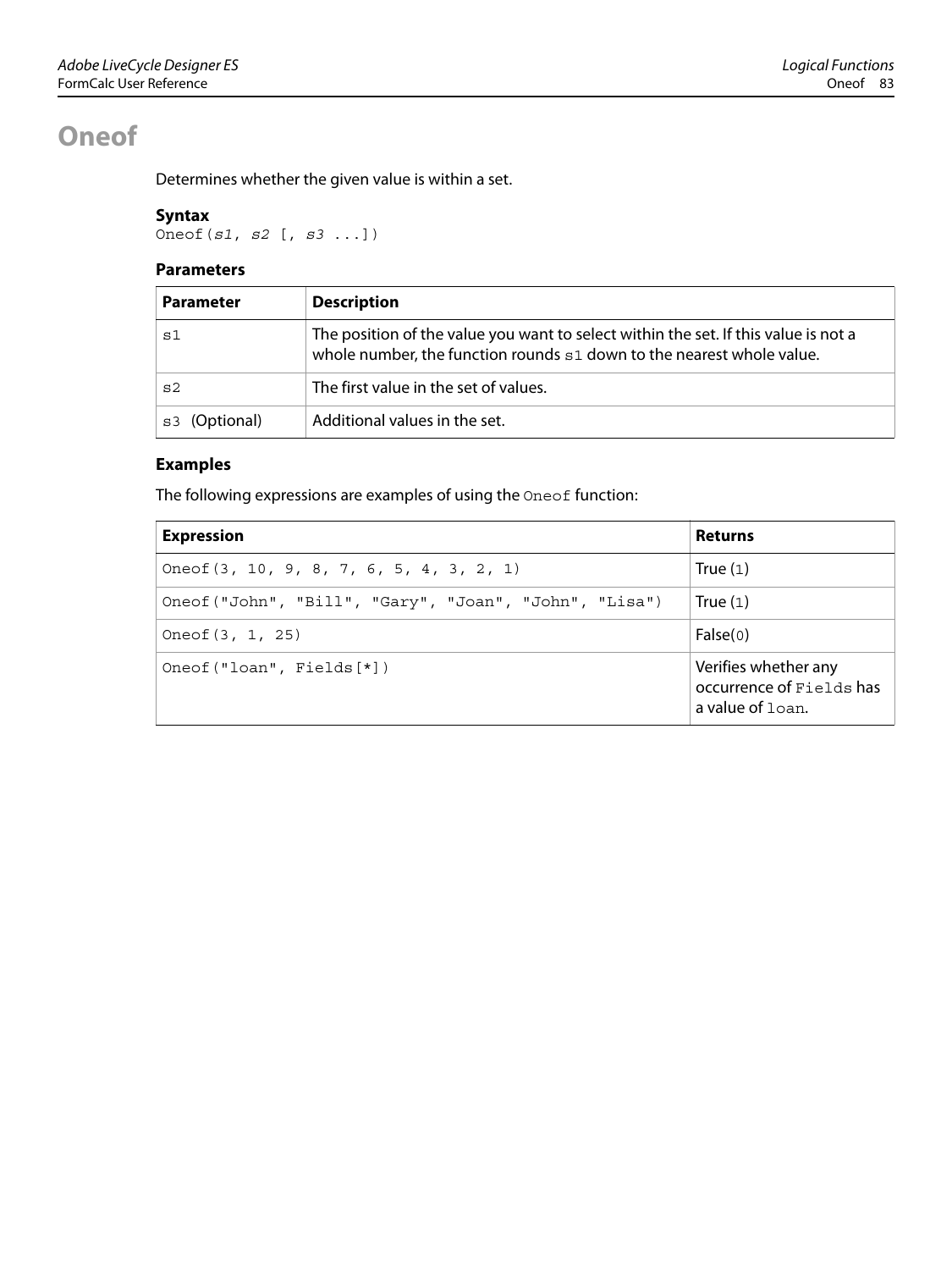### <span id="page-83-0"></span>**Within**

Determines whether the given value is within a given range.

#### **Syntax**

Within(*s1*, *s2*, *s3*)

#### **Parameters**

| <b>Parameter</b> | <b>Description</b>                                                                                                                                      |
|------------------|---------------------------------------------------------------------------------------------------------------------------------------------------------|
| s1               | The value to test for.                                                                                                                                  |
|                  | If $s1$ is a number, the ordering comparison is numeric.                                                                                                |
|                  | If $s1$ is not a number, the ordering comparison uses the collating sequence for the<br>current locale. For more information, see "Locales" on page 44. |
|                  | If s1 is null, the function returns null.                                                                                                               |
| s2               | The lower bound of the test range.                                                                                                                      |
| s3               | The upper bound of the test range.                                                                                                                      |

#### **Examples**

The following expressions are examples of using the Within function:

| <b>Expression</b>         | <b>Returns</b>                                       |
|---------------------------|------------------------------------------------------|
| Within("C", "A", "D")     | True $(1)$                                           |
| Within(1.5, 0, 2)         | True $(1)$                                           |
| Within $(-1, 0, 2)$       | False $(0)$                                          |
| Within $(\hat{S}, 1, 10)$ | True $(1)$ if the current value is between 1 and 10. |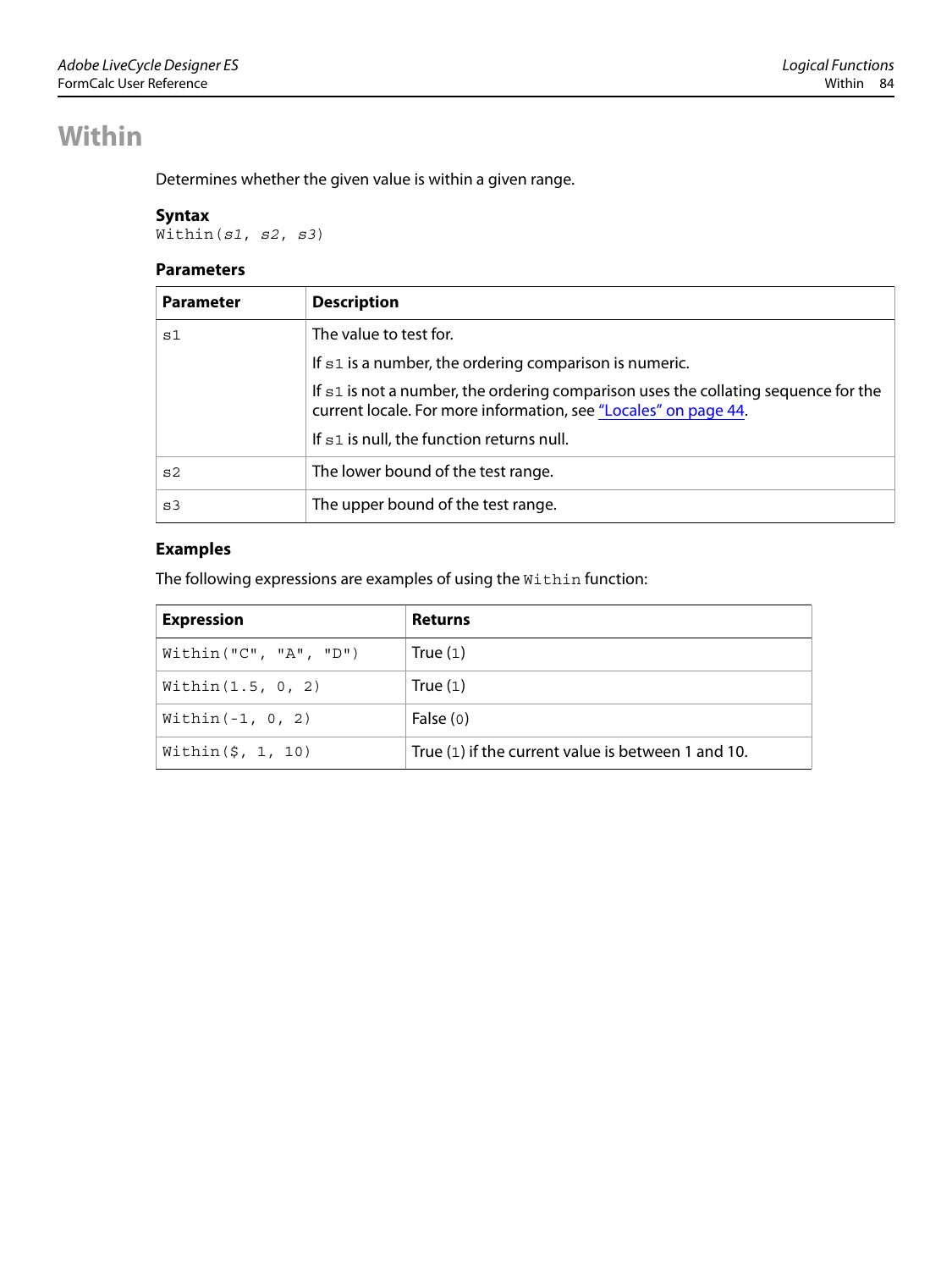# **8 Miscellaneous Functions**

Functions in this section do not fit within any other particular function category and are useful in a variety of applications.

#### **Functions**

- ["Eval" on page 86](#page-85-0)
- ["Null" on page 87](#page-86-0)
- <u>["Ref" on page 88](#page-87-0)</u>
- ["UnitType" on page 89](#page-88-0)
- ["UnitValue" on page 90](#page-89-0)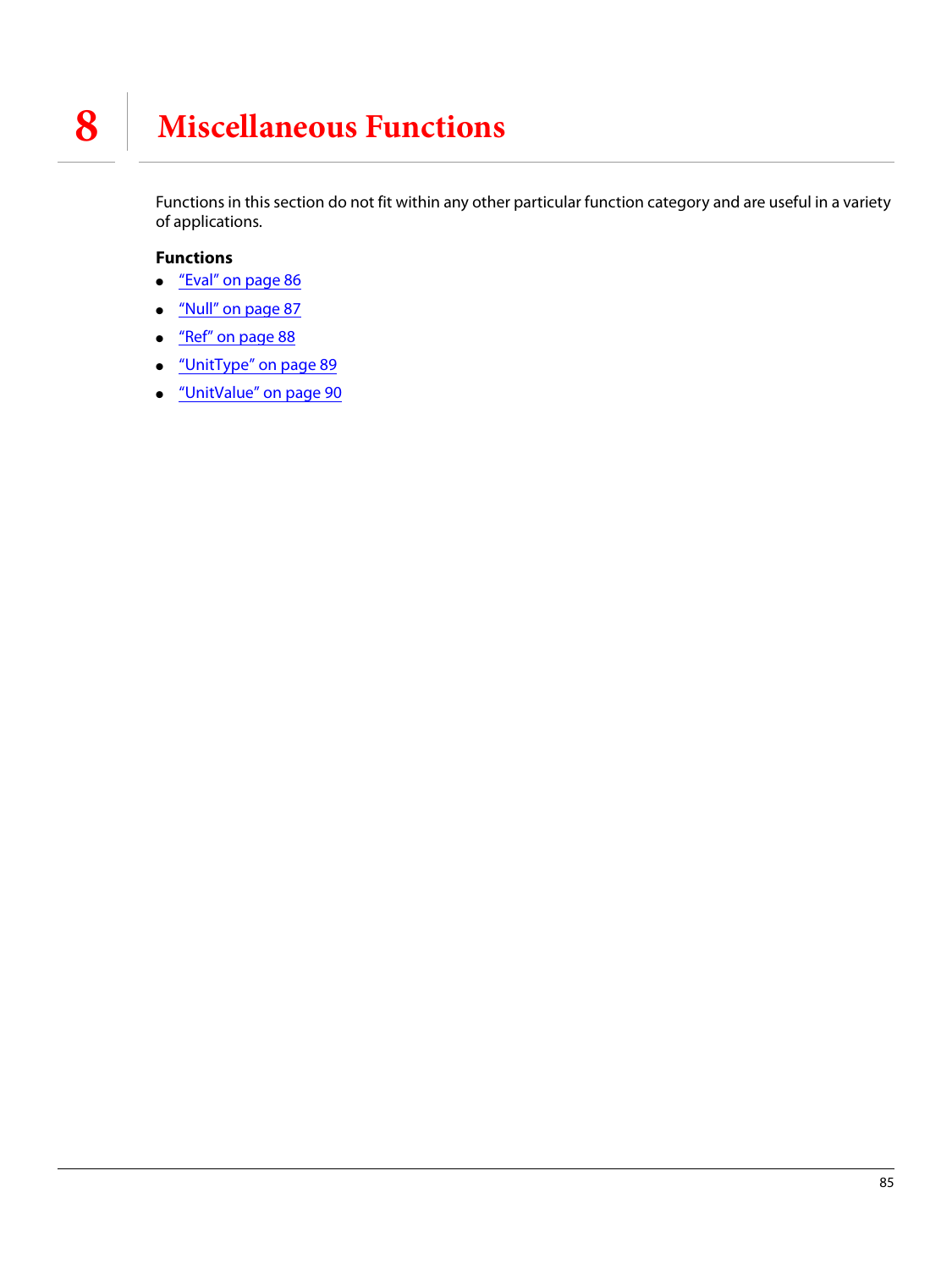### <span id="page-85-0"></span>**Eval**

Returns the value of a given form calculation.

#### **Syntax**

Eval(*s*)

#### **Parameters**

| <b>Parameter</b> | <b>Description</b>                                                                                                                                          |
|------------------|-------------------------------------------------------------------------------------------------------------------------------------------------------------|
| S                | A valid string representing an expression or list of expressions.                                                                                           |
|                  | <b>Note:</b> The Eval function cannot refer to user-defined variables and functions. For<br>example:                                                        |
|                  | var $s = "var t = concat(s, "Thello"")"$<br>eval(s)                                                                                                         |
|                  | In this case, the Eval function does not recognize s, and so returns an error. Any<br>subsequent functions that make reference to the variable s also fail. |

#### **Examples**

The following expressions are examples of using the Eval function:

| <b>Expression</b>  | <b>Returns</b> |
|--------------------|----------------|
| $eval("10*3+5*4")$ | 50             |
| eval("hello")      | error          |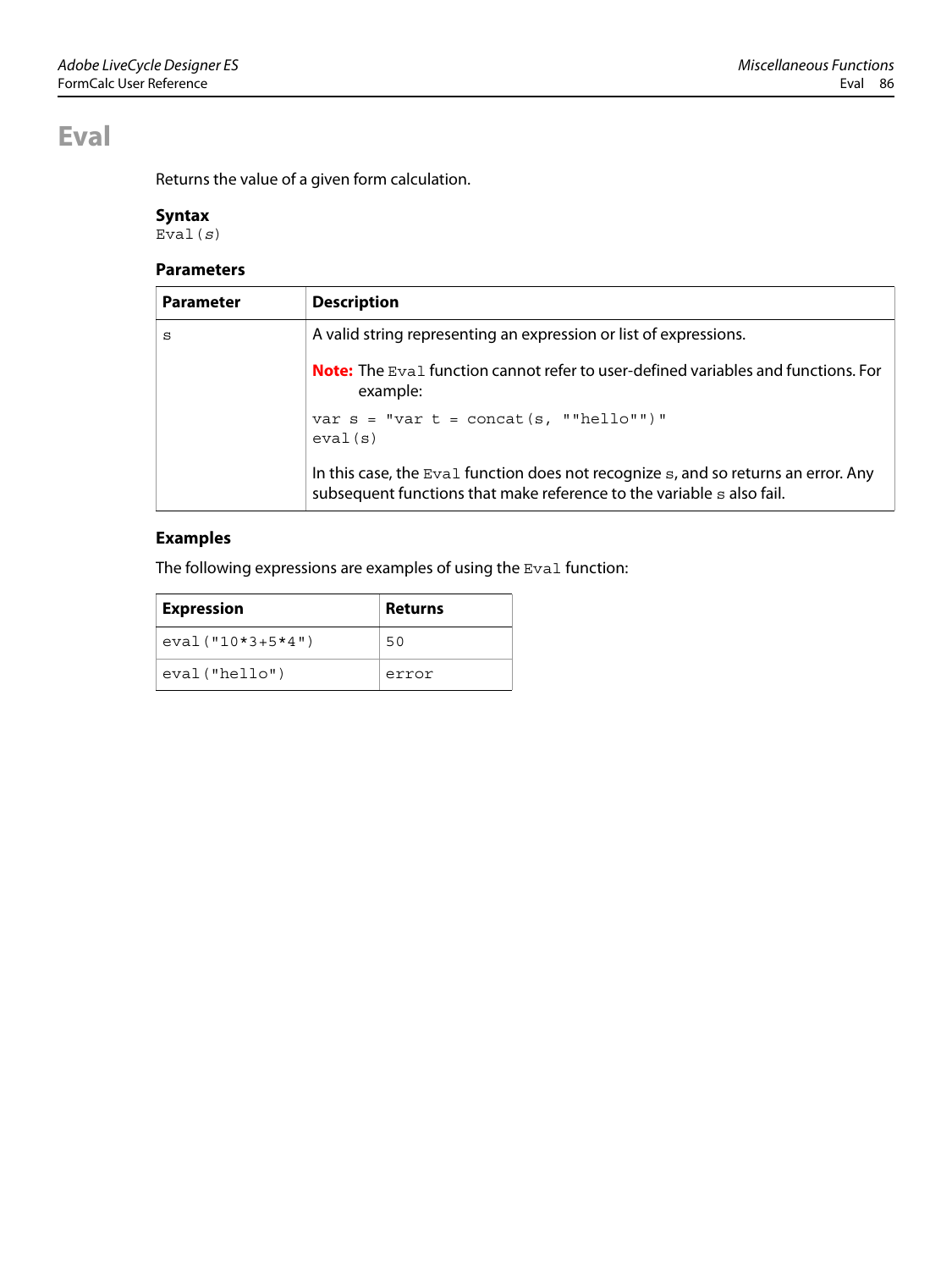### <span id="page-86-0"></span>**Null**

Returns the null value. The null value means no value.

#### **Definition**

Null()

#### **Parameters**

None

#### **Examples**

The following expressions are examples of using the Null function:

| <b>Expression</b>            | <b>Returns</b>                       |
|------------------------------|--------------------------------------|
| Null()                       | null                                 |
| $Null() + 5$                 | 5                                    |
| $Quantity = Null()$          | Assigns null to the object Quantity. |
| Concat('ABC', Null(), 'DEF') | ABCDEF                               |
|                              | See also "Concat" on page 93.        |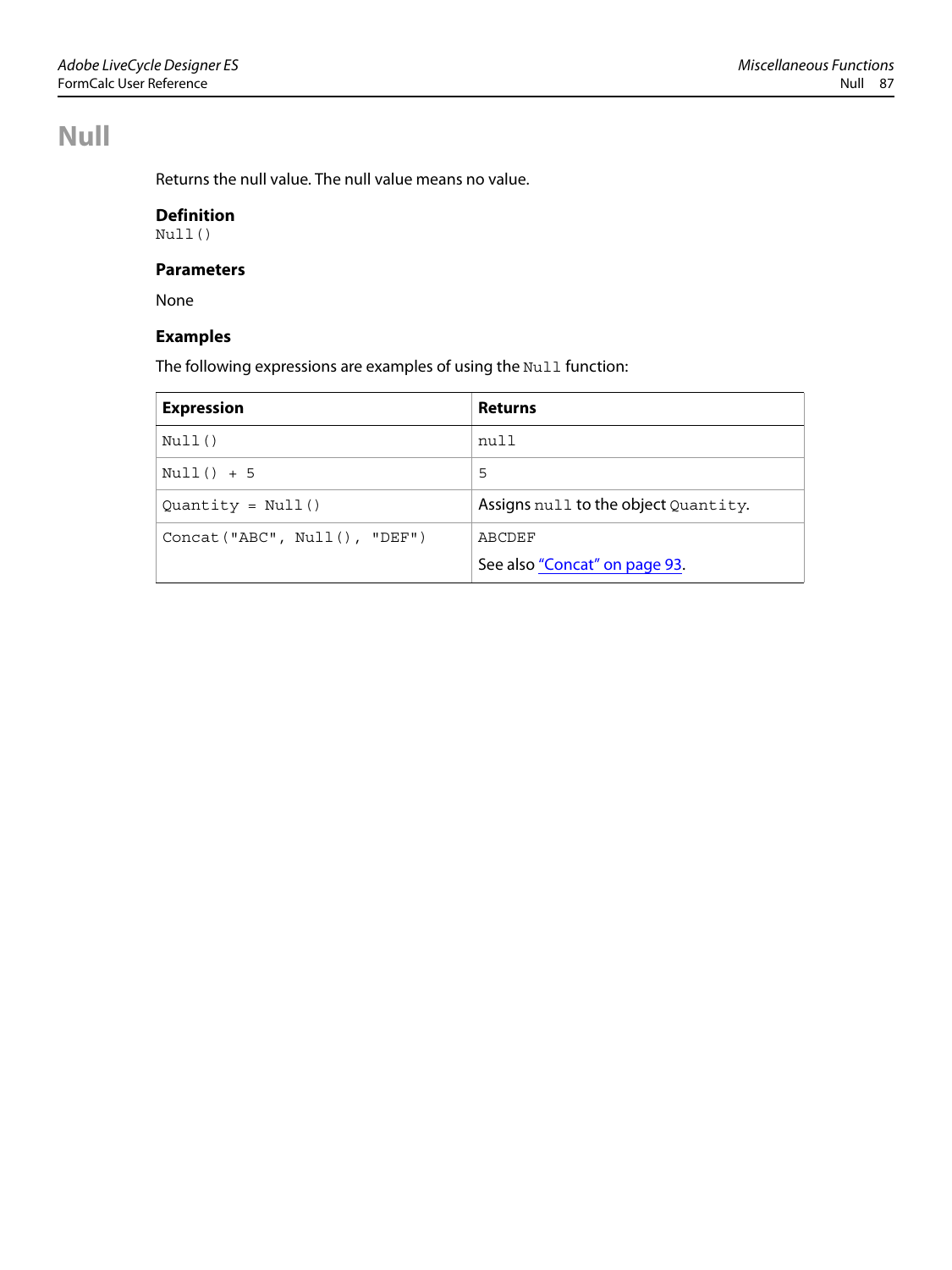### <span id="page-87-0"></span>**Ref**

Returns a reference to an existing object.

#### **Definition**

Ref(*v*)

#### **Parameters**

| <b>Parameters</b> | <b>Description</b>                                                                                                                                                  |
|-------------------|---------------------------------------------------------------------------------------------------------------------------------------------------------------------|
| $\overline{V}$    | A valid string representing a reference syntax, property, method, or function.                                                                                      |
|                   | <b>Note:</b> If the given parameter is null, the function returns the null reference. For all<br>other given parameters, the function generates an error exception. |

#### **Examples**

The following expressions are examples of using the Ref function:

| <b>Expressions</b> | Returns    |
|--------------------|------------|
| $Ref("10*3+5*4")$  | $10*3+5*4$ |
| Ref("hello")       | hello      |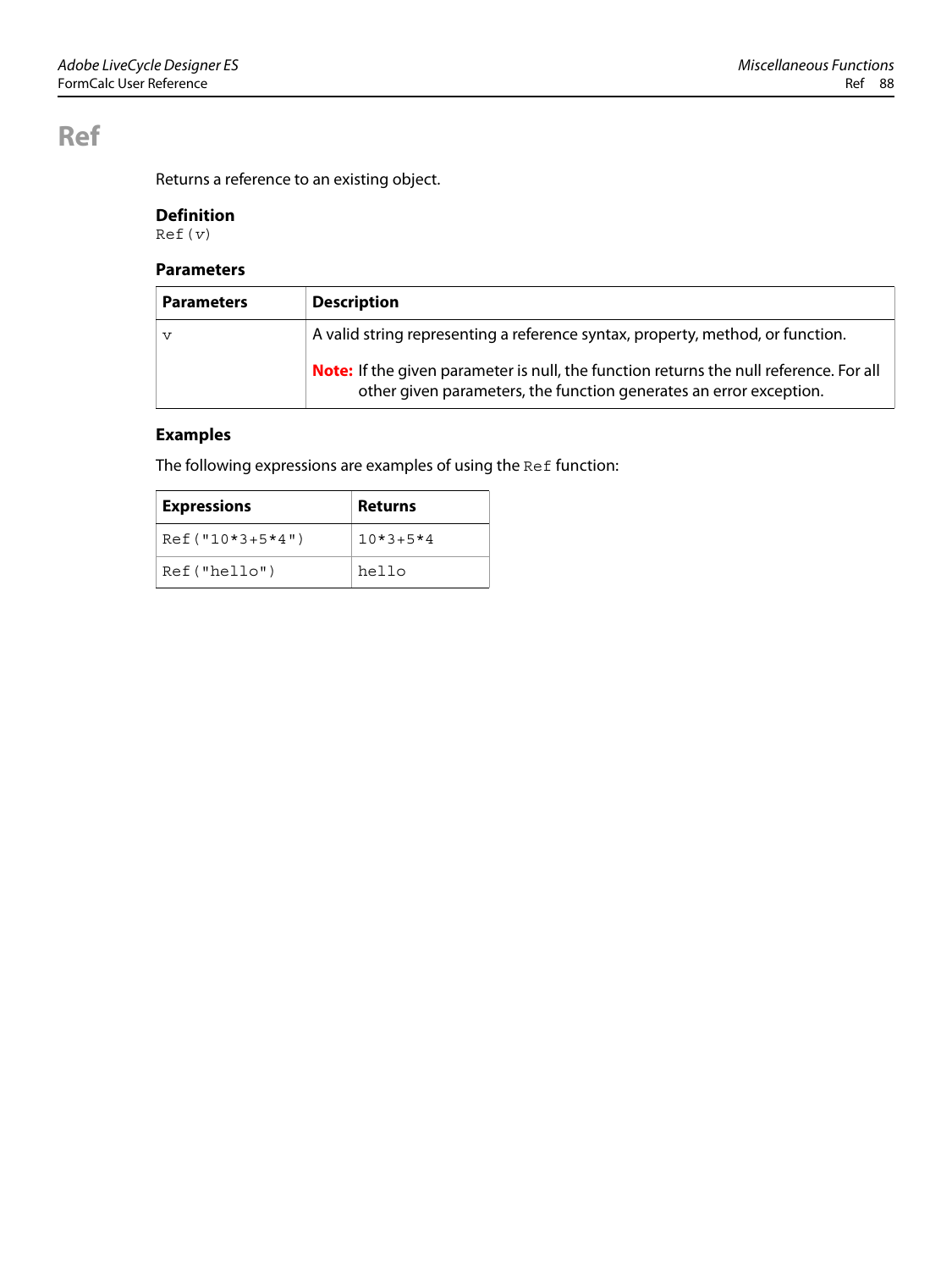# <span id="page-88-0"></span>**UnitType**

Returns the units of a unitspan. A unitspan is a string consisting of a number followed by a unit name.

#### **Syntax**

UnitType(*s*)

#### **Parameters**

| <b>Parameter</b> | <b>Description</b>                                                                                                            |
|------------------|-------------------------------------------------------------------------------------------------------------------------------|
| S                | A valid string containing a numeric value and a valid unit of measurement<br>(unitspan). Recognized units of measurement are: |
|                  | in, inches<br>$\bullet$                                                                                                       |
|                  | mm, millimeters<br>$\bullet$                                                                                                  |
|                  | cm, centimeters                                                                                                               |
|                  | pt, picas, points<br>$\bullet$                                                                                                |
|                  | mp, millipoints<br>$\bullet$                                                                                                  |
|                  | If $s$ is invalid, the function returns in.                                                                                   |

#### **Examples**

The following expressions are examples of using the UnitType function:

| <b>Expression</b>             | <b>Results</b>                                                 |
|-------------------------------|----------------------------------------------------------------|
| UnitType ("36 in")            | in                                                             |
| UnitType ("2.54 centimeters") | $cm$                                                           |
| UnitType ("picas")            | pt                                                             |
| UnitType("2.cm")              | $cm$                                                           |
| UnitType ("2.zero cm")        | in                                                             |
| UnitType ("kilometers")       | in                                                             |
| UnitType(Size[0])             | Returns the measurement value of the first occurrence of Size. |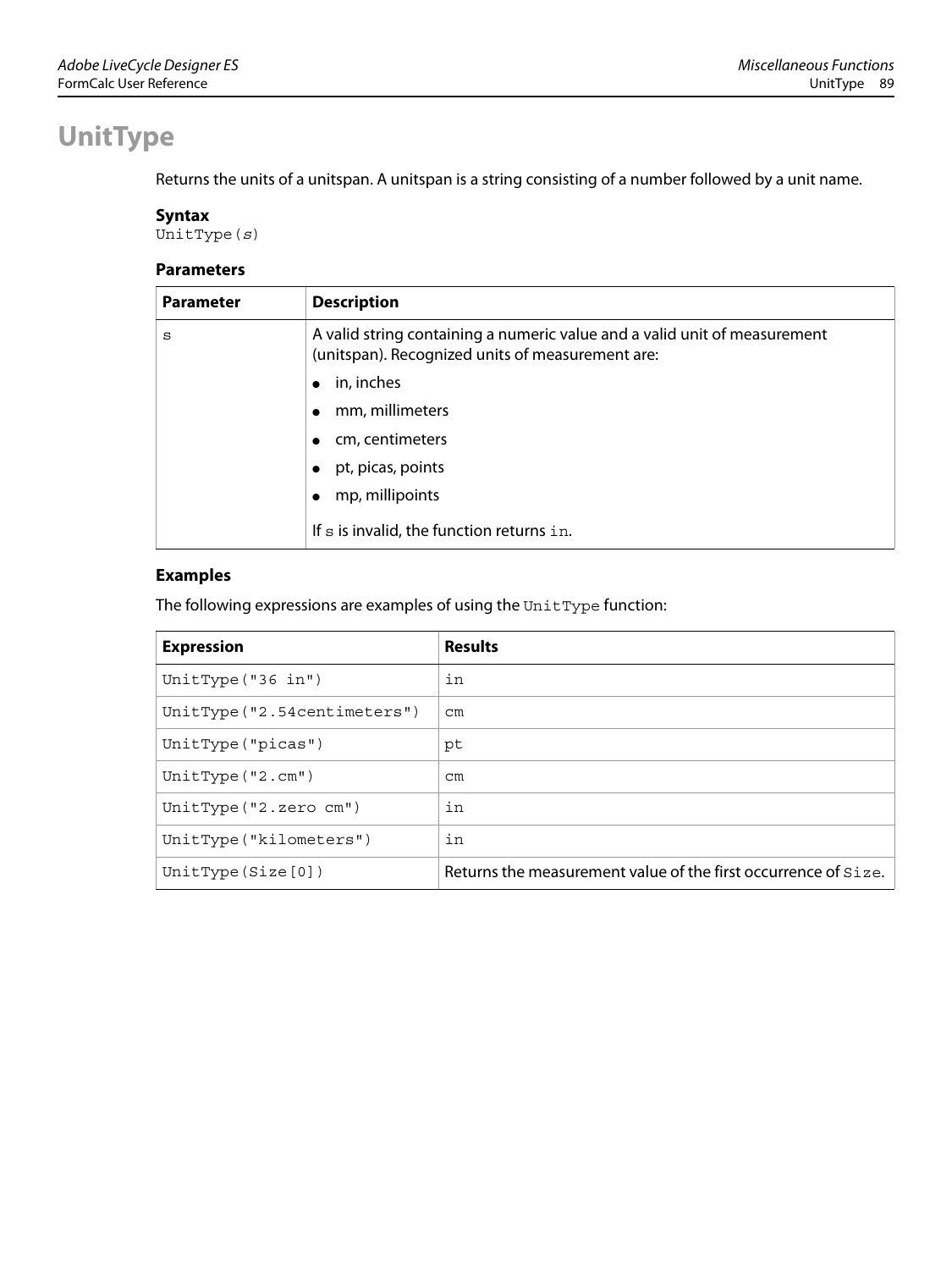### <span id="page-89-0"></span>**UnitValue**

Returns the numerical value of a measurement with its associated unitspan, after an optional unit conversion. A unitspan is a string consisting of a number followed by a valid unit of measurement.

#### **Syntax**

UnitValue(*s1* [, *s2* ])

#### **Parameters**

| <b>Parameters</b>         | <b>Description</b>                                                                                                                                          |  |
|---------------------------|-------------------------------------------------------------------------------------------------------------------------------------------------------------|--|
| s1                        | A valid string containing a numeric value and a valid unit of measurement<br>(unitspan). Recognized units of measurement are:                               |  |
|                           | in, inches                                                                                                                                                  |  |
|                           | mm, millimeters                                                                                                                                             |  |
|                           | cm, centimeters                                                                                                                                             |  |
|                           | pt, picas, points                                                                                                                                           |  |
|                           | mp, millipoints                                                                                                                                             |  |
| s <sub>2</sub> (optional) | A string containing a valid unit of measurement. The function converts the<br>unitspan specified in s1 to this new unit of measurement.                     |  |
|                           | If you do not include a value for s2, the function uses the unit of measurement<br>specified in s1. If s2 is invalid, the function converts s1 into inches. |  |

#### **Examples**

The following expressions are examples of using the UnitValue function:

| <b>Expression</b>                | <b>Returns</b>                                                                               |
|----------------------------------|----------------------------------------------------------------------------------------------|
| UnitValue ("2in")                | 2                                                                                            |
| UnitValue ("2in", "cm")          | 5.08                                                                                         |
| UnitValue("6", "pt")             | 432                                                                                          |
| UnitValue ("A", "cm")            | 0                                                                                            |
| UnitValue $(Size [2]$ , "mp")    | Returns the measurement value of the third<br>occurrence of Size converted into millipoints. |
| UnitValue("5.08cm", "kilograms") | 2                                                                                            |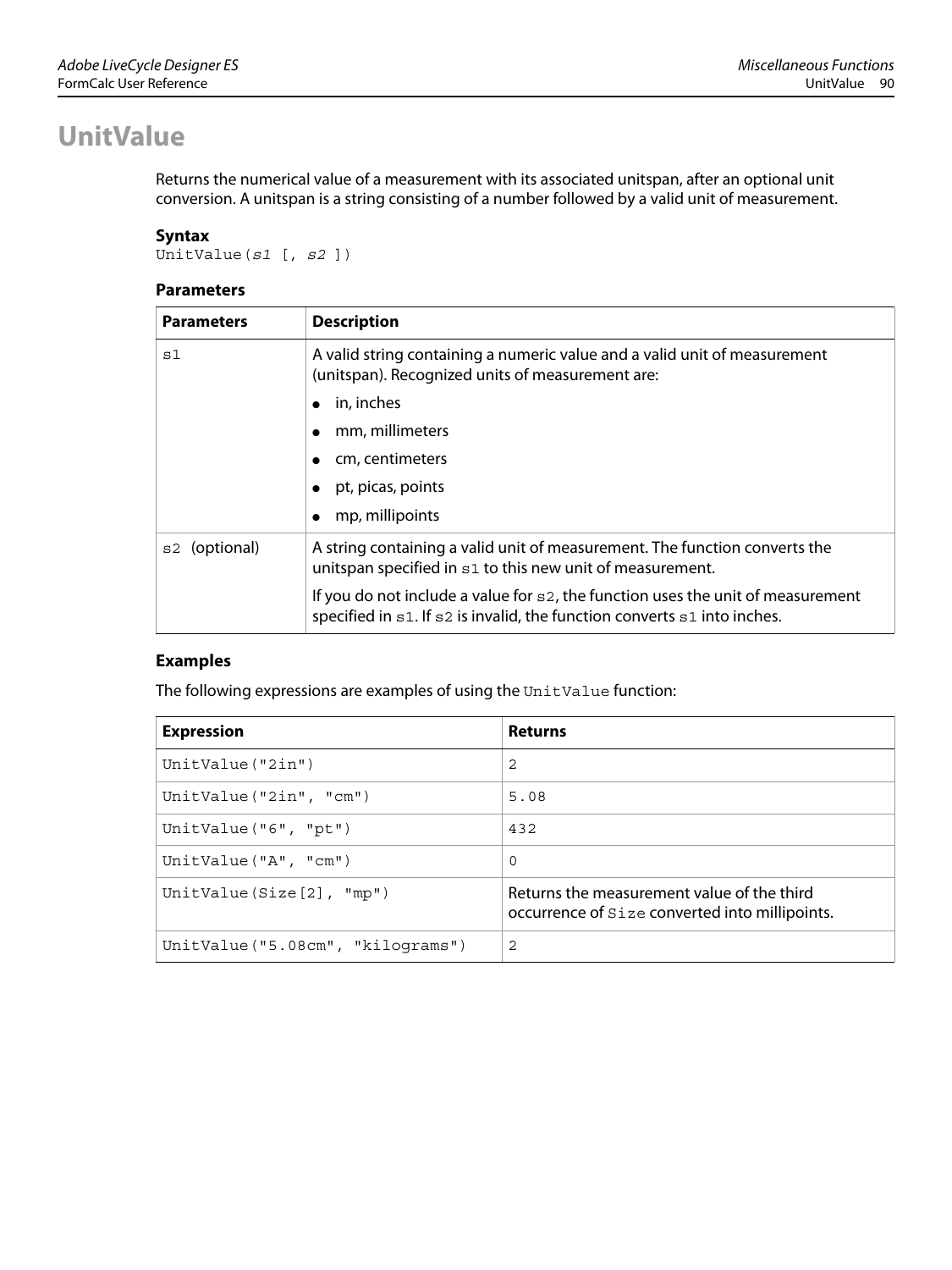Functions in this section deal with the manipulation, evaluation, and creation of string values.

#### **Functions**

- ["At" on page 92](#page-91-0)
- ["Concat" on page 93](#page-92-1)
- ["Decode" on page 94](#page-93-0)
- ["Encode" on page 95](#page-94-0)
- ["Format" on page 96](#page-95-0)
- ["Left" on page 97](#page-96-0)
- ["Len" on page 98](#page-97-0)
- ["Lower" on page 99](#page-98-0)
- ["Ltrim" on page 100](#page-99-0)
- ["Parse" on page 101](#page-100-0)
- ["Replace" on page 102](#page-101-0)
- ["Right" on page 103](#page-102-0)
- ["Rtrim" on page 104](#page-103-0)
- ["Space" on page 105](#page-104-0)
- ["Str" on page 106](#page-105-0)
- ["Stuff" on page 107](#page-106-0)
- ["Substr" on page 108](#page-107-0)
- ["Uuid" on page 109](#page-108-0)
- ["Upper" on page 110](#page-109-0)
- ["WordNum" on page 111](#page-110-0)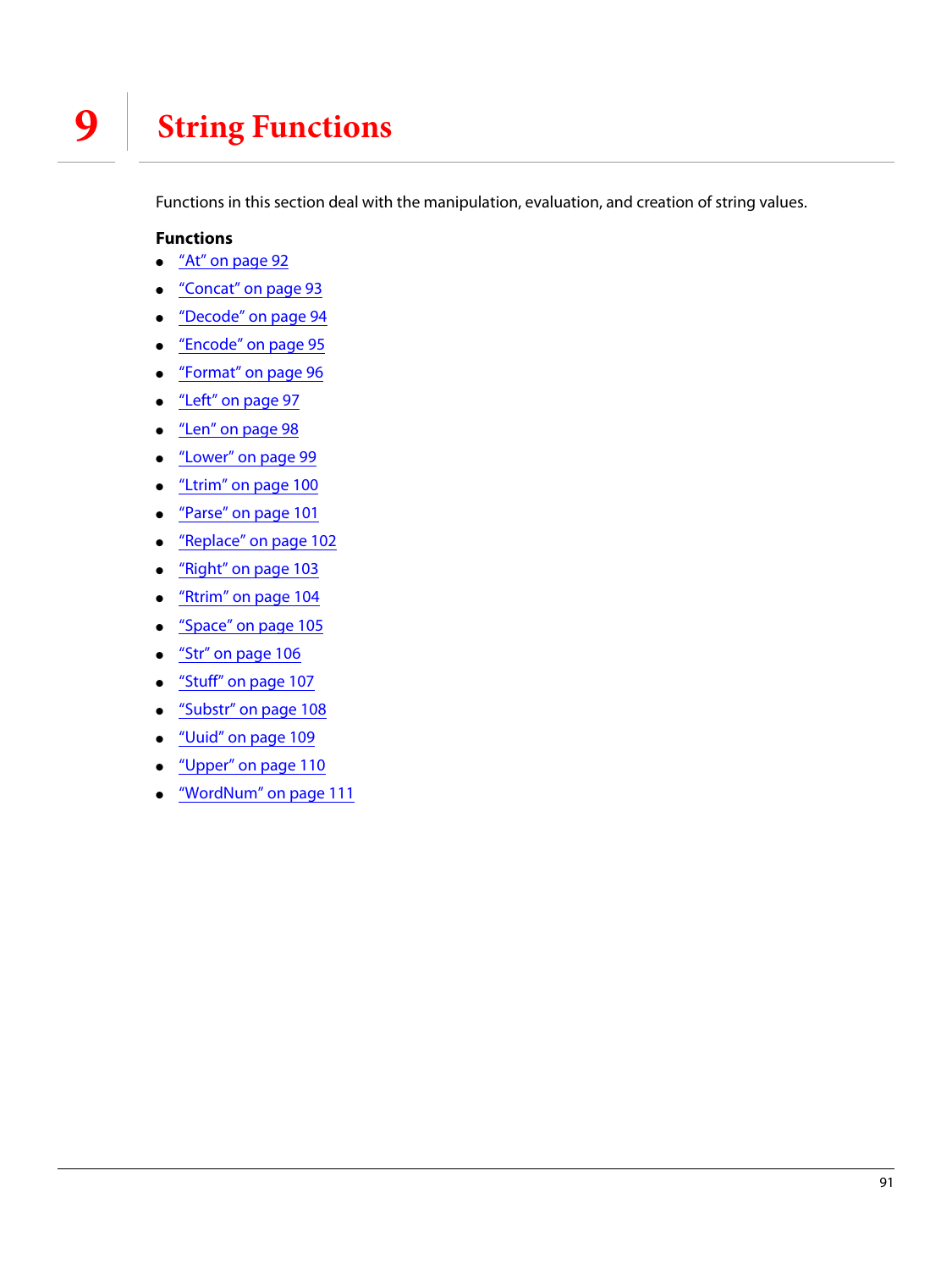### <span id="page-91-0"></span>**At**

Locates the starting character position of a string within another string.

**Syntax**

At(*s1*, *s2*)

#### **Parameters**

| <b>Parameter</b> | <b>Description</b>                                      |  |
|------------------|---------------------------------------------------------|--|
| s1               | The source string.                                      |  |
| s2               | The search string.                                      |  |
|                  | If $s2$ is not a part of $s1$ , the function returns 0. |  |
|                  | If $s2$ is empty, the function returns 1.               |  |

#### **Examples**

The following expressions are examples of using the At function:

| <b>Expression</b>                | <b>Returns</b>                                                              |
|----------------------------------|-----------------------------------------------------------------------------|
| At ("ABCDEFGH", "AB")            |                                                                             |
| At ("ABCDEFGH", "F")             | 6                                                                           |
| At (23412931298471, 29)          | 5, the first occurrence of 29 within the source string.                     |
| At (Ltrim (Cust Info[0]), "555") | The location of the string 555 within the first occurrence<br>of Cust Info. |
|                                  | See also "Ltrim" on page 100.                                               |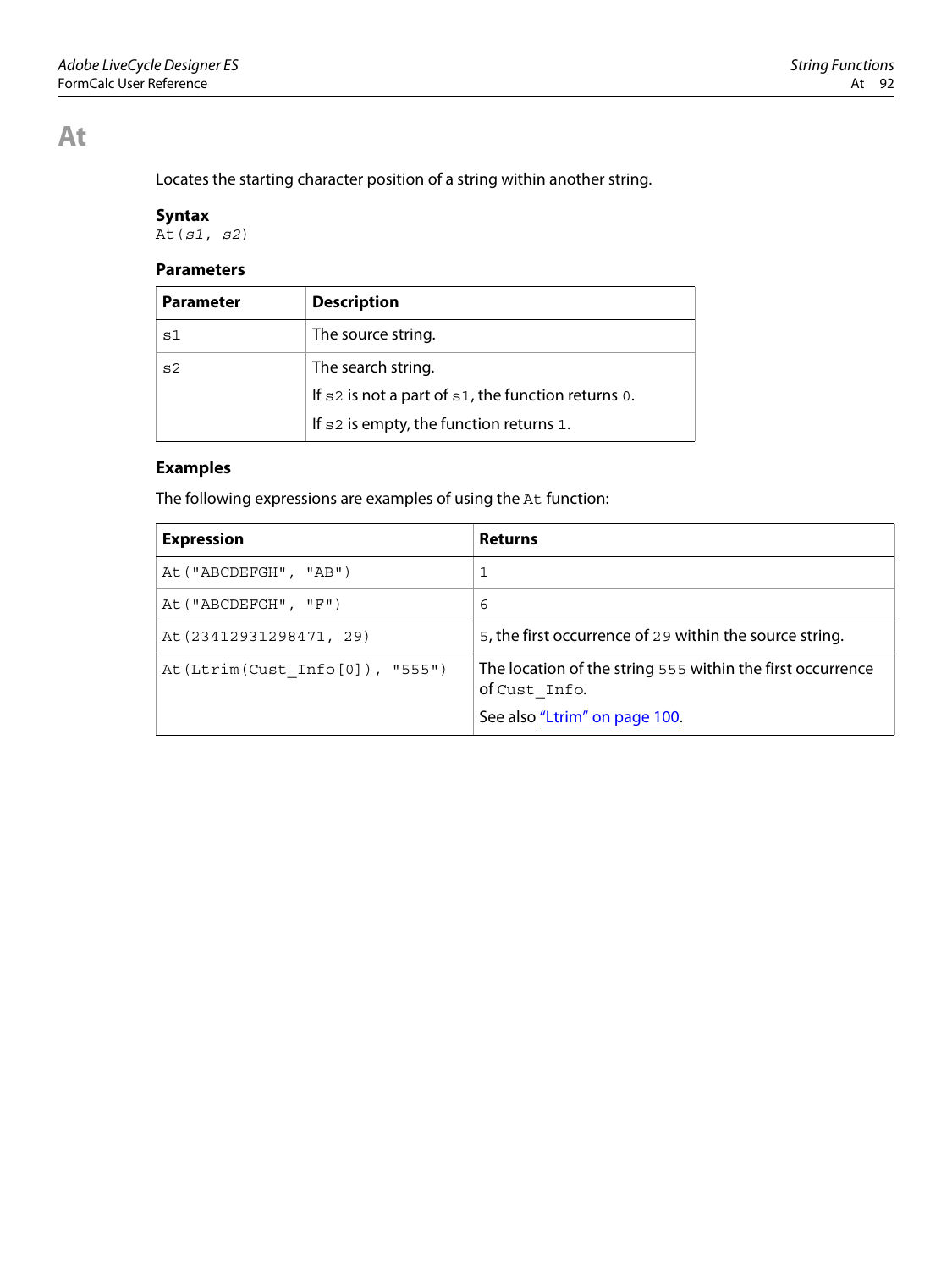### <span id="page-92-1"></span><span id="page-92-0"></span>**Concat**

Returns the concatenation of two or more strings.

#### **Syntax**

Concat(*s1* [, *s2* ...])

#### **Parameters**

| <b>Parameter</b>            | <b>Description</b>                       |
|-----------------------------|------------------------------------------|
| $\boldsymbol{\mathsf{s}}$ 1 | The first string in the set.             |
| s <sub>2</sub> (Optional)   | Additional strings to append to the set. |

#### **Examples**

The following expressions are examples of using the Concat function:

| <b>Expression</b>                                | <b>Returns</b>                                                                                                      |
|--------------------------------------------------|---------------------------------------------------------------------------------------------------------------------|
| Concat ("ABC", "DEF")                            | ABCDEF                                                                                                              |
| Concat ("Tony", $Space(1)$ , "Blue")             | Tony Blue<br>See also "Space" on page 105.                                                                          |
| Concat ("You owe ", $WordNum(1154.67, 2)$ , ".") | You owe One Thousand One<br>Hundred Fifty-four Dollars<br>And Sixty-seven Cents.<br>See also "WordNum" on page 111. |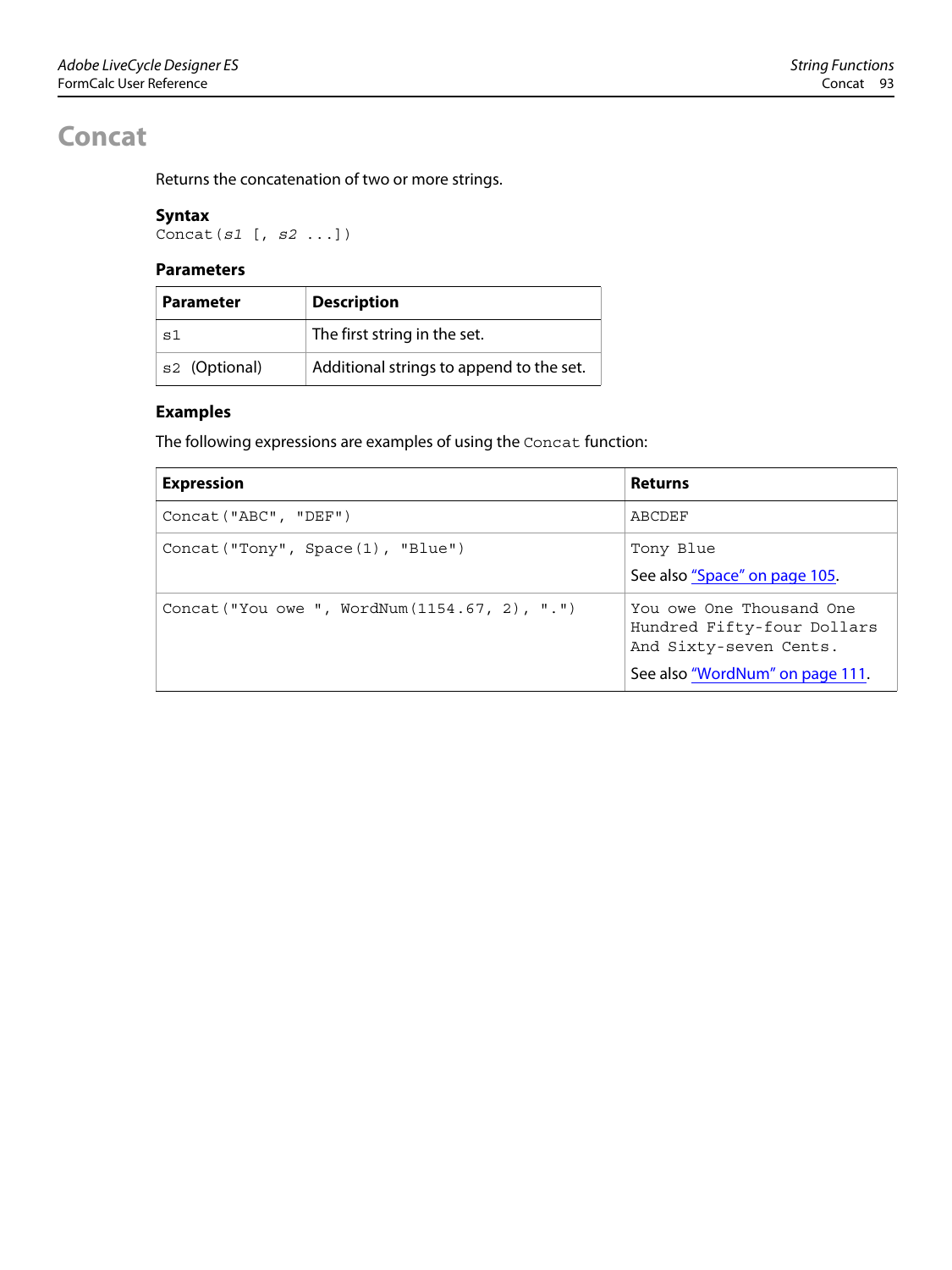### <span id="page-93-0"></span>**Decode**

Returns the decoded version of a given string.

#### **Syntax**

Decode(*s1* [, *s2* ])

#### **Parameters**

| <b>Parameter</b>          | <b>Description</b>                                                                                         |
|---------------------------|------------------------------------------------------------------------------------------------------------|
| s1                        | The string to decode.                                                                                      |
| s <sub>2</sub> (Optional) | A string identifying the type of decoding to perform. The following strings are<br>valid decoding strings: |
|                           | url (URL decoding)                                                                                         |
|                           | html (HTML decoding)                                                                                       |
|                           | xml (XML decoding)                                                                                         |
|                           | If you do not include a value for s2, the function uses URL decoding.                                      |

#### **Examples**

The following expressions are examples of using the Decode function:

| <b>Expression</b>                                                                           | <b>Returns</b>                  |
|---------------------------------------------------------------------------------------------|---------------------------------|
| Decode ("&AEliq Á Â Á                                                                       | ÆÁÂÁÂ                           |
| Decode ("~!@#\$*^& * () +   ` { & quot; } []<br>$\<$ it; $\>$ qt;?,./; $\>$ apos;:", "xml") | ~!@#\$%^&*() + `{""}[]<>?,./;': |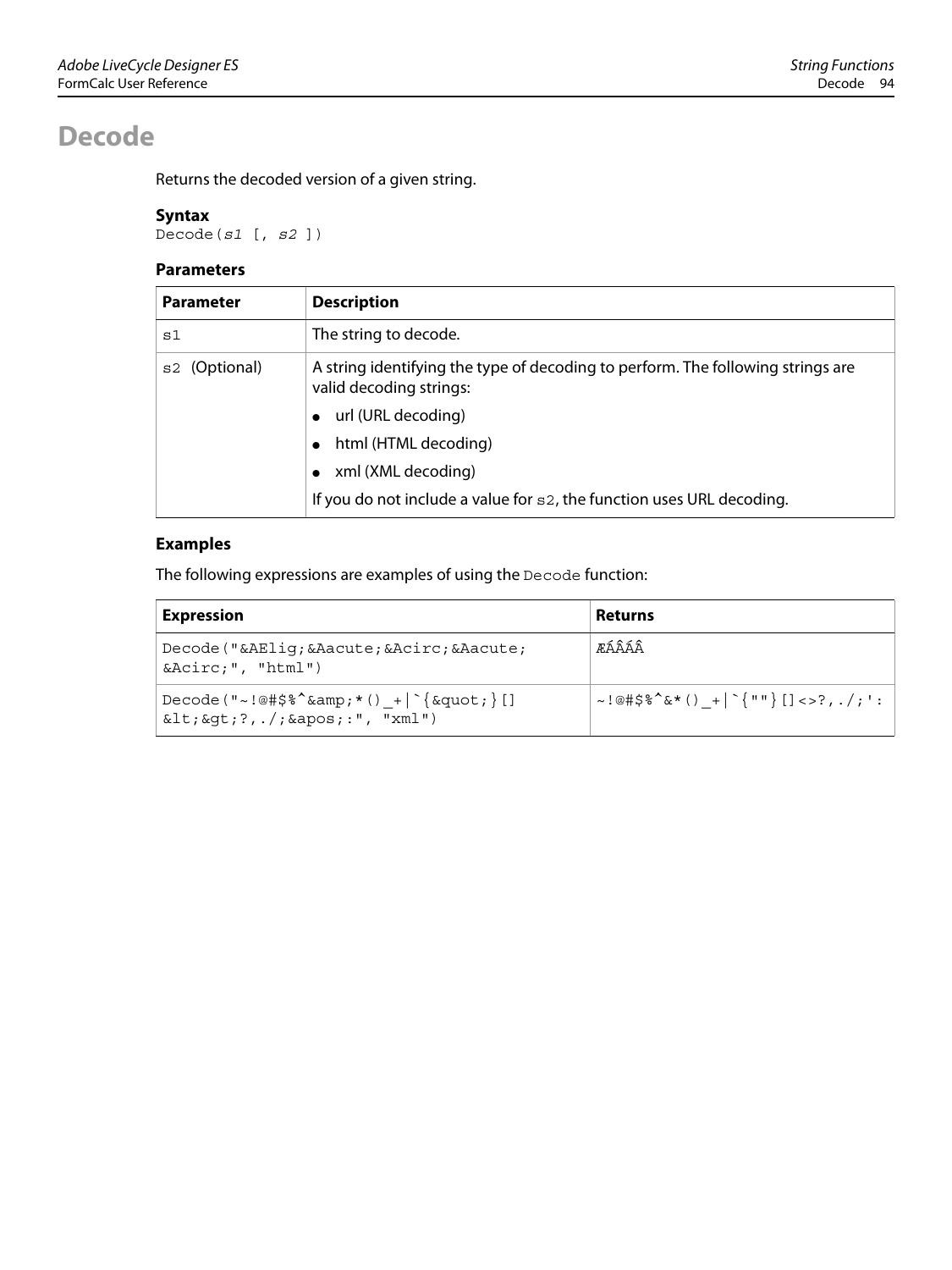## <span id="page-94-0"></span>**Encode**

Returns the encoded version of a given string.

#### **Syntax**

Encode(*s1* [, *s2* ])

#### **Parameters**

| <b>Parameter</b>          | <b>Description</b>                                                                                         |
|---------------------------|------------------------------------------------------------------------------------------------------------|
| s1                        | The string to encode.                                                                                      |
| s <sub>2</sub> (Optional) | A string identifying the type of encoding to perform. The following strings are<br>valid encoding strings: |
|                           | url (URL encoding)                                                                                         |
|                           | html (HTML encoding)                                                                                       |
|                           | xml (XML encoding)                                                                                         |
|                           | If you do not include a value for $s2$ , the function uses URL encoding.                                   |

#### **Examples**

The following expressions are examples of using the Encode function:

| <b>Expression</b>                                                                                                                                           | <b>Returns</b>                                    |
|-------------------------------------------------------------------------------------------------------------------------------------------------------------|---------------------------------------------------|
| Encode("""hello, world!""", "url")                                                                                                                          | %22hello,%20world!%22                             |
| $\text{Encode}$ (" $\widehat{\text{A}} \widehat{\text{A}} \widehat{\text{A}} \widehat{\text{A}} \widehat{\text{A}} \widehat{\text{B}}$ ", " $\text{html"$ ) | $x\#xc1; x\#Xc2; x\#Xc3; x\#xc4; x\#xc5; x\#xc6;$ |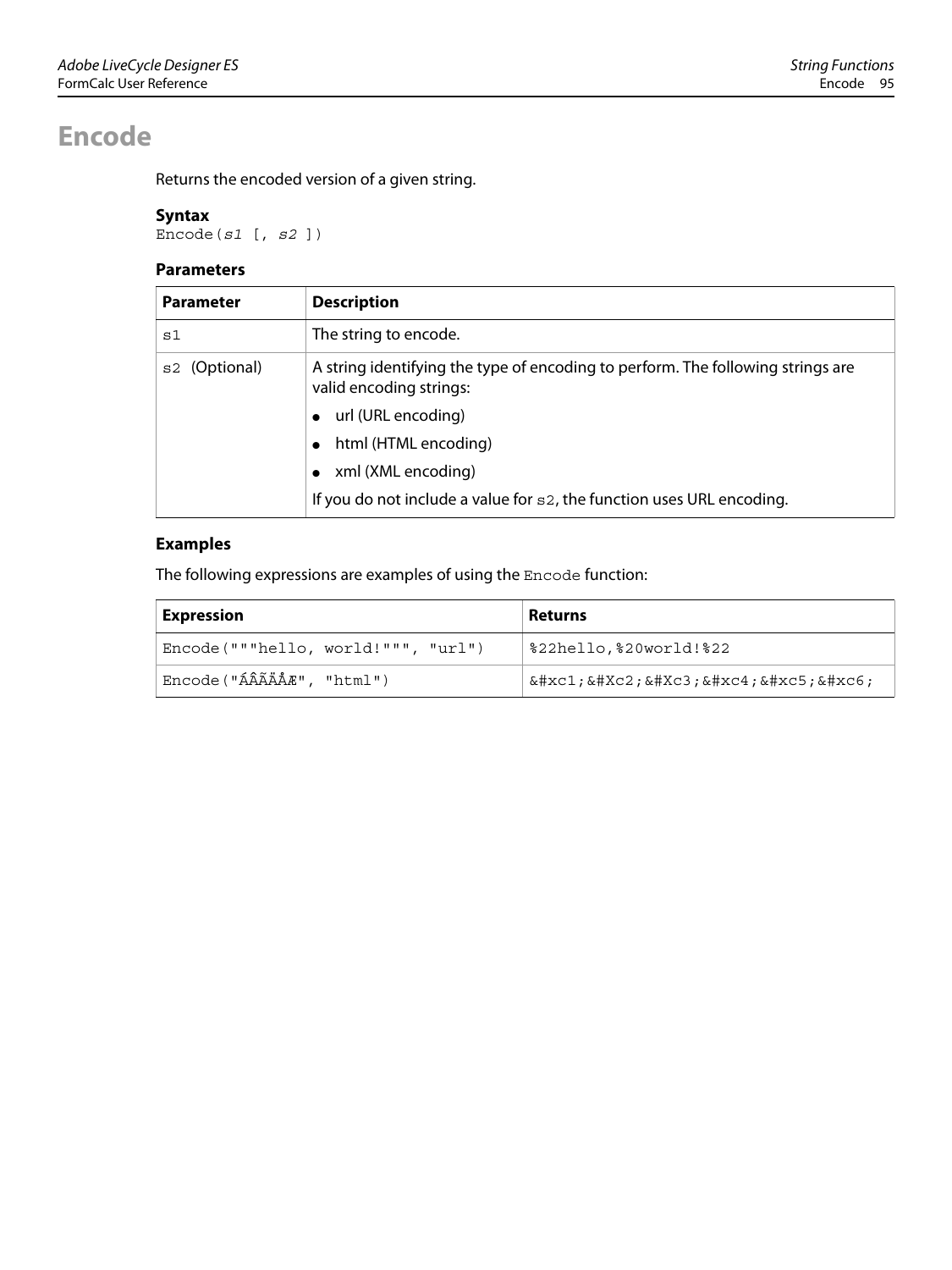### <span id="page-95-0"></span>**Format**

Formats the given data according to the specified picture format string.

#### **Syntax**

Format(*s1*, *s2* [, *s3* ...])

#### **Parameters**

| <b>Parameter</b> | <b>Description</b>                                                                                                                         |
|------------------|--------------------------------------------------------------------------------------------------------------------------------------------|
| s1               | The picture format string, which may be a locale-sensitive date or time format. See<br>"Locales" on page 44.                               |
| s2               | The source data to format.                                                                                                                 |
|                  | For date picture formats, the source data must be either an ISO date-time string or<br>an ISO date string in one of two formats:           |
|                  | YYYY[MM[DD]]<br>$\bullet$                                                                                                                  |
|                  | YYYY[-MM[-DD]]                                                                                                                             |
|                  | For time picture formats, the source data must be either an ISO date-time string or<br>an ISO time string in one of the following formats: |
|                  | HH[MM[SS[.FFF][z]]]<br>$\bullet$                                                                                                           |
|                  | HH[MM[SS[.FFF][+HH[MM]]]]<br>$\bullet$                                                                                                     |
|                  | HH[MM[SS[.FFF][-HH[MM]]]]<br>$\bullet$                                                                                                     |
|                  | HH[:MM[:SS[.FFF][z]<br>$\bullet$                                                                                                           |
|                  | HH[:MM[:SS[.FFF][-HH[:MM]]]]<br>$\bullet$                                                                                                  |
|                  | HH[:MM[:SS[.FFF][+HH[:MM]]]]                                                                                                               |
|                  | For date-time picture formats, the source data must be an ISO date-time string.                                                            |
|                  | For numeric picture formats, the source data must be numeric.                                                                              |
|                  | For text picture formats, the source data must be textual.                                                                                 |
|                  | For compound picture formats, the number of source data arguments must match<br>the number of subelements in the picture.                  |
| s3 (Optional)    | Additional source data to format.                                                                                                          |

#### **Examples**

The following expressions are examples of using the Format function:

| <b>Expression</b>                     | Returns                                                           |
|---------------------------------------|-------------------------------------------------------------------|
| Format ("MMM D, YYYY", "20020901")    | Sep 1, 2002                                                       |
| Format ("\$9,999,999.99", 1234567.89) | $$1,234,567.89$ in the U.S. and<br>1 234 567, 89 Euros in France. |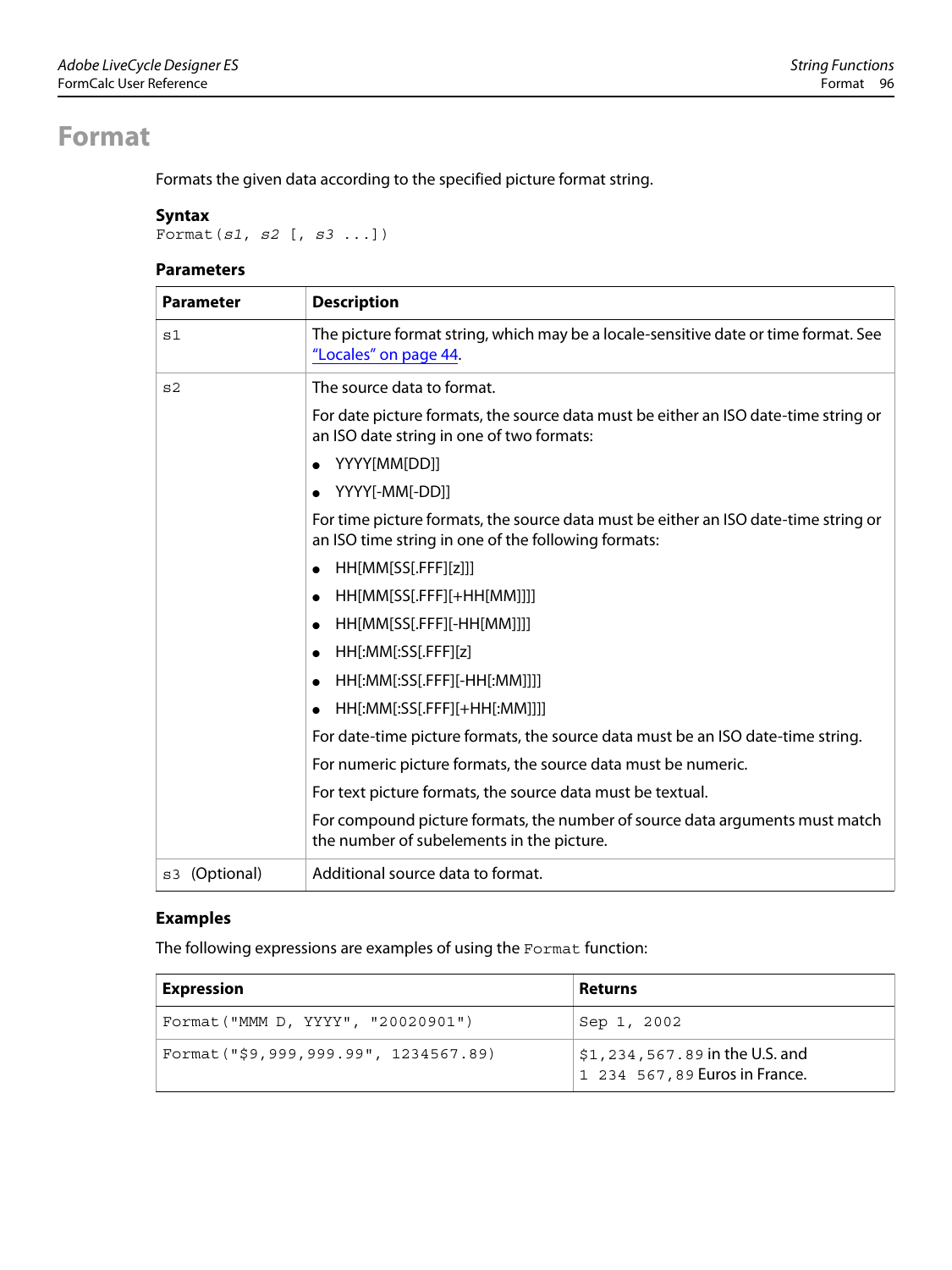## <span id="page-96-0"></span>**Left**

Extracts a specified number of characters from a string, starting with the first character on the left.

**Syntax**

Left(*s*, *n*)

#### **Parameters**

| <b>Parameter</b> | <b>Description</b>                                                                                                         |
|------------------|----------------------------------------------------------------------------------------------------------------------------|
| S                | The string to extract from.                                                                                                |
| n                | The number of characters to extract.                                                                                       |
|                  | If the number of characters to extract is greater than the length of the string, the<br>function returns the whole string. |
|                  | If the number of characters to extract is 0 or less, the function returns the empty string.                                |

#### **Examples**

The following expressions are examples of using the Left function:

| <b>Expression</b>           | <b>Returns</b>                                                   |  |
|-----------------------------|------------------------------------------------------------------|--|
| Left ("ABCDEFGH", 3)        | ABC                                                              |  |
| Left ("Tony Blue", $5$ )    | "Tony "                                                          |  |
| Left(Telephone $[0]$ , 3)   | The first three characters of the first occurrence of Telephone. |  |
| Left (Rtrim (Last Name), 3) | The first three characters of Last Name.                         |  |
|                             | See also "Rtrim" on page 104.                                    |  |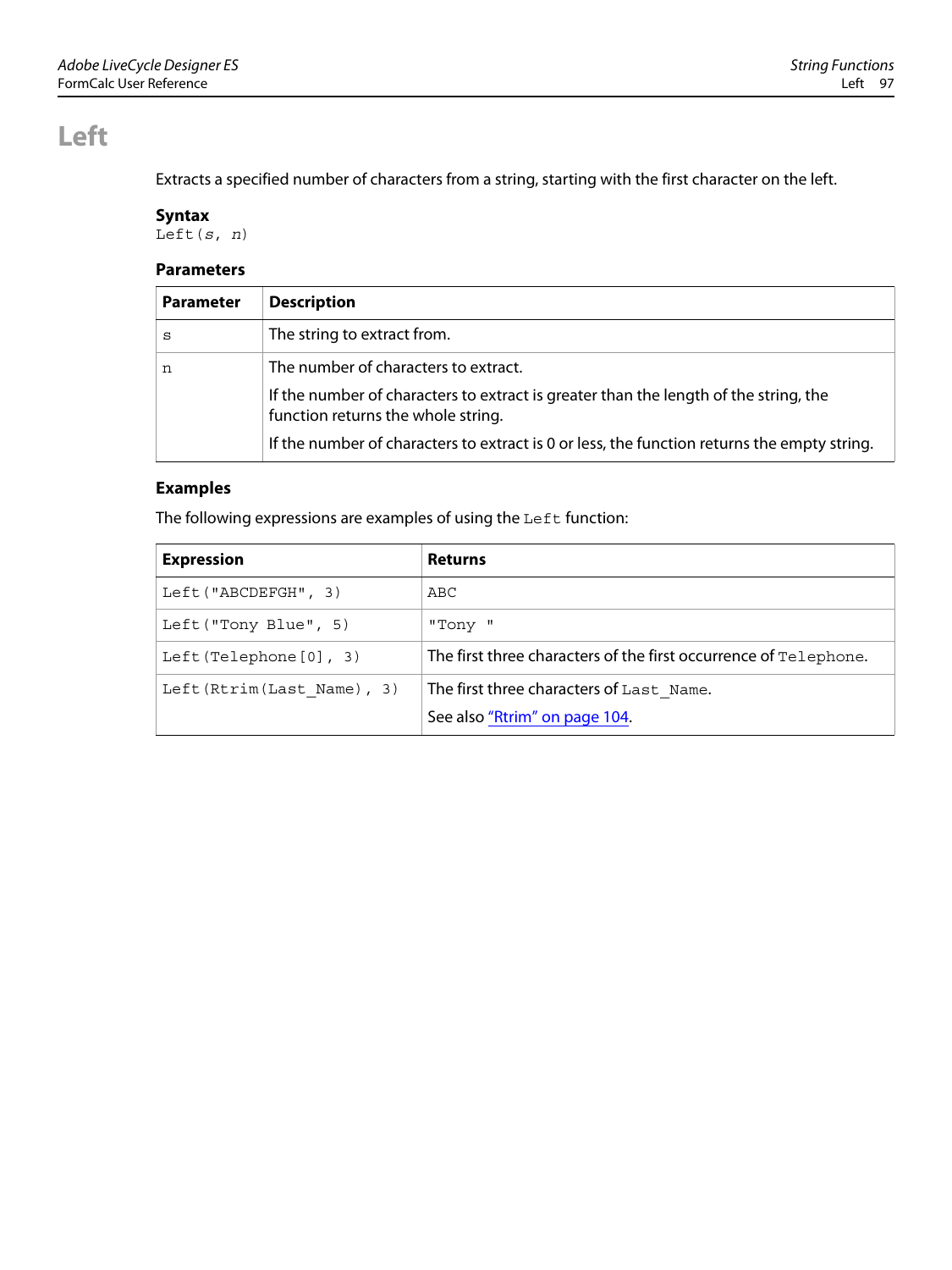### <span id="page-97-0"></span>**Len**

Returns the number of characters in a given string.

#### **Syntax**

Len(*s*)

#### **Parameters**

| <b>Parameter</b> | <b>Description</b>     |
|------------------|------------------------|
|                  | The string to examine. |

#### **Examples**

The following expressions are examples of using the Len function:

| <b>Expression</b>                                                                | <b>Returns</b>              |
|----------------------------------------------------------------------------------|-----------------------------|
| Len ("ABDCEFGH")                                                                 | 8                           |
| Len(4)                                                                           | 1                           |
| Len $(Str(4.532, 6, 4))$                                                         | 6                           |
|                                                                                  | See also "Str" on page 106. |
| The number of characters in the first occurrence of Amount.<br>Len $(Amount[*])$ |                             |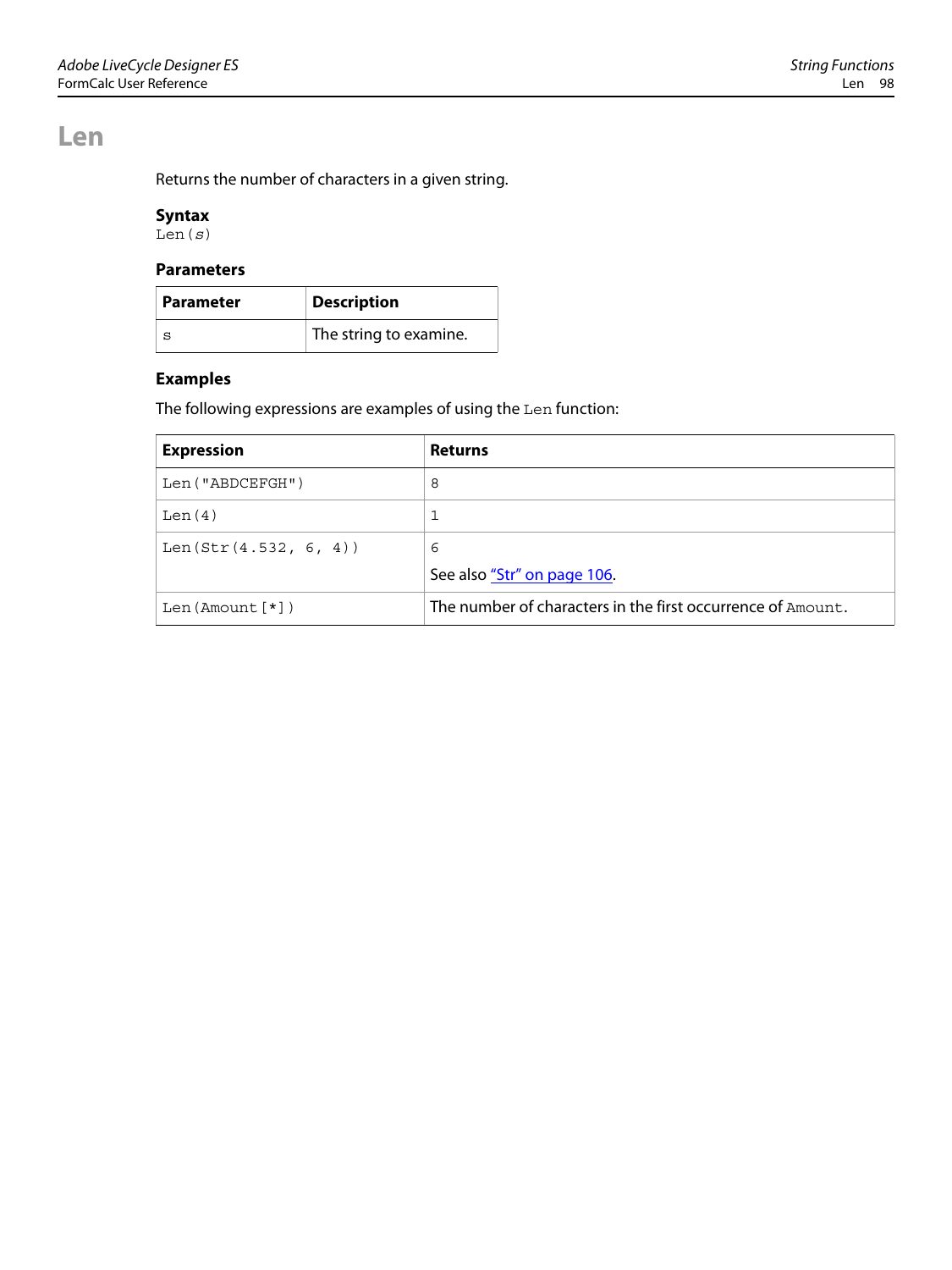### <span id="page-98-0"></span>**Lower**

Converts all uppercase characters within a specified string to lowercase characters.

#### **Syntax**

Lower(*s*, [, *k* ])

#### **Parameters**

| <b>Parameter</b> | <b>Description</b>                                                                                                                                                                                     |
|------------------|--------------------------------------------------------------------------------------------------------------------------------------------------------------------------------------------------------|
| S                | The string to convert.                                                                                                                                                                                 |
| (Optional)<br>k. | A string representing a valid locale. If you do not include a value for $k$ , the function<br>uses the ambient locale.                                                                                 |
|                  | See also "Locales" on page 44.                                                                                                                                                                         |
|                  | <b>Note:</b> This function only converts the Unicode characters U+41 through U+5A (of<br>the ASCII character set) as well as the characters U+FF21 through U+FF3A<br>(of the full width character set) |

#### **Examples**

The following expressions are examples of using the Lower function:

| <b>Expression</b>        | <b>Returns</b>                                                                     |
|--------------------------|------------------------------------------------------------------------------------|
| Lower ("ABC")            | abc                                                                                |
| Lower $("21 Main St." )$ | 21 main st.                                                                        |
| Lower(15)                | 15                                                                                 |
| Lower (Address [0])      | This example converts the first occurrence of Address to all<br>lowercase letters. |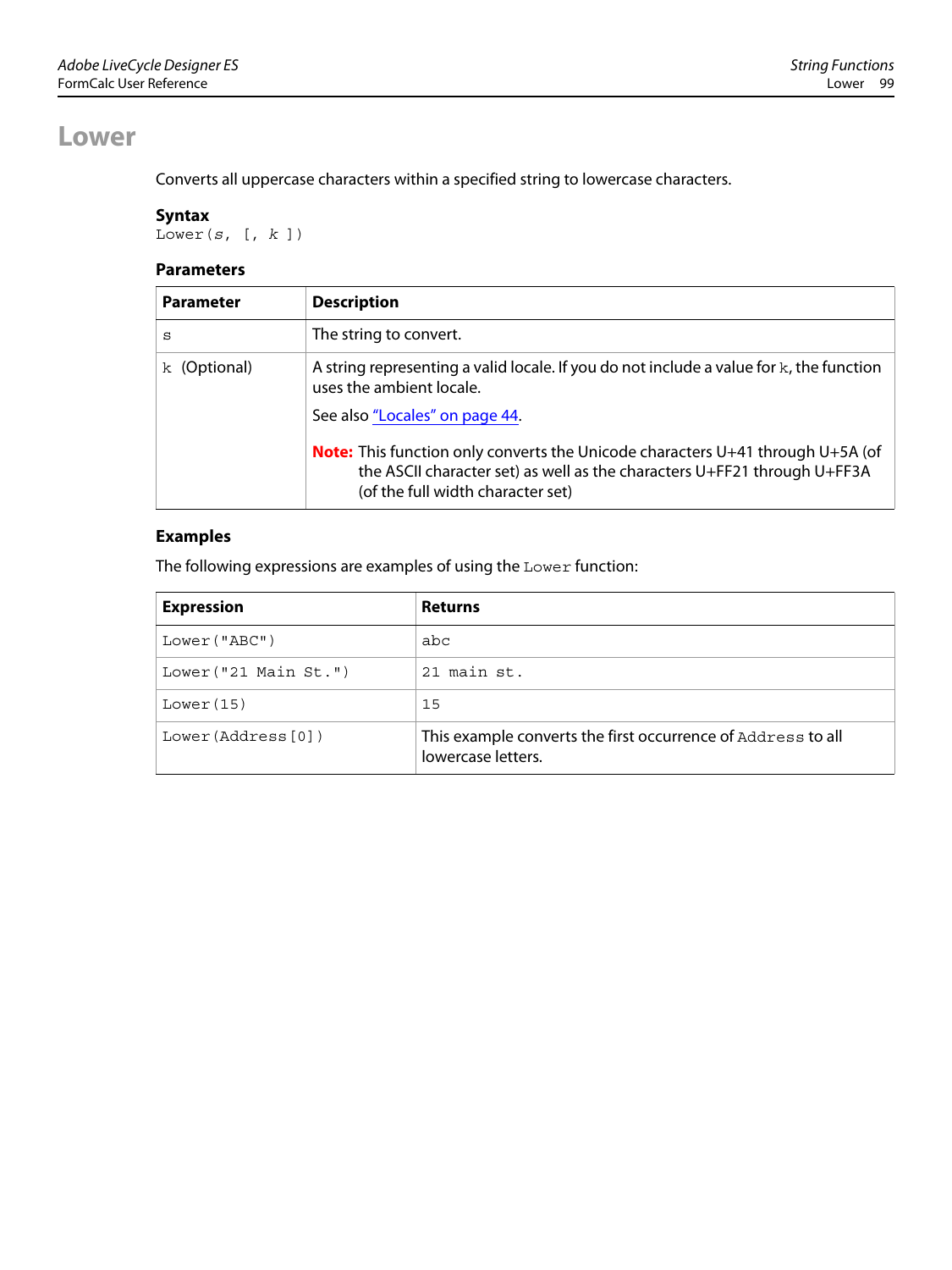### <span id="page-99-0"></span>**Ltrim**

Returns a string with all leading white space characters removed.

White space characters include the ASCII space, horizontal tab, line feed, vertical tab, form feed, carriage return, and the Unicode space characters (Unicode category Zs).

#### **Syntax**

Ltrim(*s*)

#### **Parameters**

| <b>Parameter</b> | <b>Description</b>  |
|------------------|---------------------|
|                  | The string to trim. |

#### **Examples**

The following expressions are examples of using the Ltrim function:

| <b>Expression</b> |           |              | <b>Returns</b>                                                           |
|-------------------|-----------|--------------|--------------------------------------------------------------------------|
| Ltrim ("          | ABCD"     |              | "ABCD"                                                                   |
| Ltrim (Rtrim ("   | Tony Blue | $\sqrt{2}$ ) | "Tony Blue"<br>See also "Rtrim" on page 104.                             |
| Ltrim(Address[0]) |           |              | Removes any leading white space<br>from the first occurrence of Address. |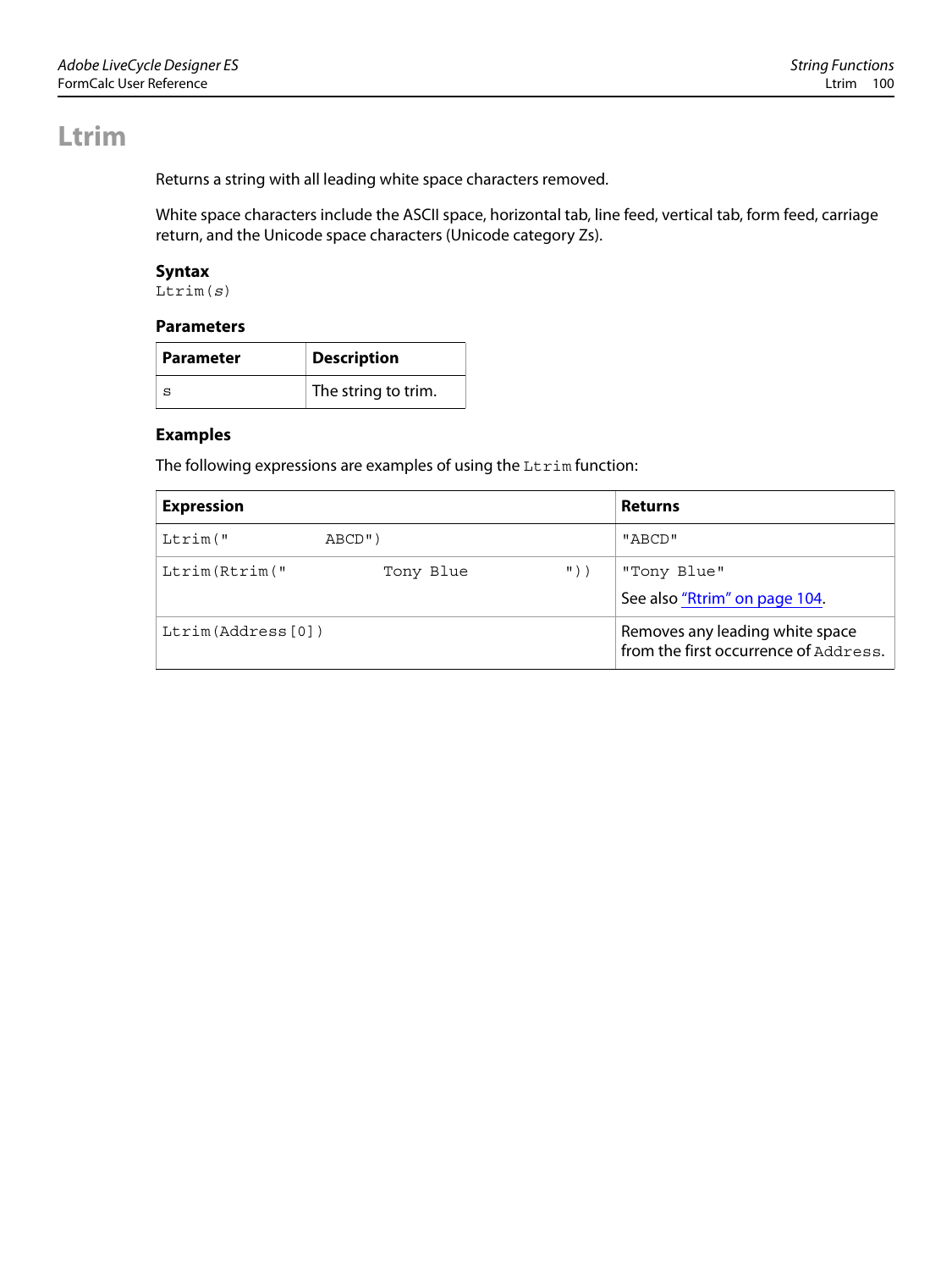### <span id="page-100-0"></span>**Parse**

Analyzes the given data according to the given picture format.

Parsing data successfully results in one of the following values:

- Date picture format: An ISO date string of the form YYYY-MM-DD.
- Time picture format: An ISO time string of the form HH:MM:SS.
- Date-time picture format: An ISO date-time string of the form YYYY-MM-DDTHH:MM:SS.
- Numeric picture format: A number.
- Text pictures: Text.

#### **Syntax**

Parse(*s1*, *s2* )

#### **Parameters**

| <b>Parameter</b> | <b>Description</b>                                                                              |
|------------------|-------------------------------------------------------------------------------------------------|
| s1               | A valid date or time picture format string.                                                     |
|                  | For more information on date and time formats, see "Structuring dates and times"<br>on page 44. |
| s2               | The string data to parse.                                                                       |

#### **Examples**

The following expressions are examples of using the Parse function:

| <b>Expression</b>                         | Returns                |
|-------------------------------------------|------------------------|
| Parse("MMM D, YYYY", "Sep 1, 2002")       | $2002 - 09 - 01$       |
| Parse("\$9,999,999.99", "\$1,234,567.89") | 1234567.89 in the U.S. |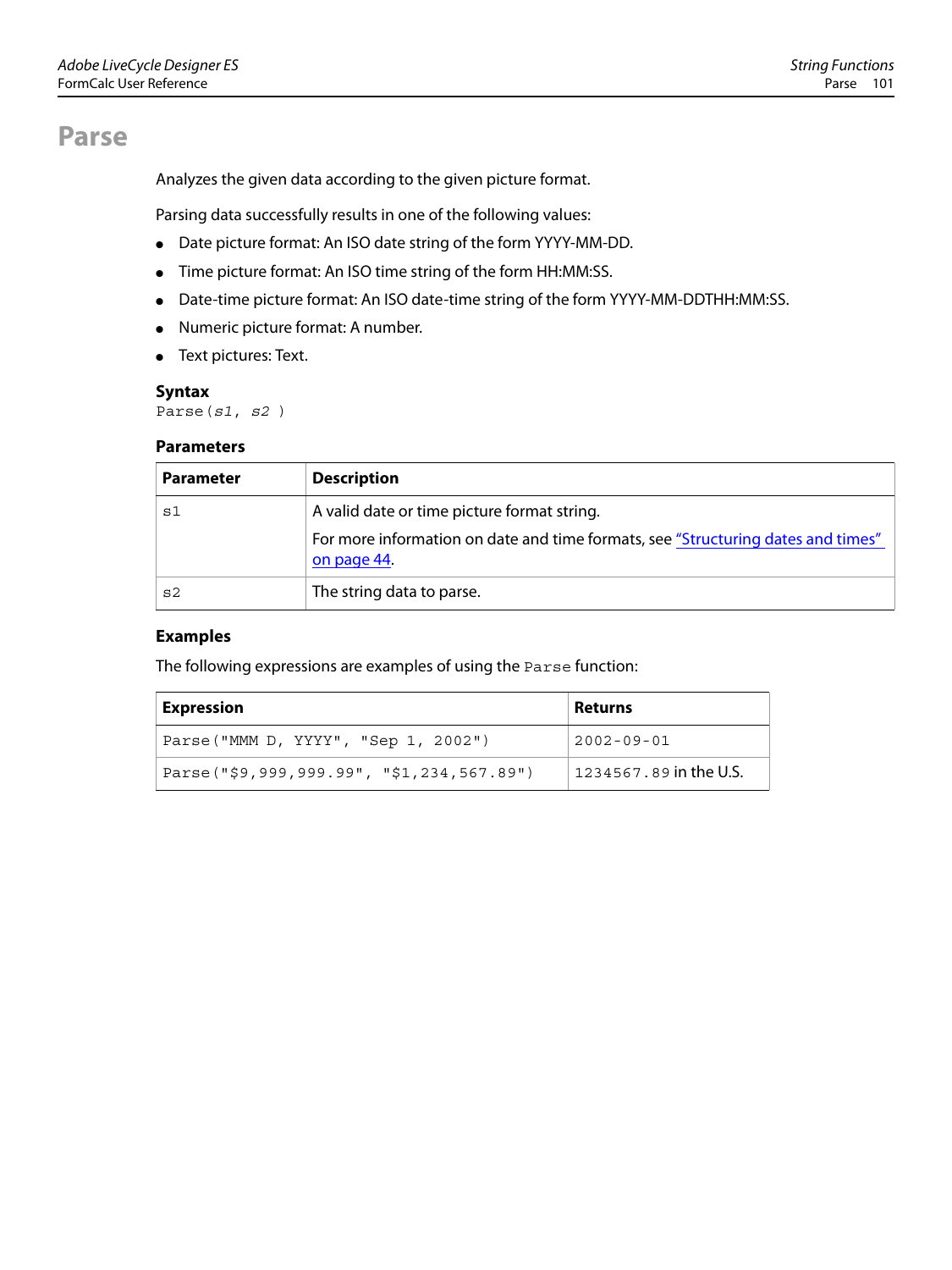# <span id="page-101-0"></span>**Replace**

Replaces all occurrences of one string with another within a specified string.

#### **Syntax**

Replace(*s1*, *s2* [, *s3* ])

#### **Parameters**

| <b>Parameter</b> | <b>Description</b>                                                                                                            |
|------------------|-------------------------------------------------------------------------------------------------------------------------------|
| s1               | A source string.                                                                                                              |
| s2               | The string to replace.                                                                                                        |
| s3 (Optional)    | The replacement string.<br>If you do not include a value for $s3$ , or if $s3$ is null, the function uses an empty<br>string. |

#### **Examples**

The following expressions are examples of using the Replace function:

| <b>Expression</b>                            | <b>Returns</b>                                                                                |
|----------------------------------------------|-----------------------------------------------------------------------------------------------|
| Replace ("Tony Blue", "Tony", "Chris")       | Chris Blue                                                                                    |
| Replace ("ABCDEFGH", "D")                    | ABCEFGH                                                                                       |
| Replace ("ABCDEFGH", "d")                    | ABCDEFGH                                                                                      |
| Replace (Comments [0], "recieve", "receive") | Correctly updates the spelling of the<br>word receive in the first occurrence<br>of Comments. |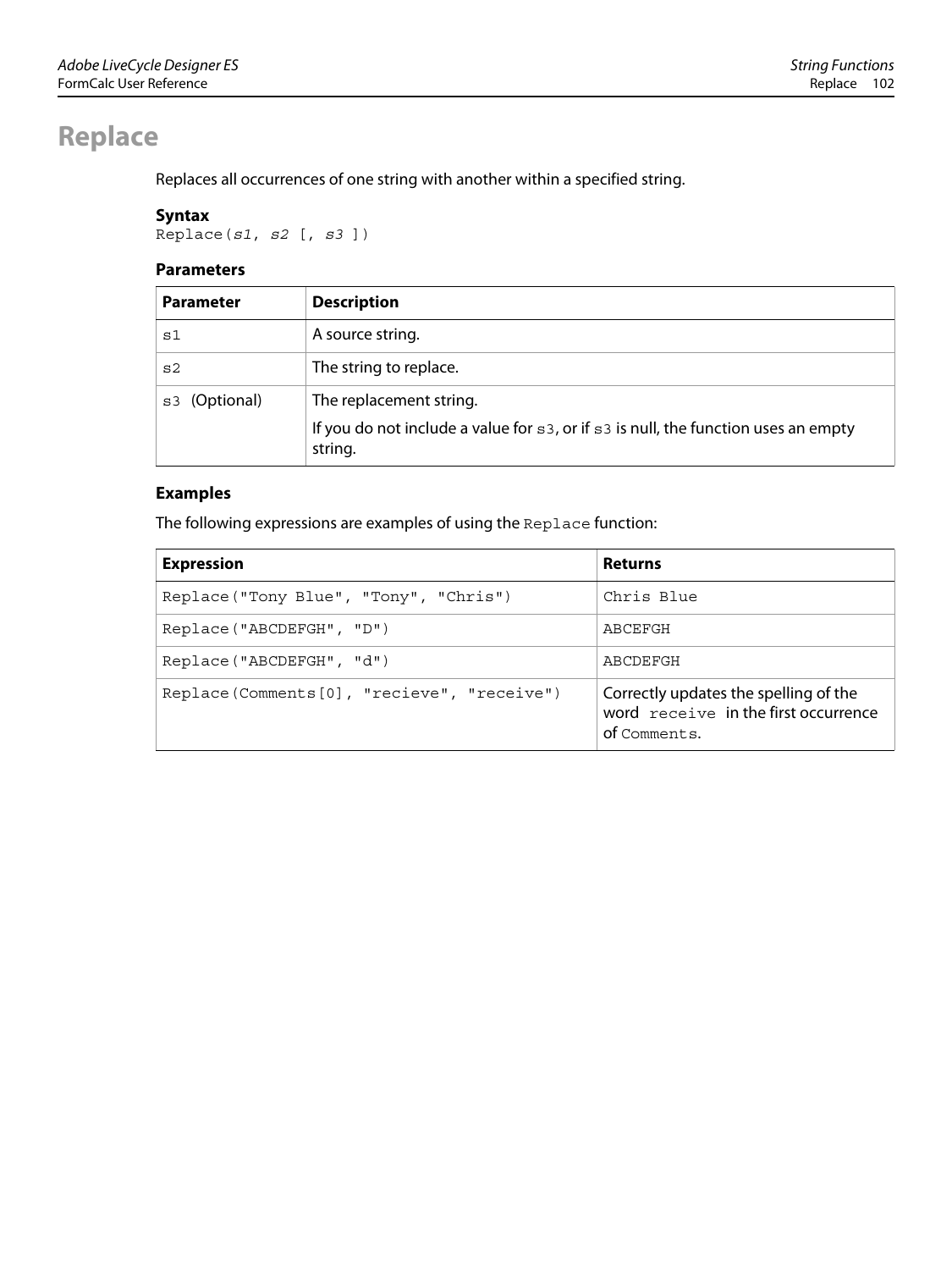# <span id="page-102-0"></span>**Right**

Extracts a number of characters from a given string, beginning with the last character on the right.

**Syntax** Right(*s*, *n* )

#### **Parameters**

| <b>Parameter</b> | <b>Description</b>                                                                      |
|------------------|-----------------------------------------------------------------------------------------|
| S                | The string to extract.                                                                  |
| n                | The number of characters to extract.                                                    |
|                  | If $n$ is greater than the length of the string, the function returns the whole string. |
|                  | If $n$ is 0 or less, the function returns an empty string.                              |

#### **Examples**

The following expressions are examples of using the Right function:

| <b>Expression</b>                 | <b>Returns</b>                                                     |
|-----------------------------------|--------------------------------------------------------------------|
| Right ("ABCDEFGH", 3)             | FGH                                                                |
| Right ("Tony Blue", 5)            | $"$ Blue"                                                          |
| $Right$ (Telephone $[0]$ , 7)     | The last seven characters of the first occurrence of<br>Telephone. |
| Right (Rtrim (CreditCard Num), 4) | The last four characters of CreditCard Num.                        |
|                                   | See also "Rtrim" on page 104.                                      |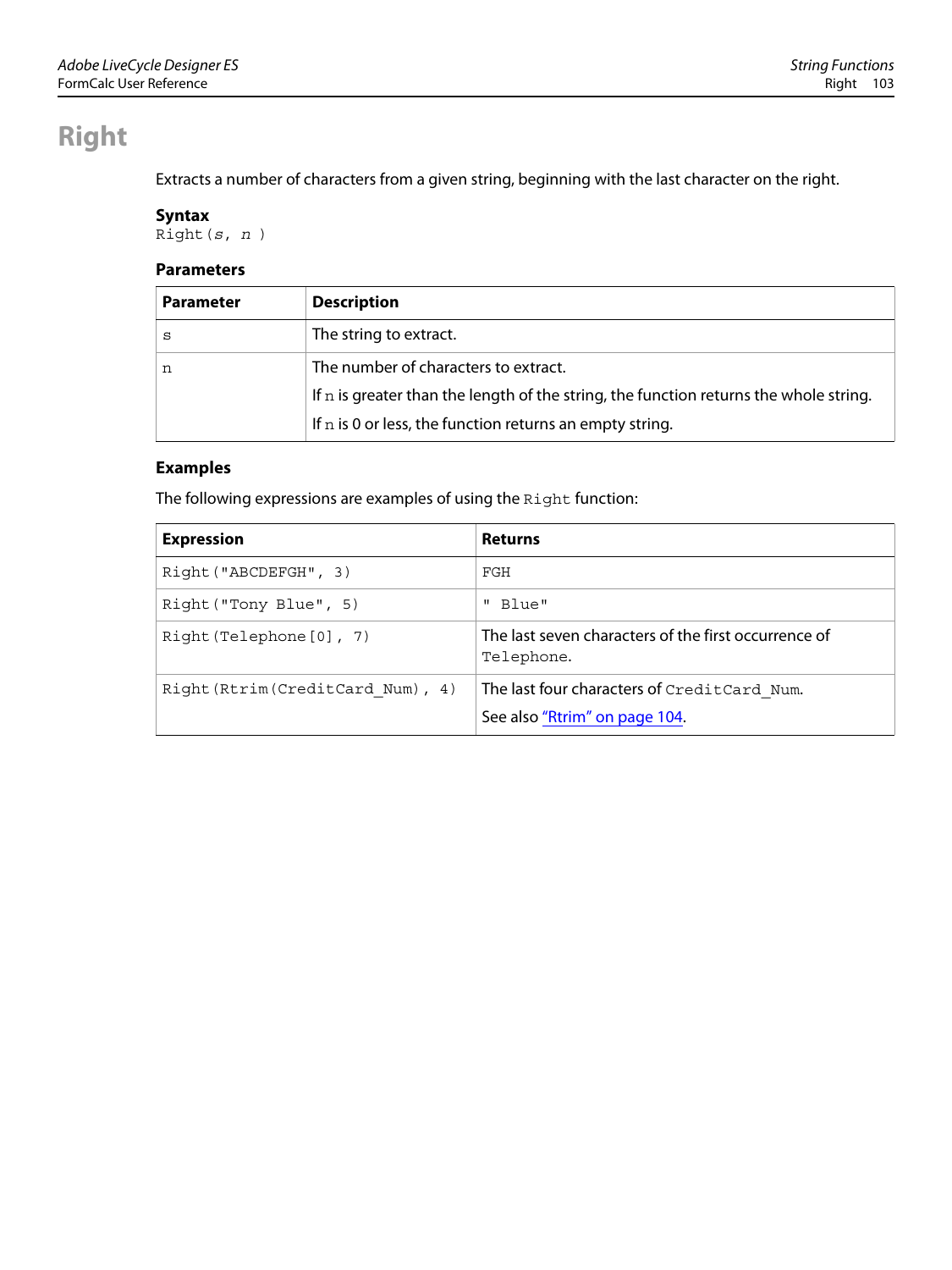### <span id="page-103-0"></span>**Rtrim**

Returns a string with all trailing white space characters removed.

White space characters include the ASCII space, horizontal tab, line feed, vertical tab, form feed, carriage return, and the Unicode space characters (Unicode category Zs).

#### **Syntax**

Rtrim(*s* )

#### **Parameters**

| <b>Parameter</b> | <b>Description</b>  |
|------------------|---------------------|
|                  | The string to trim. |

#### **Examples**

The following expressions are examples of using the Rtrim function:

| <b>Expression</b>                        | <b>Returns</b>                                                            |
|------------------------------------------|---------------------------------------------------------------------------|
| Rtrim ("ABCD<br>п)                       | "ABCD"                                                                    |
| Rtrim ("Tony Blue<br>$^{\prime\prime}$ ) | "Tony Blue"                                                               |
| Rtrim(Address[0])                        | Removes any trailing white space from the first<br>occurrence of Address. |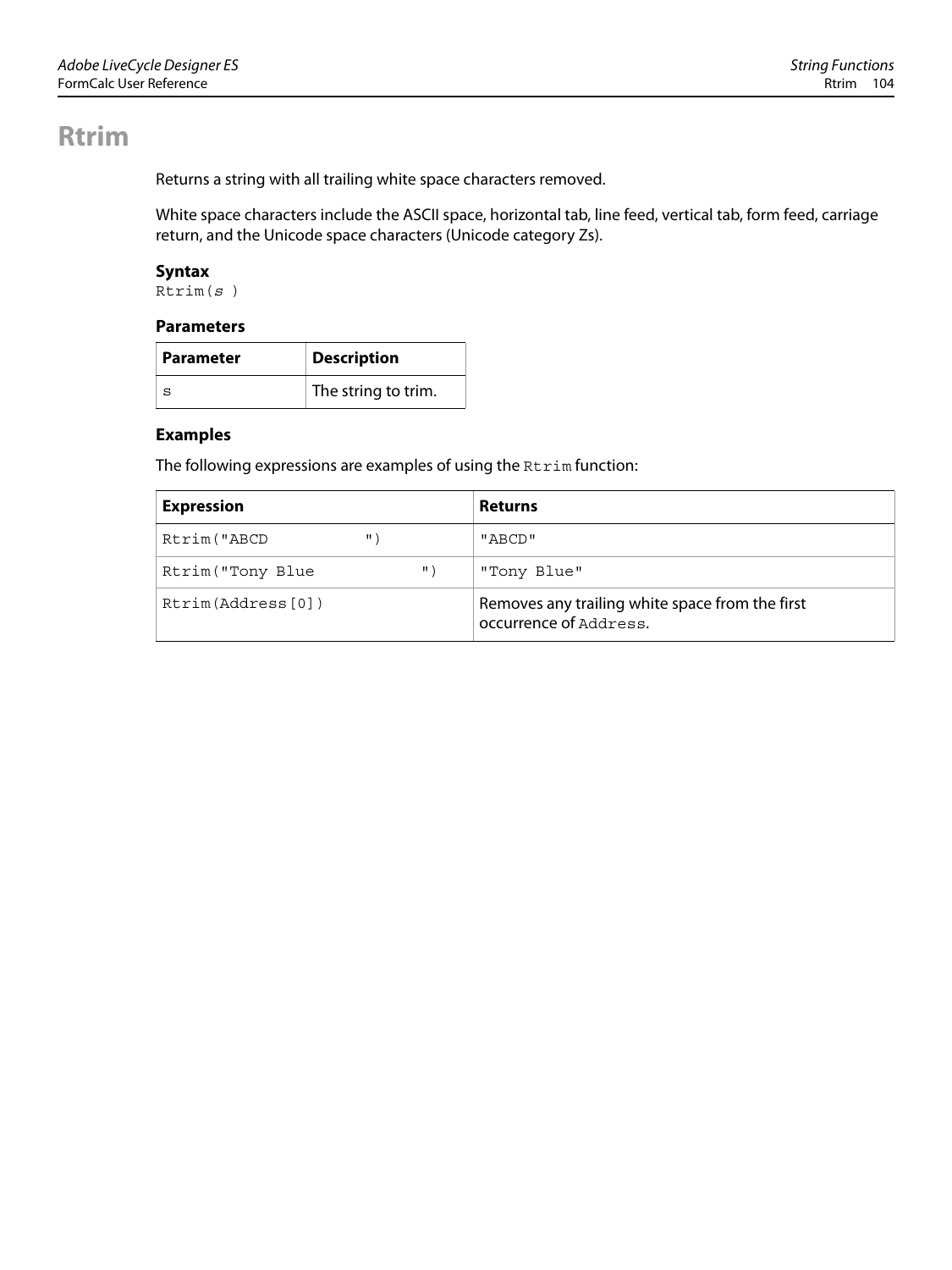### <span id="page-104-0"></span>**Space**

Returns a string consisting of a given number of blank spaces.

#### **Syntax**

Space(*n* )

#### **Parameters**

| Parameter | <b>Description</b>          |
|-----------|-----------------------------|
|           | The number of blank spaces. |

#### **Examples**

The following expressions are examples of using the Space function:

| <b>Expression</b>                  | <b>Returns</b>                                                                                                            |
|------------------------------------|---------------------------------------------------------------------------------------------------------------------------|
| Space(5)                           | $\mathbf{H}$<br>$\mathbf{H}$                                                                                              |
| $Space(Max(Amount[*]))$            | A blank string with as many characters as the value<br>of the largest occurrence of Amount.<br>See also "Max" on page 39. |
| Concat ("Tony", Space (1), "Blue") | Tony Blue                                                                                                                 |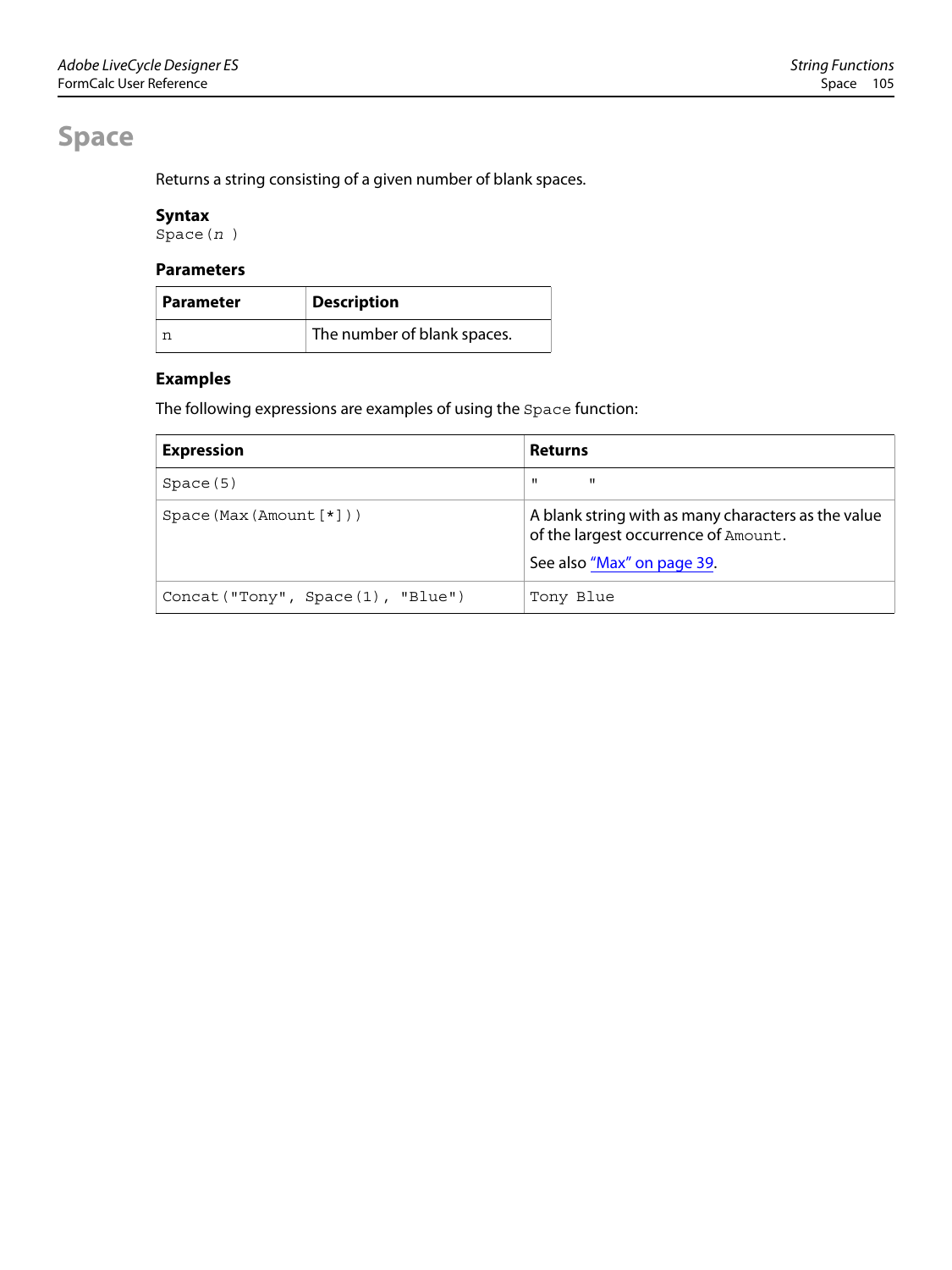### <span id="page-105-0"></span>**Str**

Converts a number to a character string. FormCalc formats the result to the specified width and rounds to the specified number of decimal places.

#### **Syntax**

Str(*n1* [, *n2* [, *n3* ]])

#### **Parameters**

| <b>Parameter</b>          | <b>Description</b>                                                                                                                             |
|---------------------------|------------------------------------------------------------------------------------------------------------------------------------------------|
| n1                        | The number to convert.                                                                                                                         |
| n2 (Optional)             | The maximum width of the string. If you do not include a value for $n2$ , the function<br>uses a value of 10 as the default width.             |
|                           | If the resulting string is longer than $n2$ , the function returns a string of $*$ (asterisk)<br>characters of the width specified by n2.      |
| n <sub>3</sub> (Optional) | The number of digits to appear after the decimal point. If you do not include a<br>value for n3, the function uses 0 as the default precision. |

#### **Examples**

The following expressions are examples of using the  $str$  function:

| <b>Expression</b>           | <b>Returns</b>                                                                                  |
|-----------------------------|-------------------------------------------------------------------------------------------------|
| Str(2.456)                  | $\mathbf{H}$<br>$2^{\mathsf{II}}$                                                               |
| Str(4.532, 6, 4)            | 4.5320                                                                                          |
| Str(234.458, 4)             | 11, 2341                                                                                        |
| Str(31.2345, 4, 2)          | $***$ * * *                                                                                     |
| $Str(Max(Amount[*]), 6, 2)$ | Converts the largest occurrence of Amount to a<br>six-character string with two decimal places. |
|                             | See also "Max" on page 39.                                                                      |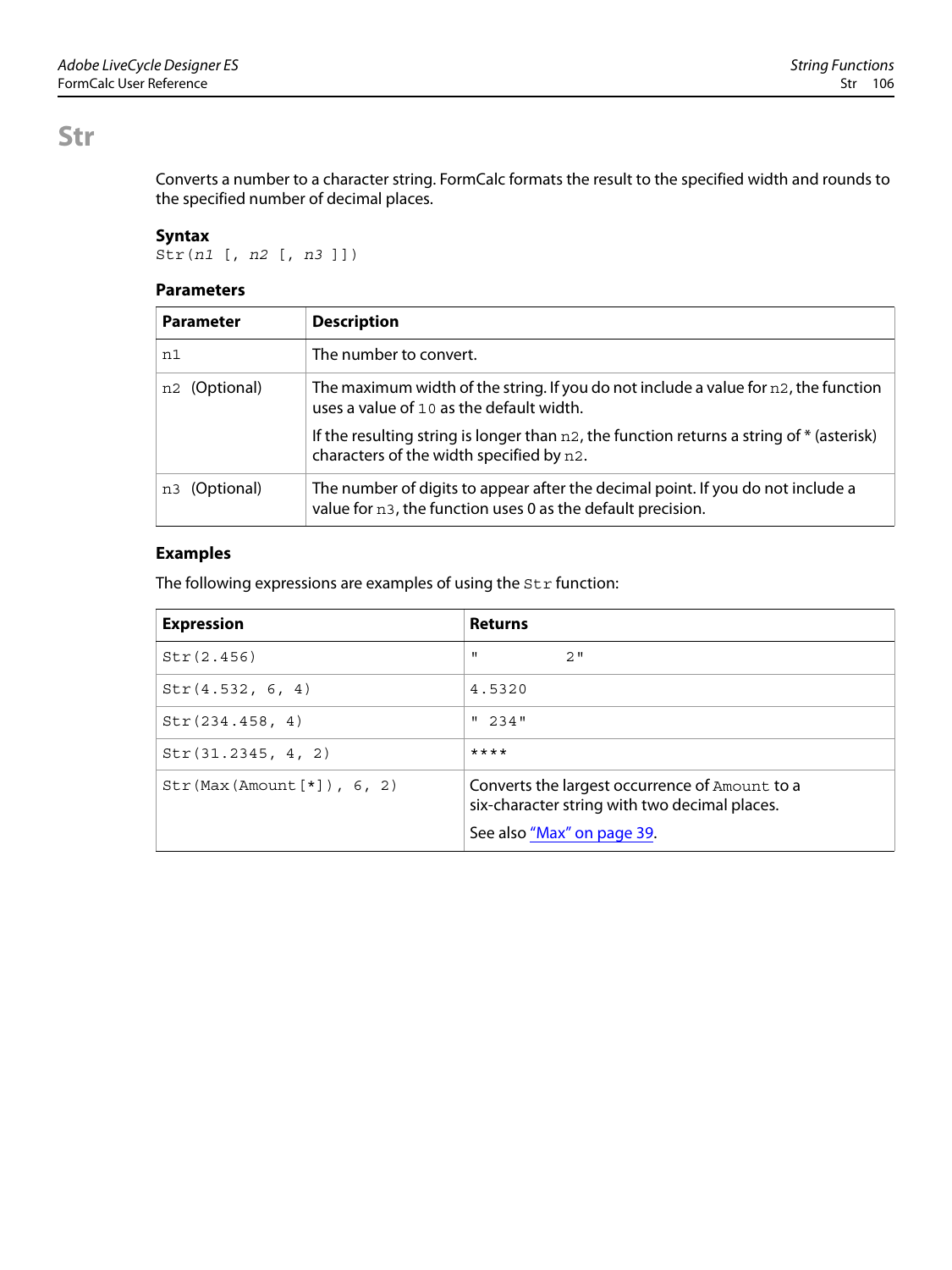## <span id="page-106-0"></span>**Stuff**

Inserts a string into another string.

#### **Syntax**

Stuff(*s1*, *n1*, *n2* [, *s2* ])

#### **Parameters**

| <b>Parameter</b>          | <b>Description</b>                                                                                                                                                     |
|---------------------------|------------------------------------------------------------------------------------------------------------------------------------------------------------------------|
| s1                        | The source string.                                                                                                                                                     |
| n1                        | The position in $s1$ to insert the new string $s2$ .                                                                                                                   |
|                           | If n1 is less than one, the function assumes the first character position. If n1 is greater<br>than length of $s1$ , the function assumes the last character position. |
| n2                        | The number of characters to delete from string $s1$ , starting at character position $n1$ .                                                                            |
|                           | If $n2$ is less than or equal to 0, the function assumes 0 characters.                                                                                                 |
| s <sub>2</sub> (Optional) | The string to insert into s1.                                                                                                                                          |
|                           | If you do not include a value for $s2$ , the function uses the empty string.                                                                                           |

#### **Examples**

The following expressions are examples of using the Stuff function:

| <b>Expression</b>                                 | <b>Returns</b>                                                                                                 |
|---------------------------------------------------|----------------------------------------------------------------------------------------------------------------|
| Stuff ("TonyBlue", $5, 0, " "$                    | Tony Blue                                                                                                      |
| Stuff("ABCDEFGH", 4, 2)                           | ABCFGH                                                                                                         |
| $Stuff(Address[0], Len(Address[0]), 0, "Street")$ | This adds the word Street onto<br>the end of the first occurrence of<br>Address.<br>See also "Len" on page 98. |
| Stuff ("members-list@myweb.com", 0, 0, "cc:"      | cc:members-list@myweb.com                                                                                      |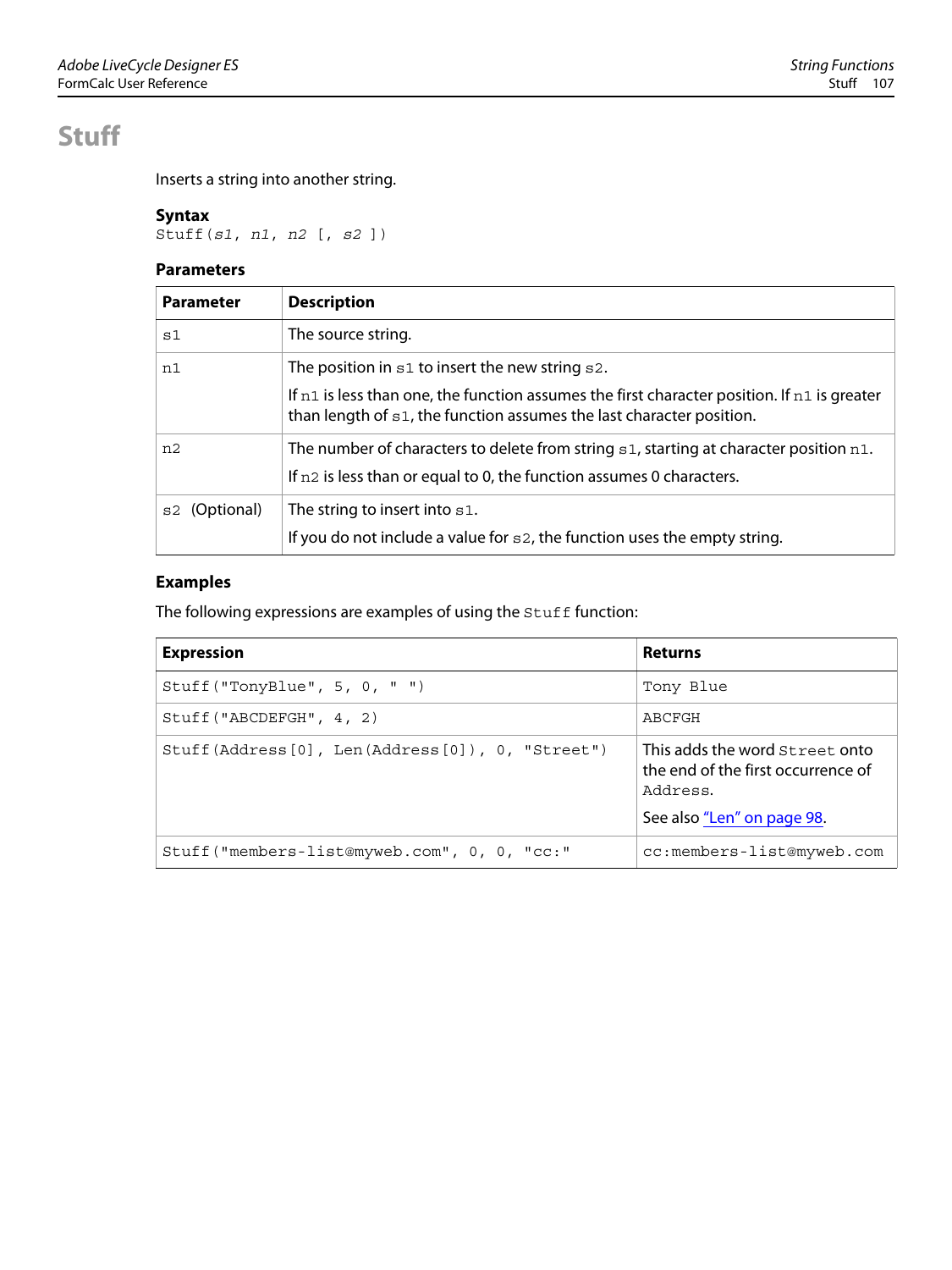### <span id="page-107-0"></span>**Substr**

Extracts a portion of a given string.

#### **Syntax**

Substr(*s1*, *n1*, *n2* )

#### **Parameters**

| <b>Parameter</b> | <b>Description</b>                                                                                                                                                                                                                            |
|------------------|-----------------------------------------------------------------------------------------------------------------------------------------------------------------------------------------------------------------------------------------------|
| s1               | The source string.                                                                                                                                                                                                                            |
| n1               | The position in string $s1$ to start extracting.<br>If $n1$ is less than one, the function assumes the first character position. If $n1$ is<br>greater than length of $s1$ , the function assumes the last character position.                |
| n2               | The number of characters to extract.<br>If n2 is less than or equal to 0, FormCalc returns an empty string. If $n1 + n2$ is<br>greater than the length of s1, the function returns the substring starting at<br>position n1 to the end of s1. |

#### **Examples**

The following expressions are examples of using the Substr function:

| <b>Expression</b>                  | <b>Returns</b>                                                                |
|------------------------------------|-------------------------------------------------------------------------------|
| Substr("ABCDEFG", 3, 4)            | CDEF                                                                          |
| Substr(3214, 2, 1)                 | 2                                                                             |
| Substr(Last Name $[0]$ , 1, 3)     | Returns the first three characters from the first<br>occurrence of Last Name. |
| Substr("ABCDEFG", 5, 0)            | $\mathbf{H}$ $\mathbf{H}$                                                     |
| Substr("21 Waterloo St.", $4, 5$ ) | Water                                                                         |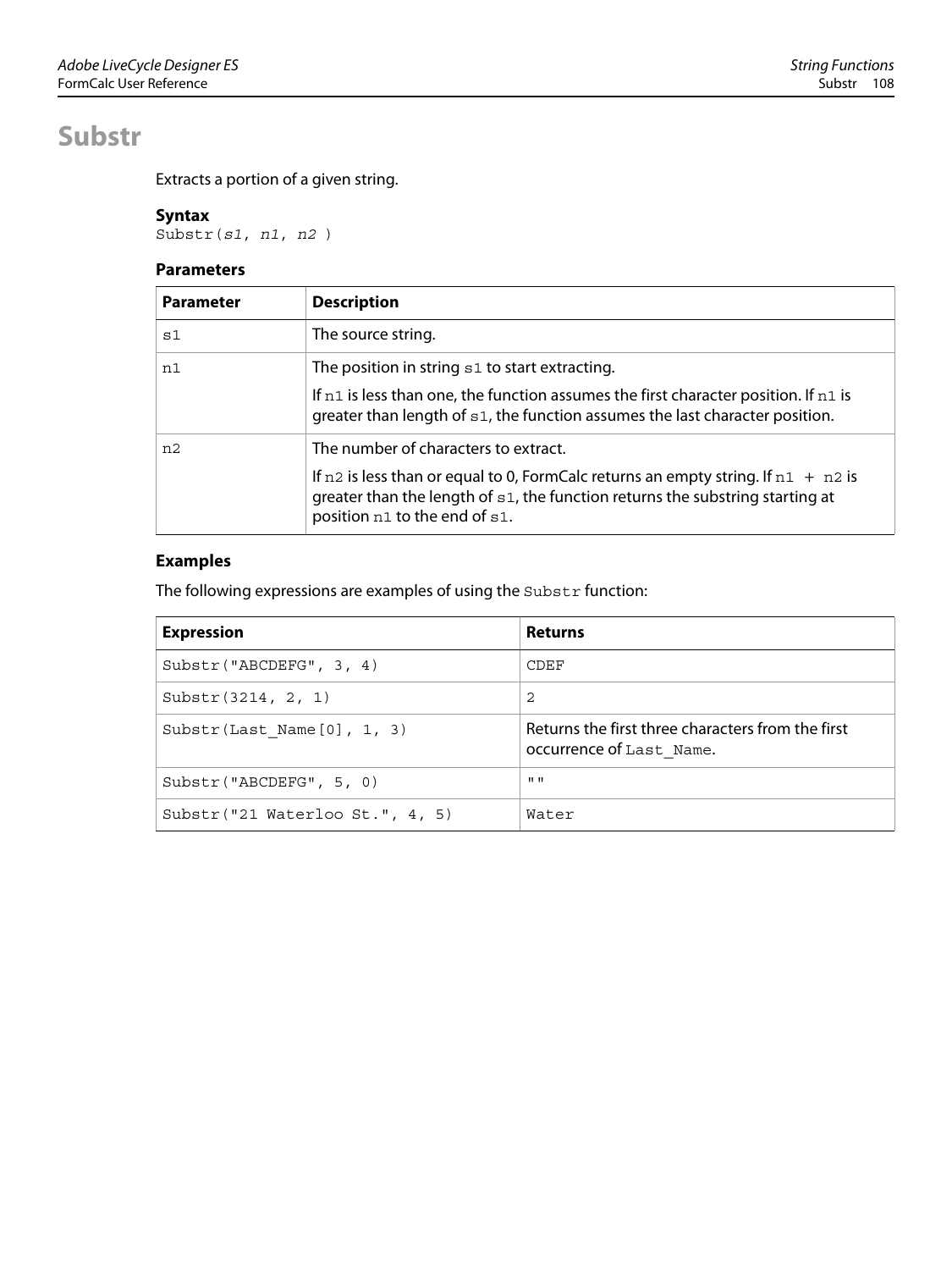# <span id="page-108-0"></span>**Uuid**

Returns a Universally Unique Identifier (UUID) string to use as an identification method.

# **Syntax**

Uuid([*n* ])

### **Parameters**

| <b>Parameter</b> | <b>Description</b>                                                                                    |
|------------------|-------------------------------------------------------------------------------------------------------|
| n                | A number identifying the format of the UUID string. Valid numbers are:                                |
|                  | 0 (default value): UUID string only contains hex octets.<br>$\bullet$                                 |
|                  | 1: UUID string contains dash characters separating the sequences of hex octets<br>at fixed positions. |
|                  | If you do not include a value for $n$ , the function uses the default value.                          |

### **Examples**

The following expressions are examples of the Uuid function:

| <b>Expression</b> | <b>Returns</b>                                       |
|-------------------|------------------------------------------------------|
| Uuid $()$         | A value such as 3c3400001037be8996c400a0c9c86dd5     |
| Uuid(0)           | A value such as 3c3400001037be8996c400a0c9c86dd5     |
| Uuid(1)           | A value such as 1a3ac000-3dde-f352-96c4-00a0c9c86dd5 |
| Uuid(7)           | A value such as 1a3ac000-3dde-f352-96c4-00a0c9c86dd5 |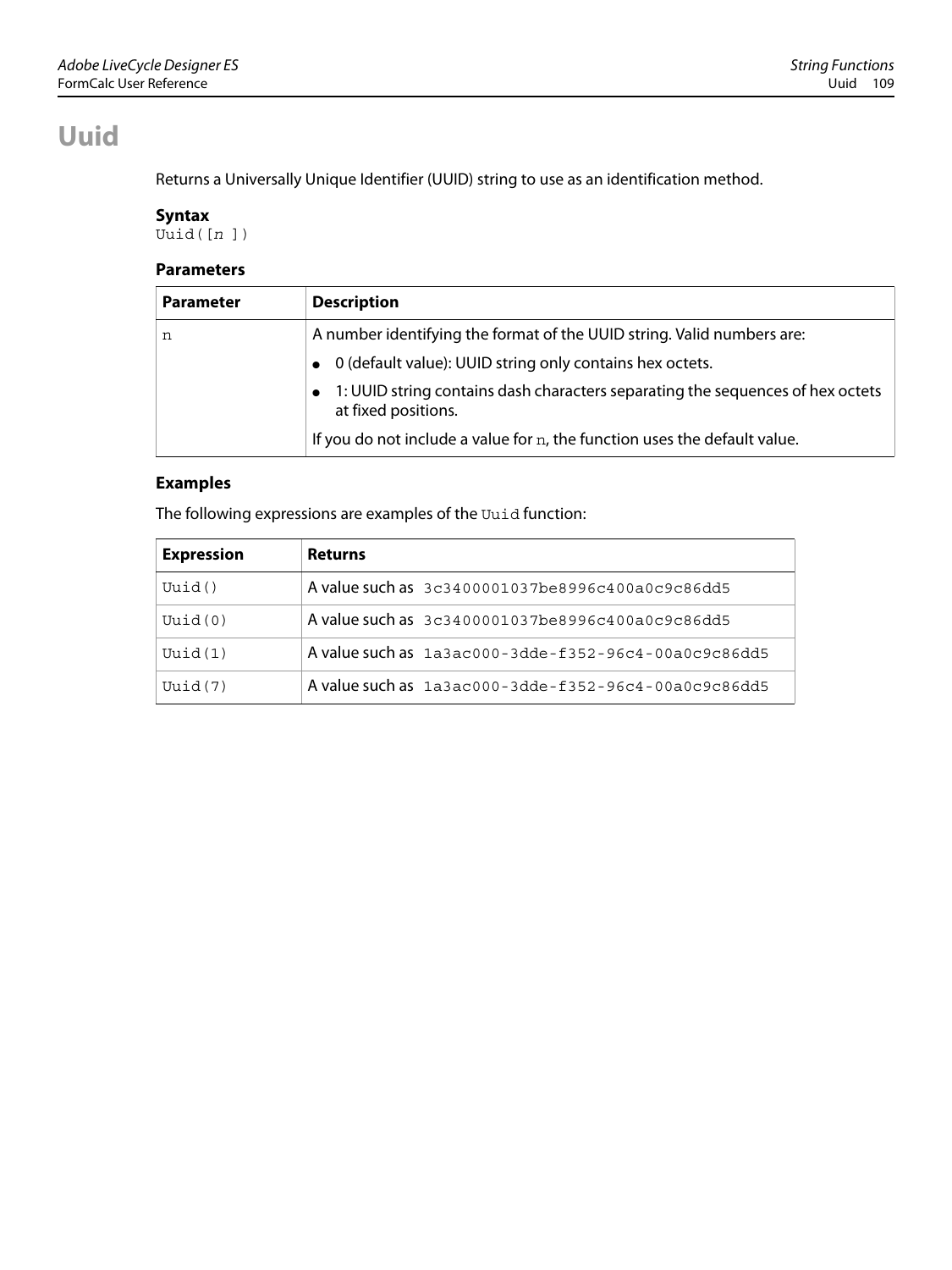# <span id="page-109-0"></span>**Upper**

Converts all lowercase characters within a string to uppercase.

# **Syntax**

Upper(*s* [, *k* ])

### **Parameters**

| <b>Parameter</b> | <b>Description</b>                                                                                                                                                                                      |
|------------------|---------------------------------------------------------------------------------------------------------------------------------------------------------------------------------------------------------|
| S                | The string to convert.                                                                                                                                                                                  |
| (Optional)<br>k. | A string representing a valid locale. If you do not include a value for $k$ , the ambient<br>locale is used.                                                                                            |
|                  | See also "Locales" on page 44.                                                                                                                                                                          |
|                  | <b>Note:</b> This function only converts the Unicode characters U+61 through U+7A (of<br>the ASCII character set) as well as the characters U+FF41 through U+FF5A<br>(of the full width character set). |

# **Examples**

The following expressions are examples of using the Upper function:

| <b>Expression</b>    | <b>Returns</b>                                                                     |
|----------------------|------------------------------------------------------------------------------------|
| Upper("abc")         | ABC                                                                                |
| Upper('21 Main St.") | 21 MAIN ST.                                                                        |
| Upper(15)            | 15                                                                                 |
| Upper (Address [0])  | This example converts the first occurrence of Address to all<br>uppercase letters. |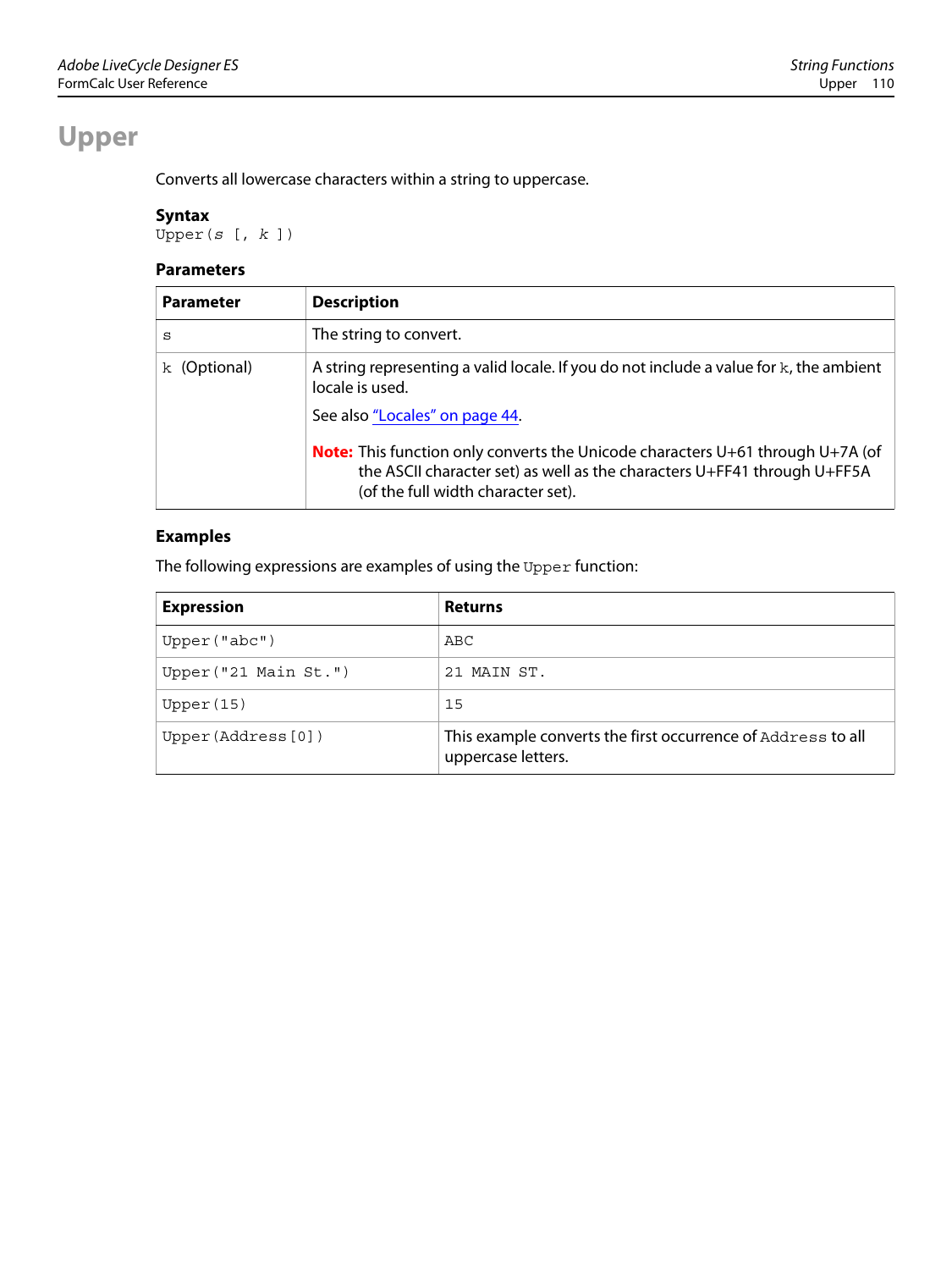# **WordNum**

<span id="page-110-0"></span>Returns the English text equivalent of a given number.

### **Syntax**

WordNum(*n1* [, *n2* [, *k* ]])

#### **Parameters**

| <b>Parameter</b>          | <b>Description</b>                                                                                                          |  |
|---------------------------|-----------------------------------------------------------------------------------------------------------------------------|--|
| n1                        | The number to convert.                                                                                                      |  |
|                           | If any of the following statements is true, the function returns * (asterisk)<br>characters to indicate an error:           |  |
|                           | n1 is not a number.                                                                                                         |  |
|                           | The integral value of $n1$ is negative.<br>$\bullet$                                                                        |  |
|                           | The integral value of $n1$ is greater than 922,337,203,685,477,550.                                                         |  |
| n <sub>2</sub> (Optional) | A number identifying the formatting option. Valid numbers are:                                                              |  |
|                           | 0 (default value): The number is converted into text representing the simple<br>number.                                     |  |
|                           | 1: The number is converted into text representing the monetary value with no<br>$\bullet$<br>fractional digits.             |  |
|                           | 2: The number is converted into text representing the monetary value with<br>$\bullet$<br>fractional digits.                |  |
|                           | If you do not include a value for $n2$ , the function uses the default value (0).                                           |  |
| k (Optional)              | A string representing a valid locale. If you do not include a value for $k$ , the function<br>uses the ambient locale.      |  |
|                           | See also "Locales" on page 44.                                                                                              |  |
|                           | <b>Note:</b> As of this release, it is not possible to specify a locale identifier other than<br>English for this function. |  |

### **Examples**

The following expressions are examples of using the WordNum function.

| <b>Expression</b>     | <b>Returns</b>                                                                |  |
|-----------------------|-------------------------------------------------------------------------------|--|
| WordNum(123.45)       | One Hundred and Twenty-three Dollars                                          |  |
| WordNum(123.45, 1)    | One Hundred and Twenty-three Dollars                                          |  |
| WordNum(1154.67, 2)   | One Thousand One Hundred Fifty-four Dollars And<br>Sixty-seven Cents          |  |
| WordNum(43, 2)        | Forty-three Dollars And Zero Cents                                            |  |
| WordNum(Amount[0], 2) | This example uses the first occurrence of Amount as the<br>conversion number. |  |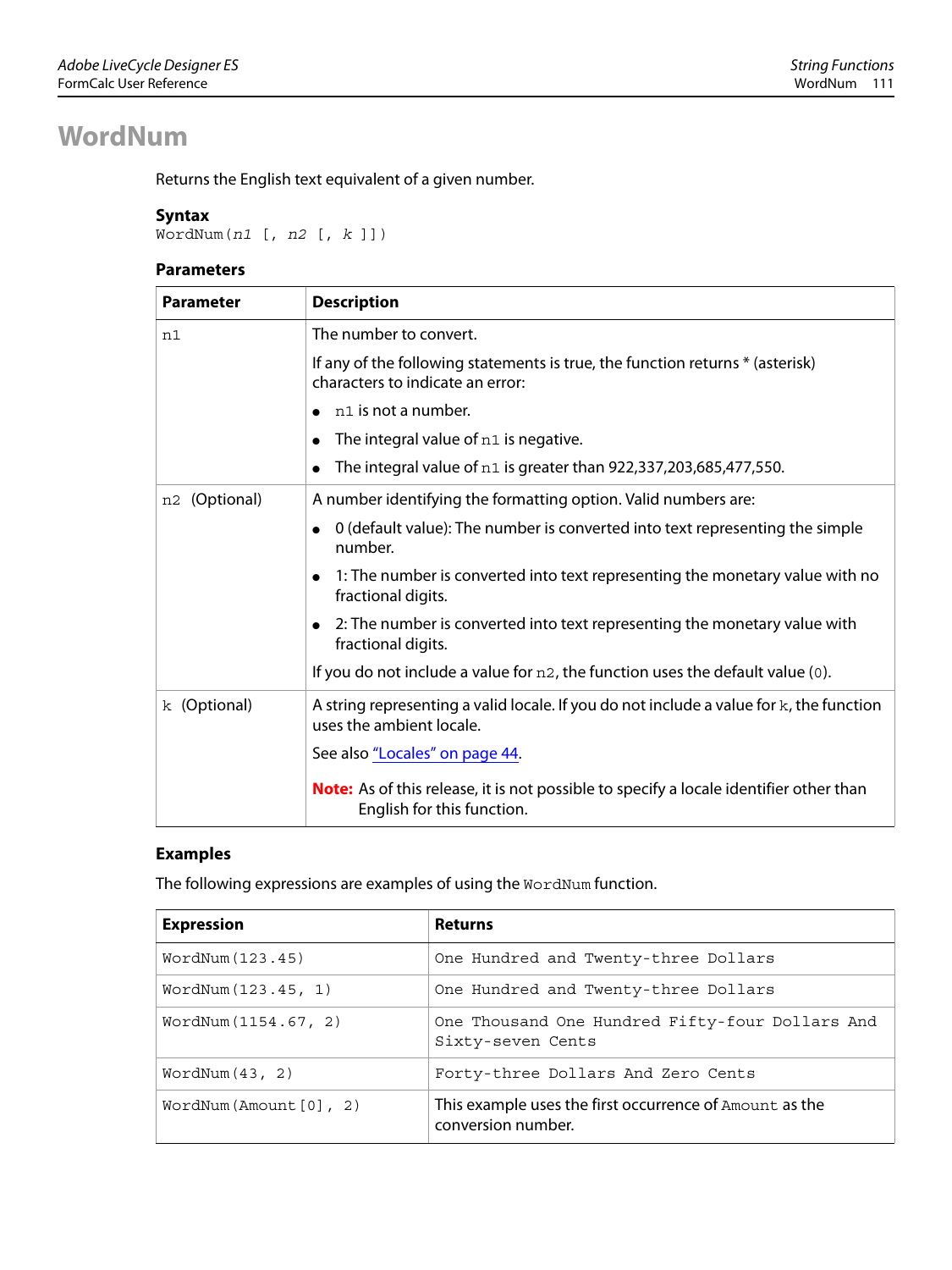These functions deal with the sending and receiving of information, including content types and encoding data, to any accessible URL locations.

### **Functions**

- ["Get" on page 112](#page-111-0)
- ["Post" on page 113](#page-112-0)
- ["Put" on page 115](#page-114-0)

# <span id="page-111-0"></span>**Get**

<span id="page-111-1"></span>Downloads the contents of the given URL.

**Note:** The Get function only runs if a form is certified. Adobe Acrobat® and Adobe Reader® cannot verify that the form is certified until after the initialize event initiates. To use the Get function on certified forms prior to the form rendering, use the docReady event.

### **Syntax**

Get(*s*)

#### **Parameters**

| <b>Parameter</b> | <b>Description</b>                                                  |  |
|------------------|---------------------------------------------------------------------|--|
| S                | The URL to download.                                                |  |
|                  | If the function is unable to download the URL, it returns an error. |  |

### **Examples**

The following expressions are examples of using the Get function.

| <b>Expression</b>                                                            | <b>Returns</b>                                           |
|------------------------------------------------------------------------------|----------------------------------------------------------|
| $Get('http://www.myweb.com/data/mydata.xml")$                                | XML data taken from the specified file.                  |
| Get("ftp://ftp.qnu.org/qnu/GPL")                                             | The contents of the GNU Public License.                  |
| Get("http://intranet?sql=SELECT+*+FROM+<br>projects+FOR+XML+AUTO,+ELEMENTS") | The results of an SQL query to the<br>specified website. |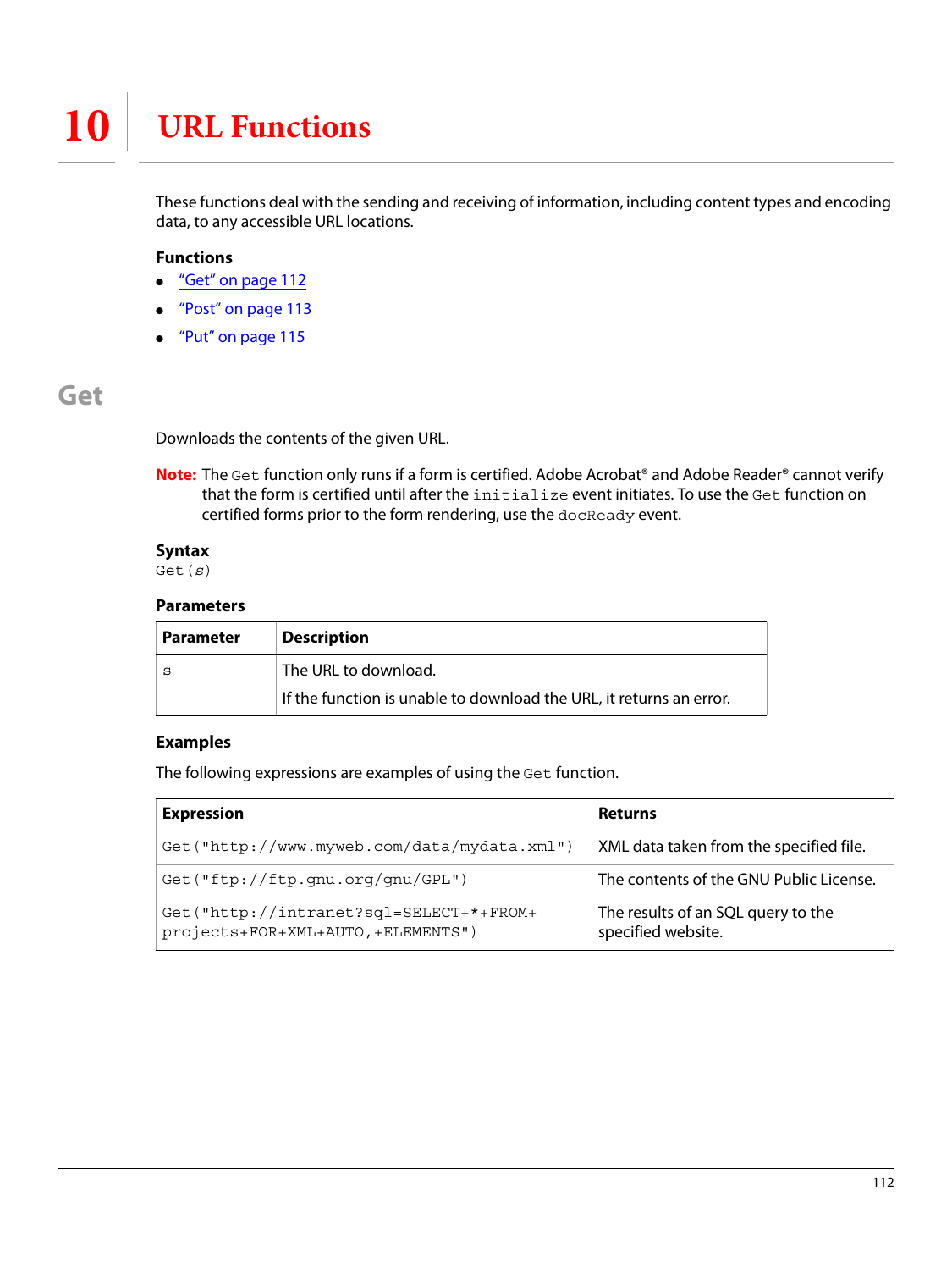# <span id="page-112-0"></span>**Post**

<span id="page-112-1"></span>Posts the given data to the specified URL.

**Note:** The Post function only runs if a form is certified. Acrobat and Adobe Reader cannot verify that the form is certified until after the initialize event initiates. To use the Post function on certified forms prior to the form rendering, use the docReady event.

### **Syntax**

Post(*s1*, *s2* [, *s3* [, *s4* [, *s5* ]]])

### **Parameters**

| Parameter     | <b>Description</b>                                                                                                                                                                                                     |
|---------------|------------------------------------------------------------------------------------------------------------------------------------------------------------------------------------------------------------------------|
| s1            | The URL to post to.                                                                                                                                                                                                    |
| s2            | The data to post.                                                                                                                                                                                                      |
|               | If the function cannot post the data, it returns an error.                                                                                                                                                             |
| s3 (Optional) | A string containing the content type of the data to post. Here are valid content types:                                                                                                                                |
|               | application/octet-stream (default value)<br>$\bullet$                                                                                                                                                                  |
|               | text/html                                                                                                                                                                                                              |
|               | text/xml                                                                                                                                                                                                               |
|               | text/plain<br>$\bullet$                                                                                                                                                                                                |
|               | multipart/form-data                                                                                                                                                                                                    |
|               | application/x-www-form-urlencoded                                                                                                                                                                                      |
|               | Any other valid MIME type<br>$\bullet$                                                                                                                                                                                 |
|               | If you do not include a value for $s3$ , the function sets the content type to the default<br>value. The application ensures that the data to post uses the correct format according<br>to the specified content type. |
| s4 (Optional) | A string containing the name of the code page used to encode the data. Here are valid<br>code page names:                                                                                                              |
|               | UTF-8 (default value)                                                                                                                                                                                                  |
|               | $UTF-16$                                                                                                                                                                                                               |
|               | ISO-8859-1                                                                                                                                                                                                             |
|               | Any character encoding listed by the Internet Assigned Numbers Authority (IANA)                                                                                                                                        |
|               | If you do not include a value for s4, the function sets the code page to the default<br>value. The application ensures that encoding of the data to post matches the specified<br>code page.                           |
| s5 (Optional) | A string containing any additional HTTP headers to be included with the posting of the<br>data.                                                                                                                        |
|               | If you do not include a value for s5, the function does not include an additional HTTP<br>header in the post.                                                                                                          |
|               | SOAP servers usually require a SOAPAction header when posting to them.                                                                                                                                                 |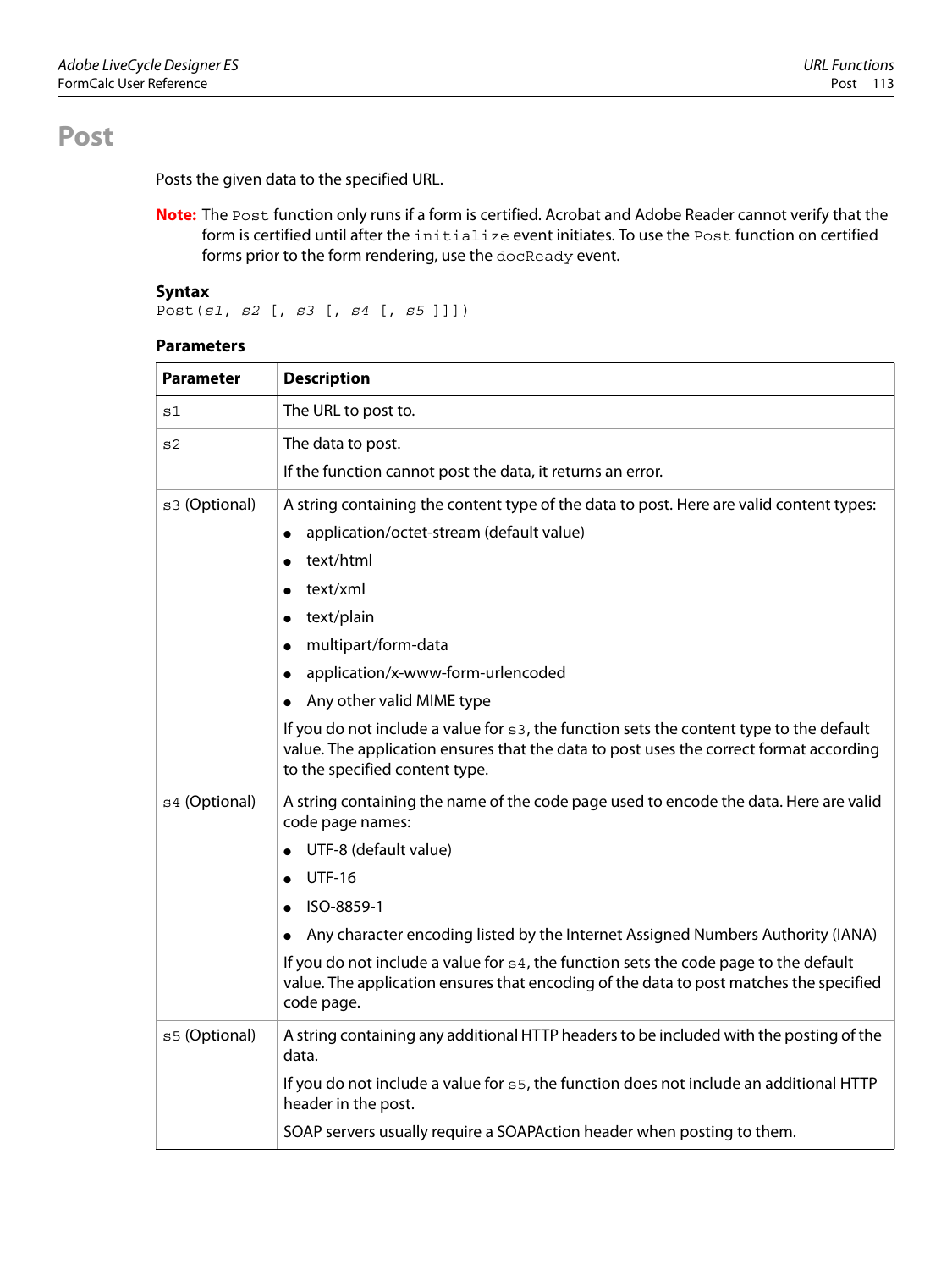### **Examples**

The following expressions are examples of using the Post function:

| <b>Expression</b>                                                                                                                                                                                                                                                                                    | <b>Returns</b>                                                                                         |
|------------------------------------------------------------------------------------------------------------------------------------------------------------------------------------------------------------------------------------------------------------------------------------------------------|--------------------------------------------------------------------------------------------------------|
| Post("http://tools build/scripts/jfecho.cgi",<br>"user=joe&passwd=xxxxx&date=27/08/2002",<br>"application/x-www-form-urlencoded")                                                                                                                                                                    | Posts some URL encoded<br>login data to a server and<br>returns that server's<br>acknowledgement page. |
| Post("http://www.nanonull.com/TimeService/<br>TimeService.asmx/qetLocalTime", " xml version='1.0'<br encoding='UTF-8'?> <soap:envelope><soap:body><br/><qetlocaltime></qetlocaltime></soap:body><br/></soap:envelope> ", "text/xml", "utf-8",<br>"http://www.Nanonull.com/TimeService/getLocalTime") | Posts a SOAP request for the<br>local time to some server,<br>expecting an XML response<br>back.       |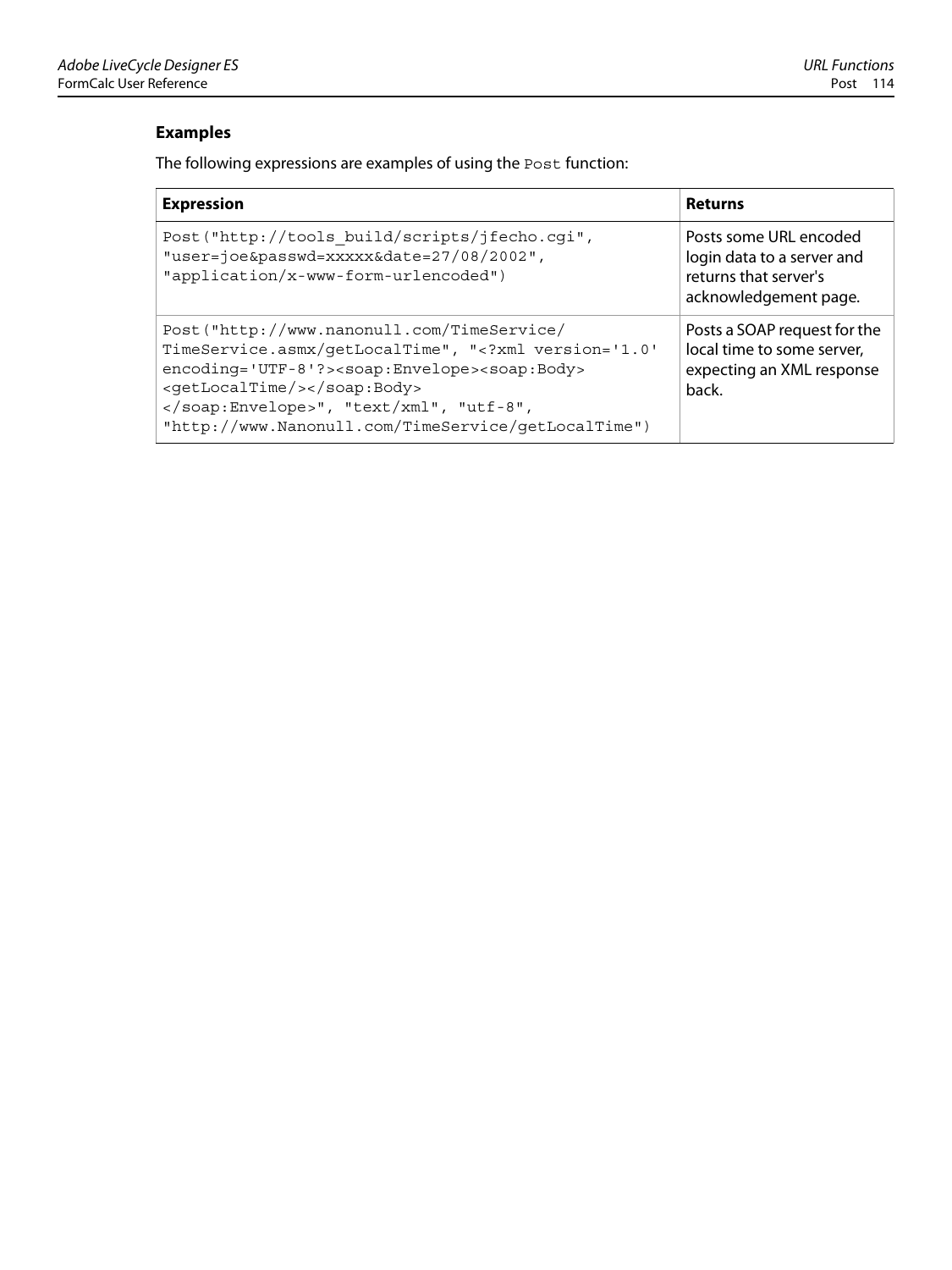# <span id="page-114-0"></span>**Put**

<span id="page-114-1"></span>Uploads the given data to the specified URL.

**Note:** The Put function only runs if a form is certified. Acrobat and Adobe Reader cannot verify that the form is certified until after the initialize event initiates. To use the Put function on certified forms prior to the form rendering, use the docReady event.

### **Syntax**

Put(*s1*, *s2* [, *s3* ])

# **Parameters**

| <b>Parameter</b> | <b>Description</b>                                                                                                                                                                                          |
|------------------|-------------------------------------------------------------------------------------------------------------------------------------------------------------------------------------------------------------|
| s1               | The URL to upload.                                                                                                                                                                                          |
| s2               | The data to upload.                                                                                                                                                                                         |
|                  | If the function is unable to upload the data, it returns an error.                                                                                                                                          |
| s3 (Optional)    | A string containing the name of the code page used to encode the data. Here are valid<br>code page names:                                                                                                   |
|                  | $\bullet$ UTF-8 (default value)                                                                                                                                                                             |
|                  | UTF-16                                                                                                                                                                                                      |
|                  | ISO8859-1                                                                                                                                                                                                   |
|                  | Any character encoding listed by the Internet Assigned Numbers Authority (IANA)                                                                                                                             |
|                  | If you do not include a value for s <sub>3</sub> , the function sets the code page to the default<br>value. The application ensures that encoding of the data to upload matches the<br>specified code page. |

### **Examples**

The following expressions is an example of using the Put function:

| <b>Expression</b>                                                                                                     | <b>Returns</b>                                                                                                                                         |
|-----------------------------------------------------------------------------------------------------------------------|--------------------------------------------------------------------------------------------------------------------------------------------------------|
| Put ("ftp://www.example.com/pub/fubu.xml",<br>" xml version='1.0'<br $encoding='UTF-8'$ ?> <msq>hello world!</msq> ") | Nothing if the FTP server has permitted<br>the user to upload some XML data to the<br>pub/fubu.xml file. Otherwise, this<br>function returns an error. |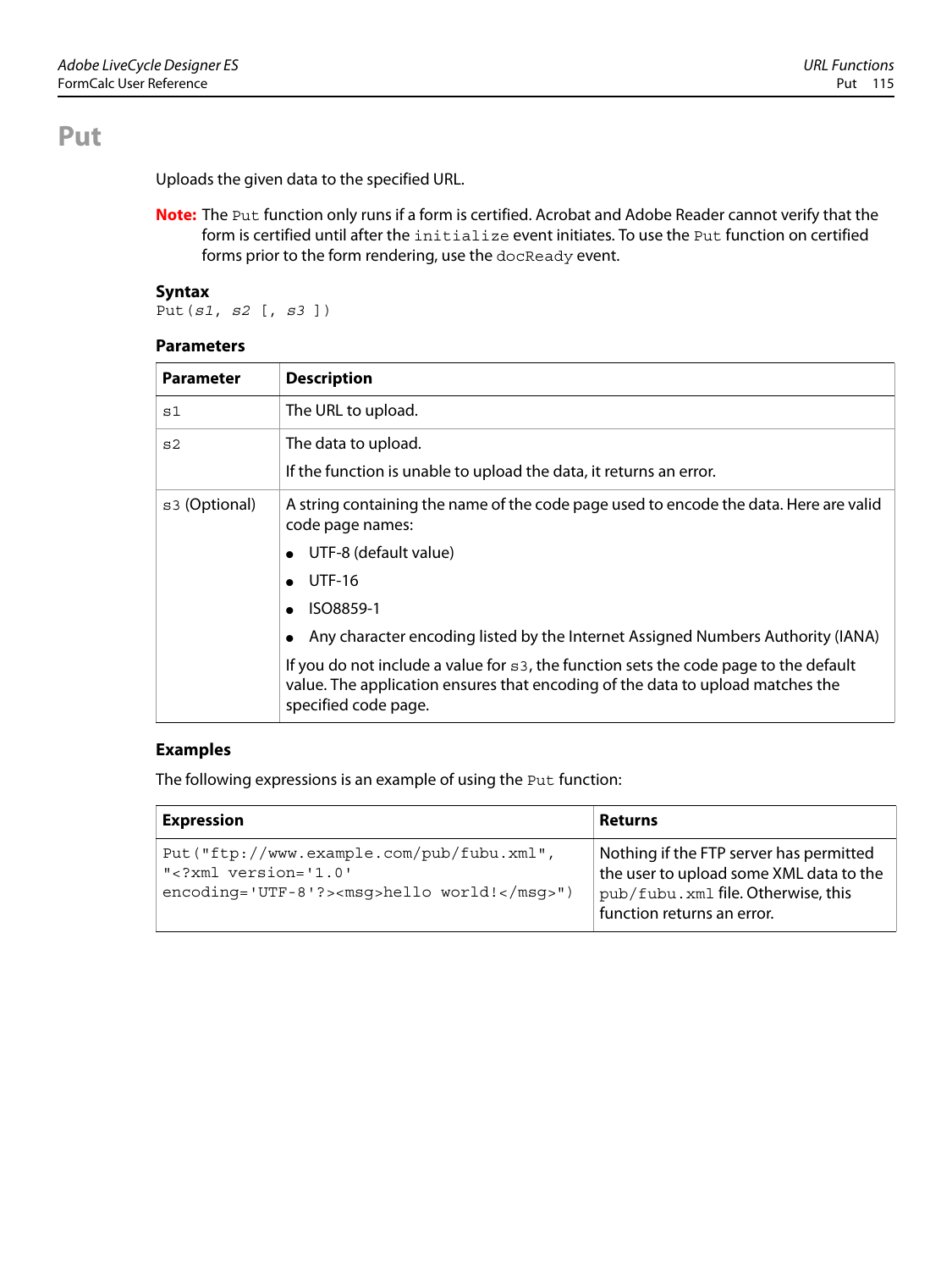# **Index**

# **A**

[Abs \(arithmetic function\) 34](#page-33-0) [alphabetical functions, FormCalc list of 30](#page-29-0) [ambient locale 48](#page-47-0) [Apr \(financial function\) 68](#page-67-0) [array referencing 27](#page-26-0) [assignment expressions, FormCalc 16](#page-15-0) [At \(string function\) 92](#page-91-0) [Avg \(arithmetic function\) 35](#page-34-0)

### **B**

[blank spaces, string 105](#page-104-0) [Boolean operations 15](#page-14-0) [break expressions, FormCalc 22](#page-21-0)

# **C**

[Ceil \(arithmetic function\) 36](#page-35-0) characters [converting case 99,](#page-98-0) [110](#page-109-0) [extracting from a string 97,](#page-96-0) [103](#page-102-0) [removing white space from a string 100,](#page-99-0) [104](#page-103-0) [starting position 92](#page-91-0) [Choose \(logical function\) 80](#page-79-0) [comments, FormCalc 11](#page-10-0) [Concat \(string function\) 93](#page-92-0) [conditional statements, FormCalc 19,](#page-18-0) [20,](#page-19-0) [21,](#page-20-0) [22,](#page-21-1) [23](#page-22-0) [continue expressions, FormCalc 23](#page-22-0) converting [character case 99,](#page-98-0) [110](#page-109-0) [numbers to a string 106](#page-105-0) [numbers to text 111](#page-110-0) [time strings to numbers 65](#page-64-0) [Count \(arithmetic function\) 37](#page-36-0) [CTerm \(financial function\) 69](#page-68-0)

# **D**

date formats [about 48](#page-47-1) [FormCalc 50](#page-49-0) [string 56,](#page-55-0) [59](#page-58-0) [Date function 54](#page-53-0) date/time field object [symbols to create patterns for 50](#page-49-0) [Date2Num function 55](#page-54-0) [DateFmt function 56](#page-55-0) [Decode \(string function\) 94](#page-93-0) [default locale 48](#page-47-0) [downloading URL contents 112](#page-111-1)

# **E**

[empty string 9](#page-8-0)

[Encode \(string function\) 95](#page-94-0) [epoch, FormCalc 48](#page-47-2) [equality expressions, FormCalc 18](#page-17-0) [escape sequence, Unicode 10](#page-9-0) [Eval \(miscellaneous function\) 86](#page-85-0) [Exists \(logical function\) 81](#page-80-0)

# **F**

[Floor \(arithmetic function\) 38](#page-37-0) [for expressions, FormCalc 21](#page-20-0) [foreach expressions, FormCalc 22](#page-21-1) [Format \(string function\) 96](#page-95-0) FormCalc [built-in functions 29](#page-28-0) [comments 11](#page-10-0) [function calls, FormCalc 29](#page-28-0) [identifiers 12](#page-11-0) [language locales 44](#page-43-1) [line terminators 13](#page-12-0) [logical expressions 16,](#page-15-1) [17](#page-16-0) [operators 10](#page-9-1) [reference syntax shortcuts 24](#page-23-0) [restricted keywords 12](#page-11-1) [variables 23](#page-22-1) [white space characters 13](#page-12-1) FormCalc functions [alphabetical list 30](#page-29-0) [function calls, FormCalc 29](#page-28-0) [FV \(financial function\) 70](#page-69-0)

# **G**

[Get \(URL function\) 112](#page-111-1)

# **H**

[HasValue \(logical function\) 82](#page-81-0)

# **I**

[identification, unique 109](#page-108-0) [identifiers, FormCalc 12,](#page-11-0) [44](#page-43-1) [if expressions, FormCalc 19](#page-18-0) [inequality expressions, FormCalc 18](#page-17-0) [IPmt \(financial function\) 71](#page-70-0) [IsoDate2Num function 57](#page-56-0) [IsoTime2Num function 58](#page-57-0)

# **J**

[joining strings 93](#page-92-0)

# **K**

[keywords, FormCalc restricted 12](#page-11-1)